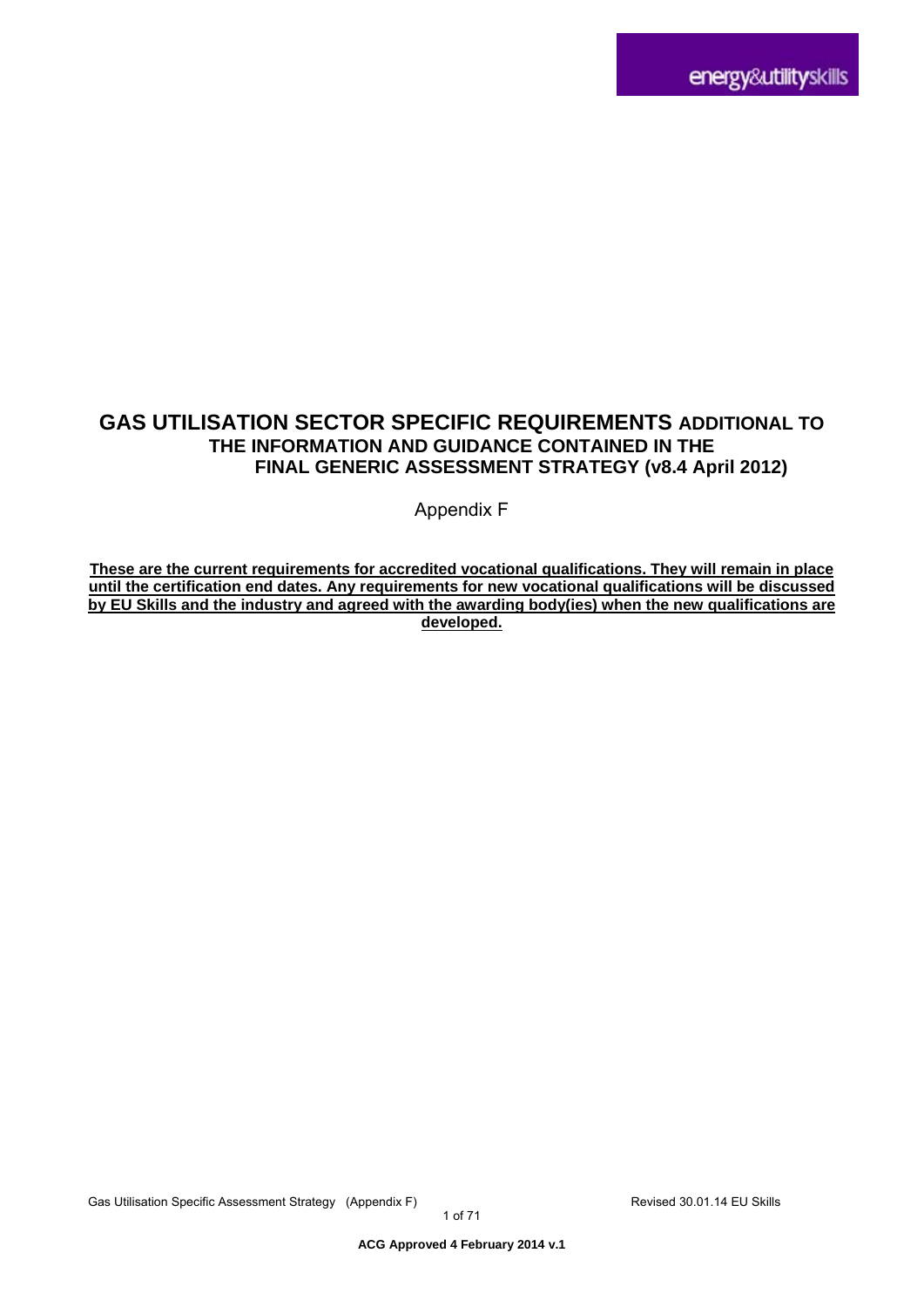### **CONTENTS**

| The Structure of Qualifications in Gas Utilisation (Unit Combinations/qualification structures and Gas |  |
|--------------------------------------------------------------------------------------------------------|--|

#### Assessment Strategy for Qualifications in Gas Utilisation

#### Requirements for Scheme Staff

| Assessors                                                                                                     | 40 |
|---------------------------------------------------------------------------------------------------------------|----|
| Internal Quality Assurance (Internal Verifiers/Internal Quality Assurers) [1111111111111111111111111111111111 | 41 |
| External Quality Assurance (External Verifiers/Qualification Consultants)                                     | 43 |
| Electrical / Plumbing Assessor and Internal Verifier/ Internal Quality Assurers Competence 44                 |    |
|                                                                                                               | 44 |

#### Requirements for assessment

| Realistic Work Environment (RWE) Assessment (Simulation)<br>1997 - Communication (Simulation) |  |
|-----------------------------------------------------------------------------------------------|--|
|                                                                                               |  |
|                                                                                               |  |
|                                                                                               |  |
|                                                                                               |  |
|                                                                                               |  |
|                                                                                               |  |
|                                                                                               |  |
|                                                                                               |  |

| ΩT<br>,,,<br>_<br>_<br>. <i>.</i> .<br>. |  |  |
|------------------------------------------|--|--|
|------------------------------------------|--|--|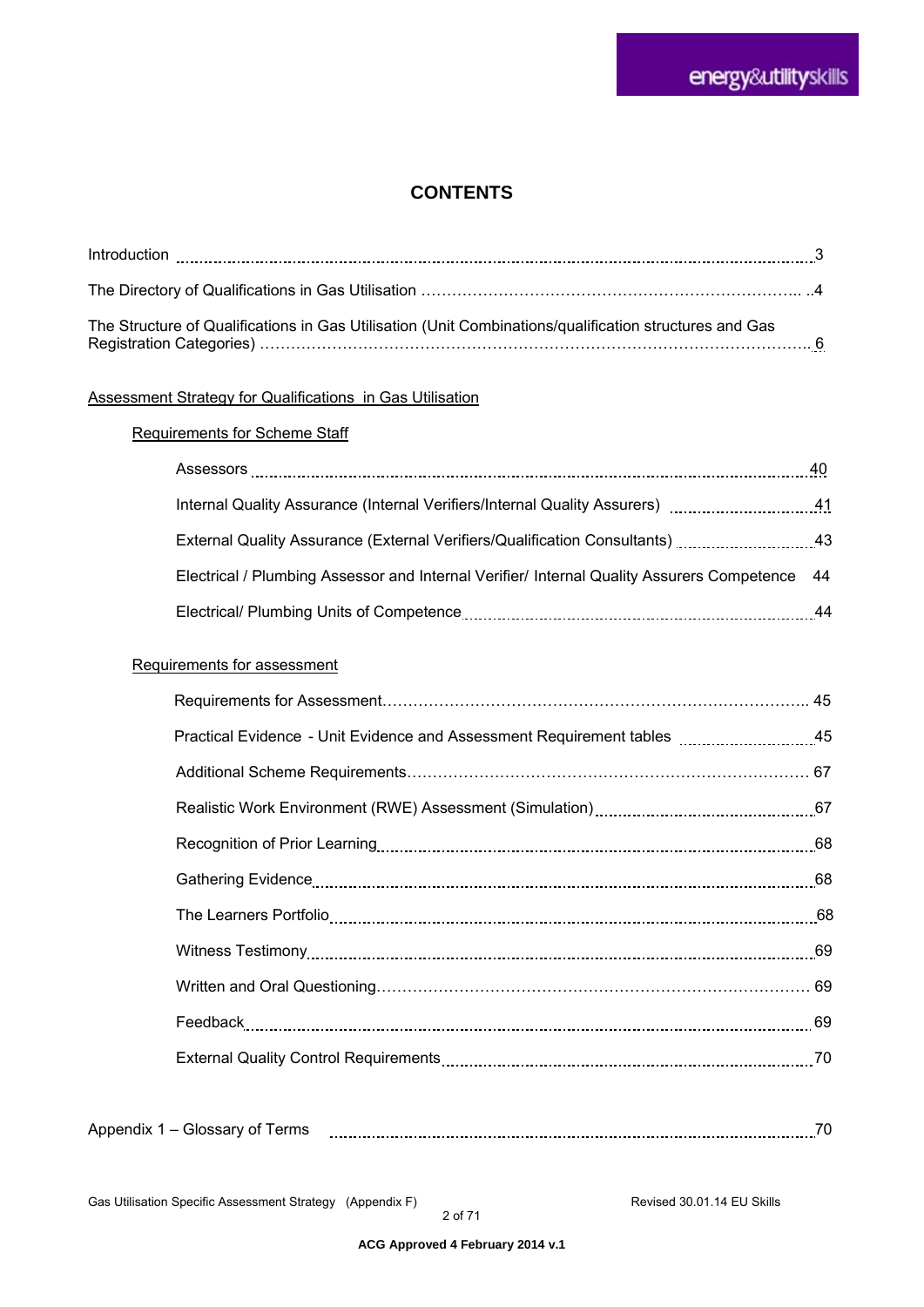### **INTRODUCTION**

This Assessment Strategy has been produced by Energy & Utility Skills (EU Skills), the Sector Skills Council (SSC) for the gas, power, waste management and water industries, who developed the National Occupational Standards underpinning these qualifications and units. The content of the Assessment Strategy has been developed and agreed through collaboration with Awarding Organisations/Awarding Bodies, Summit Skills and Gas Safe Register.

These qualifications are unique in that they contain assessment units taken from the plumbing and electrical qualification structures, developed by Summit Skills for the building services industry. Summit Skills will reciprocate this arrangement and incorporate into their plumbing qualifications, assessment units from the gas qualification structures developed by EU Skills for the gas utilisation industry. The rationale for this sharing of qualification units is that this will ensure consistency between the building services and gas sector qualifications. Candidates who commence their qualifications from either a gas or plumbing and heating direction will be assessed against the same gas and water systems criteria.

Each Diploma within the suite is designed to incorporate the specific requirements and any differences resulting from connection and appliance usage on both Natural Gas and Liquefied Petroleum Gas (LPG). A learner achieving a Diploma from this suite will have the appropriate skills, knowledge and understanding to enable them to work safely across this range.

Achievement of the gas qualifications covered by this document will facilitate Gas Safe Registration in the categories appropriate to the specific qualification achieved **provided that** (1) the Awarding Organisation/Awarding Body has a formal documented agreement with Gas Safe Register and (2) that the qualification is delivered fully in line with the requirements set out in this assessment strategy document.

Information about the Gas Safe Registration categories each qualification aligns to may be found in the section on qualification combinations.

**This assessment strategy appendix F is to be used in conjunction with the Energy & Utility Skills Final Generic Assessment Strategy (v 8.4 April 2012) consisting of the core requirements, common across all of EU Skills' footprints.**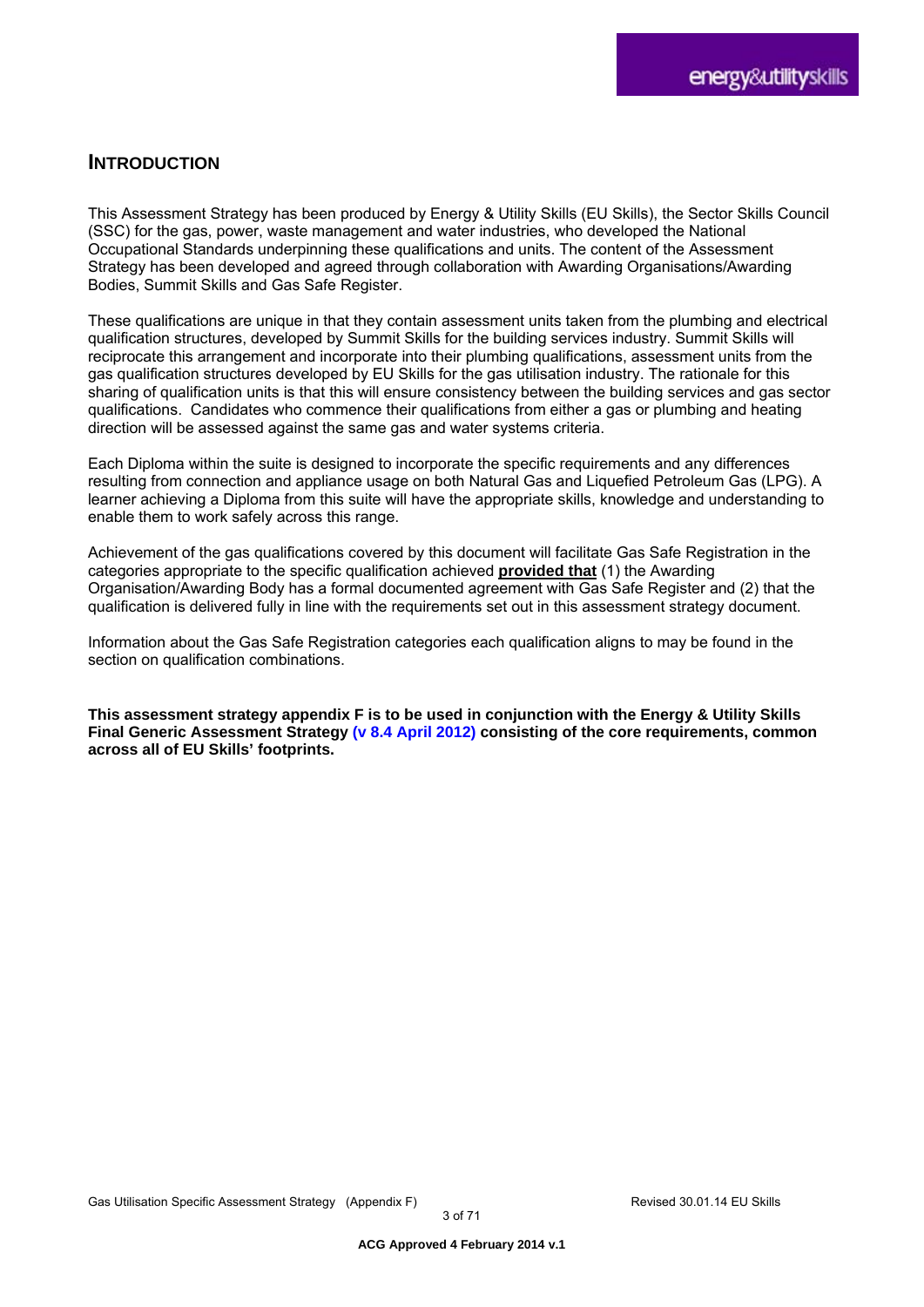# **THE DIRECTORY OF QUALIFICATIONS IN GAS UTILISATION**

There are a number of QCF Level 3 and SCQF level 6 Diplomas available, these are:

- EUSGU001 Diploma in Gas Utilisation: Core Skills and Knowledge (QCF level 3)
- EUSGU002 Diploma in Gas Utilisation Metering (2.5-16cu/m) (QCF level 3)
- EUSGU003 Diploma in Gas Utilisation Metering (2.5-1076cu/m) \*
- EUSGU004 Diploma in Gas Utilisation Metering (above 1076cu/m) \*
- EUSGU005 Diploma in Gas Utilisation Installation & Maintenance: Cookers, Tumble Dryers and Leisure (QCF level 3;SCQF level 6)
- EUSGU006 Diploma in Gas Utilisation Installation & Maintenance: Domestic Space Heating (QCF level 3; SCQF level 6)
- EUSGU007 Diploma in Gas Utilisation Installation & Maintenance: Domestic Warm Air (QCF level 3; SCQF level 6)
- EUSGU008 Diploma in Gas Utilisation Installation: Water Heating and Wet Central Heating (QCF level 3; SCQF level 6)
- EUSGU009 Diploma in Gas Utilisation Maintenance: Water Heating and Wet Central Heating (QCF level 3; SCQF level 6)
- EUSGU010 Diploma in Gas Utilisation Installation & Maintenance: Water Heating and Wet Central Heating (QCF level 3; SCQF level 6)
- EUSGU011 Diploma in Gas Utilisation Installation: Cookers, Tumble Drvers, Leisure and Domestic Space Heating (QCF level 3; SCQF level 6)
- EUSGU012 Diploma in Gas Utilisation Maintenance: Cookers, Tumble Dryers, Leisure and Domestic Space Heating (QCF level 3; SCQF level 6)
- EUSGU013 Diploma in Gas Utilisation Installation & Maintenance: Cookers, Tumble Dryers, Leisure and Domestic Space Heating (QCF level 3; SCQF level 6)
- EUSGU014 Diploma in Gas Utilisation Installation: Cookers, Tumble Dryers, Leisure, Domestic Space Heating, Water Heating and Wet Central Heating (QCF level 3; SCQF level 6)
- EUSGU015 Diploma in Gas Utilisation Maintenance: Cookers, Tumble Dryers, Leisure, Domestic Space Heating, Water Heating and Wet Central Heating (QCF level 3; SCQF level 6)
- EUSGU016 Diploma in Gas Utilisation Installation & Maintenance: Cookers, Tumble Dryers, Leisure, Domestic Space Heating, Water Heating and Wet Central Heating (QCF level 3; SCQF level 6)
- EUSGU017 Diploma in Gas Utilisation Installation: Cookers, Tumble Dryers, Leisure, Domestic Space Heating, Water Heating, Wet Central Heating and Domestic Warm Air (QCF level 3; SCQF level 6)
- EUSGU018 Diploma in Gas Utilisation Maintenance: Cookers, Tumble Dryers, Leisure, Domestic Space Heating, Water Heating, Wet Central Heating and Domestic Warm Air (QCF level 3; SCQF level 6)
- EUSGU019 Diploma in Gas Utilisation Installation & Maintenance: Cookers, Tumble Dryers, Leisure, Domestic Space Heating, Water Heating, Wet Central Heating and Domestic Warm Air (QCF level 3; SCQF level 6)
- EUSGU020 Diploma for Gas Emergency First Call Operative (QCF level 3; SCQF level 6)
- EUSGU023 Natural Gas Smart Metering (QCF level 3; SCQF level 6)
- EUSGU024 Diploma in Gas Utilisation Maintenance: Cookers, Tumble Dryers, Leisure, Domestic Space Heating, Water Heating, Limited Wet Central Heating and Domestic Warm Air (QCF level 3; SCQF level 6)
- EUSGU025 Diploma in Gas Utilisation (QCF Level 3; SCQF level 6)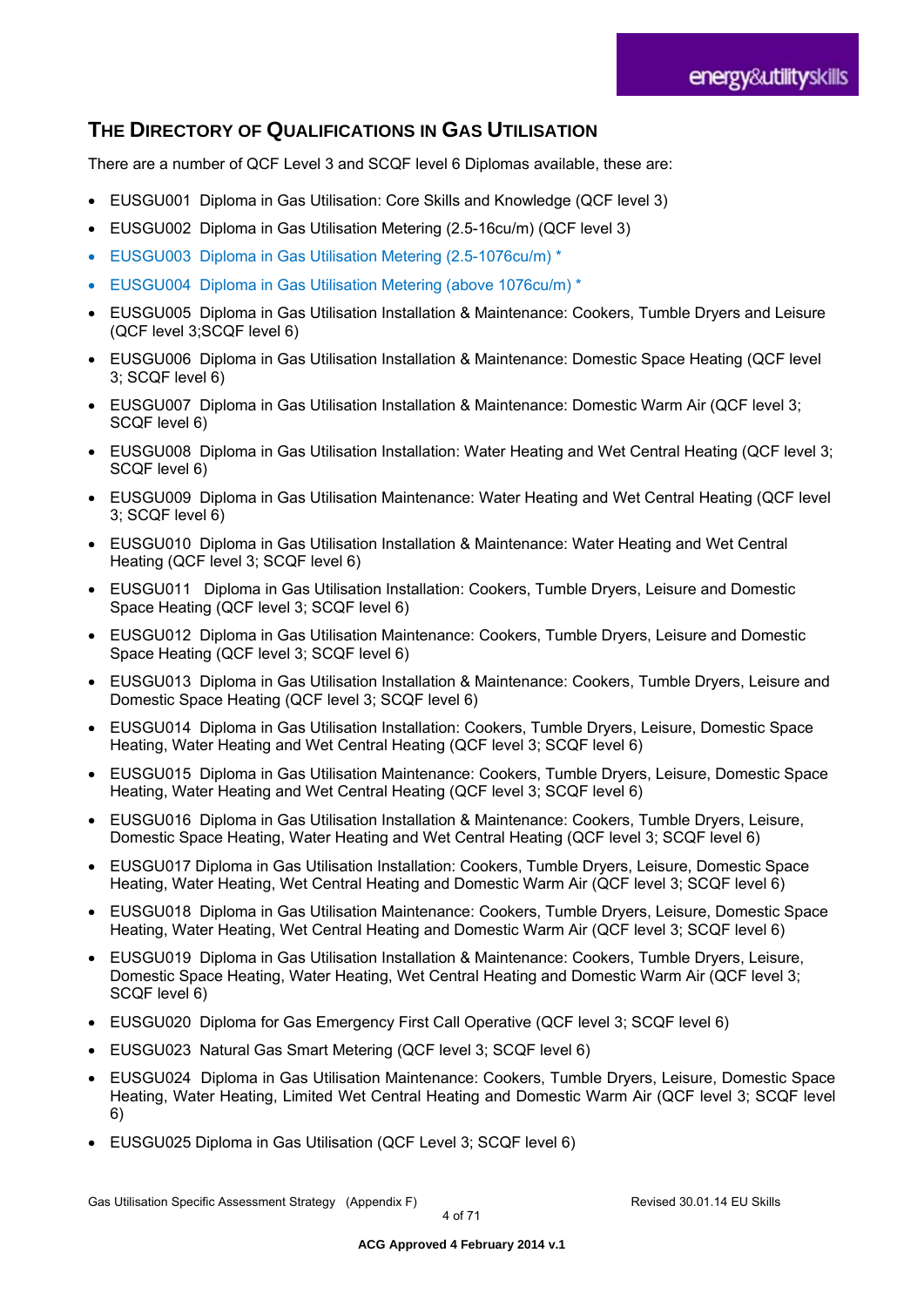The above suite of qualifications sits within the Gas Industry Framework. In addition to these there are a number of Plumbing and Heating qualifications that incorporate gas requirements and these are:-

- Level 3 NVQ Diploma in Plumbing and Heating (EUSGU021)\*\*
- Level 3 NVQ Diploma in Domestic Heating (EUSGU021)\*\*
- Level 3 NVQ Diploma in Plumbing and Heating (EUSGU022)\*\*
- Level 3 NVQ Diploma in Domestic Heating (EUSGU022)\*\*

EUSGU21 identifies a learner who has completed the gas warm air installation and maintenance option within the plumbing and heating or domestic heating full qualification

EUSGU22 identifies a learner who has completed the gas wet central heating installation and maintenance option within the plumbing and heating or domestic heating full qualification

\*\* Level 2 NVQ Diplomas in Plumbing and Heating OR Domestic Heating are pre-requisite qualifications for these routes

These four qualifications sit under the Summit Skills Building Services Framework.

Other units may be added to these qualifications, subject to the completion of the required core skills and knowledge units pertinent to the additional units selected.

\* These Qualifications to be developed subject to demand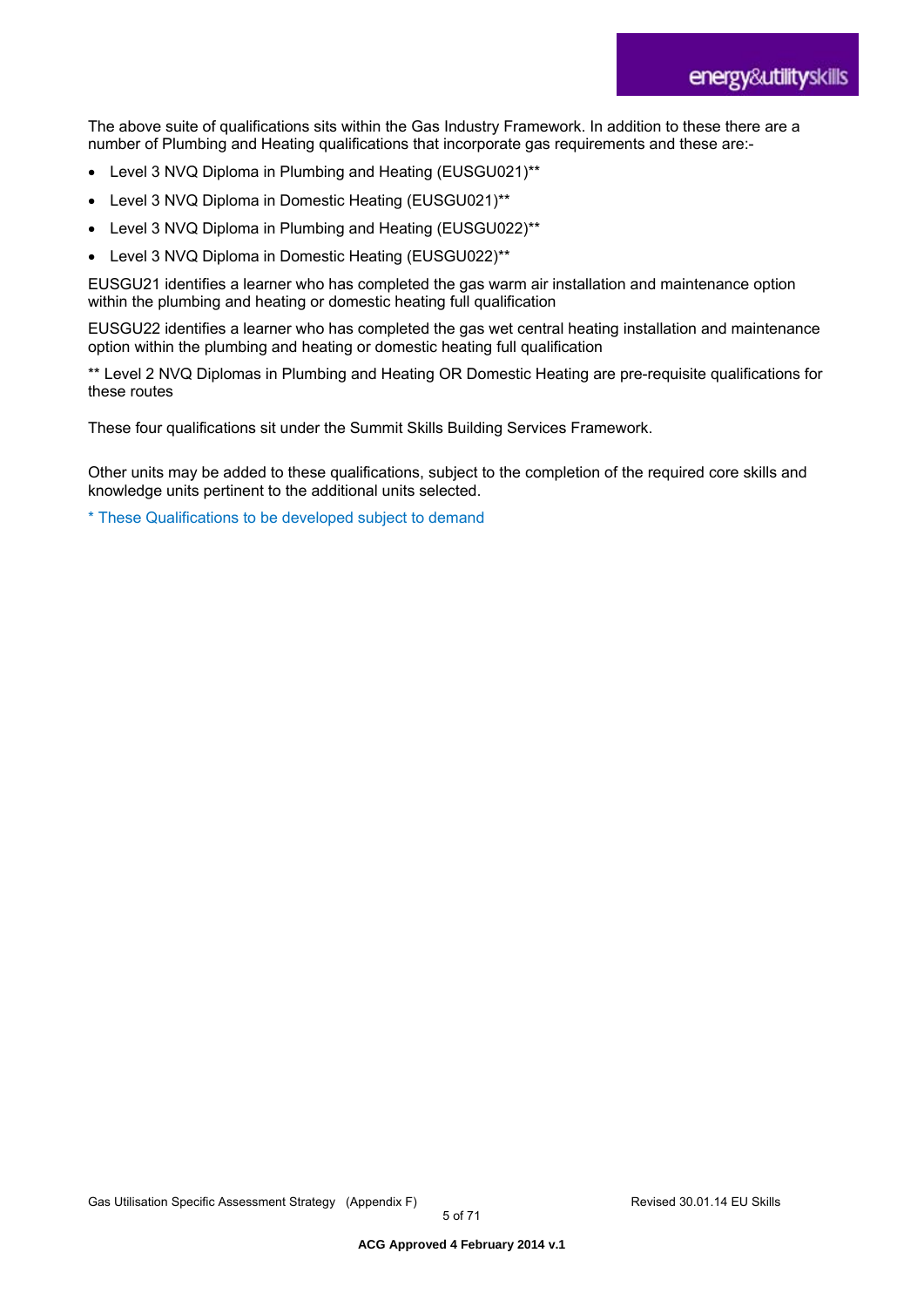### **THE STRUCTURE OF QUALIFICATIONS IN GAS UTILISATION**

(Unit Combinations and Gas Registration Categories)

#### **EUSGU 001 Diploma in Gas Utilisation: Core Skills and Knowledge (QCF Level 3; SCQF Level 6)**

**This is a knowledge only qualification designed to provide underpinning knowledge for the gas industry.** 

#### **All units below are Mandatory and must be completed:**

| <b>Unit</b><br>number                                                                                                                                                           | Unit title                                             |
|---------------------------------------------------------------------------------------------------------------------------------------------------------------------------------|--------------------------------------------------------|
| <b>DSG 1.1</b>                                                                                                                                                                  | Understanding Health and Safety in Gas Utilisation     |
| <b>DSG 1.2</b>                                                                                                                                                                  | Understanding Scientific Principles in Gas Utilisation |
| <b>DSG 1.3</b>                                                                                                                                                                  | Understanding Combustion and Properties of Gas         |
| <b>DSG 1.4</b>                                                                                                                                                                  | Understanding Buildings, Services and Structures       |
| <b>DSG 1.5</b>                                                                                                                                                                  | <b>Understanding Gas Safety</b>                        |
| Completion of this Qualification Combination does not enable Gas Registration unless combined with one<br>(or more) of the other available combinations listed in this Appendix |                                                        |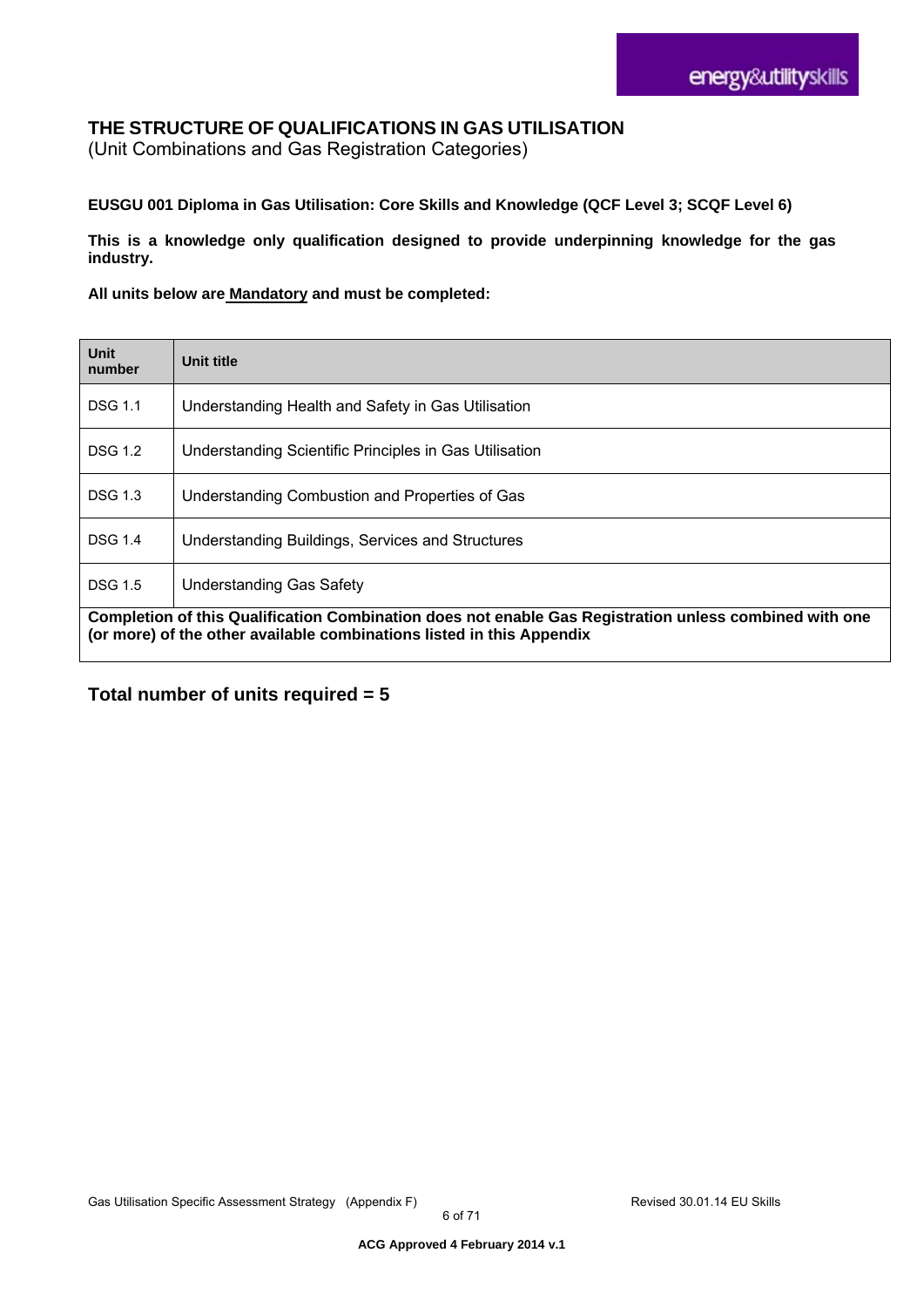#### **EUSGU 002 Diploma in Gas Utilisation Metering 2.5 – 16cu/m (QCF Level 3; SCQF Level 6)**

#### **All units below are Mandatory and must be completed:**

| Unit<br>number                                                                                                                                     | <b>Unit title</b>                                                                                                                           |
|----------------------------------------------------------------------------------------------------------------------------------------------------|---------------------------------------------------------------------------------------------------------------------------------------------|
| <b>DSG 1.1</b>                                                                                                                                     | Understanding Health and Safety in Gas Utilisation                                                                                          |
| <b>DSG 1.2</b>                                                                                                                                     | Understanding Scientific Principles in Gas Utilisation                                                                                      |
| <b>DSG 1.3</b>                                                                                                                                     | Understanding Combustion and Properties of Gas                                                                                              |
| <b>DSG 1.4</b>                                                                                                                                     | Understanding Buildings, Services and Structures                                                                                            |
| <b>DSG 1.5</b>                                                                                                                                     | <b>Understanding Gas Safety</b>                                                                                                             |
| <b>DSG 2.1</b>                                                                                                                                     | Specific Core Metering                                                                                                                      |
| <b>DSG 3.5</b>                                                                                                                                     | Install, Commission and De-commission Gas Pipework up to 35mm $(1\frac{1}{4})$ Diameter in Domestic and Small<br><b>Commercial Premises</b> |
| <b>DSG 3.6</b>                                                                                                                                     | Tightness Test, Purge, Commission and De-commission Gas Pipework up to 35mm (1 1/4) Diameter in Small<br>Natural Gas Installations          |
| <b>DSG 3.12</b>                                                                                                                                    | Install Gas Meters and Regulators ( $2.5 - 16.0$ m <sup>3</sup> /hr)                                                                        |
| Completion of this Qualification Combination will enable Gas Registration in the following categories:<br>CMA 1, CoNGLP 1PD, MET 1/2, MET4, REGT 1 |                                                                                                                                             |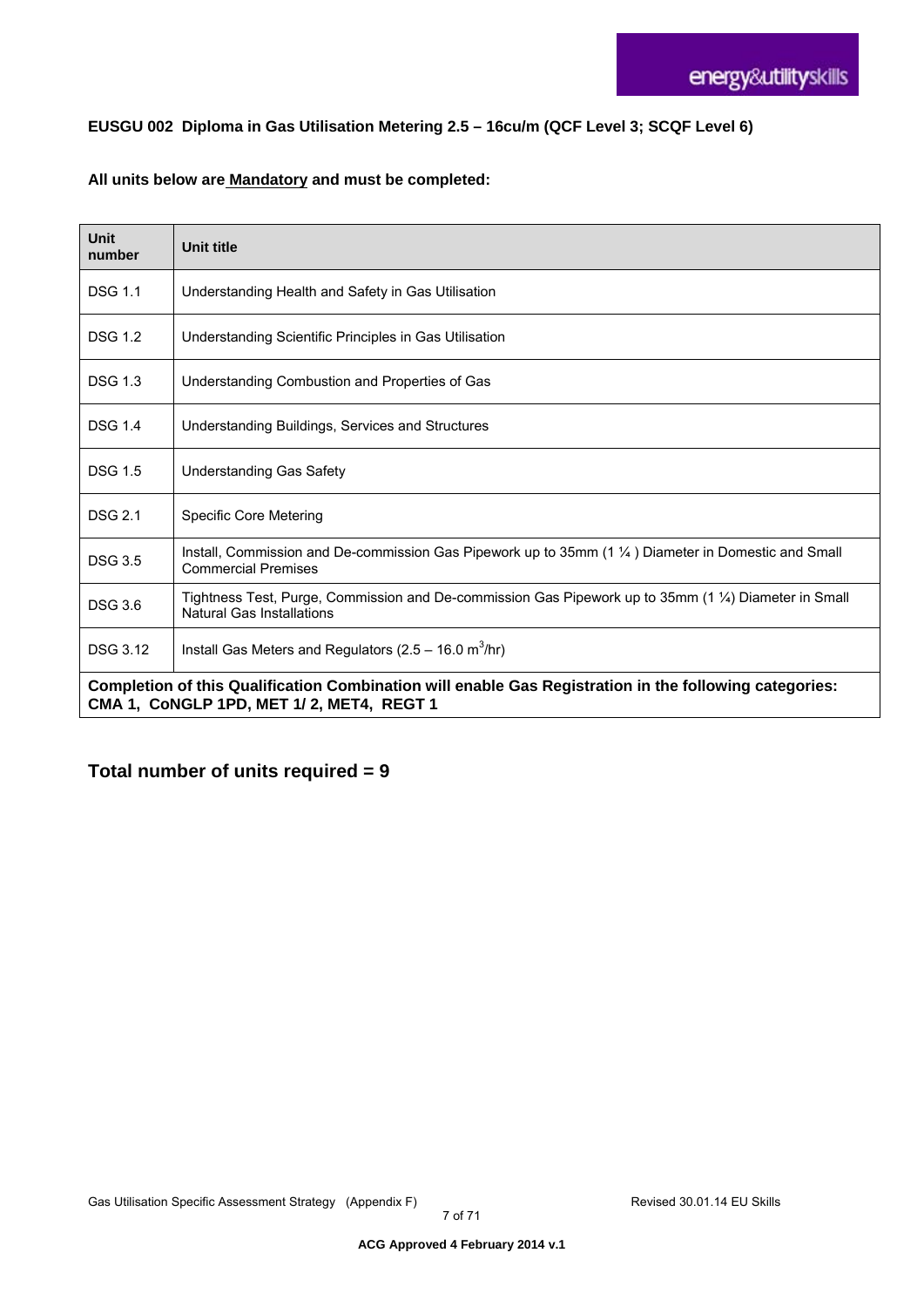#### **EUSGU 005 Diploma in Gas Utilisation Installation and Maintenance: Cookers, Tumble Dryers and Leisure (QCF Level 3; SCQF Level 6)**

#### **All units below are Mandatory and must be completed:**

| Unit<br>number                                                                                                                                                  | <b>Unit title</b>                                                                                                                  |
|-----------------------------------------------------------------------------------------------------------------------------------------------------------------|------------------------------------------------------------------------------------------------------------------------------------|
| <b>DSG 1.1</b>                                                                                                                                                  | Understanding Health and Safety in Gas Utilisation                                                                                 |
| <b>DSG 1.2</b>                                                                                                                                                  | Understanding Scientific Principles in Gas Utilisation                                                                             |
| <b>DSG 1.3</b>                                                                                                                                                  | Understanding Combustion and Properties of Gas                                                                                     |
| <b>DSG 1.4</b>                                                                                                                                                  | Understanding Buildings, Services and Structures                                                                                   |
| <b>DSG 1.5</b>                                                                                                                                                  | <b>Understanding Gas Safety</b>                                                                                                    |
| <b>DSG 2.3</b>                                                                                                                                                  | Specific Core Installation and Maintenance                                                                                         |
| <b>DSG 3.1</b>                                                                                                                                                  | Install Domestic Gas Cookers, Tumble Dryers and Leisure Appliances                                                                 |
| <b>DSG 3.2</b>                                                                                                                                                  | Maintain Domestic Gas Cookers, Tumble Dryers and Leisure Appliances                                                                |
| <b>DSG 3.5</b>                                                                                                                                                  | Install, Commission and De-commission Gas Pipework up to 35mm (1 1/4) Diameter in Domestic and Small<br><b>Commercial Premises</b> |
| <b>DSG 3.6</b>                                                                                                                                                  | Tightness Test, Purge, Commission and De-commission Gas Pipework up to 35mm (1 1/4) Diameter in Small<br>Natural Gas Installations |
| Completion of this Qualification Combination will enable Gas Registration in the following categories:<br>CCN 1, CKR 1, LAU 1, LEI 1, CPA 1, MET1/2, CoNGLP1 PD |                                                                                                                                    |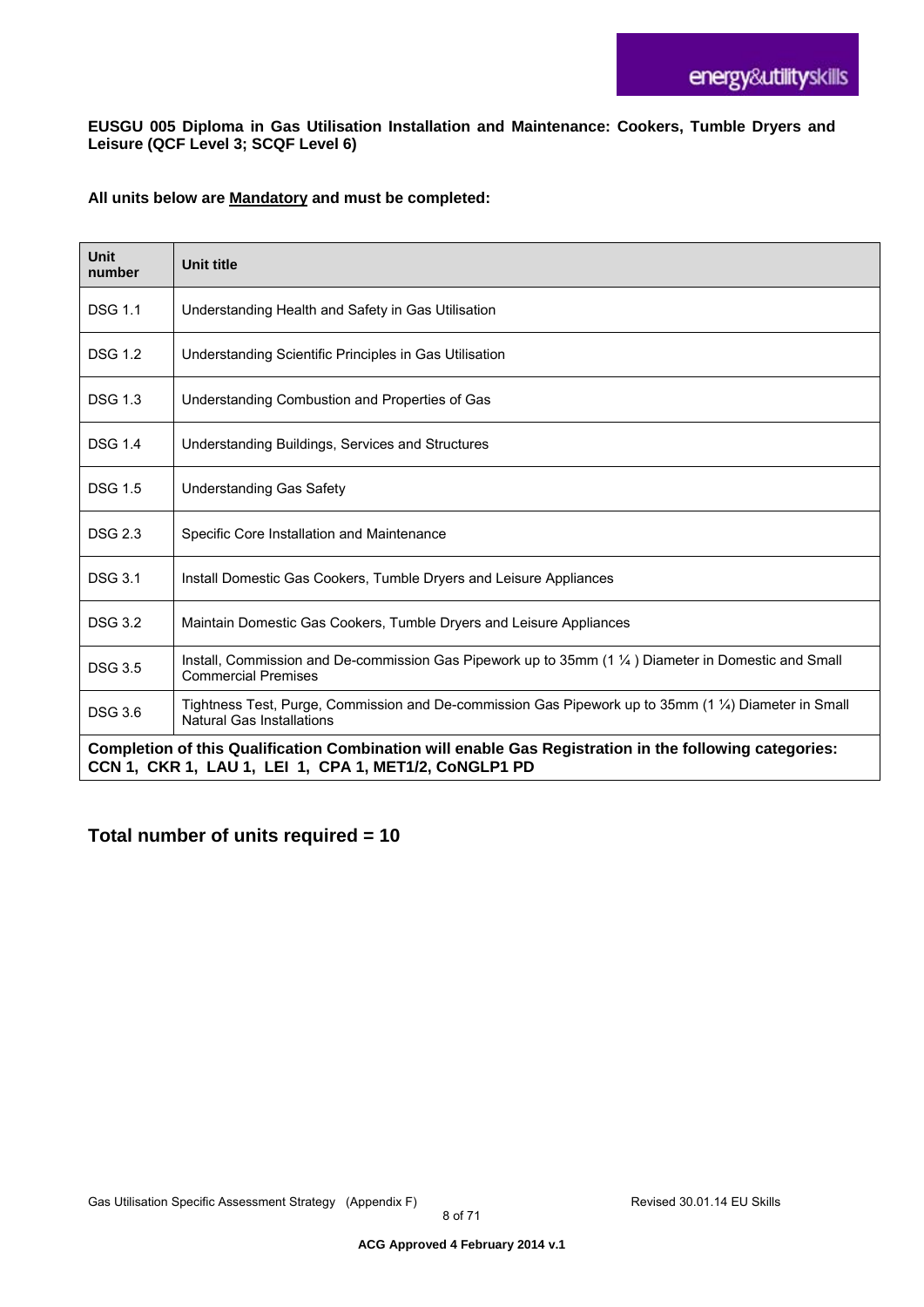**EUSGU 006 Diploma in Gas Utilisation Installation and Maintenance: Domestic Space Heating (QCF Level 3; SCQF Level 6)** 

#### **All units below are Mandatory and must be completed:**

| <b>Unit</b><br>number                                                                                                                             | <b>Unit title</b>                                                                                                                         |
|---------------------------------------------------------------------------------------------------------------------------------------------------|-------------------------------------------------------------------------------------------------------------------------------------------|
| <b>DSG 1.1</b>                                                                                                                                    | Understanding Health and Safety in Gas Utilisation                                                                                        |
| <b>DSG 1.2</b>                                                                                                                                    | Understanding Scientific Principles in Gas Utilisation                                                                                    |
| <b>DSG 1.3</b>                                                                                                                                    | Understanding Combustion and Properties of Gas                                                                                            |
| <b>DSG 1.4</b>                                                                                                                                    | Understanding Buildings, Services and Structures                                                                                          |
| <b>DSG 1.5</b>                                                                                                                                    | <b>Understanding Gas Safety</b>                                                                                                           |
| <b>DSG 2.3</b>                                                                                                                                    | Specific Core Installation and Maintenance                                                                                                |
| <b>DSG 3.5</b>                                                                                                                                    | Install, Commission and De-commission Gas Pipework up to 35mm (1 1/4) Diameter in Domestic and Small<br><b>Commercial Premises</b>        |
| <b>DSG 3.6</b>                                                                                                                                    | Tightness Test, Purge, Commission and De-commission Gas Pipework up to 35mm (1 1/4) Diameter in Small<br><b>Natural Gas Installations</b> |
| <b>DSG 3.7</b>                                                                                                                                    | Install Domestic Gas Space Heating Appliances                                                                                             |
| <b>DSG 3.8</b>                                                                                                                                    | Maintain Domestic Gas Space Heating Appliances                                                                                            |
| Completion of this Qualification Combination will enable Gas Registration in the following categories:<br>CCN 1, HTR 1, CPA 1, MET1/2, CoNGLP1 PD |                                                                                                                                           |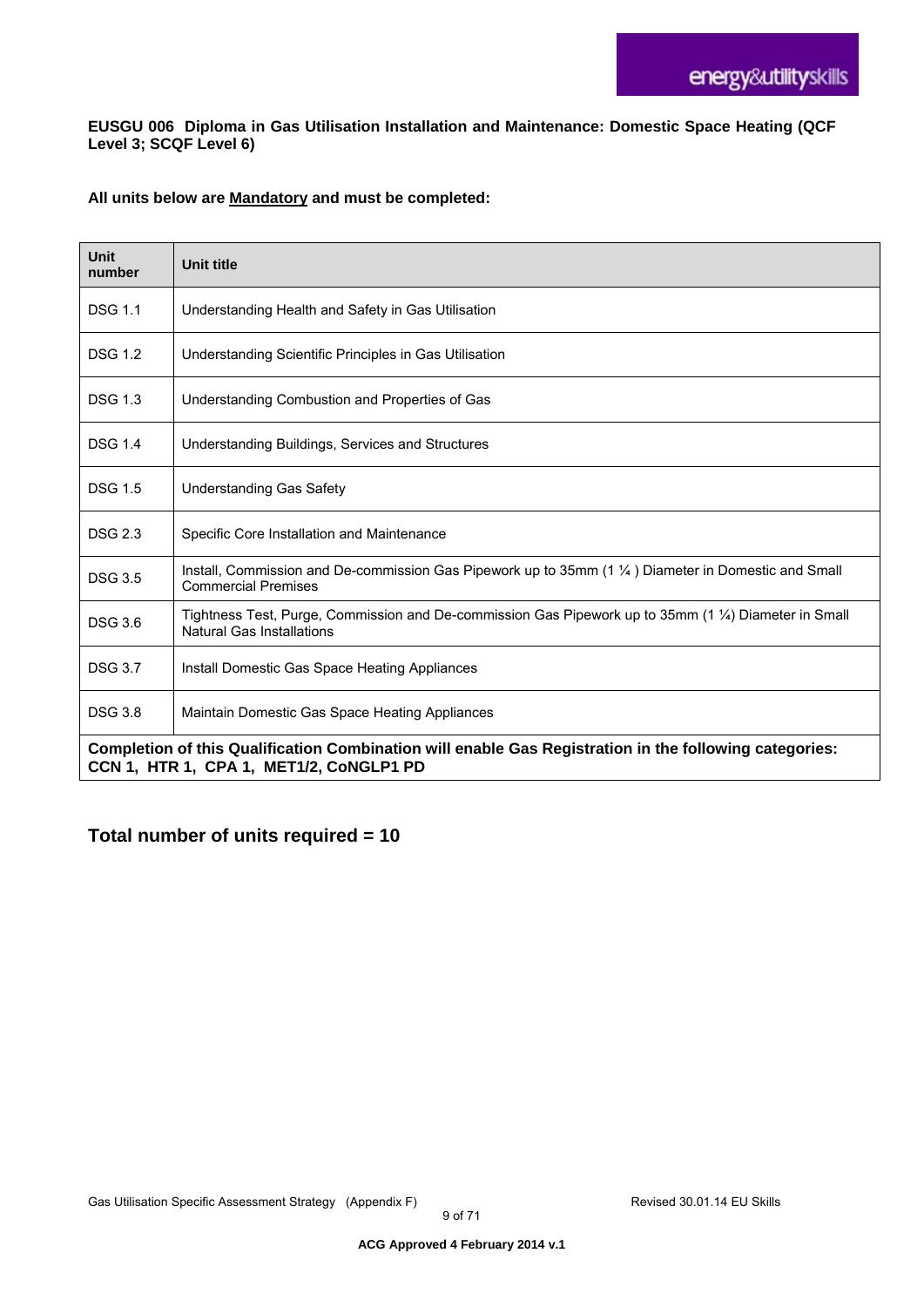#### **EUSGU 007 Diploma in Gas Utilisation Installation and Maintenance: Domestic Warm Air (QCF Level 3; SCQF Level 6)**

#### **All units below are Mandatory and must be completed:**

| <b>Unit</b><br>number                                                                                                                             | <b>Unit title</b>                                                                                                                         |
|---------------------------------------------------------------------------------------------------------------------------------------------------|-------------------------------------------------------------------------------------------------------------------------------------------|
| <b>DSG 1.1</b>                                                                                                                                    | Understanding Health and Safety in Gas Utilisation                                                                                        |
| <b>DSG 1.2</b>                                                                                                                                    | Understanding Scientific Principles in Gas Utilisation                                                                                    |
| <b>DSG 1.3</b>                                                                                                                                    | Understanding Combustion and Properties of Gas                                                                                            |
| <b>DSG 1.4</b>                                                                                                                                    | Understanding Buildings, Services and Structures                                                                                          |
| <b>DSG 1.5</b>                                                                                                                                    | <b>Understanding Gas Safety</b>                                                                                                           |
| <b>DSG 2.3</b>                                                                                                                                    | Specific Core Installation and Maintenance                                                                                                |
| <b>DSG 3.5</b>                                                                                                                                    | Install, Commission and De-commission Gas Pipework up to 35mm (1 1/4) Diameter in Domestic and Small<br><b>Commercial Premises</b>        |
| <b>DSG 3.6</b>                                                                                                                                    | Tightness Test, Purge, Commission and De-commission Gas Pipework up to 35mm (1 1/4) Diameter in Small<br><b>Natural Gas Installations</b> |
| <b>DSG 3.10</b>                                                                                                                                   | Install Domestic Gas Warm Air Central Heating Systems                                                                                     |
| <b>DSG 3.11</b>                                                                                                                                   | Maintain Gas Warm Air Central Heating Systems and Appliances                                                                              |
| MES <sub>02</sub>                                                                                                                                 | Understand and Carry Out Electrical Work on Domestic Plumbing and Heating systems                                                         |
| Completion of this Qualification Combination will enable Gas Registration in the following categories:<br>CCN 1, DAH 1, CPA 1, MET1/2, CoNGLP1 PD |                                                                                                                                           |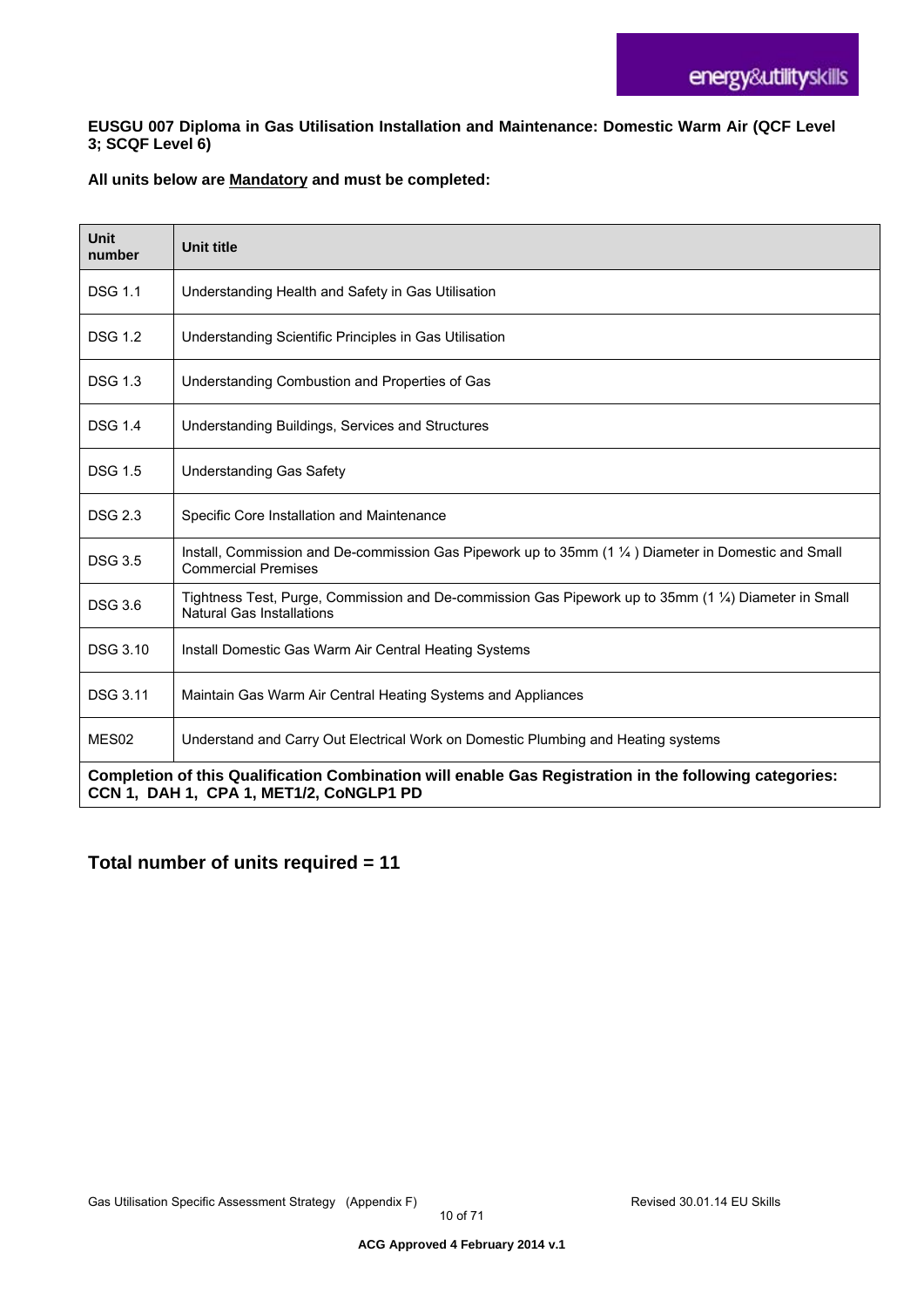#### **EUSGU 008 Diploma in Gas Utilisation Installation: Water Heating and Wet Central Heating (QCF Level 3; SCQF Level 6)**

| Unit<br>number                                                                                                                                       | <b>Unit title</b>                                                                                                                         |
|------------------------------------------------------------------------------------------------------------------------------------------------------|-------------------------------------------------------------------------------------------------------------------------------------------|
| <b>DSG 1.1</b>                                                                                                                                       | Understanding Health and Safety in Gas Utilisation                                                                                        |
| <b>DSG 1.2</b>                                                                                                                                       | Understanding Scientific Principles in Gas Utilisation                                                                                    |
| <b>DSG 1.3</b>                                                                                                                                       | Understanding Combustion and Properties of Gas                                                                                            |
| <b>DSG 1.4</b>                                                                                                                                       | Understanding Buildings, Services and Structures                                                                                          |
| <b>DSG 1.5</b>                                                                                                                                       | <b>Understanding Gas Safety</b>                                                                                                           |
| <b>DSG 2.3</b>                                                                                                                                       | Specific Core Installation and Maintenance                                                                                                |
| <b>DSG 3.3</b>                                                                                                                                       | Install Domestic Gas Water Heaters and Wet Central Heating Appliances                                                                     |
| <b>DSG 3.5</b>                                                                                                                                       | Install, Commission and De-commission Gas Pipework up to 35mm (1 1/4) Diameter in Domestic and Small<br><b>Commercial Premises</b>        |
| <b>DSG 3.6</b>                                                                                                                                       | Tightness Test, Purge, Commission and De-commission Gas Pipework up to 35mm (1 1/4) Diameter in Small<br><b>Natural Gas Installations</b> |
| <b>DSG 3.21</b>                                                                                                                                      | Water Compulsory Core Unit                                                                                                                |
| DMES 02                                                                                                                                              | Understand and Apply domestic cold water system installation and maintenance techniques                                                   |
| DMES 03                                                                                                                                              | Understand and Apply Domestic Hot Water System Installation and Maintenance Techniques                                                    |
| DMES 04                                                                                                                                              | Understand and Apply Domestic Central Heating System Installation and Maintenance Techniques                                              |
| DMES 05                                                                                                                                              | Understand and Apply Domestic Cold Water System Installation, Commissioning, Service and Maintenance<br>Techniques                        |
| DMES 06                                                                                                                                              | Understand and Apply Domestic Hot Water System Installation, Commissioning, Service and Maintenance<br>Techniques                         |
| DMES 07                                                                                                                                              | Understand and Apply Domestic Central Heating System Installation, Commissioning, Service and<br>Maintenance Techniques                   |
| DTHG 02                                                                                                                                              | Install and Maintain Domestic Heating Systems                                                                                             |
| DHTG 04                                                                                                                                              | Install, Commission, Service and Maintain Domestic Heating Systems                                                                        |
| MES <sub>02</sub>                                                                                                                                    | Understand and Carry Out Electrical Work on Domestic Plumbing and Heating systems                                                         |
| Completion of this Qualification Combination will enable Gas Registration in the following categories:<br>CCN 1, CENWAT 1, CPA 1, MET1/2, CoNGLP1 PD |                                                                                                                                           |

#### **All units below are Mandatory and must be completed:**

# **Total number of units required = 19**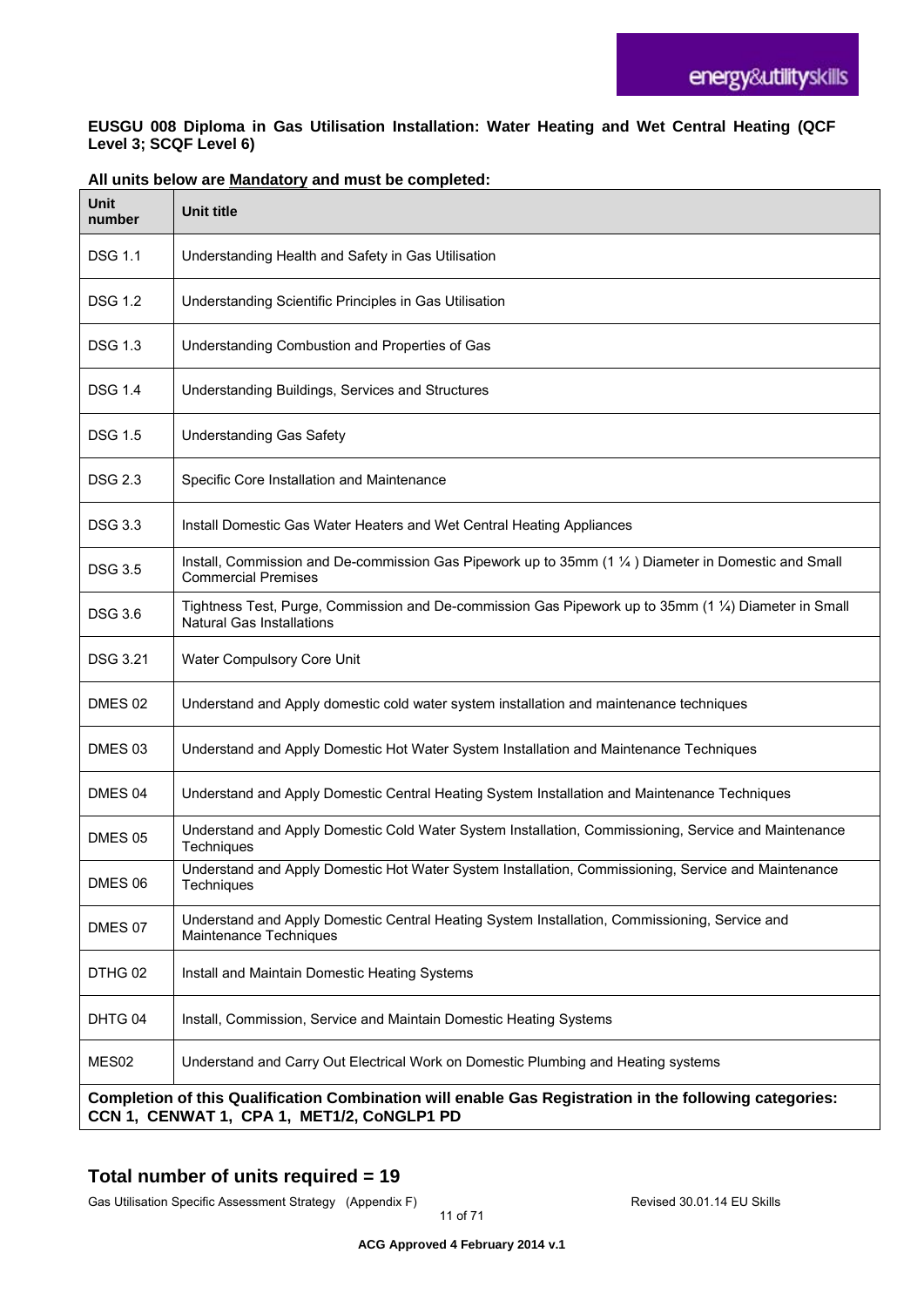#### **EUSGU 009 Diploma in Gas Utilisation Maintenance: Water Heating and Wet Central Heating (QCF Level 3; SCQF Level 6)**

| <b>Unit</b><br>number                                                                                                                                | <b>Unit title</b>                                                                                                                         |
|------------------------------------------------------------------------------------------------------------------------------------------------------|-------------------------------------------------------------------------------------------------------------------------------------------|
| <b>DSG 1.1</b>                                                                                                                                       | Understanding Health and Safety in Gas Utilisation                                                                                        |
| <b>DSG 1.2</b>                                                                                                                                       | Understanding Scientific Principles in Gas Utilisation                                                                                    |
| <b>DSG 1.3</b>                                                                                                                                       | Understanding Combustion and Properties of Gas                                                                                            |
| <b>DSG 1.4</b>                                                                                                                                       | Understanding Buildings, Services and Structures                                                                                          |
| <b>DSG 1.5</b>                                                                                                                                       | <b>Understanding Gas Safety</b>                                                                                                           |
| <b>DSG 2.3</b>                                                                                                                                       | Specific Core Installation and Maintenance                                                                                                |
| <b>DSG 3.4</b>                                                                                                                                       | Maintain Gas Water Heating and Wet Central Heating Appliances                                                                             |
| <b>DSG 3.5</b>                                                                                                                                       | Install, Commission and De-commission Gas Pipework up to 35mm (1 1/4) Diameter in Domestic and Small<br><b>Commercial Premises</b>        |
| <b>DSG 3.6</b>                                                                                                                                       | Tightness Test, Purge, Commission and De-commission Gas Pipework up to 35mm (1 1/4) Diameter in Small<br><b>Natural Gas Installations</b> |
| <b>DSG 3.21</b>                                                                                                                                      | Water Compulsory Core Unit                                                                                                                |
| DMES 02                                                                                                                                              | Understand and Apply Domestic Cold Water System Installation and Maintenance Techniques                                                   |
| DMES 03                                                                                                                                              | Understand and Apply Domestic Hot Water System Installation and Maintenance Techniques                                                    |
| DMES 04                                                                                                                                              | Understand and Apply Domestic Central Heating System Installation and Maintenance Techniques                                              |
| <b>DMES 05</b>                                                                                                                                       | Understand and Apply Domestic Cold Water System Installation, Commissioning, Service and Maintenance<br>Techniques                        |
| DMES 06                                                                                                                                              | Understand and Apply Domestic Hot Water System Installation, Commissioning, Service and Maintenance<br>Techniques                         |
| DMES 07                                                                                                                                              | Understand and Apply Domestic Central Heating System Installation, Commissioning, Service and<br>Maintenance Techniques                   |
| DHTG 02                                                                                                                                              | Install and Maintain Domestic Heating Systems                                                                                             |
| DHTG 04                                                                                                                                              | Install, Commission, Service and Maintain Domestic Heating Systems                                                                        |
| MES02                                                                                                                                                | Understand and Carry Out Electrical Work on Domestic Plumbing and Heating systems                                                         |
| Completion of this Qualification Combination will enable Gas Registration in the following categories:<br>CCN 1, CENWAT 1, CPA 1, MET1/2, CoNGLP1 PD |                                                                                                                                           |

#### **All units below are Mandatory and must be completed:**

# **Total number of units required = 19**

Gas Utilisation Specific Assessment Strategy (Appendix F) **Revised 30.01.14 EU Skills**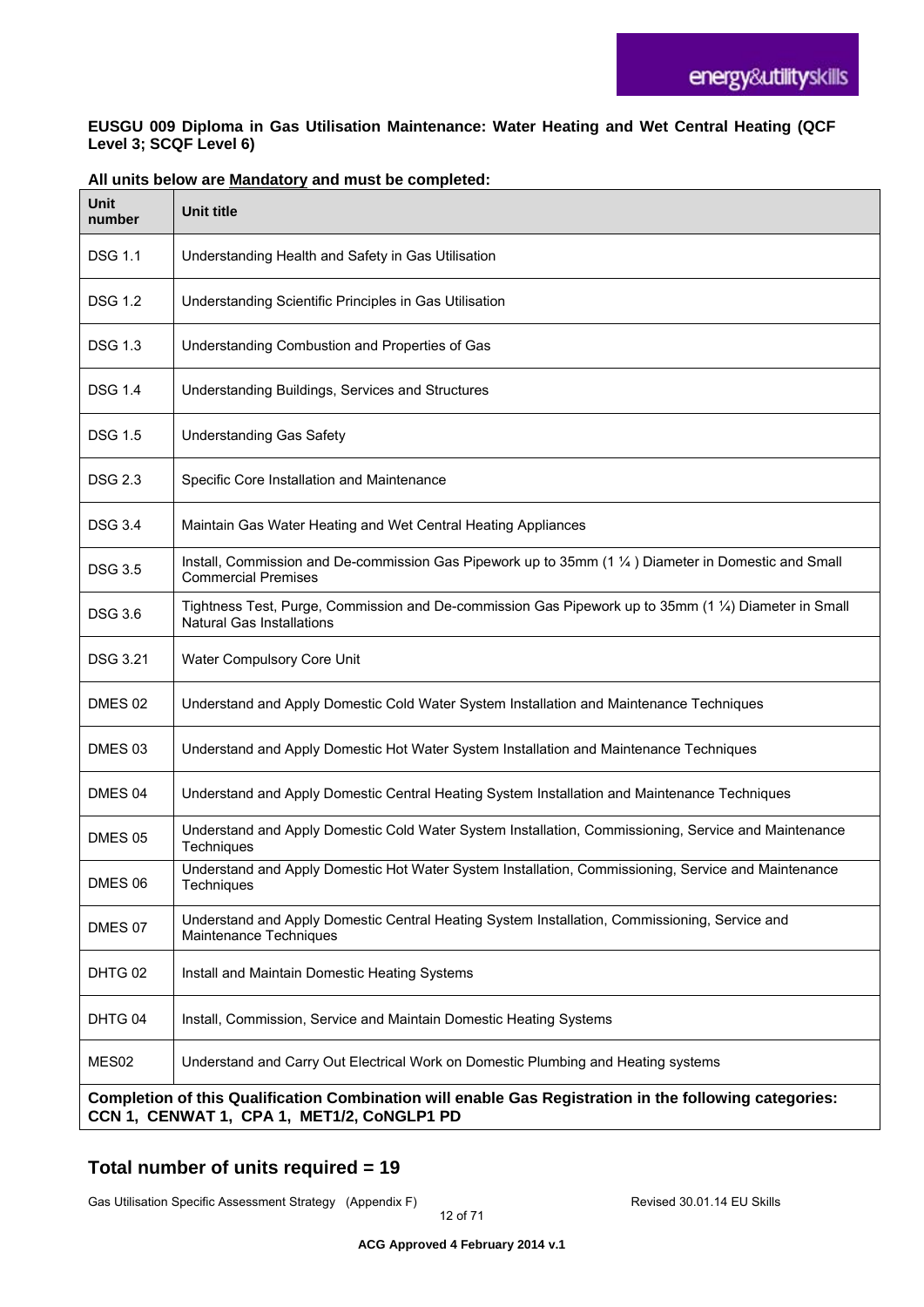#### **EUSGU 010 Diploma in Gas Utilisation Installation and Maintenance: Water Heating and Wet Central Heating (QCF Level 3; SCQF Level 6)**

| <b>Unit</b><br>number                                                                                                                                | <b>Unit title</b>                                                                                                                  |
|------------------------------------------------------------------------------------------------------------------------------------------------------|------------------------------------------------------------------------------------------------------------------------------------|
| <b>DSG 1.1</b>                                                                                                                                       | Understanding Health and Safety in Gas Utilisation                                                                                 |
| <b>DSG 1.2</b>                                                                                                                                       | Understanding Scientific Principles in Gas Utilisation                                                                             |
| <b>DSG 1.3</b>                                                                                                                                       | Understanding Combustion and Properties of Gas                                                                                     |
| <b>DSG 1.4</b>                                                                                                                                       | Understanding Buildings, Services and Structures                                                                                   |
| <b>DSG 1.5</b>                                                                                                                                       | <b>Understanding Gas Safety</b>                                                                                                    |
| <b>DSG 2.3</b>                                                                                                                                       | Specific Core Installation and Maintenance                                                                                         |
| <b>DSG 3.3</b>                                                                                                                                       | Install Domestic Gas Water Heaters and Wet Central Heating Appliances                                                              |
| <b>DSG 3.4</b>                                                                                                                                       | Maintain Gas Water Heating and Wet Central Heating Appliances                                                                      |
| <b>DSG 3.5</b>                                                                                                                                       | Install, Commission and De-commission Gas Pipework up to 35mm (1 1/4) Diameter in Domestic and Small<br><b>Commercial Premises</b> |
| <b>DSG 3.6</b>                                                                                                                                       | Tightness Test, Purge, Commission and De-commission Gas Pipework up to 35mm (1 1/4) Diameter in Small<br>Natural Gas Installations |
| <b>DSG 3.21</b>                                                                                                                                      | Water Compulsory Core Unit                                                                                                         |
| DMES 02                                                                                                                                              | Understand and Apply Domestic Cold Water System Installation and Maintenance Techniques                                            |
| DMES <sub>03</sub>                                                                                                                                   | Understand and Apply Domestic Hot Water System Installation and Maintenance Techniques                                             |
| DMES 04                                                                                                                                              | Understand and Apply Domestic Central Heating System Installation and Maintenance Techniques                                       |
| DMES 05                                                                                                                                              | Understand and Apply Domestic Cold Water System Installation, Commissioning, Service and Maintenance<br>Techniques                 |
| DMES 06                                                                                                                                              | Understand and Apply Domestic Hot Water System Installation, Commissioning, Service and Maintenance<br>Techniques                  |
| DMES 07                                                                                                                                              | Understand and Apply Domestic Central Heating System Installation, Commissioning, Service and<br>Maintenance Techniques            |
| DTHG 02                                                                                                                                              | Install and Maintain Domestic Heating Systems                                                                                      |
| DHTG 04                                                                                                                                              | Install, Commission, Service and Maintain Domestic Heating Systems                                                                 |
| MES02                                                                                                                                                | Understand and Carry Out Electrical Work on Domestic Plumbing and Heating systems                                                  |
| Completion of this Qualification Combination will enable Gas Registration in the following categories:<br>CCN 1, CENWAT 1, CPA 1, MET1/2, CoNGLP1 PD |                                                                                                                                    |

#### **All units below are Mandatory and must be completed:**

Gas Utilisation Specific Assessment Strategy (Appendix F) **Revised 30.01.14 EU Skills**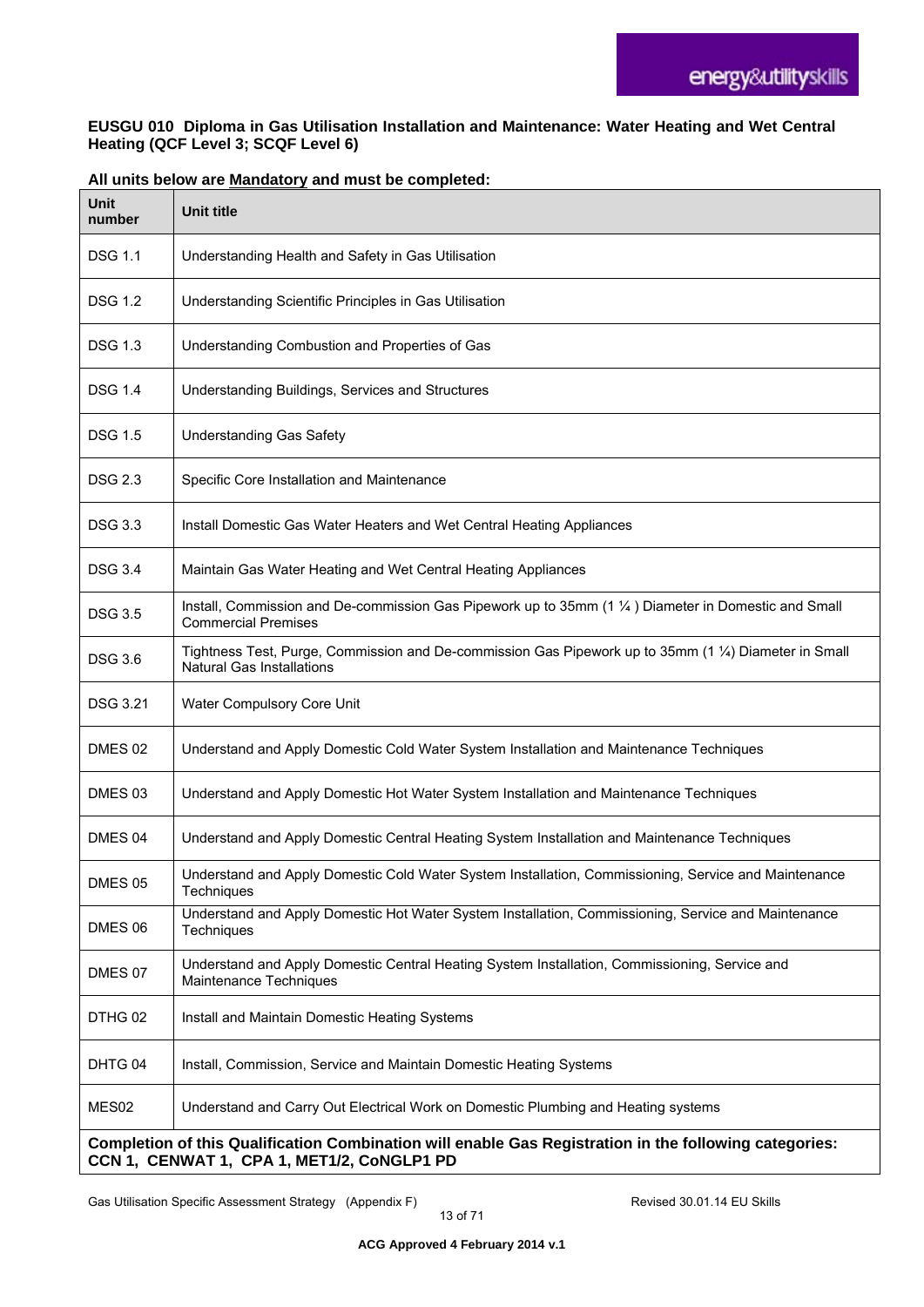#### **Total number of units required = 20**

#### **EUSGU 011 Diploma in Gas Utilisation Installation: Cookers, Tumble Dryers, Leisure and Domestic Space Heating (QCF Level 3; SCQF Level 6)**

#### **All units below are Mandatory and must be completed:**

| Unit<br>number                                                                                                                                                         | <b>Unit title</b>                                                                                                                         |
|------------------------------------------------------------------------------------------------------------------------------------------------------------------------|-------------------------------------------------------------------------------------------------------------------------------------------|
| <b>DSG 1.1</b>                                                                                                                                                         | Understanding Health and Safety in Gas Utilisation                                                                                        |
| <b>DSG 1.2</b>                                                                                                                                                         | Understanding Scientific Principles in Gas Utilisation                                                                                    |
| <b>DSG 1.3</b>                                                                                                                                                         | Understanding Combustion and Properties of Gas                                                                                            |
| <b>DSG 1.4</b>                                                                                                                                                         | Understanding Buildings, Services and Structures                                                                                          |
| <b>DSG 1.5</b>                                                                                                                                                         | Understanding Gas Safety                                                                                                                  |
| <b>DSG 2.3</b>                                                                                                                                                         | Specific Core Installation and Maintenance                                                                                                |
| <b>DSG 3.1</b>                                                                                                                                                         | Install Domestic Gas Cookers, Tumble Dryers and Leisure Appliances                                                                        |
| <b>DSG 3.5</b>                                                                                                                                                         | Install, Commission and De-commission Gas Pipework up to 35mm (1 1/4) Diameter in Domestic and Small<br><b>Commercial Premises</b>        |
| <b>DSG 3.6</b>                                                                                                                                                         | Tightness Test, Purge, Commission and De-commission Gas Pipework up to 35mm (1 1/4) Diameter in Small<br><b>Natural Gas Installations</b> |
| <b>DSG 3.7</b>                                                                                                                                                         | Install Domestic Gas Space Heating Appliances                                                                                             |
| Completion of this Qualification Combination will enable Gas Registration in the following categories:<br>CCN 1, CKR 1, LAU 1, LEI 1, HTR 1, CPA 1, MET1/2, CoNGLP1 PD |                                                                                                                                           |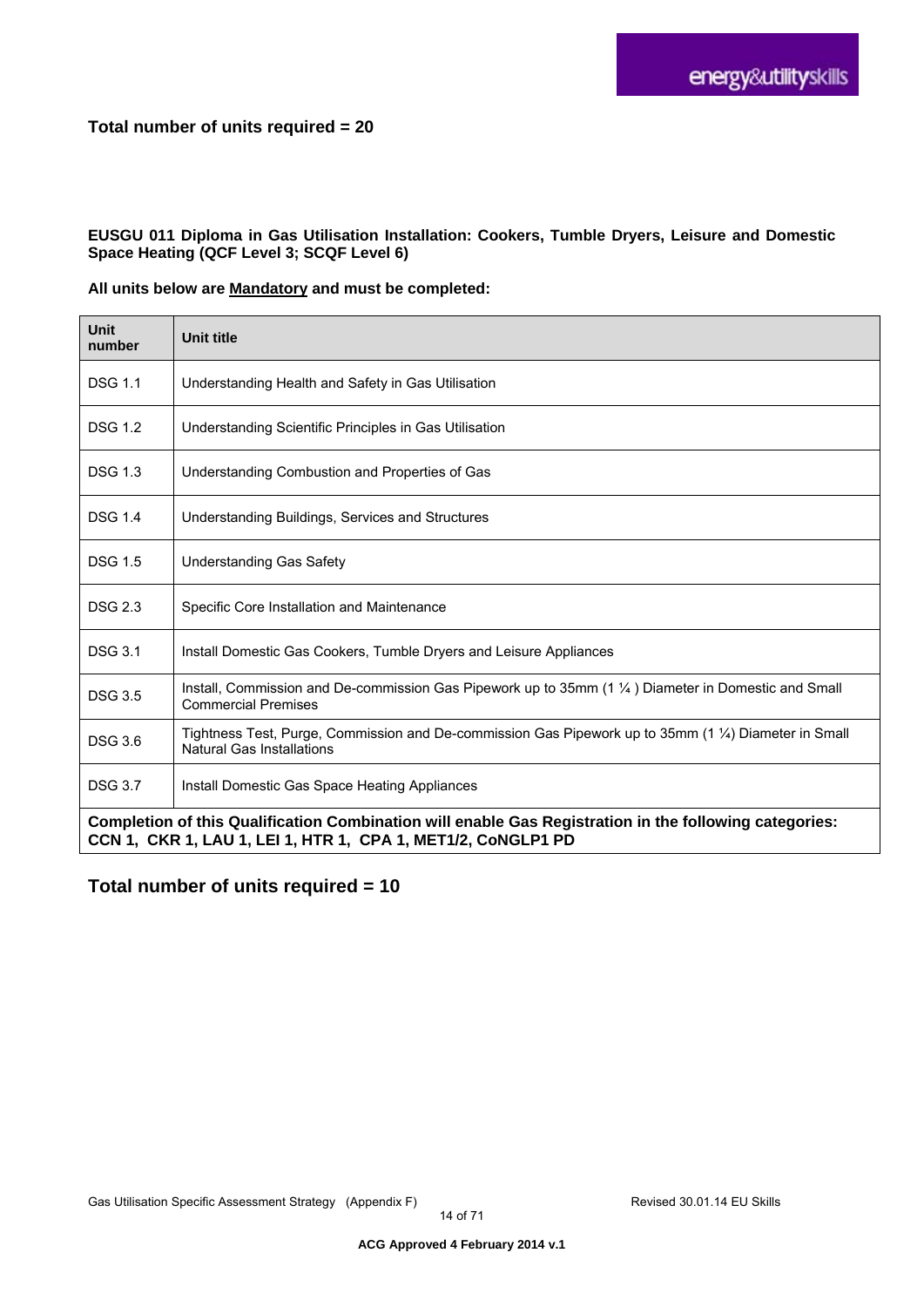#### **EUSGU 012 Diploma in Gas Utilisation Maintenance: Cookers, Tumble Dryers, Leisure and Domestic Space Heating (QCF Level 3; SCQF Level 6)**

#### **All units below are Mandatory and must be completed:**

| <b>Unit</b><br>number                                                                                                                                                  | <b>Unit title</b>                                                                                                                  |
|------------------------------------------------------------------------------------------------------------------------------------------------------------------------|------------------------------------------------------------------------------------------------------------------------------------|
| <b>DSG 1.1</b>                                                                                                                                                         | Understanding Health and Safety in Gas Utilisation                                                                                 |
| <b>DSG 1.2</b>                                                                                                                                                         | Understanding Scientific Principles in Gas Utilisation                                                                             |
| <b>DSG 1.3</b>                                                                                                                                                         | Understanding Combustion and Properties of Gas                                                                                     |
| <b>DSG 1.4</b>                                                                                                                                                         | Understanding Buildings, Services and Structures                                                                                   |
| <b>DSG 1.5</b>                                                                                                                                                         | <b>Understanding Gas Safety</b>                                                                                                    |
| <b>DSG 2.3</b>                                                                                                                                                         | Specific Core Installation and Maintenance                                                                                         |
| <b>DSG 3.2</b>                                                                                                                                                         | Maintain Domestic Gas Cookers, Tumble Dryers and Leisure Appliances                                                                |
| <b>DSG 3.5</b>                                                                                                                                                         | Install, Commission and De-commission Gas Pipework up to 35mm (1 1/4) Diameter in Domestic and Small<br><b>Commercial Premises</b> |
| <b>DSG 3.6</b>                                                                                                                                                         | Tightness Test, Purge, Commission and De-commission Gas Pipework up to 35mm (1 1/4) Diameter in Small<br>Natural Gas Installations |
| <b>DSG 3.8</b>                                                                                                                                                         | Maintain Domestic Gas Space Heating Appliances                                                                                     |
| Completion of this Qualification Combination will enable Gas Registration in the following categories:<br>CCN 1, CKR 1, LAU 1, LEI 1, HTR 1, CPA 1, MET1/2, CoNGLP1 PD |                                                                                                                                    |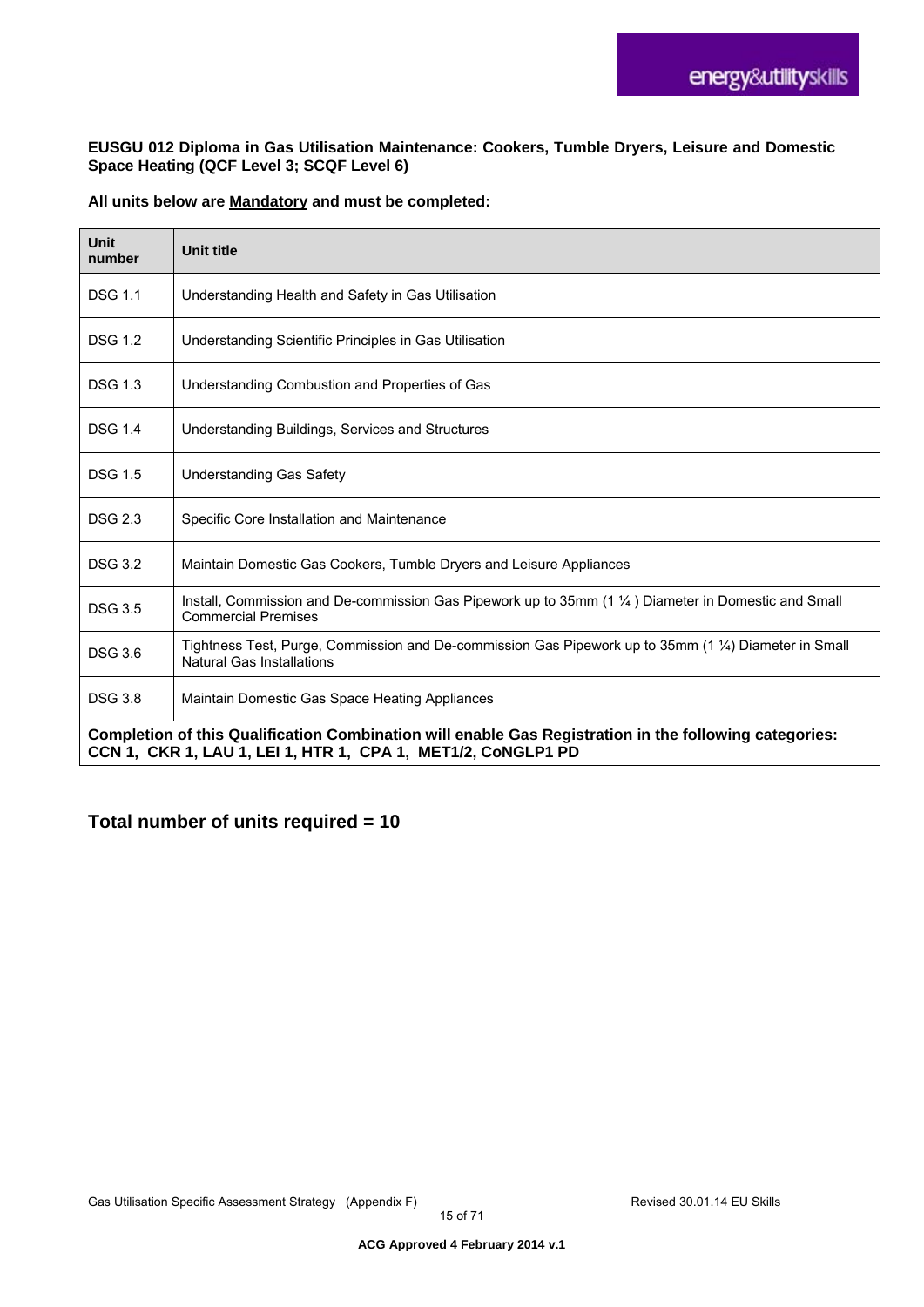**EUSGU 013 Diploma in Gas Utilisation Installation and Maintenance: Cookers, Tumble Dryers, Leisure and Domestic Space Heating (QCF Level 3; SCQF Level 6)** 

#### **All units below are Mandatory and must be completed:**

| <b>Unit</b><br>number                                                                                                                                                  | <b>Unit title</b>                                                                                                                         |
|------------------------------------------------------------------------------------------------------------------------------------------------------------------------|-------------------------------------------------------------------------------------------------------------------------------------------|
| <b>DSG 1.1</b>                                                                                                                                                         | Understanding Health and Safety in Gas Utilisation                                                                                        |
| <b>DSG 1.2</b>                                                                                                                                                         | Understanding Scientific Principles in Gas Utilisation                                                                                    |
| <b>DSG 1.3</b>                                                                                                                                                         | Understanding Combustion and Properties of Gas                                                                                            |
| <b>DSG 1.4</b>                                                                                                                                                         | Understanding Buildings, Services and Structures                                                                                          |
| <b>DSG 1.5</b>                                                                                                                                                         | <b>Understanding Gas Safety</b>                                                                                                           |
| <b>DSG 2.3</b>                                                                                                                                                         | Specific Core Installation and Maintenance                                                                                                |
| <b>DSG 3.1</b>                                                                                                                                                         | Install Domestic Gas Cookers, Tumble Dryers and Leisure Appliances                                                                        |
| <b>DSG 3.2</b>                                                                                                                                                         | Maintain Domestic Gas Cookers, Tumble Dryers and Leisure Appliances                                                                       |
| <b>DSG 3.5</b>                                                                                                                                                         | Install, Commission and De-commission Gas Pipework up to 35mm (1 1/4) Diameter in Domestic and Small<br><b>Commercial Premises</b>        |
| <b>DSG 3.6</b>                                                                                                                                                         | Tightness Test, Purge, Commission and De-commission Gas Pipework up to 35mm (1 1/4) Diameter in Small<br><b>Natural Gas Installations</b> |
| <b>DSG 3.7</b>                                                                                                                                                         | Install Domestic Gas Space Heating Appliances                                                                                             |
| <b>DSG 3.8</b>                                                                                                                                                         | Maintain Domestic Gas Space Heating Appliances                                                                                            |
| Completion of this Qualification Combination will enable Gas Registration in the following categories:<br>CCN 1, CKR 1, LAU 1, LEI 1, HTR 1, CPA 1, MET1/2, CoNGLP1 PD |                                                                                                                                           |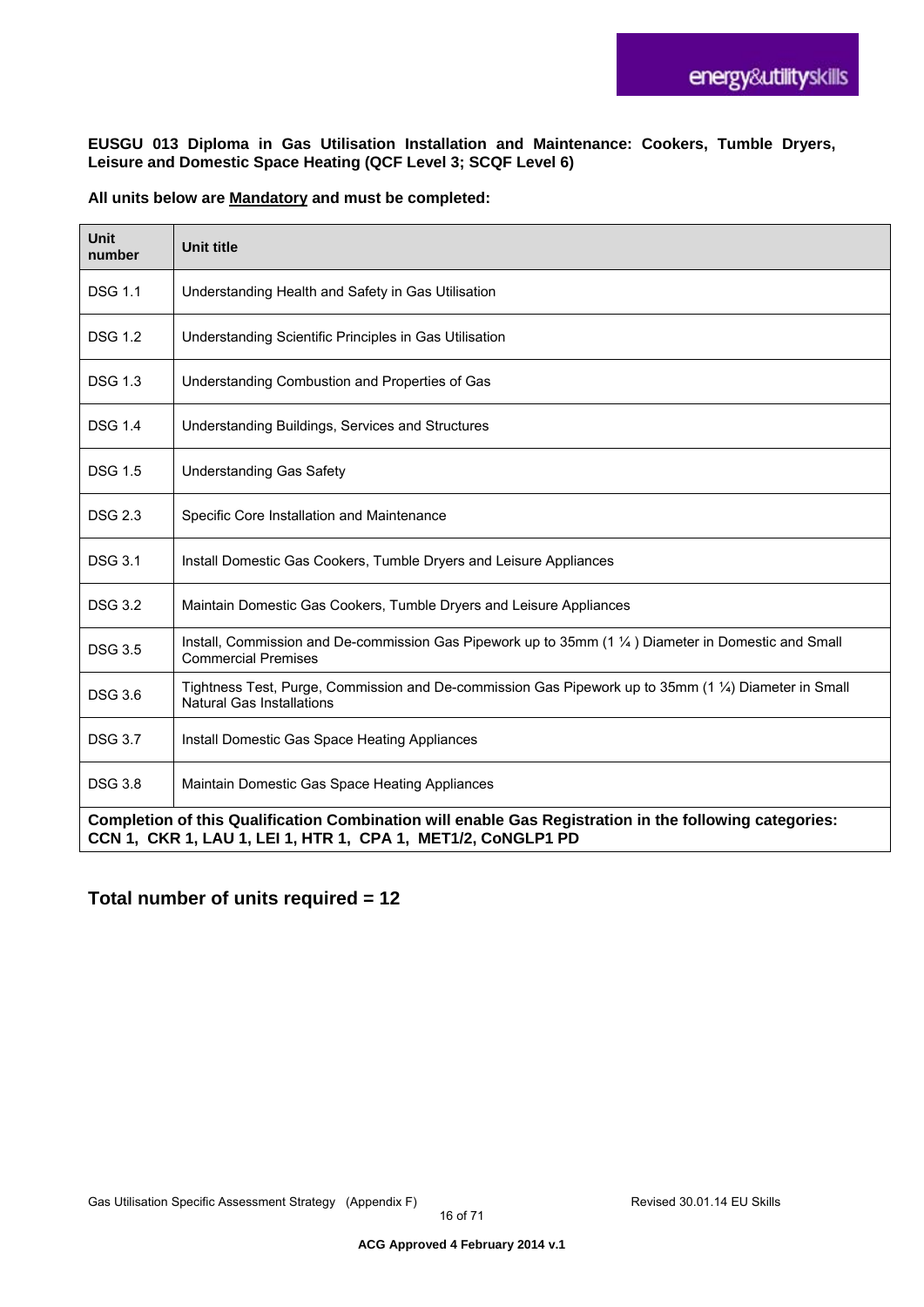#### **EUSGU 014 Diploma in Gas Utilisation Installation: Cookers, Tumble Dryers, Leisure, Domestic Space Heating, Water Heating and Wet Central Heating (QCF Level 3; SCQF Level 6)**

#### **All units below are Mandatory and must be completed:**

| <b>Unit</b><br>number | Unit title                                                                                                                                |
|-----------------------|-------------------------------------------------------------------------------------------------------------------------------------------|
| DSG 1.1               | Understanding Health and Safety in Gas Utilisation                                                                                        |
| <b>DSG 1.2</b>        | Understanding Scientific Principles in Gas Utilisation                                                                                    |
| <b>DSG 1.3</b>        | Understanding Combustion and Properties of Gas                                                                                            |
| <b>DSG 1.4</b>        | Understanding Buildings, Services and Structures                                                                                          |
| <b>DSG 1.5</b>        | <b>Understanding Gas Safety</b>                                                                                                           |
| <b>DSG 2.3</b>        | Specific Core Installation and Maintenance                                                                                                |
| <b>DSG 3.1</b>        | Install Domestic Gas Cookers, Tumble Dryers and Leisure Appliances                                                                        |
| <b>DSG 3.3</b>        | Install Domestic Gas Water Heaters and Wet Central Heating Appliances                                                                     |
| <b>DSG 3.5</b>        | Install, Commission and De-commission Gas Pipework up to 35mm (1 1/4) Diameter in Domestic and Small<br><b>Commercial Premises</b>        |
| <b>DSG 3.6</b>        | Tightness Test, Purge, Commission and De-commission Gas Pipework up to 35mm (1 1/4) Diameter in Small<br><b>Natural Gas Installations</b> |
| <b>DSG 3.7</b>        | Install Domestic Gas Space Heating Appliances                                                                                             |
| <b>DSG 3.21</b>       | Water Compulsory Core Unit                                                                                                                |
| DMES <sub>02</sub>    | Understand and Apply Domestic Cold Water System Installation and Maintenance Techniques                                                   |
| DMES <sub>03</sub>    | Understand and Apply Domestic Hot Water System Installation and Maintenance Techniques                                                    |
| DMES 04               | Understand and Apply Domestic Central Heating System Installation and Maintenance Techniques                                              |
| DMES 05               | Understand and Apply Domestic Cold Water System Installation, Commissioning, Service and Maintenance<br>Techniques                        |
| DMES 06               | Understand and Apply Domestic Hot Water System Installation, Commissioning, Service and Maintenance<br>Techniques                         |
| DMES 07               | Understand and Apply Domestic Central Heating System Installation, Commissioning, Service and Maintenance<br>Techniques                   |
| DTHG 02               | Install and Maintain Domestic Heating Systems                                                                                             |
| DHTG 04               | Install, Commission, Service and Maintain Domestic Heating Systems                                                                        |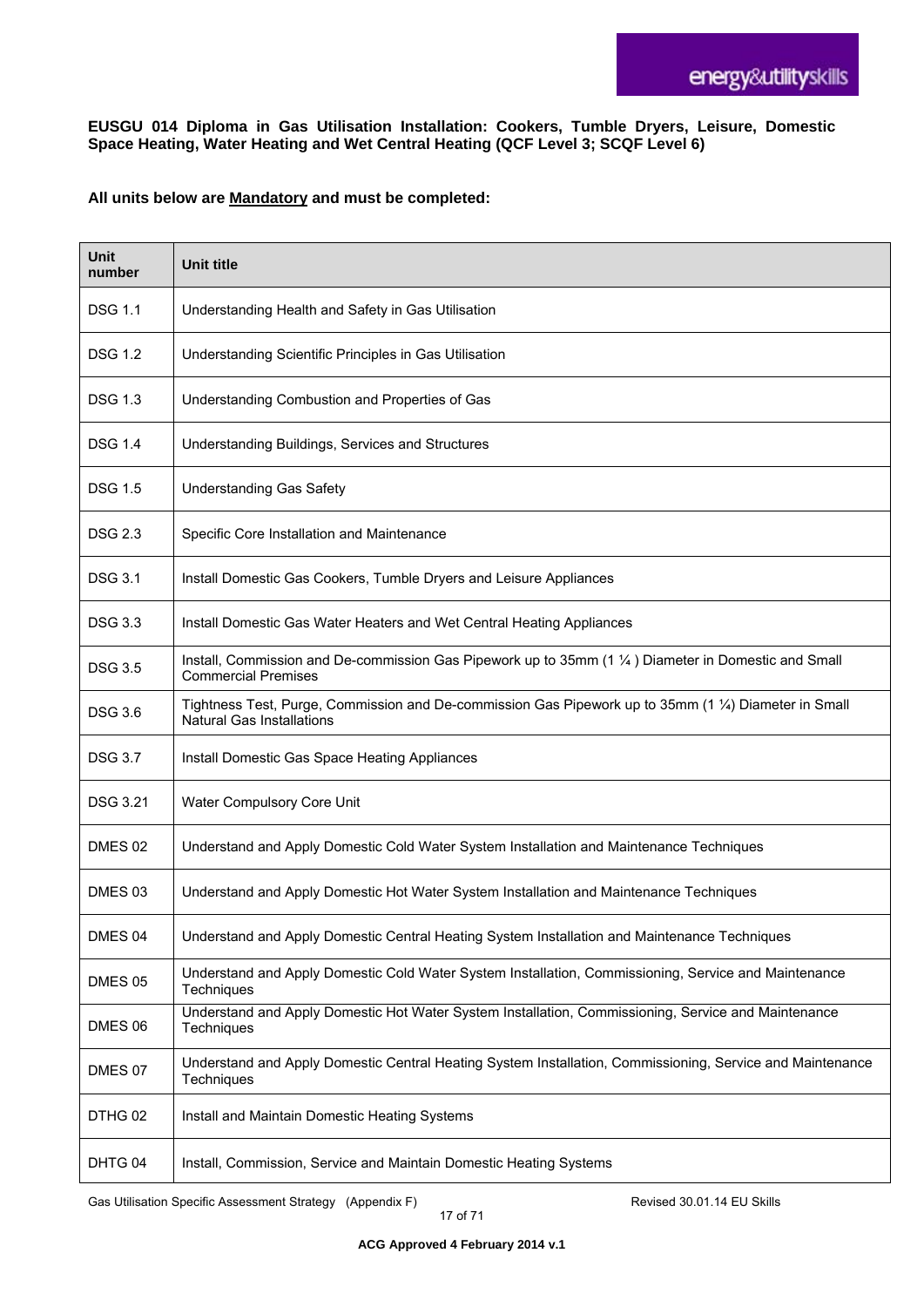MES 02 | Understand and Carry Out Electrical Work on Domestic Plumbing and Heating Systems

**Completion of this Qualification Combination will enable Gas Registration in the following categories: CCN 1, CKR 1, LAU 1, LEI 1, HTR 1, CENWAT 1, CPA 1, MET1/2, CoNGLP1 PD**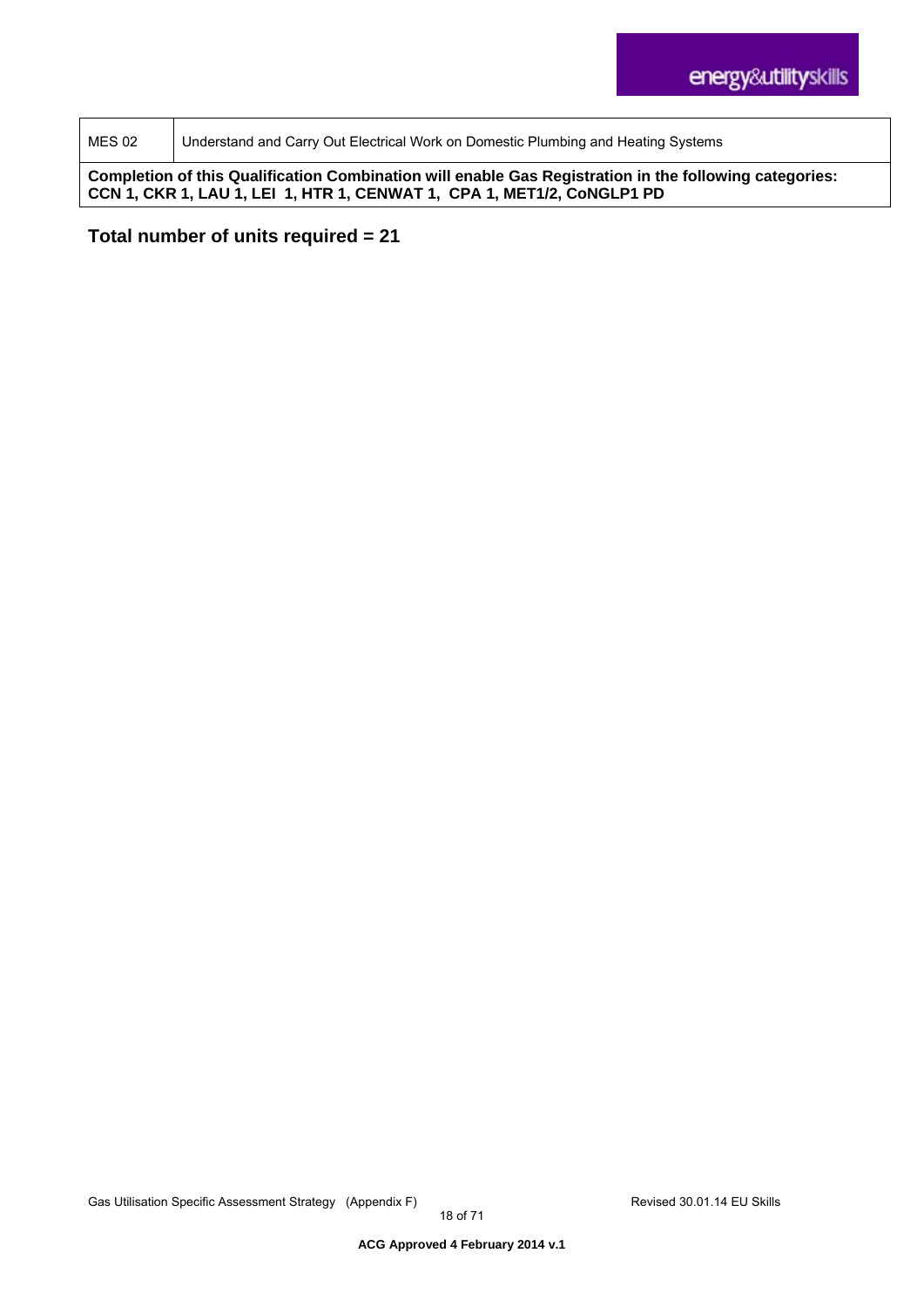#### **EUSGU 015 Diploma in Gas Utilisation Maintenance: Cookers, Tumble Dryers, Leisure, Domestic Space Heating, Water Heating and Wet Central Heating (QCF Level 3; SCQF Level 6)**

#### **All units below are Mandatory and must be completed:**

| <b>Unit</b><br>number | <b>Unit title</b>                                                                                                                         |
|-----------------------|-------------------------------------------------------------------------------------------------------------------------------------------|
| <b>DSG 1.1</b>        | Understanding Health and Safety in Gas Utilisation                                                                                        |
| <b>DSG 1.2</b>        | Understanding Scientific Principles in Gas Utilisation                                                                                    |
| <b>DSG 1.3</b>        | Understanding Combustion and Properties of Gas                                                                                            |
| <b>DSG 1.4</b>        | Understanding Buildings, Services and Structures                                                                                          |
| <b>DSG 1.5</b>        | <b>Understanding Gas Safety</b>                                                                                                           |
| <b>DSG 2.3</b>        | Specific Core Installation and Maintenance                                                                                                |
| <b>DSG 3.2</b>        | Maintain Domestic Gas Cookers, Tumble Dryers and Leisure Appliances                                                                       |
| <b>DSG 3.4</b>        | Maintain Gas Water Heating and Wet Central Heating Appliances                                                                             |
| <b>DSG 3.5</b>        | Install, Commission and De-commission Gas Pipework up to 35mm (1 1/4) Diameter in Domestic and Small<br><b>Commercial Premises</b>        |
| <b>DSG 3.6</b>        | Tightness Test, Purge, Commission and De-commission Gas Pipework up to 35mm (1 1/4) Diameter in Small<br><b>Natural Gas Installations</b> |
| <b>DSG 3.8</b>        | Maintain Domestic Gas Space Heating Appliances                                                                                            |
| <b>DSG 3.21</b>       | Water Compulsory Core Unit                                                                                                                |
| DMES 02               | Understand and Apply Domestic Cold Water System Installation and Maintenance Techniques                                                   |
| DMES 03               | Understand and Apply Domestic Hot Water System Installation and Maintenance Techniques                                                    |
| DMES 04               | Understand and Apply Domestic Central Heating System Installation and Maintenance Techniques                                              |
| DMES 05               | Understand and Apply Domestic Cold Water System Installation, Commissioning, Service and Maintenance<br>techniques                        |
| DMES 06               | Understand and Apply Domestic Hot Water System Installation, Commissioning, Service and Maintenance<br>Techniques                         |
| DMES 07               | Understand and Apply Domestic Central Heating System Installation, Commissioning, Service and<br>Maintenance Techniques                   |
| DTHG 02               | Install and Maintain Domestic Heating Systems                                                                                             |
| DHTG 04               | Install, Commission, Service and Maintain Domestic Heating Systems                                                                        |

Gas Utilisation Specific Assessment Strategy (Appendix F) **Revised 30.01.14 EU Skills**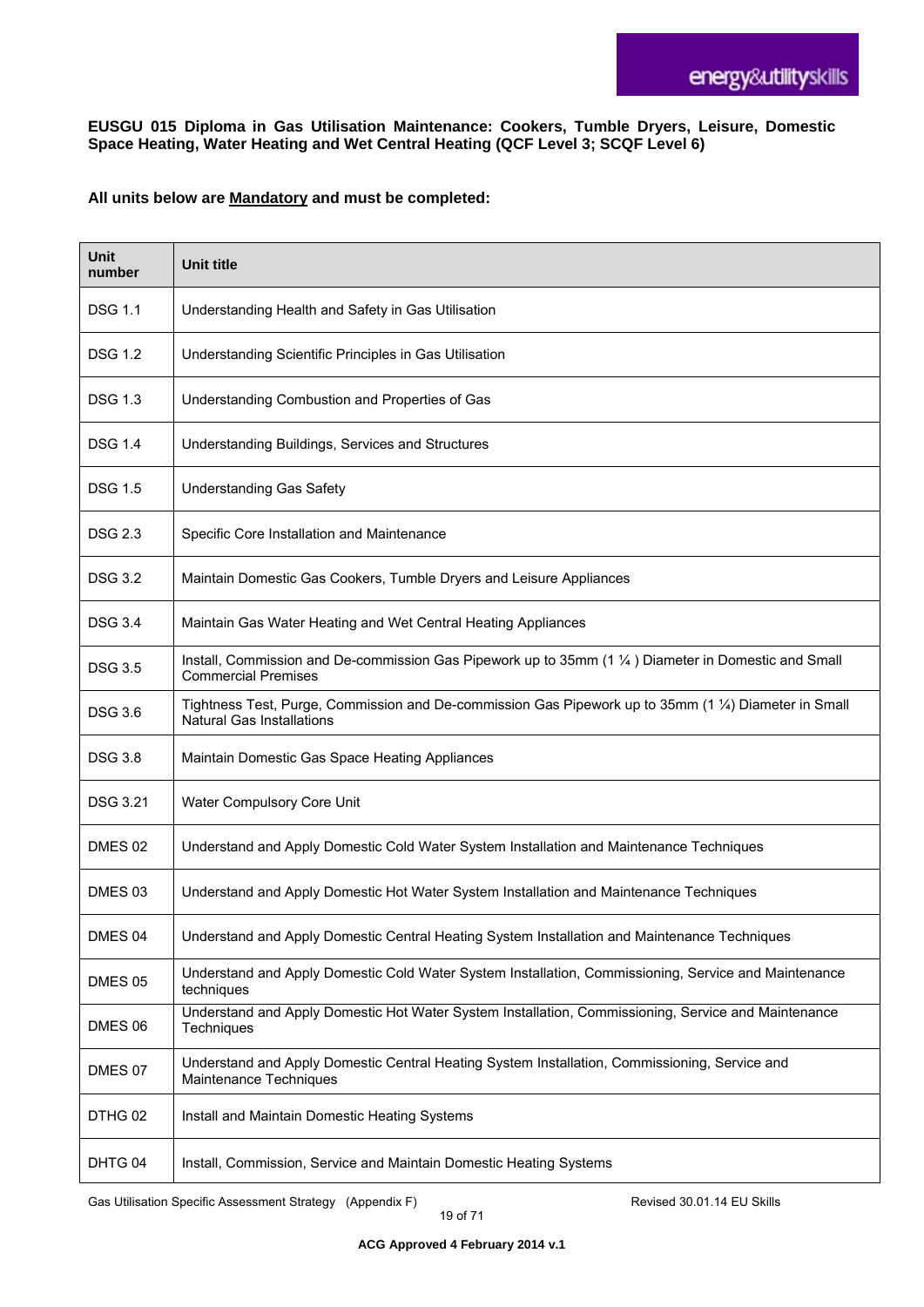| Unit<br>number                                                                                                                                                                | Unit title                                                                        |
|-------------------------------------------------------------------------------------------------------------------------------------------------------------------------------|-----------------------------------------------------------------------------------|
| MES02                                                                                                                                                                         | Understand and Carry Out Electrical Work on Domestic Plumbing and Heating systems |
| Completion of this Qualification Combination will enable Gas Registration in the following categories:<br>CCN 1, CKR 1, LAU 1, LEI 1, HTR 1, CENWAT 1, CPA MET1/2, CoNGLP1 PD |                                                                                   |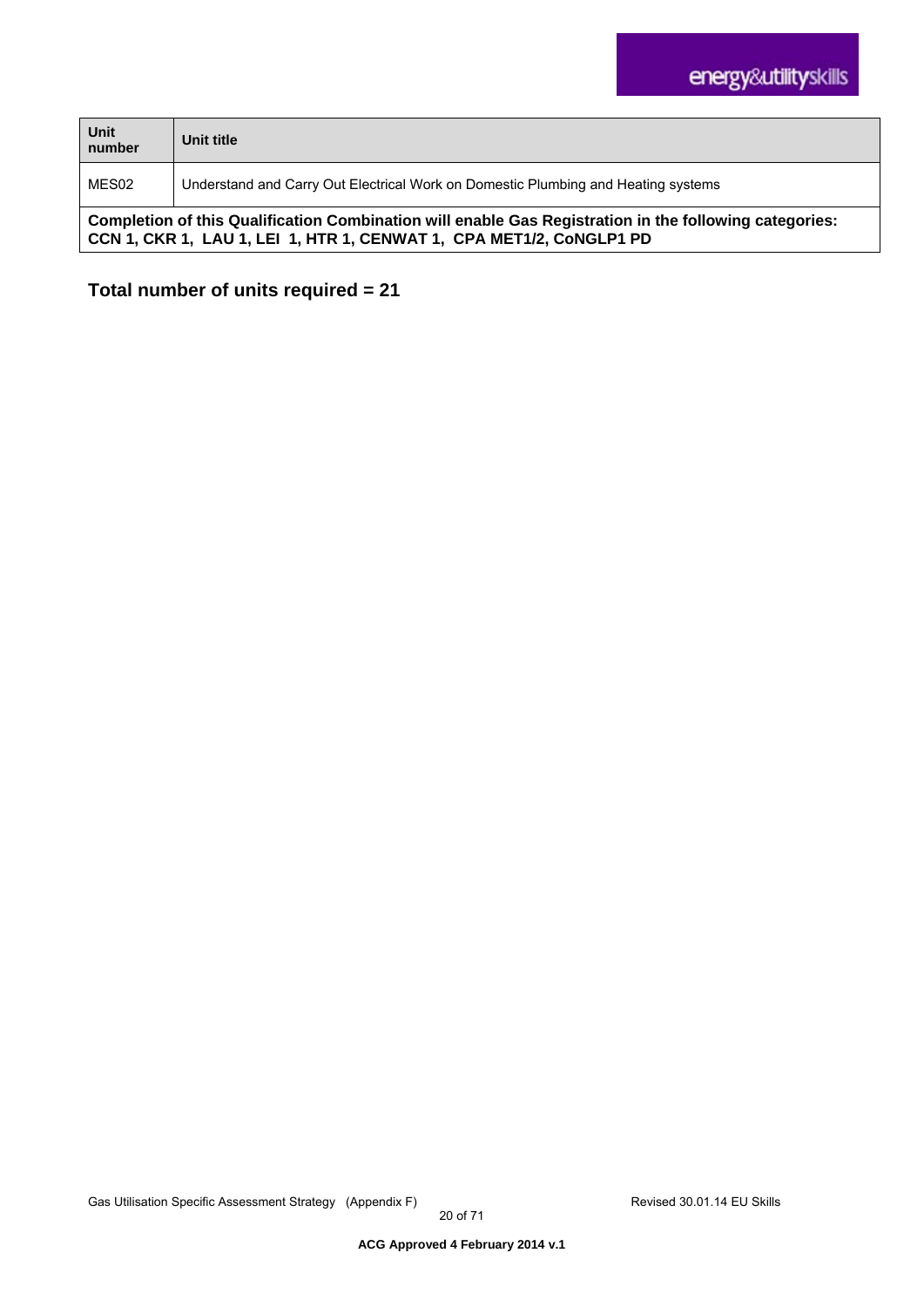**EUSGU 016 Diploma in Gas Utilisation Installation and Maintenance: Cookers, Tumble Dryers, Leisure, Domestic Space Heating, Water Heating and Wet Central Heating (QCF Level 3; SCQF Level 6)** 

#### **All units below are Mandatory and must be completed:**

| Unit<br>number  | <b>Unit title</b>                                                                                                                         |
|-----------------|-------------------------------------------------------------------------------------------------------------------------------------------|
| <b>DSG 1.1</b>  | Understanding Health and Safety in Gas Utilisation                                                                                        |
| <b>DSG 1.2</b>  | Understanding Scientific Principles in Gas Utilisation                                                                                    |
| <b>DSG 1.3</b>  | Understanding Combustion and Properties of Gas                                                                                            |
| <b>DSG 1.4</b>  | Understanding Buildings, Services and Structures                                                                                          |
| <b>DSG 1.5</b>  | <b>Understanding Gas Safety</b>                                                                                                           |
| <b>DSG 2.3</b>  | Specific Core Installation and Maintenance                                                                                                |
| <b>DSG 3.1</b>  | Install Domestic Gas Cookers, Tumble Dryers and Leisure Appliances                                                                        |
| <b>DSG 3.2</b>  | Maintain Domestic Gas Cookers, Tumble Dryers and Leisure Appliances                                                                       |
| <b>DSG 3.3</b>  | Install Domestic Gas Water Heaters and Wet Central Heating Appliances                                                                     |
| <b>DSG 3.4</b>  | Maintain Gas Water Heating and Wet Central Heating Appliances                                                                             |
| <b>DSG 3.5</b>  | Install, Commission and De-commission Gas Pipework up to 35mm (1 1/4) Diameter in Domestic and Small<br><b>Commercial Premises</b>        |
| <b>DSG 3.6</b>  | Tightness Test, Purge, Commission and De-commission Gas Pipework up to 35mm (1 1/4) Diameter in Small<br><b>Natural Gas Installations</b> |
| <b>DSG 3.7</b>  | Install Domestic Gas Space Heating Appliances                                                                                             |
| <b>DSG 3.8</b>  | Maintain Domestic Gas Space Heating Appliances                                                                                            |
| <b>DSG 3.21</b> | Water Compulsory Core Unit                                                                                                                |
| DMES 02         | Understand and Apply Domestic Cold Water System Installation and Maintenance Techniques                                                   |
| DMES 03         | Understand and Apply Domestic Hot Water System Installation and Maintenance Techniques                                                    |
| DMES 04         | Understand and Apply Domestic Central Heating System Installation and Maintenance Techniques                                              |
| DMES 05         | Understand and Apply Domestic Cold Water System Installation, Commissioning, Service and Maintenance<br>Techniques                        |
| DMES 06         | Understand and Apply Domestic Hot Water System Installation, Commissioning, Service and Maintenance<br>Techniques                         |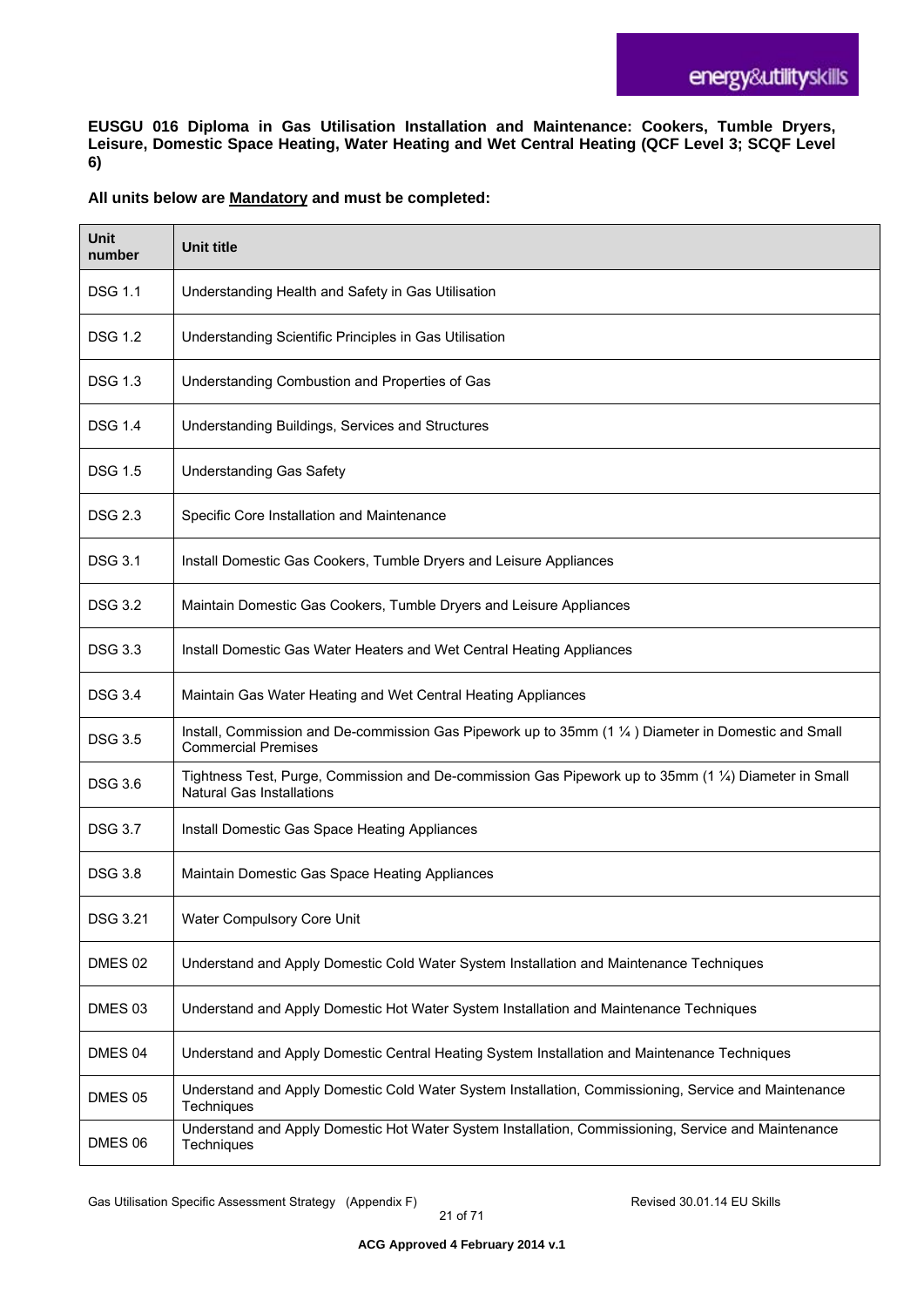| Unit<br>number                                                                                                                                                                   | Unit title                                                                                                              |
|----------------------------------------------------------------------------------------------------------------------------------------------------------------------------------|-------------------------------------------------------------------------------------------------------------------------|
| DMES 07                                                                                                                                                                          | Understand and Apply Domestic Central Heating System Installation, Commissioning, Service and<br>Maintenance Techniques |
| DTHG 02                                                                                                                                                                          | Install and Maintain Domestic Heating Systems                                                                           |
| DHTG 04                                                                                                                                                                          | Install, Commission, Service and Maintain Domestic Heating Systems                                                      |
| <b>MES 02</b>                                                                                                                                                                    | Understand and Carry Out Electrical Work on Domestic Plumbing and Heating Systems                                       |
| Completion of this Qualification Combination will enable Gas Registration in the following categories:<br>CCN 1, CKR 1, LAU 1, LEI 1, HTR 1, CENWAT 1, CPA 1, MET1/2, CoNGLP1 PD |                                                                                                                         |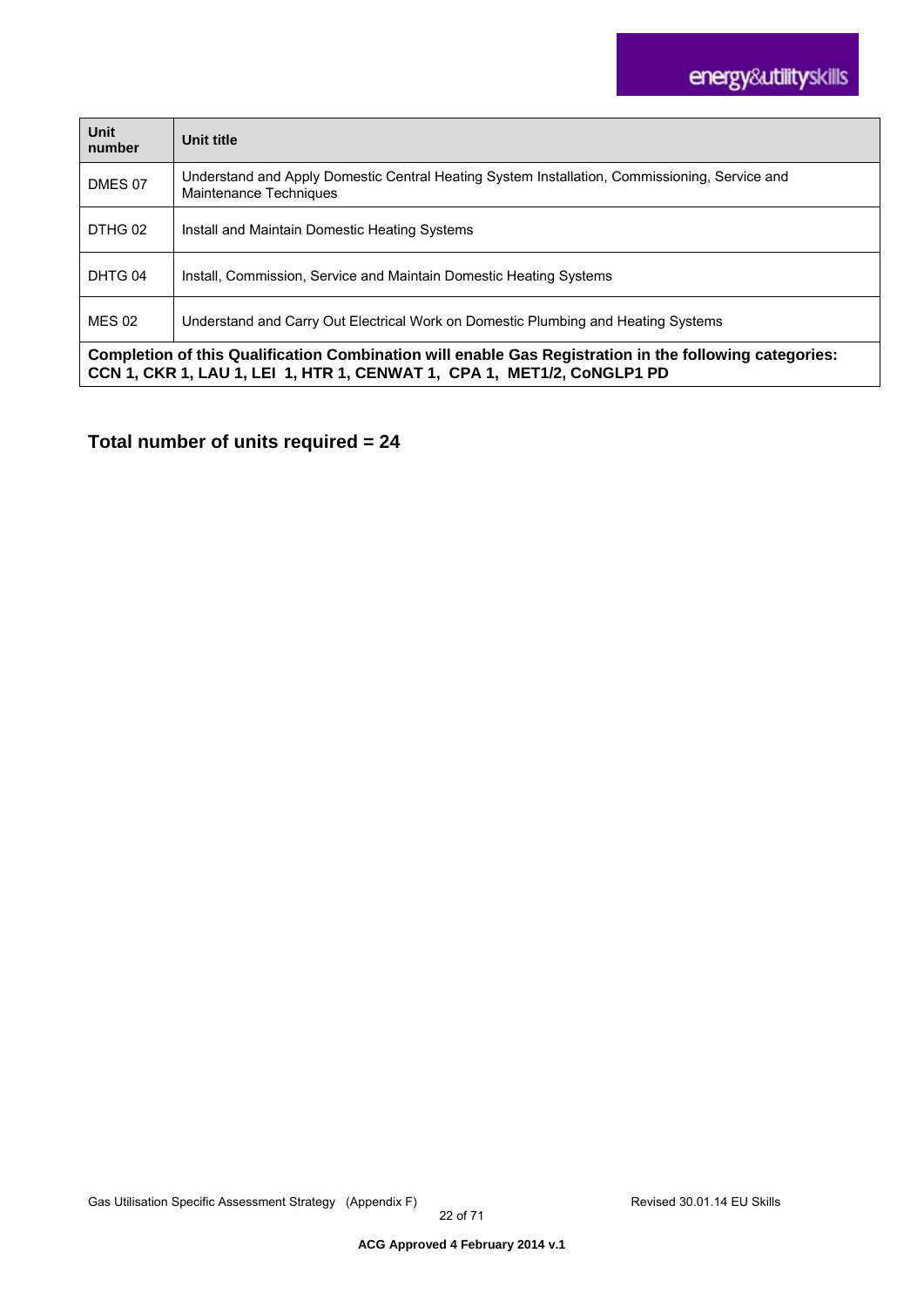**EUSGU 017 Diploma in Gas Utilisation Installation: Cookers, Tumble Dryers, Leisure, Domestic Space Heating, Water Heating, Wet Central Heating and Domestic Warm Air (QCF Level 3; SCQF Level 6)** 

#### **All units below are Mandatory and must be completed:**

| <b>Unit</b><br>number | <b>Unit title</b>                                                                                                                         |
|-----------------------|-------------------------------------------------------------------------------------------------------------------------------------------|
| DSG 1.1               | Understanding Health and Safety in Gas Utilisation                                                                                        |
| <b>DSG 1.2</b>        | Understanding Scientific Principles in Gas Utilisation                                                                                    |
| <b>DSG 1.3</b>        | Understanding Combustion and Properties of Gas                                                                                            |
| <b>DSG 1.4</b>        | Understanding Buildings, Services and Structures                                                                                          |
| <b>DSG 1.5</b>        | <b>Understanding Gas Safety</b>                                                                                                           |
| DSG 2.3               | Specific Core Installation and Maintenance                                                                                                |
| <b>DSG 3.1</b>        | Install Domestic Gas Cookers, Tumble Dryers and Leisure Appliances                                                                        |
| <b>DSG 3.3</b>        | Install Domestic Gas Water Heaters and Wet Central Heating Appliances                                                                     |
| <b>DSG 3.5</b>        | Install, Commission and De-commission Gas Pipework up to 35mm (1 1/4) Diameter in Domestic and Small<br><b>Commercial Premises</b>        |
| <b>DSG 3.6</b>        | Tightness Test, Purge, Commission and De-commission Gas Pipework up to 35mm (1 1/4) Diameter in Small<br><b>Natural Gas Installations</b> |
| <b>DSG 3.7</b>        | Install Domestic Gas Space Heating Appliances                                                                                             |
| <b>DSG 3.10</b>       | Install Domestic Gas Warm Air Central Heating Systems and Appliances                                                                      |
| DSG 3.21              | Water Compulsory Core Unit                                                                                                                |
| DMES 02               | Understand and Apply Domestic Cold Water System Installation and Maintenance Techniques                                                   |
| DMES 03               | Understand and Apply Domestic Hot Water System Installation and Maintenance Techniques                                                    |
| DMES 04               | Understand and Apply Domestic Central Heating System Installation and Maintenance Techniques                                              |
| DMES 05               | Understand and Apply Domestic Cold Water System Installation, Commissioning, Service and Maintenance<br>Techniques                        |
| DMES 06               | Understand and Apply Domestic Hot Water System Installation, Commissioning, Service and Maintenance<br>techniques                         |
| DMES 07               | Understand and Apply Domestic Central Heating System Installation, Commissioning, Service and Maintenance<br>Techniques                   |
| DTHG 02               | Install and Maintain Domestic Heating Systems                                                                                             |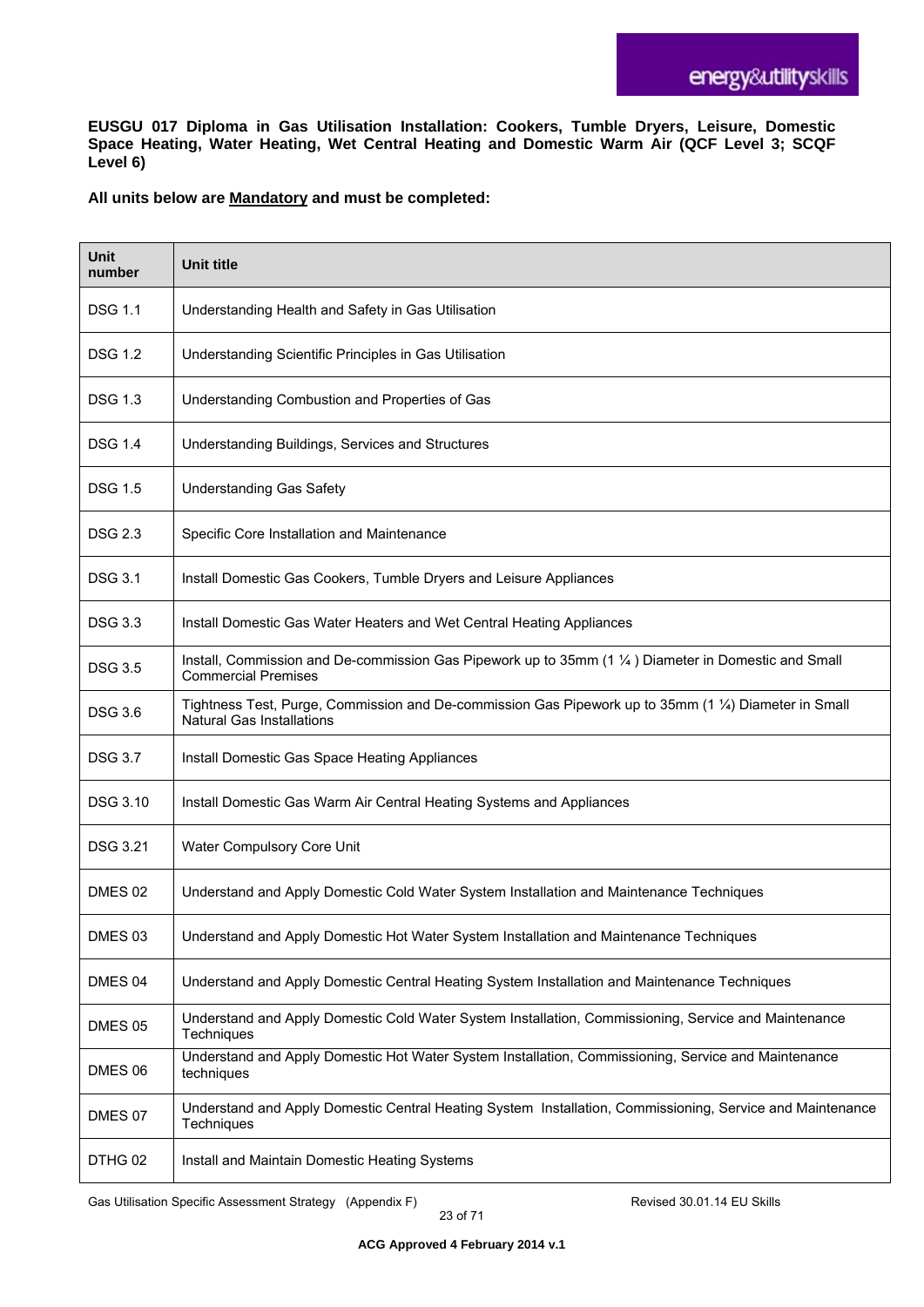| DHTG 04                                                                                                                                                                                 | Install, Commission, Service and Maintain Domestic Heating Systems                |
|-----------------------------------------------------------------------------------------------------------------------------------------------------------------------------------------|-----------------------------------------------------------------------------------|
| MES02                                                                                                                                                                                   | Understand and Carry Out Electrical Work on Domestic Plumbing and Heating systems |
| Completion of this Qualification Combination will enable Gas Registration in the following categories:<br>CCN 1, CKR 1, LAU 1, LEI 1, HTR 1, CENWAT 1, DAH 1, CPA 1, MET1/2, CoNGLP1 PD |                                                                                   |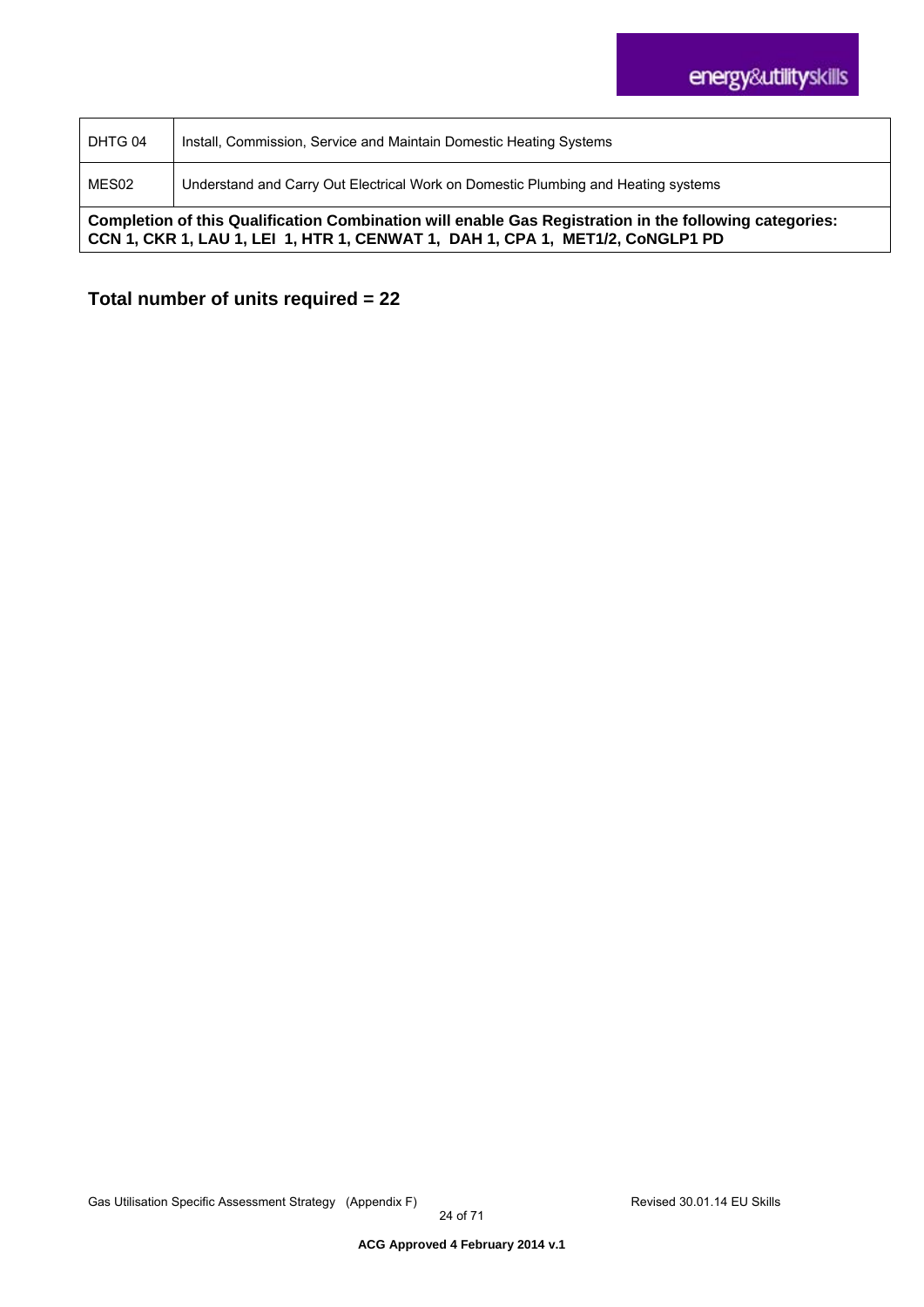**EUSGU 018 Diploma in Gas Utilisation Maintenance: Cookers, Tumble Dryers, Leisure, Domestic Space Heating, Water Heating, Wet Central Heating and Domestic Warm Air (QCF Level 3; SCQF Level 6)** 

#### **All units below are Mandatory and must be completed:**

| <b>Unit</b><br>number | <b>Unit title</b>                                                                                                                         |
|-----------------------|-------------------------------------------------------------------------------------------------------------------------------------------|
| <b>DSG 1.1</b>        | Understanding Health and Safety in Gas Utilisation                                                                                        |
| <b>DSG 1.2</b>        | Understanding Scientific Principles in Gas Utilisation                                                                                    |
| <b>DSG 1.3</b>        | Understanding Combustion and Properties of Gas                                                                                            |
| <b>DSG 1.4</b>        | Understanding Buildings, Services and Structures                                                                                          |
| <b>DSG 1.5</b>        | <b>Understanding Gas Safety</b>                                                                                                           |
| <b>DSG 2.3</b>        | Specific Core Installation and Maintenance                                                                                                |
| <b>DSG 3.2</b>        | Maintain Domestic Gas Cookers, Tumble Dryers and Leisure Appliances                                                                       |
| DSG 3.4               | Maintain Gas Water Heating and Wet Central Heating Appliances                                                                             |
| <b>DSG 3.5</b>        | Install, Commission and De-commission Gas Pipework up to 35mm (1 1/4) Diameter in Domestic and Small<br><b>Commercial Premises</b>        |
| <b>DSG 3.6</b>        | Tightness Test, Purge, Commission and De-commission Gas Pipework up to 35mm (1 1/4) Diameter in Small<br><b>Natural Gas Installations</b> |
| <b>DSG 3.8</b>        | Maintain Domestic Gas Space Heating Appliances                                                                                            |
| <b>DSG 3.11</b>       | Maintain Gas Warm Air Central Heating Systems and Appliances                                                                              |
| <b>DSG 3.21</b>       | Water Compulsory Core Unit                                                                                                                |
| DMES 02               | Understand and Apply Domestic Cold Water System Installation and Maintenance Techniques                                                   |
| DMES 03               | Understand and Apply Domestic Hot Water System Installation and Maintenance Techniques                                                    |
| DMES 04               | Understand and Apply Domestic Central Heating System Installation and Maintenance Techniques                                              |
| DMES 05               | Understand and Apply Domestic Cold Water System Installation, Commissioning, Service and Maintenance<br>Techniques                        |
| DMES 06               | Understand and Apply Domestic Hot Water System Installation, Commissioning, Service and Maintenance<br>Techniques                         |
| DMES 07               | Understand and Apply Domestic Central Heating System Installation, Commissioning, Service and<br>Maintenance Techniques                   |
| DTHG 02               | Install and Maintain Domestic Heating Systems                                                                                             |

Gas Utilisation Specific Assessment Strategy (Appendix F) **Revised 30.01.14 EU Skills**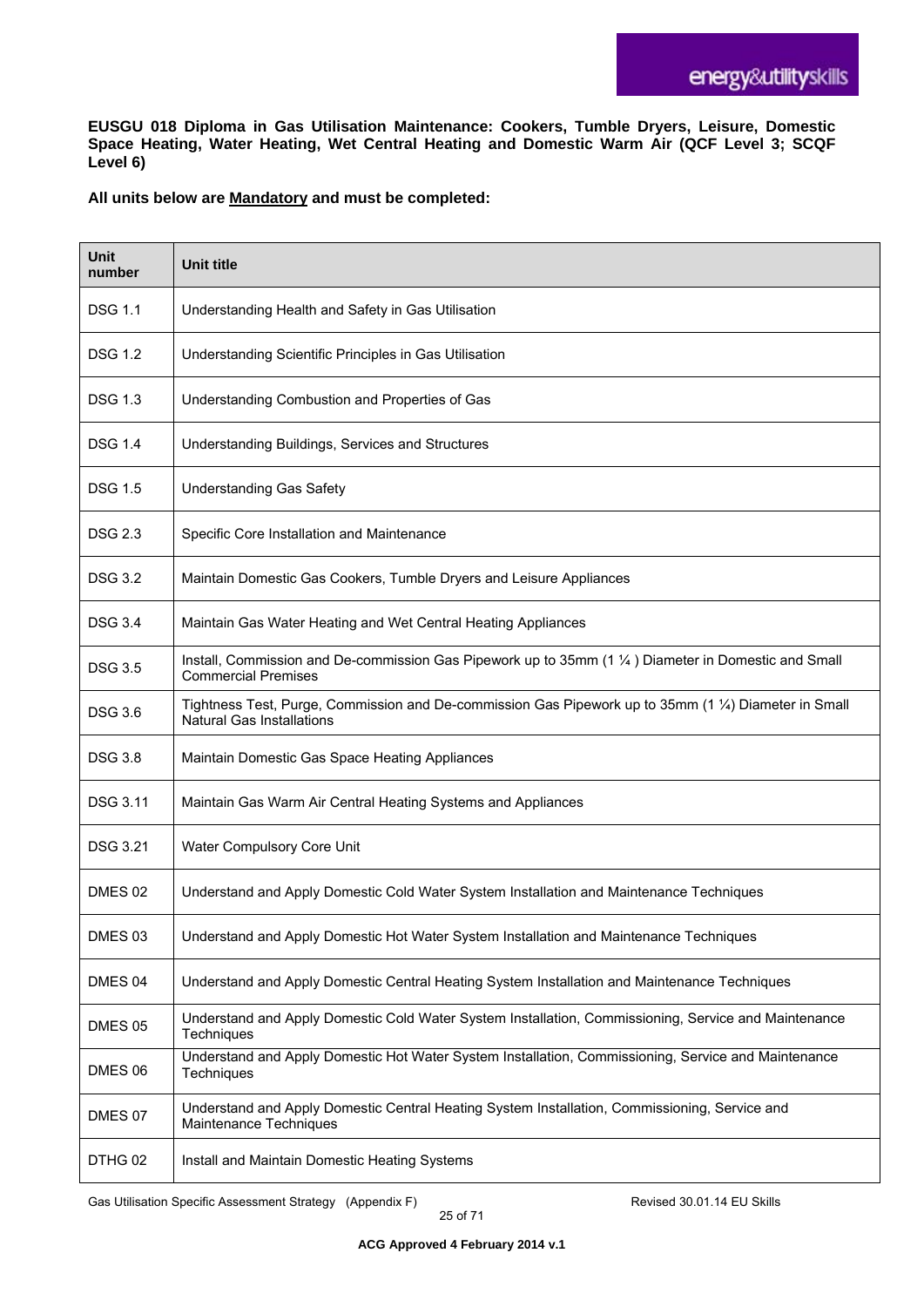| Unit<br>number                                                                                                                                                                          | Unit title                                                                        |
|-----------------------------------------------------------------------------------------------------------------------------------------------------------------------------------------|-----------------------------------------------------------------------------------|
| DHTG 04                                                                                                                                                                                 | Install, Commission, Service and Maintain Domestic Heating Systems                |
| MES02                                                                                                                                                                                   | Understand and Carry Out Electrical Work on Domestic Plumbing and Heating systems |
| Completion of this Qualification Combination will enable Gas Registration in the following categories:<br>CCN 1, CKR 1, LAU 1, LEI 1, HTR 1, CENWAT 1, DAH 1, CPA 1, MET1/2, CoNGLP1 PD |                                                                                   |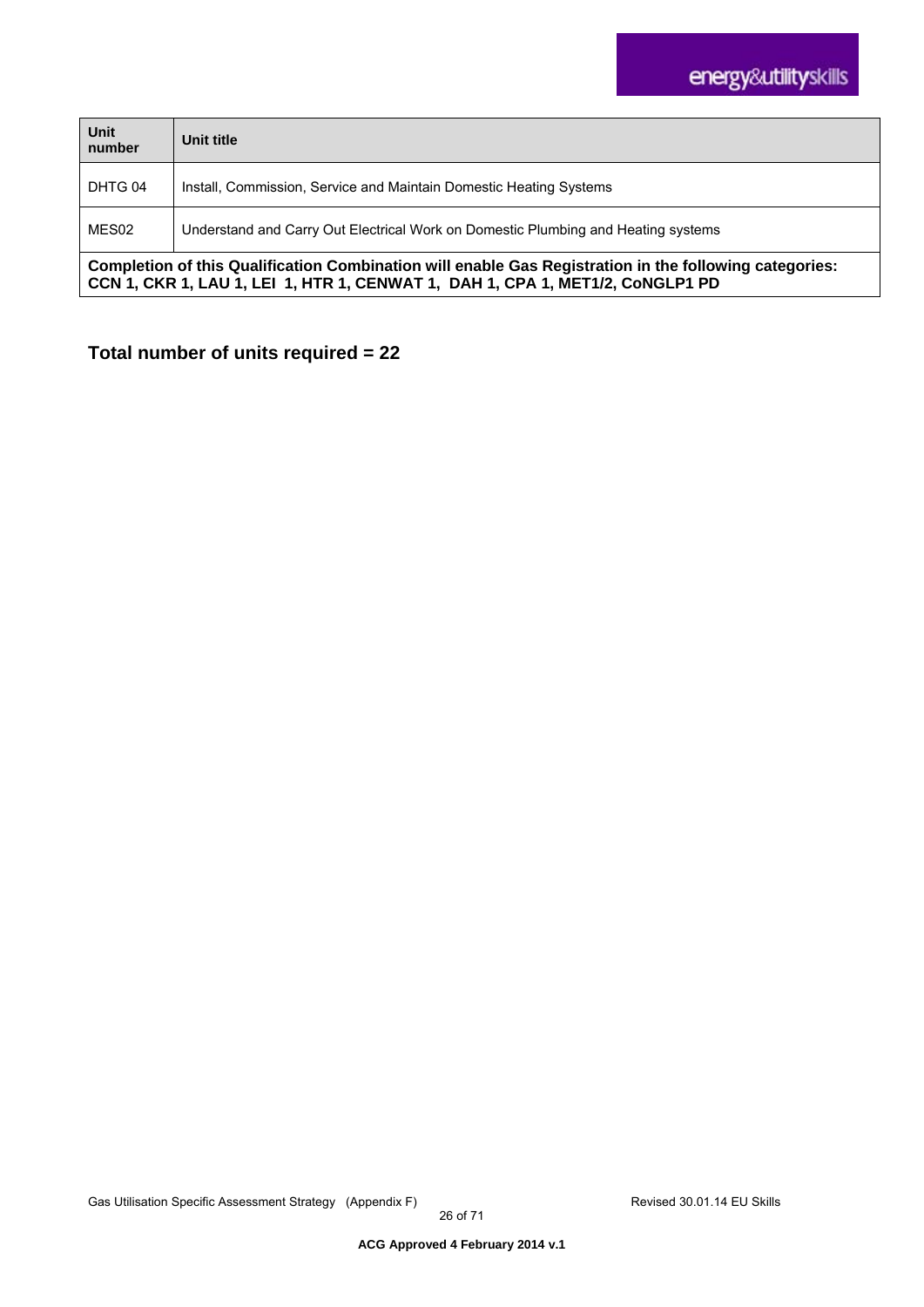**EUSGU 019 Diploma in Gas Utilisation Installation and Maintenance: Cookers, Tumble Dryers, Leisure, Domestic Space Heating, Water Heating and Wet Central Heating and Domestic Warm Air (QCF Level 3; SCQF Level 6)** 

#### **All units below are Mandatory and must be completed:**

| <b>Unit</b><br>number | <b>Unit title</b>                                                                                                                         |
|-----------------------|-------------------------------------------------------------------------------------------------------------------------------------------|
| <b>DSG 1.1</b>        | Understanding Health and Safety in Gas Utilisation                                                                                        |
| <b>DSG 1.2</b>        | Understanding Scientific Principles in Gas Utilisation                                                                                    |
| <b>DSG 1.3</b>        | Understanding Combustion and Properties of Gas                                                                                            |
| <b>DSG 1.4</b>        | Understanding Buildings, Services and Structures                                                                                          |
| <b>DSG 1.5</b>        | <b>Understanding Gas Safety</b>                                                                                                           |
| <b>DSG 2.3</b>        | Specific Core Installation and Maintenance                                                                                                |
| <b>DSG 3.1</b>        | Install Domestic Gas Cookers, Tumble Dryers and Leisure Appliances                                                                        |
| <b>DSG 3.2</b>        | Maintain Domestic Gas Cookers, Tumble Dryers and Leisure Appliances                                                                       |
| <b>DSG 3.3</b>        | Install Domestic Gas Water Heaters and Wet Central Heating Appliances                                                                     |
| <b>DSG 3.4</b>        | Maintain Gas Water Heating and Wet Central Heating Appliances                                                                             |
| <b>DSG 3.5</b>        | Install, Commission and De-commission Gas Pipework up to 35mm (1 1/4) Diameter in Domestic and Small<br><b>Commercial Premises</b>        |
| <b>DSG 3.6</b>        | Tightness Test, Purge, Commission and De-commission Gas Pipework up to 35mm (1 1/4) Diameter in Small<br><b>Natural Gas Installations</b> |
| <b>DSG 3.7</b>        | Install Domestic Gas Space Heating Appliances                                                                                             |
| <b>DSG 3.8</b>        | Maintain Domestic Gas Space Heating Appliances                                                                                            |
| DSG 3.10              | Install Domestic Gas Warm Air Central Heating Systems and Appliances                                                                      |
| DSG 3.11              | Maintain Gas Warm Air Central Heating Systems and Appliances                                                                              |
| DSG 3.21              | Water Compulsory Core Unit                                                                                                                |
| DMES 02               | Understand and Apply Domestic Cold Water System Installation and Maintenance Techniques                                                   |
| DMES 03               | Understand and Apply Domestic Hot Water System Installation and Maintenance Techniques                                                    |
| DMES 04               | Understand and Apply Domestic Central Heating System Installation and Maintenance Techniques                                              |

Gas Utilisation Specific Assessment Strategy (Appendix F) **Revised 30.01.14 EU Skills**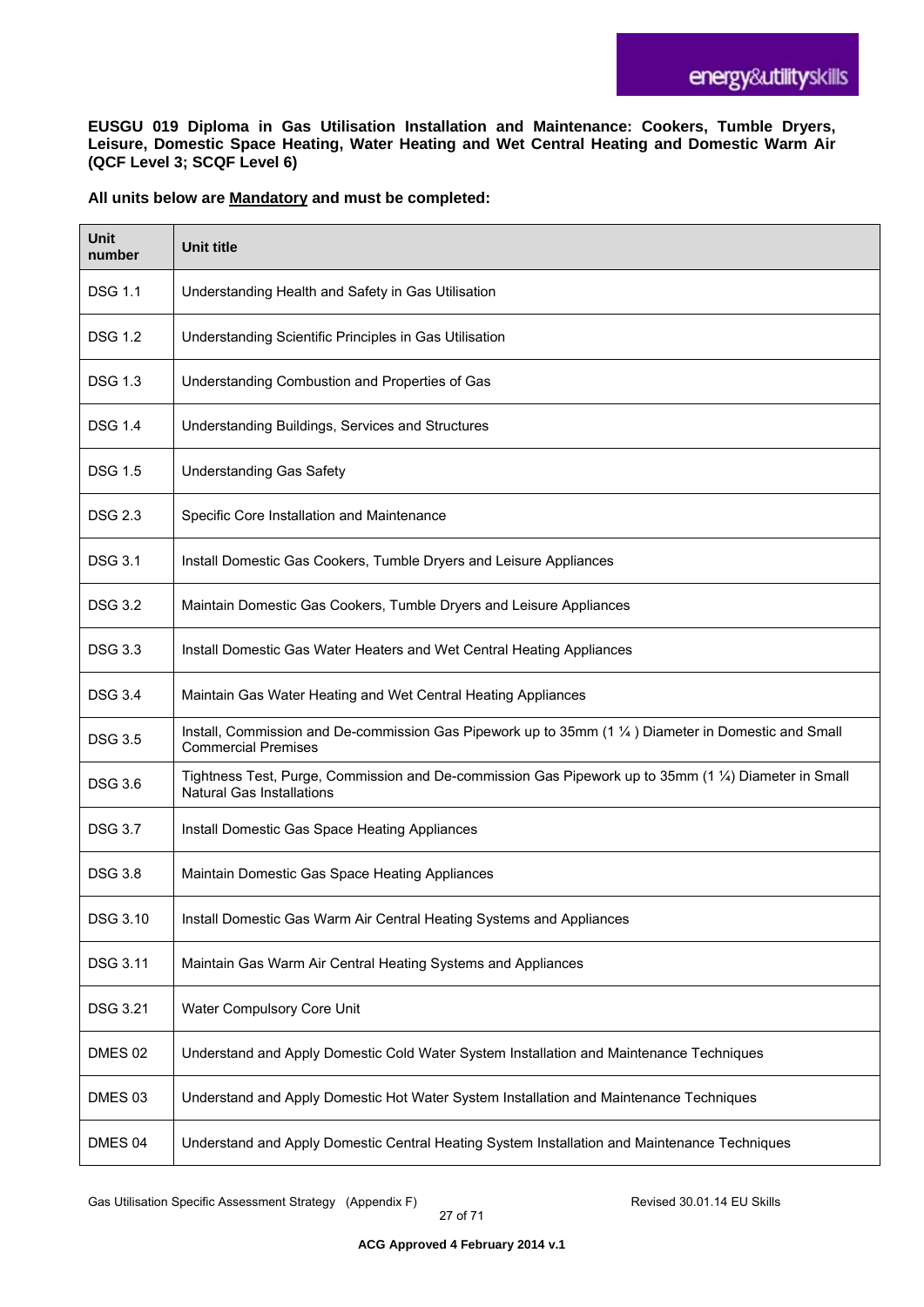# energy&utilityskills

| <b>Unit</b><br>number                                                                                                                                                                   | Unit title                                                                                                                |
|-----------------------------------------------------------------------------------------------------------------------------------------------------------------------------------------|---------------------------------------------------------------------------------------------------------------------------|
| DMES 05                                                                                                                                                                                 | Understand and Apply Domestic Cold Water System Installation, Commissioning, Service and Maintenance<br><b>Techniques</b> |
| DMES 06                                                                                                                                                                                 | Understand and Apply Domestic Hot Water System Installation, Commissioning, Service and Maintenance<br>Techniques         |
| DMES 07                                                                                                                                                                                 | Understand and Apply Domestic Central Heating System Installation, Commissioning, Service and<br>Maintenance Techniques   |
| DTHG 02                                                                                                                                                                                 | Install and Maintain Domestic Heating Systems                                                                             |
| DHTG 04                                                                                                                                                                                 | Install, Commission, Service and Maintain Domestic Heating Systems                                                        |
| MES <sub>02</sub>                                                                                                                                                                       | Understand and Carry Out Electrical Work on Domestic Plumbing and Heating systems                                         |
| Completion of this Qualification Combination will enable Gas Registration in the following categories:<br>CCN 1, CKR 1, LAU 1, LEI 1, HTR 1, CENWAT 1, DAH 1, CPA 1, MET1/2, CoNGLP1 PD |                                                                                                                           |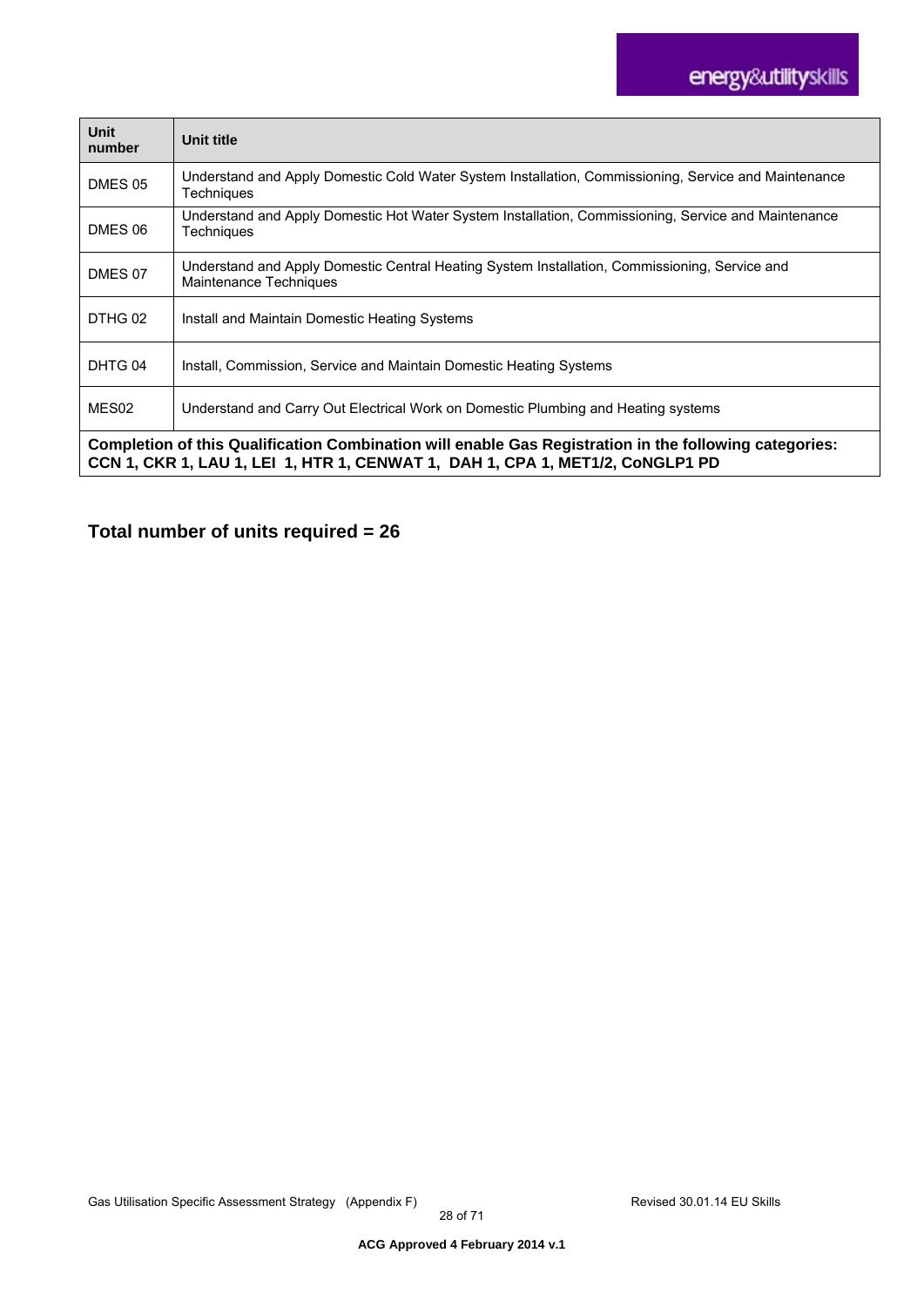#### **EUSGU 020 Diploma for Gas Emergency First Call Operative (QCF Level 3; SCQF Level 6)**

#### **All units below are Mandatory and must be completed:**

| Unit<br>number                                                                                                                                                  | <b>Unit title</b>                                                                                                                         |
|-----------------------------------------------------------------------------------------------------------------------------------------------------------------|-------------------------------------------------------------------------------------------------------------------------------------------|
| <b>DSG 1.1</b>                                                                                                                                                  | Understanding Health and Safety in Gas Utilisation                                                                                        |
| <b>DSG 1.2</b>                                                                                                                                                  | Understanding Scientific Principles in Gas Utilisation                                                                                    |
| DSG 1.3                                                                                                                                                         | Understanding Combustion and Properties of Gas                                                                                            |
| DSG 1.4                                                                                                                                                         | Understanding Buildings, Services and Structures                                                                                          |
| <b>DSG 1.5</b>                                                                                                                                                  | <b>Understanding Gas Safety</b>                                                                                                           |
| <b>DSG 2.1</b>                                                                                                                                                  | <b>Specific Core Metering</b>                                                                                                             |
| <b>DSG 2.2</b>                                                                                                                                                  | <b>Specific Core Emergency</b>                                                                                                            |
| <b>DSG 3.5</b>                                                                                                                                                  | Install, Commission and De-commission Gas Pipework up to 35mm (1 1/4) Diameter in Domestic and Small<br><b>Commercial Premises</b>        |
| <b>DSG 3.6</b>                                                                                                                                                  | Tightness Test, Purge, Commission and De-commission Gas Pipework up to 35mm (1 1/4) Diameter in Small<br><b>Natural Gas Installations</b> |
| <b>DSG 3.12</b>                                                                                                                                                 | Install Gas Meters and Regulators (2.5 to 16.0m <sup>3</sup> /hr)                                                                         |
| DSG 3.13                                                                                                                                                        | Install Gas Meters and Regulators (2.5 to 1076m <sup>3</sup> /hr)                                                                         |
| <b>DSG 3.15</b>                                                                                                                                                 | Dealing with Reported Upstream Gas Emergencies                                                                                            |
| <b>DSG 3.16</b>                                                                                                                                                 | Dealing with Reported Downstream Gas Emergencies                                                                                          |
| <b>DSG 3.17</b>                                                                                                                                                 | Strength Testing, Gas Tightness Testing and Direct Purging - IGE/UP/1A                                                                    |
| Completion of this Qualification Combination will enable Gas Registration in the following categories:<br>CESP 1, MET 1, MET4, CMET1, TPCP1A, REGT1, CoNGLP1 PD |                                                                                                                                           |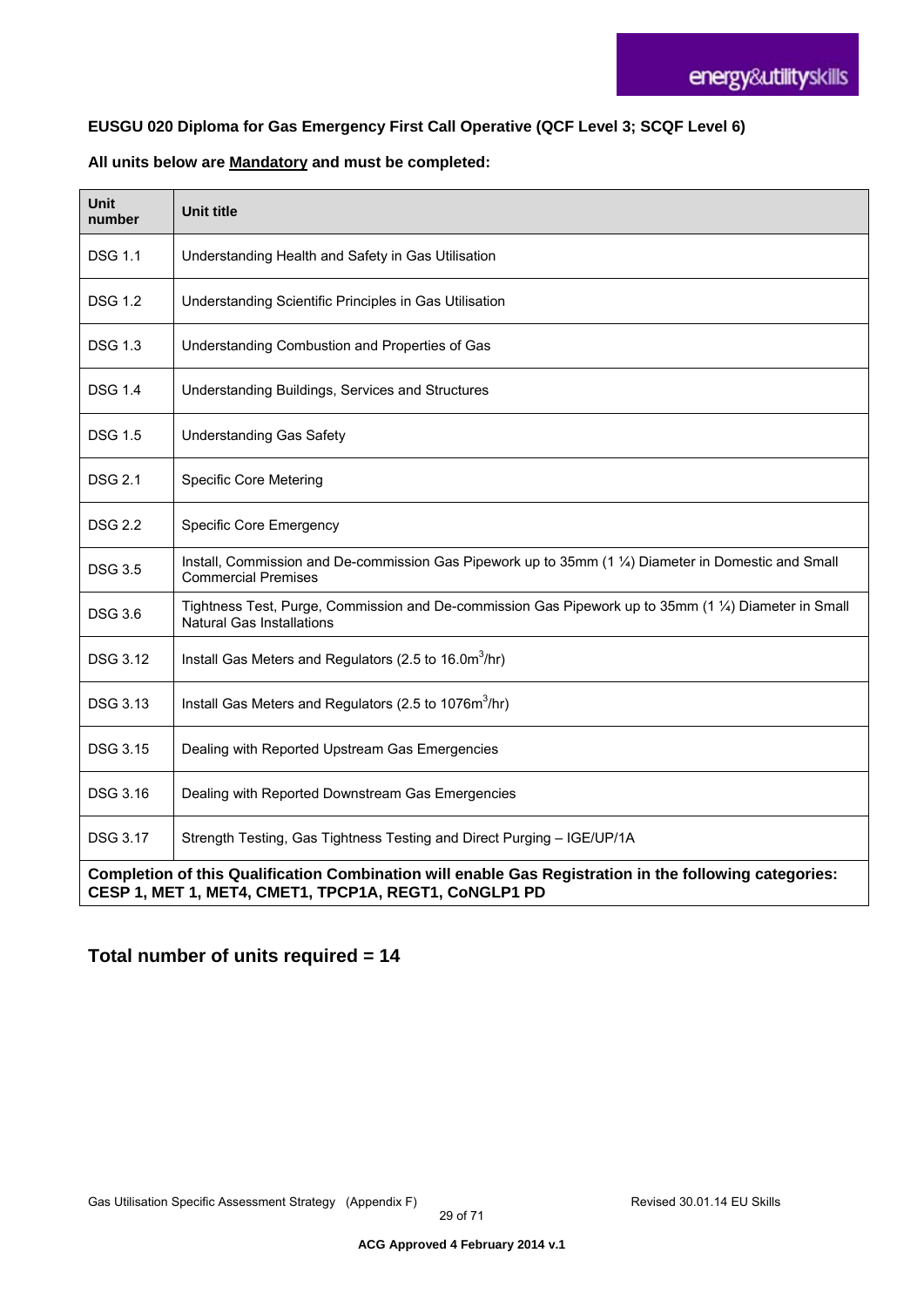#### **Level 3 NVQ Diploma in Plumbing and Heating (EUSGU021)\*\***

The gas units listed below are only available if:

- a) the learner already holds the plumbing and heating units listed in the table, at level 3 OR
- b) the learner is undertaking the plumbing and heating units as part of this qualification

\*\* Level 2 NVQ Diploma in Plumbing and Heating is a pre-requisite qualification for this route

Please note: In Scotland it may not be possible for learners undertaking the SVQ level 3 in Plumbing to achieve the additional gas units listed below (for further information regarding plumbing qualifications in Scotland please contact Summit Skills).

#### **All units below are Mandatory and must be completed:**

| <b>Unit</b><br>number | <b>Unit title</b>                                                                                                                  |
|-----------------------|------------------------------------------------------------------------------------------------------------------------------------|
| <b>BSE05</b>          | Understand how to organise Resources within BSE                                                                                    |
| MES <sub>02</sub>     | Understand and Carry Out Electrical Work on Domestic Plumbing and Heating Systems and Components.                                  |
| DMES05                | Understand and Apply Domestic Cold Water System Installation, Commissioning, Service and Maintenance<br>Techniques                 |
| DMES06                | Understand and apply Domestic Hot Water System Installation, Commissioning, Service and Maintenance<br>Techniques                  |
| DMES07                | Understand and Apply Domestic Central Heating System Installation, Commissioning, Service and<br>Maintenance Techniques            |
| PLG06                 | Understand and Apply Domestic Sanitation System Installation, Commissioning, Service and Maintenance<br>Techniques                 |
| PLG07                 | Install, Commission, Service and Maintain Domestic Plumbing and Heating Systems                                                    |
| DNG01                 | Understand Core Gas Safety Principles for Natural Gas within Domestic Building Services Engineering                                |
| <b>DSG 2.3</b>        | Specific Core Installation and Maintenance                                                                                         |
| <b>DSG 3.5</b>        | Install, Commission and De-commission Gas Pipework up to 35mm (1 1/4) Diameter in Domestic and Small<br><b>Commercial Premises</b> |
| <b>DSG 3.6</b>        | Tightness Test, Purge, Commission and De-commission Gas Pipework up to 35mm (1 1/4) Diameter in Small<br>Natural Gas Installations |
| <b>DSG 3.10</b>       | Install Domestic Gas Warm Air Central Heating Appliances                                                                           |
| <b>DSG 3.11</b>       | Maintain Gas Warm Air Central Heating Systems and Appliances                                                                       |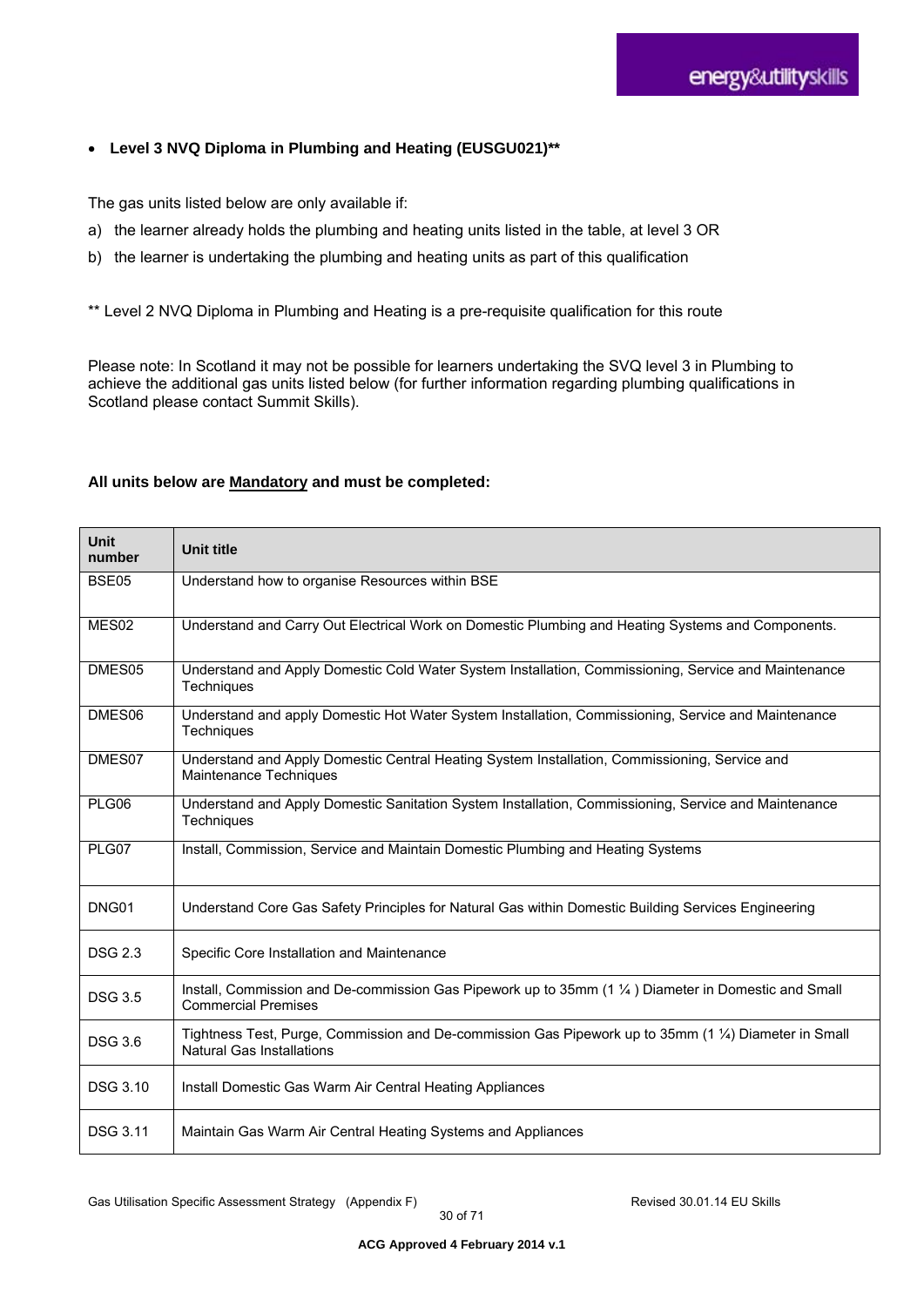| Unit<br>number                                                                                         | Unit title |
|--------------------------------------------------------------------------------------------------------|------------|
| Completion of this Qualification Compination will onable Cas Pomistration in the following categories: |            |

**Completion of this Qualification Combination will enable Gas Registration in the following categories: CCN 1, DAH 1, CPA 1, MET1/2, CoNGLP1 PD** 

### **Total number of units required = 13**

#### **Level 3 NVQ Diploma in Domestic Heating (EUSGU021)\*\***

The gas units listed below are only available if:

- a) the learner already holds the plumbing and heating units listed in the table, at level 3 OR
- b) the learner is undertaking the plumbing and heating units as part of this qualification

\*\* Level 2 NVQ Diploma in Domestic Heating or Plumbing and Heating is a pre-requisite qualification for this route

Please note: In Scotland it may not be possible for learners undertaking the SVQ level 3 in Plumbing to achieve the additional gas units listed below (for further information regarding plumbing qualifications in Scotland please contact Summit Skills).

#### **All units below are Mandatory and must be completed:**

| <b>Unit</b><br>number | <b>Unit title</b>                                                                                                                         |
|-----------------------|-------------------------------------------------------------------------------------------------------------------------------------------|
| BSE05                 | Understand how to organise Resources within BSE                                                                                           |
| MES <sub>02</sub>     | Understand and Carry Out Electrical Work on Domestic Plumbing and Heating Systems and Components.                                         |
| DMES05                | Understand and Apply Domestic Cold Water System Installation, Commissioning, Service and Maintenance<br>Techniques                        |
| DMES06                | Understand and Apply Domestic Hot Water System Installation, Commissioning, Service and Maintenance<br>techniques                         |
| DMES07                | Understand and Apply Domestic Central Heating System Installation, Commissioning, Service and<br>Maintenance Techniques                   |
| DHTG04                | Install, Commission, Service and Maintain Domestic Heating Systems                                                                        |
| DNG01                 | Understand Core Gas Safety Principles for Natural Gas within Domestic Building Services Engineering                                       |
| <b>DSG 2.3</b>        | Specific Core Installation and Maintenance                                                                                                |
| <b>DSG 3.5</b>        | Install, Commission and De-commission Gas Pipework up to 35mm (1 1/4) Diameter in Domestic and Small<br><b>Commercial Premises</b>        |
| <b>DSG 3.6</b>        | Tightness Test, Purge, Commission and De-commission Gas Pipework up to 35mm (1 1/4) Diameter in Small<br><b>Natural Gas Installations</b> |
| <b>DSG 3.10</b>       | Install Domestic Gas Warm Air Central Heating Appliances                                                                                  |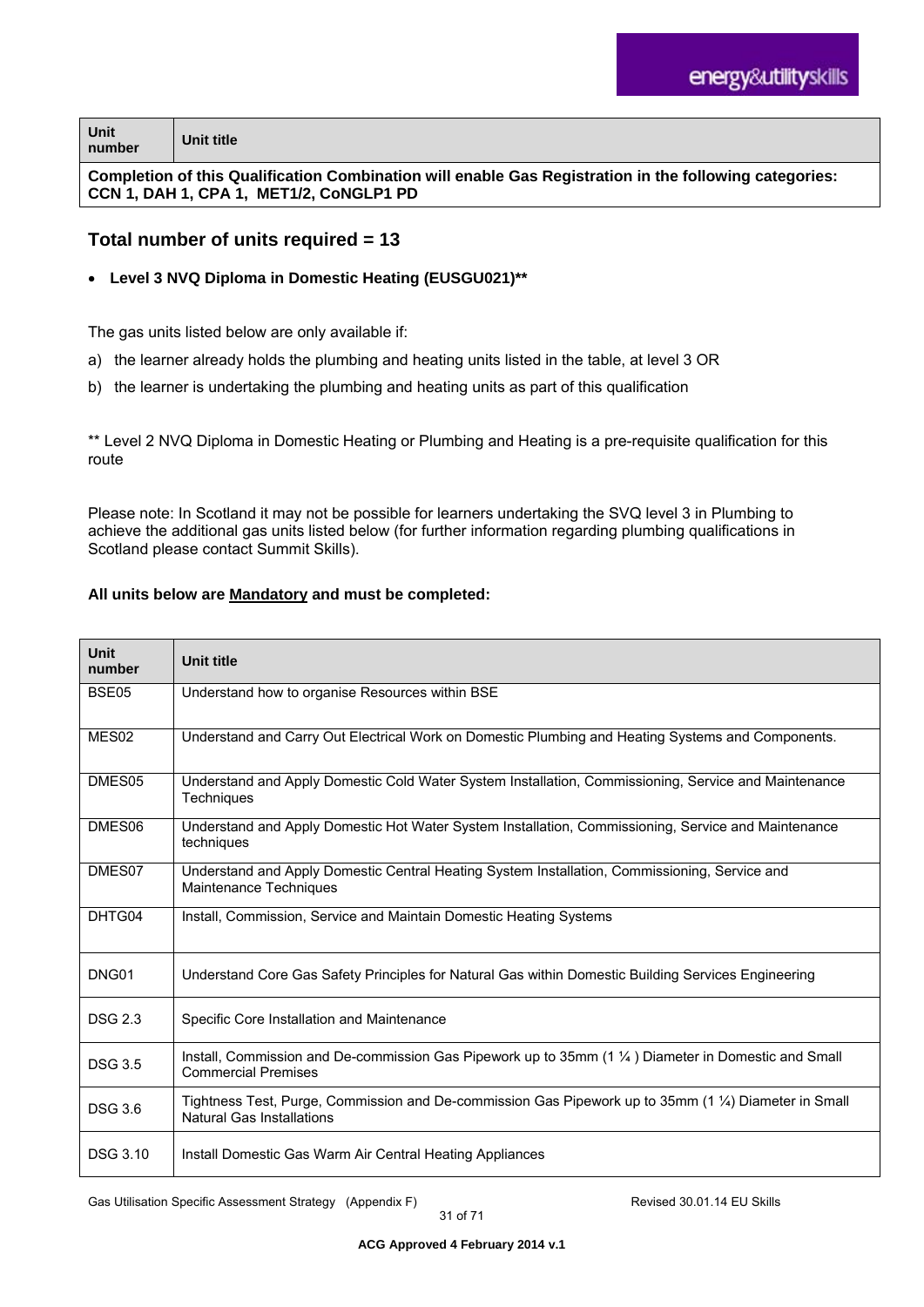| Unit<br>number                                                                                                                                    | Unit title                                                   |
|---------------------------------------------------------------------------------------------------------------------------------------------------|--------------------------------------------------------------|
| <b>DSG 3.11</b>                                                                                                                                   | Maintain Gas Warm Air Central Heating Systems and Appliances |
| Completion of this Qualification Combination will enable Gas Registration in the following categories:<br>CCN 1, DAH 1, CPA 1, MET1/2, CoNGLP1 PD |                                                              |

### **Total number of units required = 12**

### **Level 3 NVQ Diploma in Plumbing and Heating (EUSGU022)\*\***

The gas units listed below are only available if:

- a) the learner already holds the plumbing and heating units listed in the table, at level 3 OR
- b) the learner is undertaking the plumbing and heating units as part of this qualification

\*\* Level 2 NVQ Diploma in Plumbing and Heating is a pre-requisite qualification for this route

Please note: In Scotland it may not be possible for learners undertaking the SVQ level 3 in Plumbing to achieve the additional gas units listed below (for further information regarding plumbing qualifications in Scotland please contact Summit Skills).

#### **All units below are Mandatory and must be completed:**

| Unit<br>number     | <b>Unit title</b>                                                                                                         |
|--------------------|---------------------------------------------------------------------------------------------------------------------------|
| BSE05              | Understand how to organise Resources within BSE                                                                           |
| MES <sub>02</sub>  | Understand and Carry Out Electrical Work on Domestic Plumbing and Heating Systems and Components.                         |
| DMES <sub>05</sub> | Understand and Apply Domestic Cold Water System Installation, Commissioning, Service and Maintenance<br><b>Techniques</b> |
| DMES06             | Understand and Apply Domestic Hot Water System Installation, Commissioning, Service and Maintenance<br>Techniques         |
| DMES07             | Understand and Apply Domestic Central Heating System Installation, Commissioning, Service and<br>Maintenance Techniques   |
| PLG06              | Understand and Apply Domestic Sanitation System Installation, Commissioning, Service and Maintenance<br>Techniques        |
| PLG07              | Install, Commission, Service and Maintain Domestic Plumbing and Heating Systems                                           |
| DNG01              | Understand Core Gas Safety Principles for Natural Gas within Domestic Building Services Engineering                       |
| <b>DSG 2.3</b>     | Specific Core Installation and Maintenance                                                                                |
| <b>DSG 3.3</b>     | Install Domestic Gas Water Heaters and Wet Central Heating Appliances                                                     |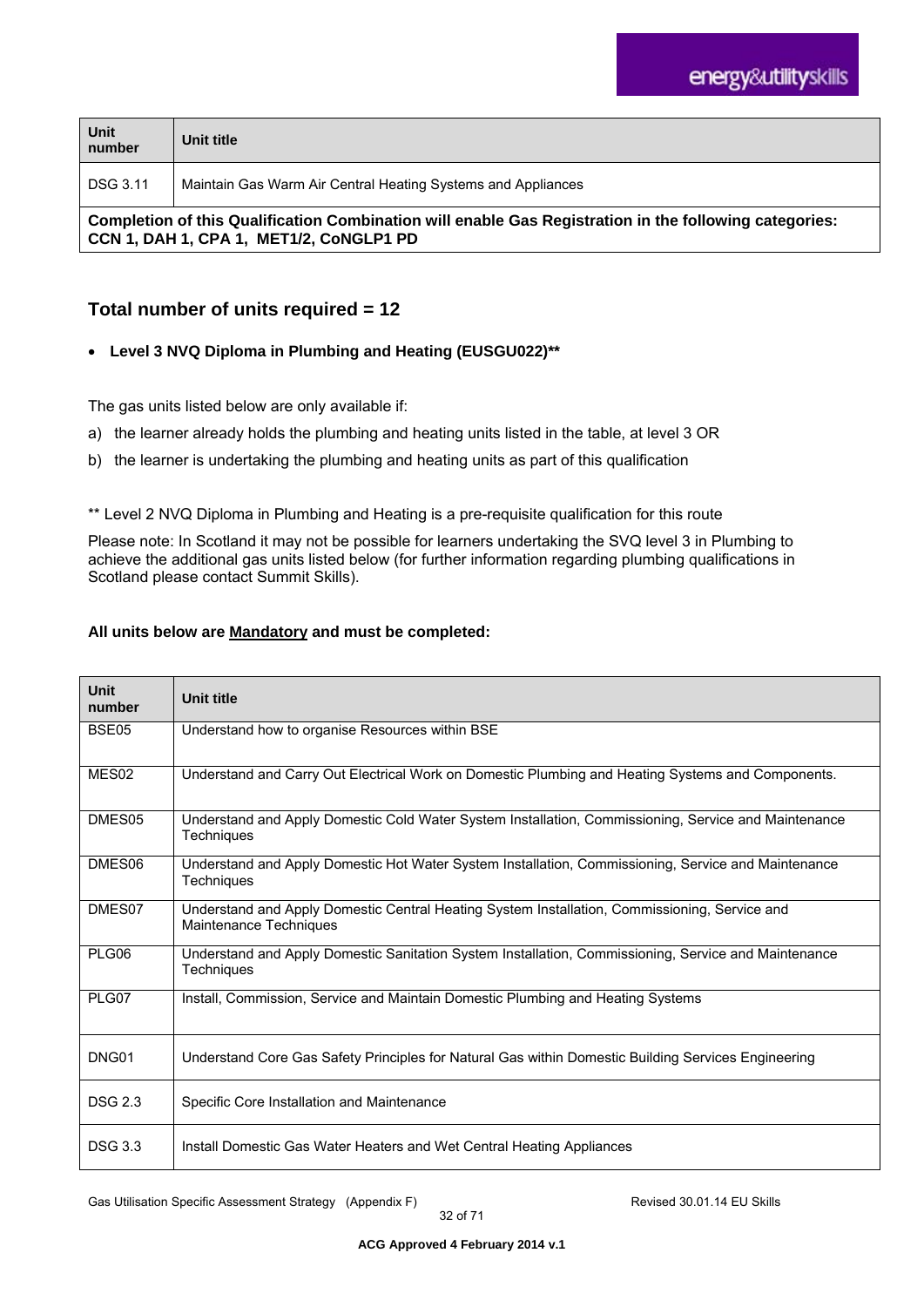| Unit<br>number | Unit title                                                                                                                                   |
|----------------|----------------------------------------------------------------------------------------------------------------------------------------------|
| <b>DSG 3.4</b> | Maintain Gas Water Heating and Wet Central Heating Appliances                                                                                |
| <b>DSG 3.5</b> | Install, Commission and De-commission Gas Pipework up to 35mm $(1 \frac{1}{4})$ Diameter in Domestic and Small<br><b>Commercial Premises</b> |
| <b>DSG 3.6</b> | Tightness Test, Purge, Commission and De-commission Gas Pipework up to 35mm (1 1/4) Diameter in Small<br><b>Natural Gas Installations</b>    |
|                | ---                                                                                                                                          |

**Completion of this Qualification Combination will enable Gas Registration in the following categories: CCN 1, CENWAT 1, CPA 1, MET1/2, CoNGLP1 PD** 

### **Total number of units required = 12**

#### **Level 3 NVQ Diploma in Domestic Heating (EUSGU022)\*\***

The gas units listed below are only available if:

- a) the learner already holds the plumbing and heating units listed in the table, at level 3 OR
- b) the learner is undertaking the plumbing and heating units as part of this qualification

\*\* Level 2 NVQ Diploma in Domestic Heating or Plumbing and Heating are a pre-requisite qualification for this route

Please note: In Scotland it may not be possible for learners undertaking the SVQ level 3 in Plumbing to achieve the additional gas units listed below (for further information regarding plumbing qualifications in Scotland please contact Summit Skills).

#### **All units below are Mandatory and must be completed:**

| <b>Unit</b><br>number | Unit title                                                                                                                |
|-----------------------|---------------------------------------------------------------------------------------------------------------------------|
| BSE05                 | Understand how to organise Resources within BSE                                                                           |
| MES <sub>02</sub>     | Understand and Carry Out Electrical Work on Domestic Plumbing and Heating Systems and Components.                         |
| DMES05                | Understand and Apply Domestic Cold Water System Installation, Commissioning, Service and Maintenance<br><b>Techniques</b> |
| DMES06                | Understand and Apply Domestic Hot Water System Installation, Commissioning, Service and Maintenance<br><b>Techniques</b>  |
| DMES07                | Understand and Apply Domestic Central Heating System Installation, Commissioning, Service and<br>Maintenance Techniques   |
| DHTG 04               | Install, Commission, Service and Maintain Domestic Heating Systems                                                        |
| DNG01                 | Understand Core Gas Safety Principles for Natural Gas within Domestic Building Services Engineering                       |
| <b>DSG 2.3</b>        | Specific Core Installation and Maintenance                                                                                |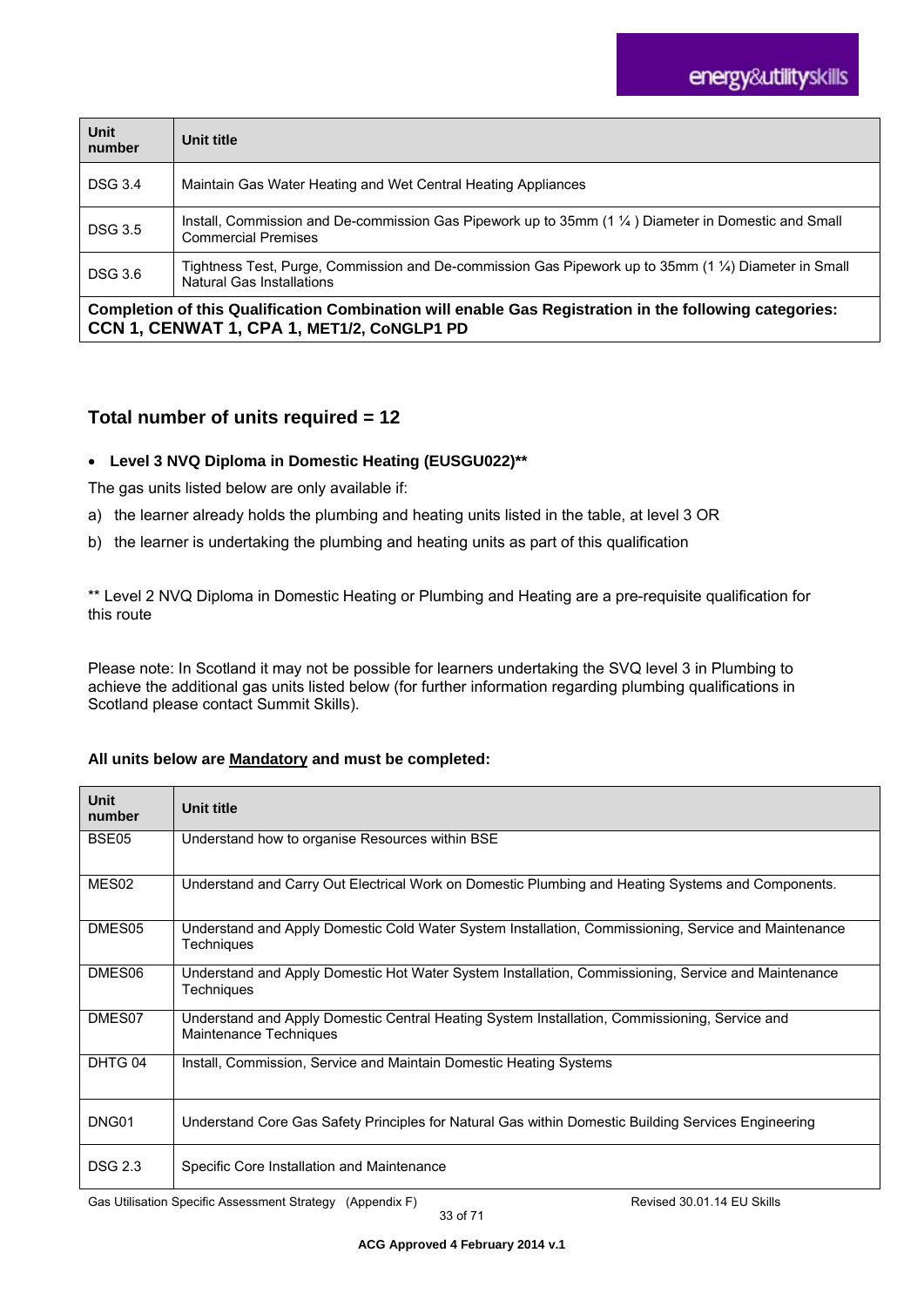| Unit<br>number                                                                                                                                       | Unit title                                                                                                                                  |
|------------------------------------------------------------------------------------------------------------------------------------------------------|---------------------------------------------------------------------------------------------------------------------------------------------|
| <b>DSG 3.3</b>                                                                                                                                       | Install Domestic Gas Water Heaters and Wet Central Heating Appliances                                                                       |
| <b>DSG 3.4</b>                                                                                                                                       | Maintain Gas Water Heating and Wet Central Heating Appliances                                                                               |
| <b>DSG 3.5</b>                                                                                                                                       | Install, Commission and De-commission Gas Pipework up to 35mm $(1\frac{1}{4})$ Diameter in Domestic and Small<br><b>Commercial Premises</b> |
| <b>DSG 3.6</b>                                                                                                                                       | Tightness Test, Purge, Commission and De-commission Gas Pipework up to 35mm (1 1/4) Diameter in Small<br><b>Natural Gas Installations</b>   |
| Completion of this Qualification Combination will enable Gas Registration in the following categories:<br>CCN 1, CENWAT 1, CPA 1, MET1/2, CoNGLP1 PD |                                                                                                                                             |

### **Total number of units required = 12**

#### **EUSGU 023**  Diploma in Gas Smart Metering 2.5 - 6 m<sup>3</sup>/hr (QCF Level 2, SCQF level 6)

#### **All units below are Mandatory and must be completed:**

| Unit<br>number                                                                                                                      | Unit title                                                                                                       |
|-------------------------------------------------------------------------------------------------------------------------------------|------------------------------------------------------------------------------------------------------------------|
| GSM 1.0                                                                                                                             | Applied Practices and Principles for Installing Low Pressure Natural Gas Smart Meters up to U6 only              |
| GSM 2.0                                                                                                                             | Prepare, Install and Commission Low Pressure Natural Gas Smart Meters and Regulators up to 6.0m <sup>3</sup> /hr |
| GSM 3.0                                                                                                                             | Low Pressure Gas Smart Meter Tightness Testing and Direct Purging                                                |
| Completion of this Qualification Combination will enable Gas Safe Registration in the following categories<br>only: CMA 1, MET 1/2, |                                                                                                                  |

### **Total number of units required = 3 (see note below)**

#### **EUSGU 023 + GSM 4.0**

Diploma in Gas Smart Metering 2.5 - 6 m<sup>3</sup>/hr (QCF Level 2, SCQF level 6) (including medium pressure **elective unit GSM 4.0)** 

| Unit<br>number | Unit title                                                                                                       |
|----------------|------------------------------------------------------------------------------------------------------------------|
| GSM 1.0        | Applied Practices and Principles for Installing Low Pressure Natural Gas Smart Meters up to U6 only              |
| GSM 2.0        | Prepare, Install and Commission Low Pressure Natural Gas Smart Meters and Regulators up to 6.0m <sup>3</sup> /hr |
| GSM 3.0        | Low Pressure Gas Smart Meter Tightness Testing and Direct Purging                                                |

Gas Utilisation Specific Assessment Strategy (Appendix F) **Revised 30.01.14 EU Skills**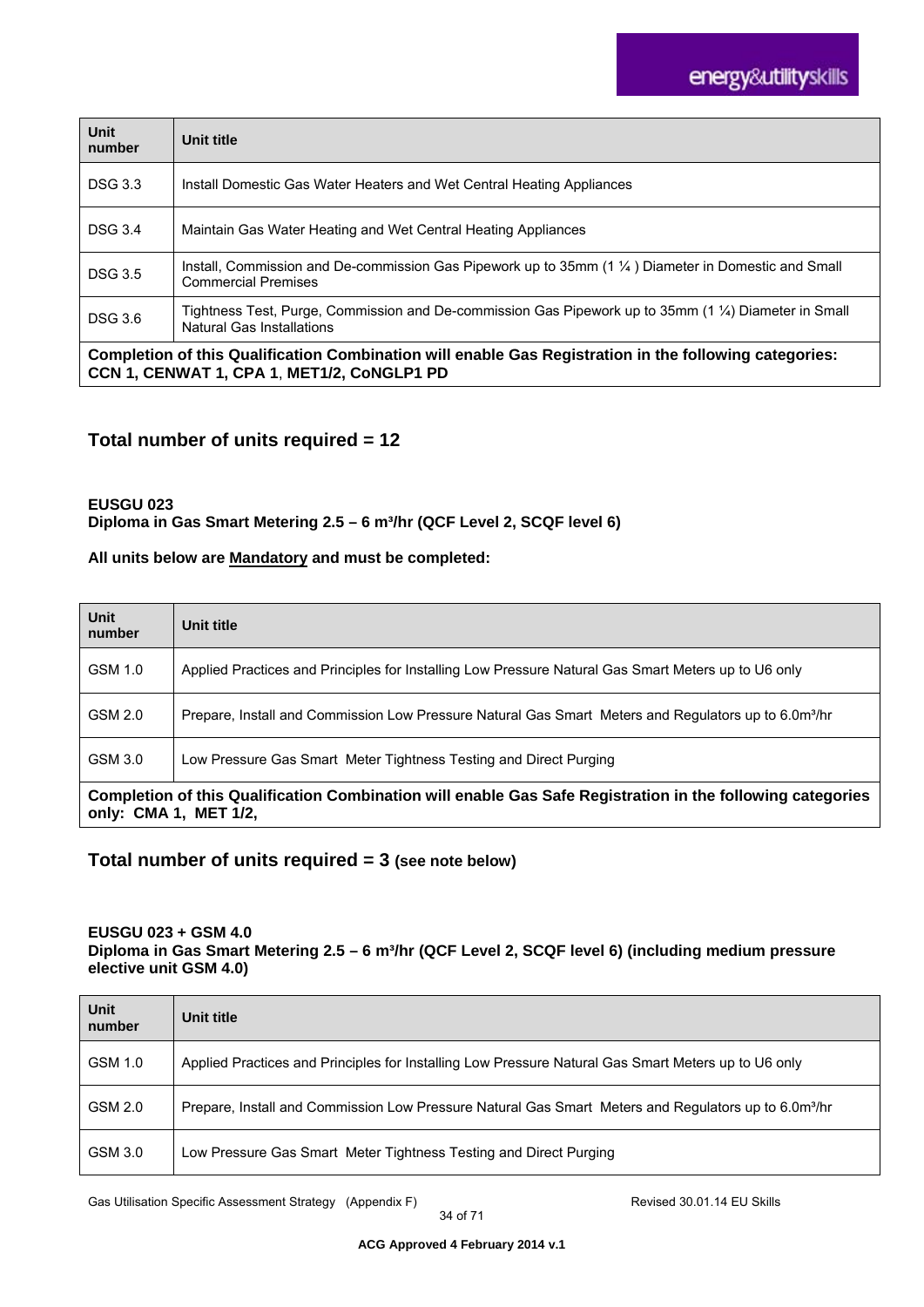| Unit<br>number                                                                                                                            | Unit title                                                                                                        |  |  |  |
|-------------------------------------------------------------------------------------------------------------------------------------------|-------------------------------------------------------------------------------------------------------------------|--|--|--|
| GSM 4.0                                                                                                                                   | Prepare, Install and Commission Medium Pressure Natural Gas Smart Meter and Regulator up to 6.0m <sup>3</sup> /hr |  |  |  |
| Completion of this Qualification Combination will enable Gas Safe Registration in the following categories<br>only: CMA 1, MET 1/2, REGT1 |                                                                                                                   |  |  |  |

### **Total number of units required = 4 (see note below)**

#### **Important Note regarding the Smart Metering Qualification Options**

The EUSGU 023 Diploma also requires the completion of other generic units that cover the general safe working practices, and the technical communication devices used in Smart Metering and Customer Service aspects. There are also Power industry units available for Learners who need to be competent for dual fuel working. These additional units are not included in this section of the Assessment Strategy document as it deals only with the gas requirements. For information on the assessment requirements for the other units, please refer to the generic EU Skills Assessment Strategy document.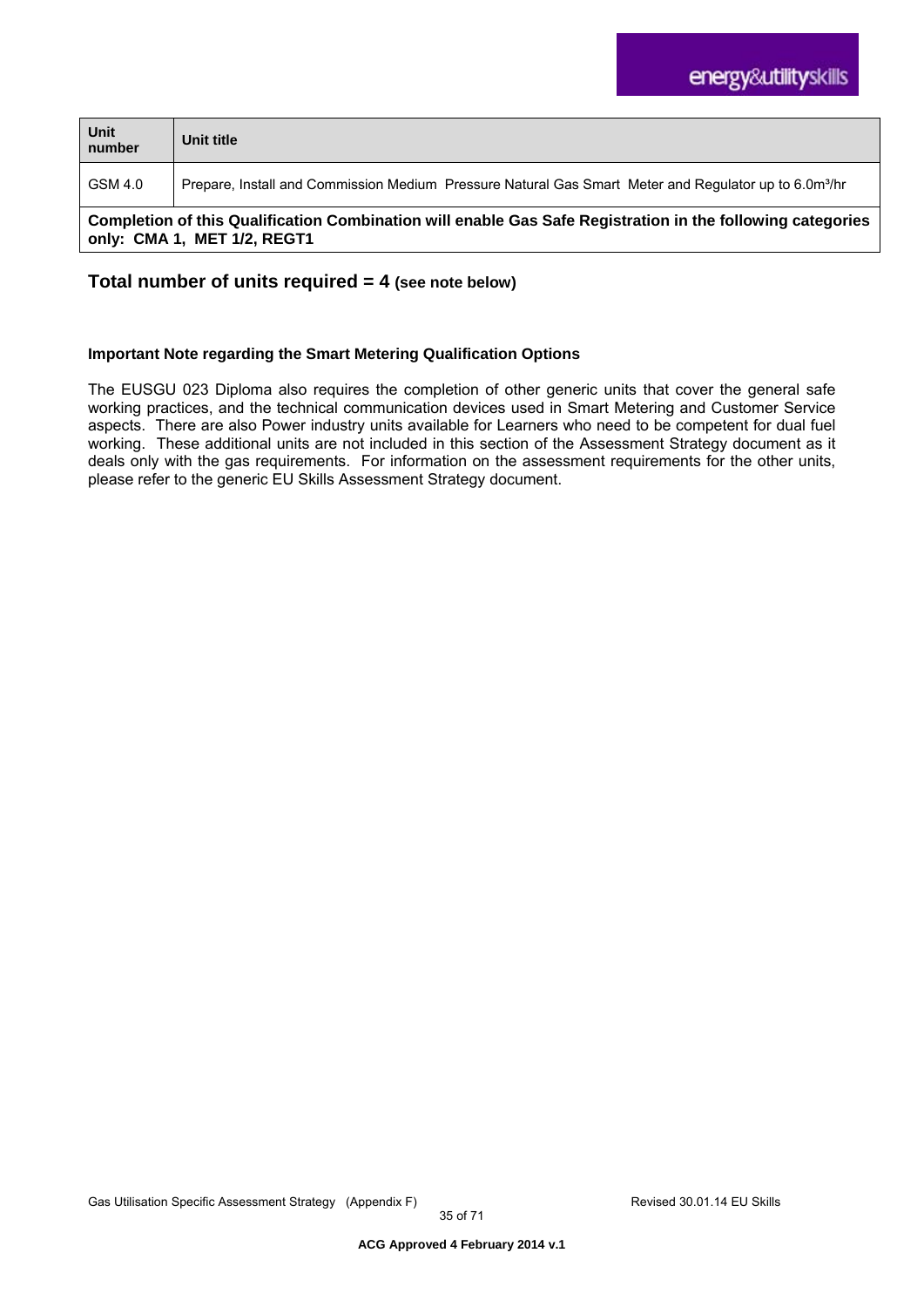**EUSGU 024 Diploma in Gas Utilisation Maintenance: Cookers, Tumble Dryers, Leisure, Domestic Space Heating, Water Heating, Limited Wet Central Heating and Domestic Warm Air (QCF Level 3; SCQF Level 6)** 

#### **All units below are Mandatory and must be completed:**

| Unit<br>number     | <b>Unit title</b>                                                                                                                    |
|--------------------|--------------------------------------------------------------------------------------------------------------------------------------|
| <b>DSG 1.1</b>     | Understanding Health and Safety in Gas Utilisation                                                                                   |
| <b>DSG 1.2</b>     | Understanding Scientific Principles in Gas Utilisation                                                                               |
| <b>DSG 1.3</b>     | Understanding Combustion and Properties of Gas                                                                                       |
| <b>DSG 1.4</b>     | Understanding Buildings, Services and Structures                                                                                     |
| <b>DSG 1.5</b>     | <b>Understanding Gas Safety</b>                                                                                                      |
| <b>DSG 2.3</b>     | Specific Core Installation and Maintenance                                                                                           |
| <b>DSG 3.2</b>     | Maintain Domestic Gas Cookers, Tumble Dryers and Leisure Appliances                                                                  |
| <b>DSG 3.4</b>     | Maintain Gas Water Heating and Wet Central Heating Appliances                                                                        |
| <b>DSG 3.5</b>     | Install, Commission and De-commission Gas Pipework up to 35mm $(1\frac{1}{4})$ Diameter in Domestic<br>and Small Commercial Premises |
| <b>DSG 3.6</b>     | Tightness Test, Purge, Commission and De-commission Gas Pipework up to 35mm (1 1/4)<br>Diameter in Small Natural Gas Installations   |
| <b>DSG 3.8</b>     | Maintain Domestic Gas Space Heating Appliances                                                                                       |
| <b>DSG 3.11</b>    | Maintain Gas Warm Air Central Heating Systems and Appliances                                                                         |
| <b>DSG 3.21</b>    | Water Compulsory Core Unit                                                                                                           |
| DMES 02            | Understand and Apply Domestic Cold Water System Installation and Maintenance Techniques                                              |
| DMES <sub>03</sub> | Understand and Apply Domestic Hot Water System Installation and Maintenance Techniques                                               |
| DMES 04            | Understand and Apply Domestic Central Heating System Installation and Maintenance Techniques                                         |
| DMES 05            | Understand and Apply Domestic Cold Water System Installation, Commissioning, Service and<br>Maintenance Techniques                   |
| DMES 06            | Understand and Apply Domestic Hot Water System Installation, Commissioning, Service and<br>Maintenance Techniques                    |
| DMES 07            | Understand and Apply Domestic Central Heating System Installation, Commissioning, Service and<br>Maintenance Techniques              |
| MES <sub>02</sub>  | Understand and Carry Out Electrical Work on Domestic Plumbing and Heating systems                                                    |

Gas Utilisation Specific Assessment Strategy (Appendix F) **Revised 30.01.14 EU Skills**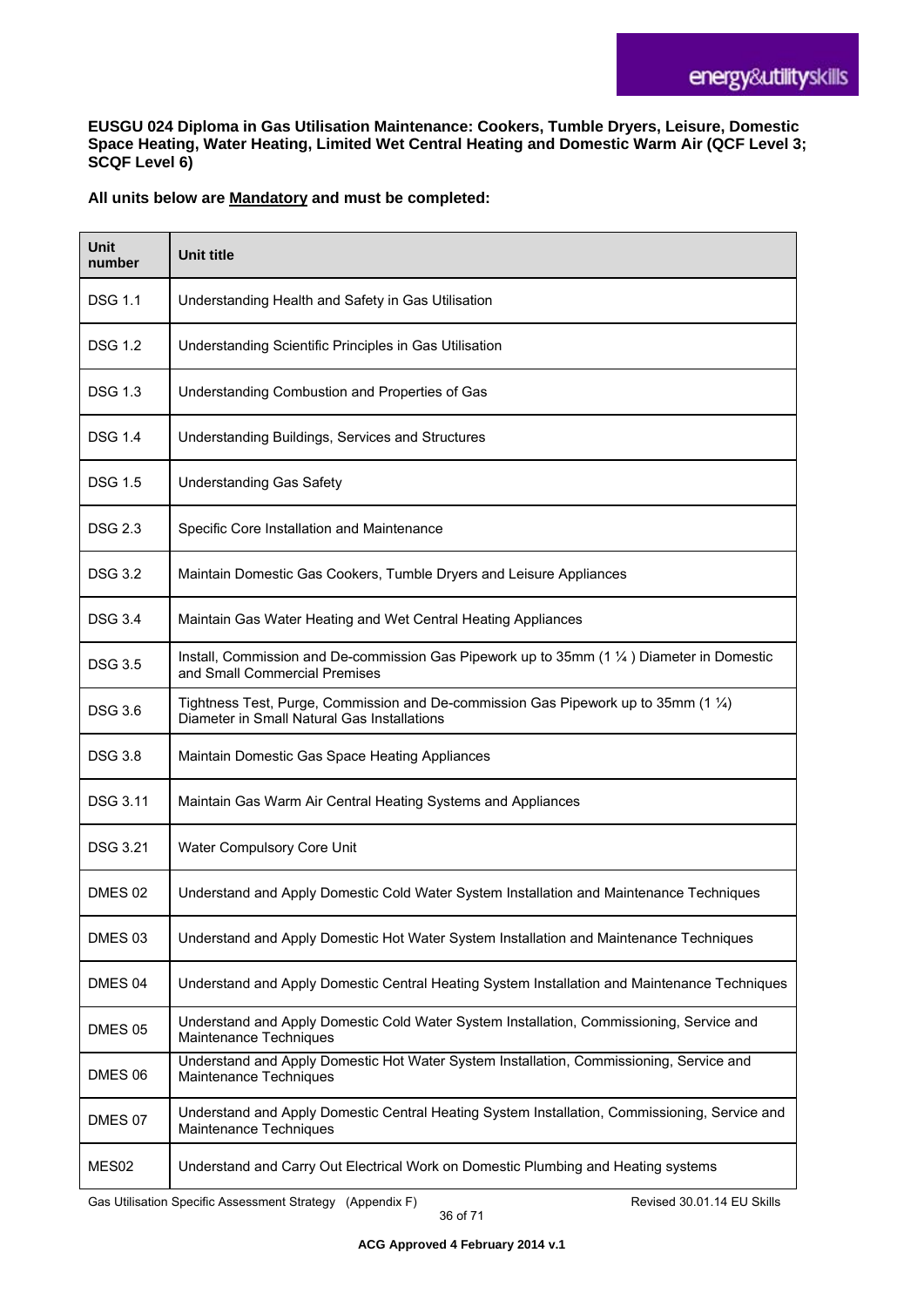| Unit<br>number                                                                             | Unit title                                                                    |  |  |  |
|--------------------------------------------------------------------------------------------|-------------------------------------------------------------------------------|--|--|--|
| Completion of this Qualification Combination will enable Gas Registration in the following |                                                                               |  |  |  |
| categories:                                                                                |                                                                               |  |  |  |
|                                                                                            | CCN 1, CKR 1, LAU 1, LEI 1, HTR 1, CENWAT 1, DAH 1, CPA 1, MET1/2, CONGLP1 PD |  |  |  |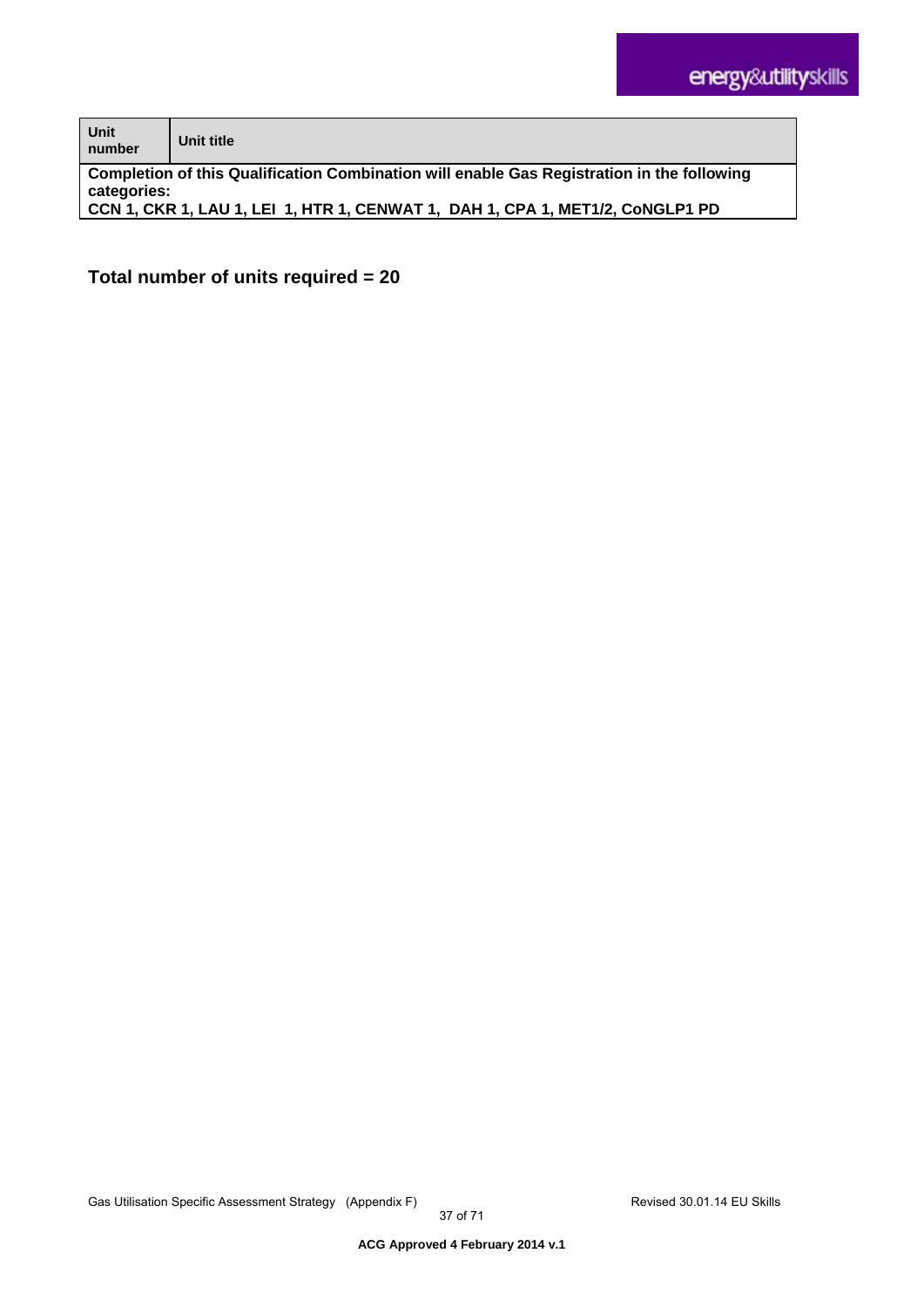#### **EUSGU025 Diploma in Gas Utilisation (QCF Level 3; SCQF level 6)**

#### **Pathways**

- **EUSGU025(a) Diploma in Gas Utilisation: Technical Installation Engineer**
- **EUSGU025(b) Diploma in Gas Utilisation: Technical Maintenance Engineer**
- **EUSGU025(c) Diploma in Gas Utilisation: Technical Installation & Maintenance Engineer**

#### **The units below are Mandatory and must be completed:**

| <b>Unit</b><br>number | <b>Unit title</b>                                                                                                                             |  |  |
|-----------------------|-----------------------------------------------------------------------------------------------------------------------------------------------|--|--|
| GHE 01                | Delivery of effective customer service                                                                                                        |  |  |
| <b>DSG 1.1</b>        | Understanding health and safety in gas utilisation                                                                                            |  |  |
| <b>DSG 1.2</b>        | Understanding scientific principles in gas utilisation                                                                                        |  |  |
| <b>DSG 1.3</b>        | Understanding combustion and properties of gas                                                                                                |  |  |
| <b>DSG 1.4</b>        | Understanding buildings, services and structures                                                                                              |  |  |
| DSG $1.5$             | Understanding gas safety                                                                                                                      |  |  |
| <b>DSG 2.3</b>        | Specific core installation and maintenance                                                                                                    |  |  |
| <b>DSG 3.5</b>        | Install, commission and de-commission gas pipework up to 35mm (1 1/4)<br>diameter in domestic and small commercial premises                   |  |  |
| <b>DSG 3.6</b>        | Tightness test, purge, commission and de-commission gas pipework<br>up to 35mm (1 $\frac{1}{4}$ ) diameter in small natural gas installations |  |  |
| <b>DSG 3.21</b>       | Water compulsory core unit                                                                                                                    |  |  |
| <b>GHE 02</b>         | Understand the principles and operation of the Green Deal                                                                                     |  |  |
| <b>GHE 03</b>         | Understand the use of Energy Efficiency measures on different<br>buildings                                                                    |  |  |
| GHE 04                | Understand insulation and building treatment methods                                                                                          |  |  |
| <b>GHE 05</b>         | Understand air quality and ventilation requirements for buildings                                                                             |  |  |
| <b>GHE 06</b>         | Water Supply 'Water Fittings' Regulations and Water Byelaws in the<br>UK                                                                      |  |  |
| GHE 07                | The installation, commissioning and safety aspects of hot water<br>systems for domestic use in accordance with UK building regulations        |  |  |

Learners must also take the following specific mandatory units within their chosen pathway-;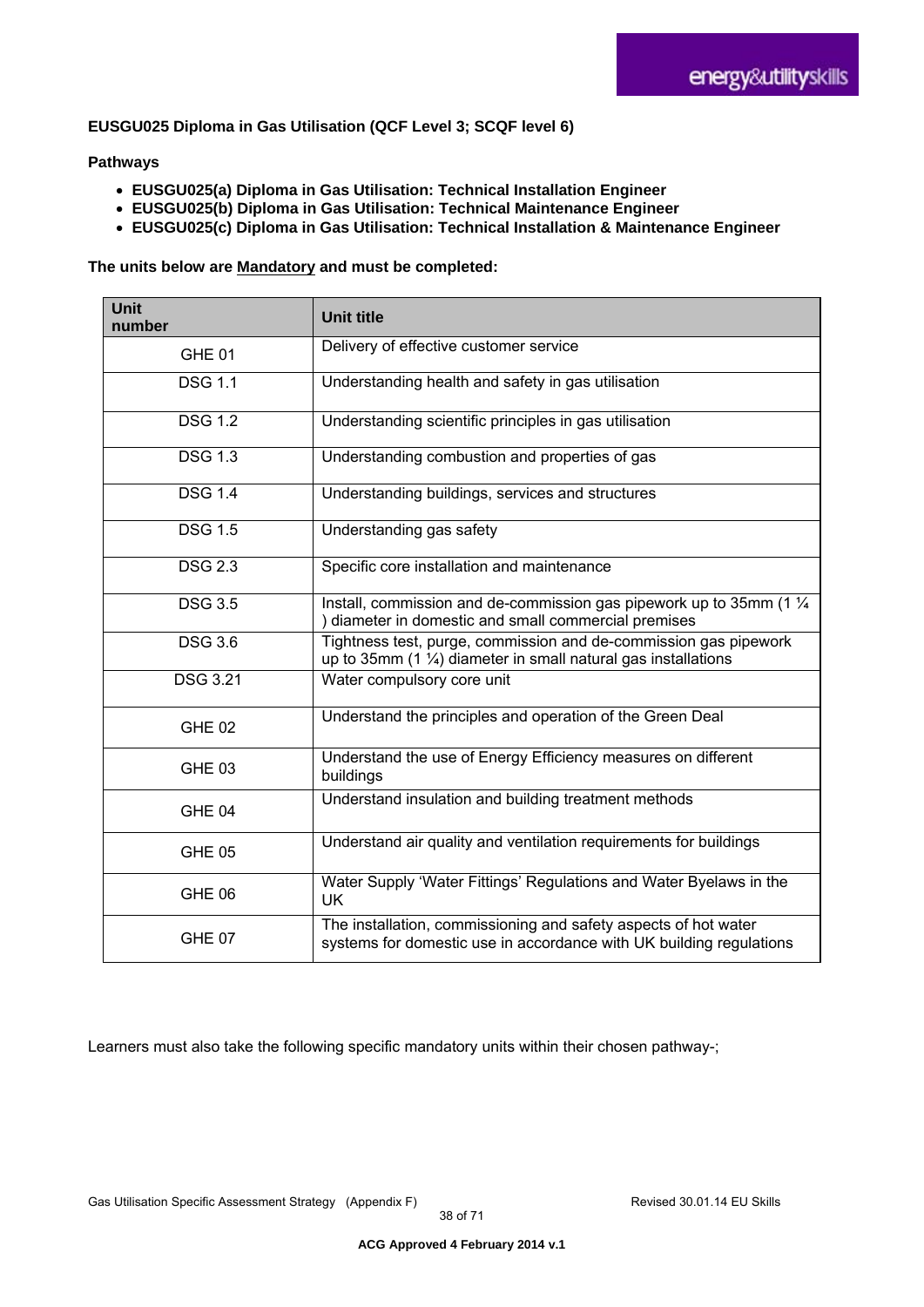| <b>Unit</b><br>number                                                                                                                                     | Unit title                                                            |  |  |  |
|-----------------------------------------------------------------------------------------------------------------------------------------------------------|-----------------------------------------------------------------------|--|--|--|
| <b>DSG 3.3</b>                                                                                                                                            | Install domestic gas water heaters and wet central heating appliances |  |  |  |
| Completion of this Qualification Combination will enable Gas Safe Registration in the<br>following categories: CCN 1, CENWAT 1, CPA 1, MET1/2, CoNGLP1 PD |                                                                       |  |  |  |

#### **EUSGU025(a) Diploma in Gas Utilisation: Technical Installation Engineer**

### **Total number of units required = 17**

#### **EUSGU025(b) Diploma in Gas Utilisation: Technical Maintenance Engineer**

| <b>Unit</b><br>number                                                                                                                                                                                  | Unit title                                                          |  |  |  |
|--------------------------------------------------------------------------------------------------------------------------------------------------------------------------------------------------------|---------------------------------------------------------------------|--|--|--|
| <b>DSG 3.2</b>                                                                                                                                                                                         | Maintain Domestic Gas Cookers, Tumble Dryers and Leisure Appliances |  |  |  |
| <b>DSG 3.4</b>                                                                                                                                                                                         | Maintain Gas Water Heating and Wet Central Heating Appliances       |  |  |  |
| <b>DSG 3.8</b>                                                                                                                                                                                         | Maintain Domestic Gas Space Heating Appliances                      |  |  |  |
| <b>DSG 3.11</b>                                                                                                                                                                                        | Maintain Gas Warm Air Central Heating Systems and Appliances        |  |  |  |
| Completion of this Qualification Combination will enable Gas Safe Registration in the<br>following categories: CCN 1, CKR 1, LAU 1, LEI 1, HTR 1, CENWAT 1, DAH 1, CPA 1, MET1/2,<br><b>CONGLP1 PD</b> |                                                                     |  |  |  |

### **Total number of units required = 20**

#### **EUSGU025(c) Diploma in Gas Utilisation: Technical Installation & Maintenance Engineer**

| Unit<br>number                                                                                                                                                                                         | Unit title                                                            |  |  |
|--------------------------------------------------------------------------------------------------------------------------------------------------------------------------------------------------------|-----------------------------------------------------------------------|--|--|
| <b>DSG 3.2</b>                                                                                                                                                                                         | Maintain Domestic Gas Cookers, Tumble Dryers and Leisure Appliances   |  |  |
| <b>DSG 3.3</b>                                                                                                                                                                                         | Install Domestic Gas Water Heaters and Wet Central Heating Appliances |  |  |
| <b>DSG 3.4</b>                                                                                                                                                                                         | Maintain Gas Water Heating and Wet Central Heating Appliances         |  |  |
| <b>DSG 3.8</b>                                                                                                                                                                                         | Maintain Domestic Gas Space Heating Appliances                        |  |  |
| <b>DSG 3.11</b>                                                                                                                                                                                        | Maintain Gas Warm Air Central Heating Systems and Appliances          |  |  |
| Completion of this Qualification Combination will enable Gas Safe Registration in the<br>following categories: CCN 1, CKR 1, LAU 1, LEI 1, HTR 1, CENWAT 1, DAH 1, CPA 1, MET1/2,<br><b>CoNGLP1 PD</b> |                                                                       |  |  |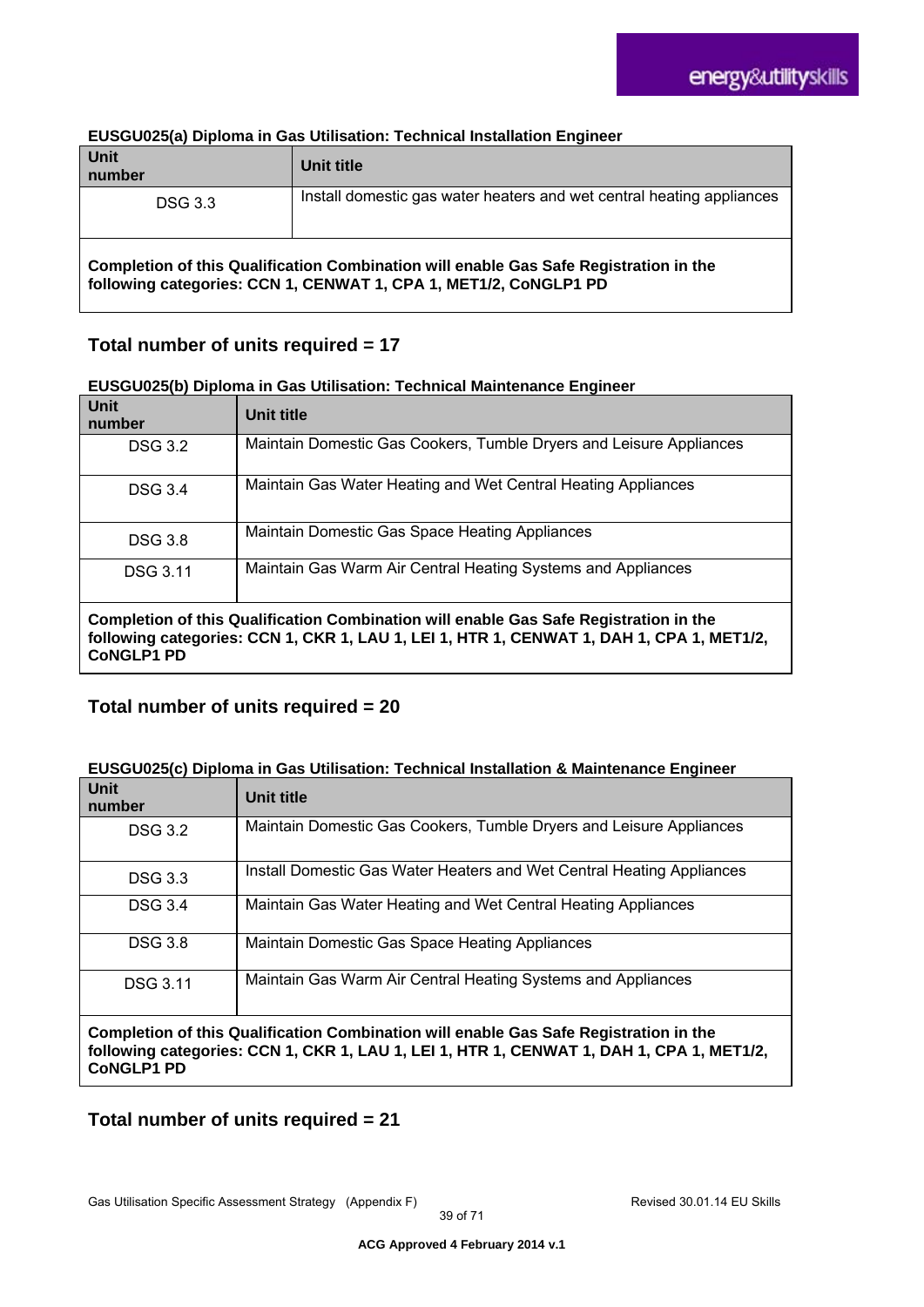# **ASSESSMENT STRATEGY FOR QUALIFICATIONS IN GAS UTILISATION**

### **REQUIREMENTS FOR SCHEME STAFF**

#### **ASSESSORS**

#### **General**

The centre MUST nominate all Assessors to the Awarding Organisation for approval prior to them conducting any assessments. Assessors may be employed by the Centre (Centre Based Assessors) or be work based (Workplace Assessors) who may or may not be from the same organisation as the Learners.

Assessors MUST be vocationally and occupationally competent in the areas they are assessing and have a thorough knowledge of the qualification units being assessed.

In addition to the qualifications listed below, the Assessor must be able to provide appropriate documented evidence that demonstrates they have a minimum of 5 years proven occupational experience in the activities they will be assessing. Particular attention should be paid to providing evidence of occupational experience in the gas safety critical areas being assessed.

Where Assessors undertake assessments in the workplace, and are not supported by a suitable gas operative, then they or their employer must be a member of an appropriate Gas Registration Body in accordance with the Gas Safety (Installation and Use) Regulations. In these circumstances they should also hold suitable insurance for this activity.

#### **Assessor Qualifications**

Assessors must be technically qualified in domestic gas installation / maintenance and hold one of the following qualifications **(see note below for special arrangements for Gas Smart Metering**):

C&G / SQA - S/NVQ in Domestic Natural Gas (Level 3);

or

- C&G 662 Certificate for Service Engineers (Gas);
	- or
- C&G 598-2 Certificate in Gas Installation Studies;

or

C&G - 660 Certificate in Gas Fitting - Final

This list is not considered exhaustive and other 'Mechanical Engineering Services' (MES) or 'Building Engineering Services' (BES) qualifications at Level 3/SCQF Level 6 or equivalent may be considered acceptable. Centres must submit requests to confirm the acceptability of other qualifications to their External Verifier/Qualification Consultant (EV/QC) for a decision regarding the acceptability of other qualifications. The EV/QC must keep a record of any such decisions.

In addition to the above qualifications, all Assessors must hold a current certificate of gas safety competence in the areas of gas work they will be assessing that is not more than 5 years old (**either current ACS Certificates of Gas Safety Competence or a 6012/S/NVQ are acceptable).** 

'Centre Based Assessors' MUST hold:

QCF Level Three Award "Assessing Vocationally Related Achievement"

or

- QCF Level Three Certificate "Assessing Vocationally Related Achievement" or
- A1\* or D32 /D33 with an Upgrade to A1 as a minimum

or

 SQA Accredited Learning and Development Unit L&D 9DI – Assess workplace competence using direct and indirect methods (replaces Units A1)\*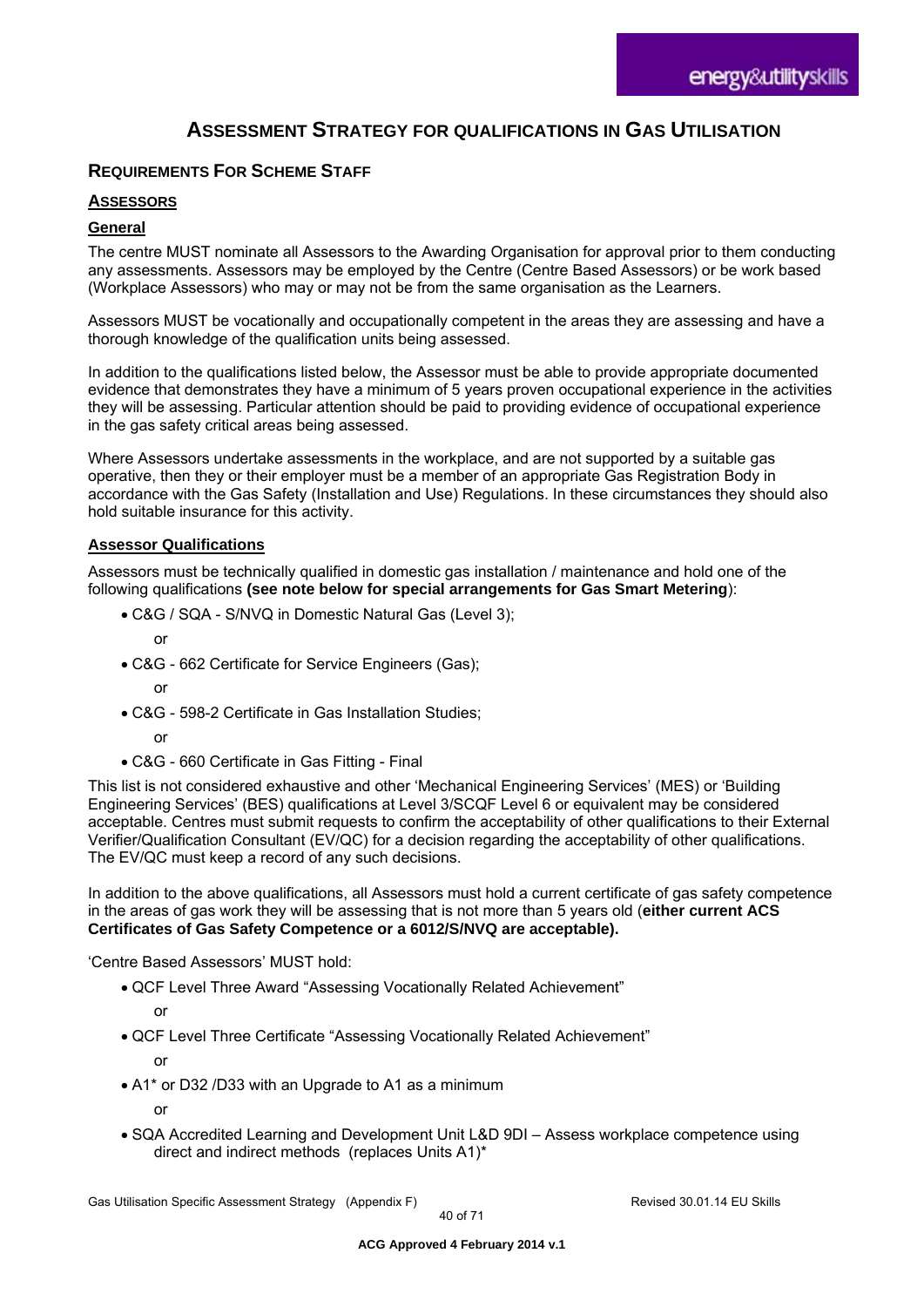#### 'Workplace Assessors' MUST hold

- QCF Level Three Award "Assessing Competence in the Work Environment"
	- or
- QCF Level Three Certificate "Assessing Vocationally Related Achievement"
	- or
- SQA Accredited Learning and Development Unit L&D 9D Assess workplace competence using direct methods
	- or
- A2 or D32 with an upgrade to A2 as a minimum \*

\* The Teaching Qualification for Secondary Education (TQSE) or the Teaching Qualification for Further Education (TQFE) (which is recognised in Scotland) these awards are acceptable providing they are the versions that are recognised as equivalents to the A1 award plus appropriate CPD.

Assessors holding D units must have evidence of Continuing Professional Development (CPD) to demonstrate compliance with the A units.

A qualified Assessor shall supervise 'Candidate Assessors' who are working towards their Assessor qualifications. They should have a clear action plan for achieving the Assessor qualification(s).

Assessor approval will be withdrawn if the qualification / units have not been attained within 18 months. Evidence of CPD will be sought by the EV/QC for all Assessors approved to assess for the centre.

#### **Note:**

#### **Special arrangements for assessments carried out in EUSGU023: Diploma in Gas Smart Metering 2.5 - 6m3/hr (QCF Level 2; SCQF Level 6) only**

While holding one of the previously listed industry qualifications is not a mandatory requirement in this case, Assessors must be technically qualified in domestic gas installation / maintenance and hold a current certificate of gas safety competence that includes Gas Metering and is not more than 5 years old **(either current ACS Certificates of Gas Safety Competence or a 6012 S/NVQ are acceptable)**.

Workplace evidence may be gathered by a trained but not necessarily qualified assessor to form a portfolio that is then assessed as diverse evidence, by a qualified assessor, in line with the general requirements set out in this Appendix.

#### **INTERNAL QUALITY ASSURANCE (INTERNAL VERIFIERS/INTERNAL QUALITY ASSURERS) General**

The centre MUST nominate all Internal Verifiers/Internal Quality Assurers (IV/IQA) to the Awarding Organisation/Awarding Body for approval prior to them conducting any verification activities. IVs/IQAs can be employed by the centre or be work based who may or may not be from the same organisation as the learners.

IVs/IQAs MUST be vocationally and occupationally competent in the areas they are verifying/quality assuring and have a thorough knowledge of the qualification units being assessed.

In addition to the qualifications listed below, the IVs/IQAs must be able to provide appropriate documented evidence that demonstrates they have a minimum of 5 years proven occupational experience in the activities they will be verifying. Particular attention should be paid to providing evidence of occupational experience in the gas safety critical areas being verified.

#### **Internal Verifier/ Internal Quality Assurer Qualifications**

Internal Verifiers/Internal Quality Assurers (IVs/IQAS) shall be technically qualified in domestic gas installation / maintenance and hold one of the following qualifications:

Gas Utilisation Specific Assessment Strategy (Appendix F) Revised 30.01.14 EU Skills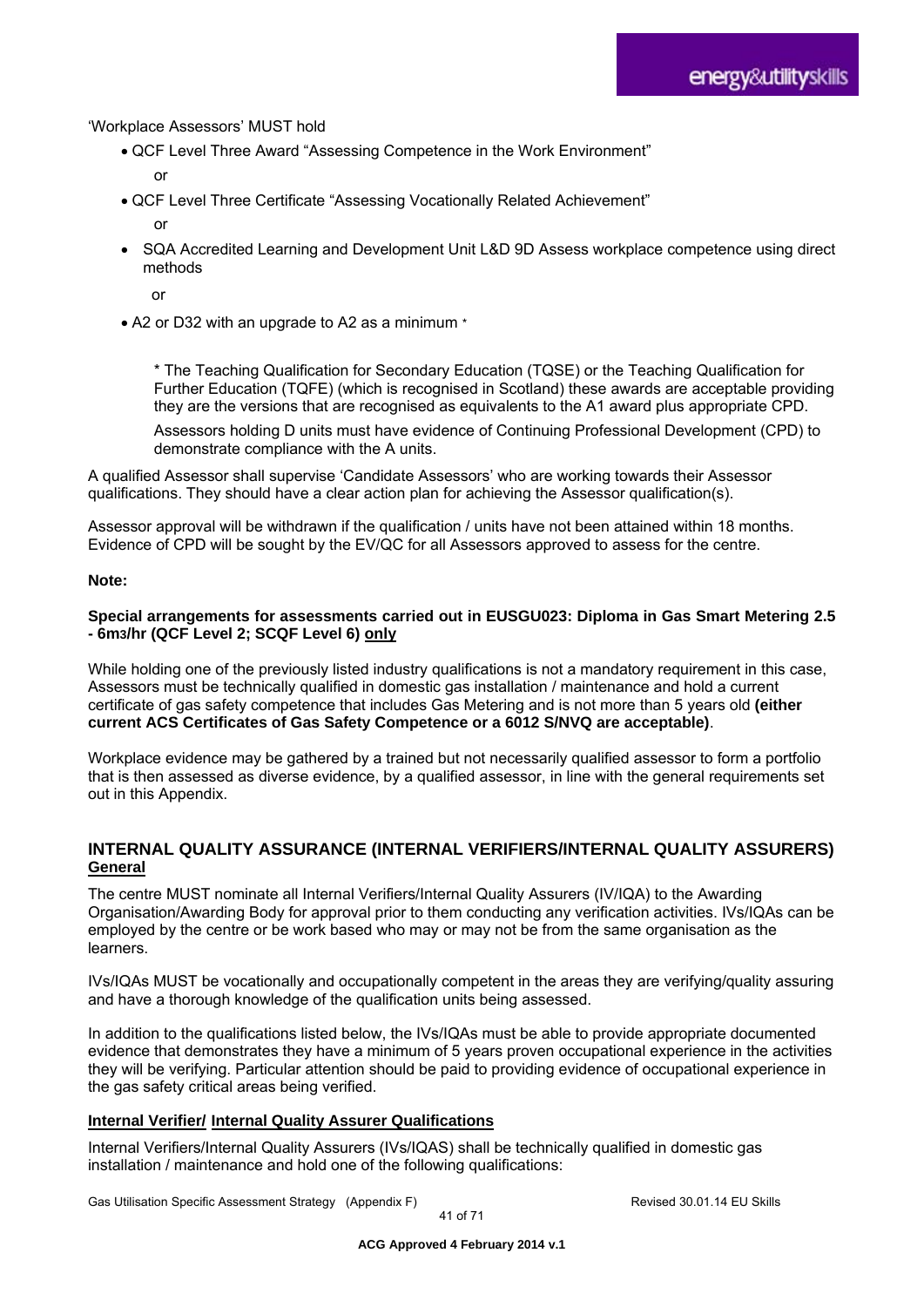- C&G / SQA S/NVQ in Domestic Natural Gas (Level 3);
	- or
- C&G 662 Certificate for Service Engineers (Gas);
	- or
- C&G 598-2 Certificate in Gas Installation Studies;
	- or
- C&G 660 Certificate in Gas Fitting Final

This list is not considered exhaustive and other 'Mechanical Engineering Services' (MES) or 'Building Engineering Services' (BES) qualifications at Level 3 or equivalent may be considered acceptable. Centres must submit requests to confirm the acceptability of other qualifications to their EV/QC for a decision regarding the acceptability of other qualifications. The EV/QC must keep a record of any such decisions.

In addition to the above the IV/IQA must hold a current certificate of gas safety competence in the areas of gas work they will be internally verifying that is not more than 5 years old (either current ACS Certificates of Gas Safety Competence or a 6012 Domestic Natural Gas S/NVQ are acceptable).

Where IVs/IQAs themselves do not hold a suitable technical qualifications they must have access to technical expertise from qualified personnel, who hold the relevant qualifications, to support them where the verification requires technical support and interpretation.

IVs/IQAs must hold the following:

QCF Level Three Certificate "Assessing Vocationally Related Achievement"

or

• A1 or D32/D33 with an upgrade to A1 as a minimum

or

 *Learning and Development Unit L&D 9DI – Assess workplace competence using direct and indirect* methods

 **And**

- QCF Level Four Award " Internal Quality assurance of assessment processes and practice" or
- QCF Level Four Certificate "leading the Internal Quality assurance of assessment processes and practice"

or

- V1 or D34 with an upgrade to V1 as a minimum\*
	- \* The Teaching Qualification for Secondary Education (TQSE) or the Teaching Qualification for Further Education (TQFE) (which is recognised in Scotland) these awards are acceptable providing they are the versions that are recognised as equivalents to the A1 award plus appropriate CPD.

Internal Verifiers holding D units must have evidence of CPD to demonstrate compliance with the A and V units

or

 SQA Accredited Learning and Development Unit L&D 11 "Internally monitor and maintain the quality of workplace assessment"

It is recommended that 'Candidate IVs/IQAs' have a clear action plan for achieving the IV/IQA qualification(s).

IV/IQA approval will be withdrawn if the qualification / units have not been attained within 18 months.

Gas Utilisation Specific Assessment Strategy (Appendix F) **Revised 30.01.14 EU Skills** Revised 30.01.14 EU Skills

42 of 71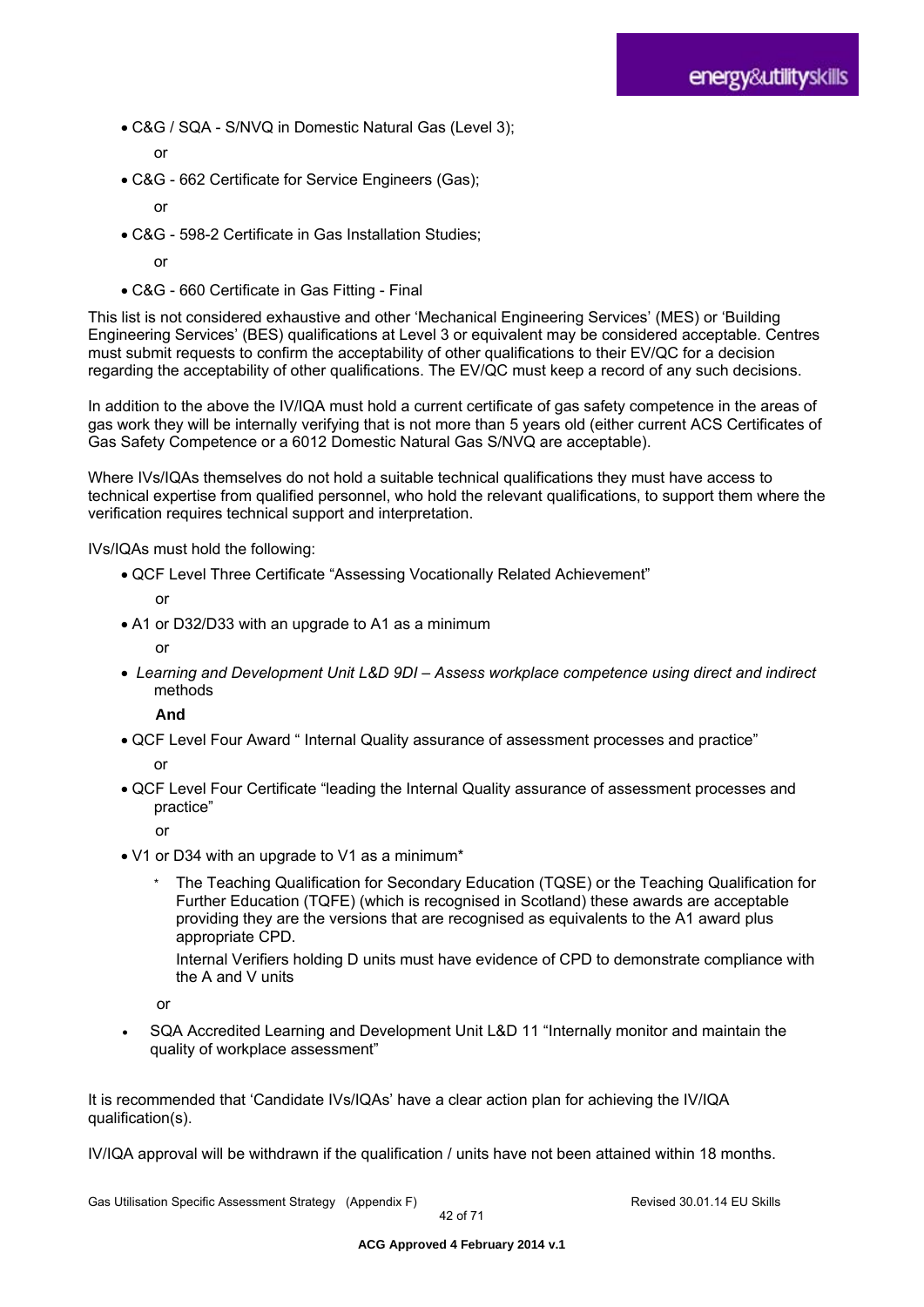# **EXTERNAL QUALITY ASSURANCE (EXTERNAL VERIFIERS/QUALIFICATION CONSULTANTS)**

#### **General**

External Verifiers/Qualification Consultants (EVs/QCs) MUST be appointed by the Awarding Body, be vocationally and occupationally competent in the areas they are verifying and have a thorough knowledge of the qualification units being assessed.

EVs/QCs must be able to provide appropriate documented evidence that demonstrates they have a minimum of 5 years proven occupational experience in the activities they will be verifying. Particular attention should be paid to providing evidence of occupational experience in the gas safety critical areas being verified.

#### **External Verifier/Qualification Consultant Qualifications**

EVs/QCs should be technically qualified in domestic gas installation / maintenance and hold **one of** the following qualifications:

- C&G / SQA S/NVQ in Domestic Natural Gas (Level 3);
	- or
- C&G 662 Certificate for Service Engineers (Gas);
	- or
- C&G 598-2 Certificate in Gas Installation Studies;
	- or
- C&G 660 Certificate in Gas Fitting Final

This list is not considered exhaustive and other 'Mechanical Engineering Services' (MES) or 'Building Engineering Services' (BES) qualifications at Level 3 or equivalent may be considered acceptable with the prior approval of the Awarding Body.

In addition to the above the EV/QC should hold a current certificate of gas safety competence in the areas of gas work they will be verifying that is not more than 5 years old (either current ACS Certificates of Gas Safety Competence or a 6012 Domestic Natural Gas S/NVQ are acceptable) .

Where the EVs/QCs themselves do not hold a suitable technical qualifications they must have access to technical expertise from qualified personnel, who hold the relevant qualifications, to support them where the verification requires technical support and interpretation.

EVs/QCs MUST hold the following:

- QCF Level Three Certificate "Assessing Vocationally Related Achievement
	- or
- A1 or D32 /D33 with an upgrade to A1 as a minimum or Learning and Development Unit L&D 9DI "Assess workplace competence using direct and indirect methods"

 **And** 

QCF Level Four Award " Internal Quality assurance of assessment processes and practice"

or

 QCF Level Four Certificate "leading the Internal Quality assurance of assessment processes and practice"

or

V1 or D34 with an upgrade to V1 as a minimum\* (recommended)

#### **And**

Gas Utilisation Specific Assessment Strategy (Appendix F) **Revised 30.01.14 EU Skills** Revised 30.01.14 EU Skills

43 of 71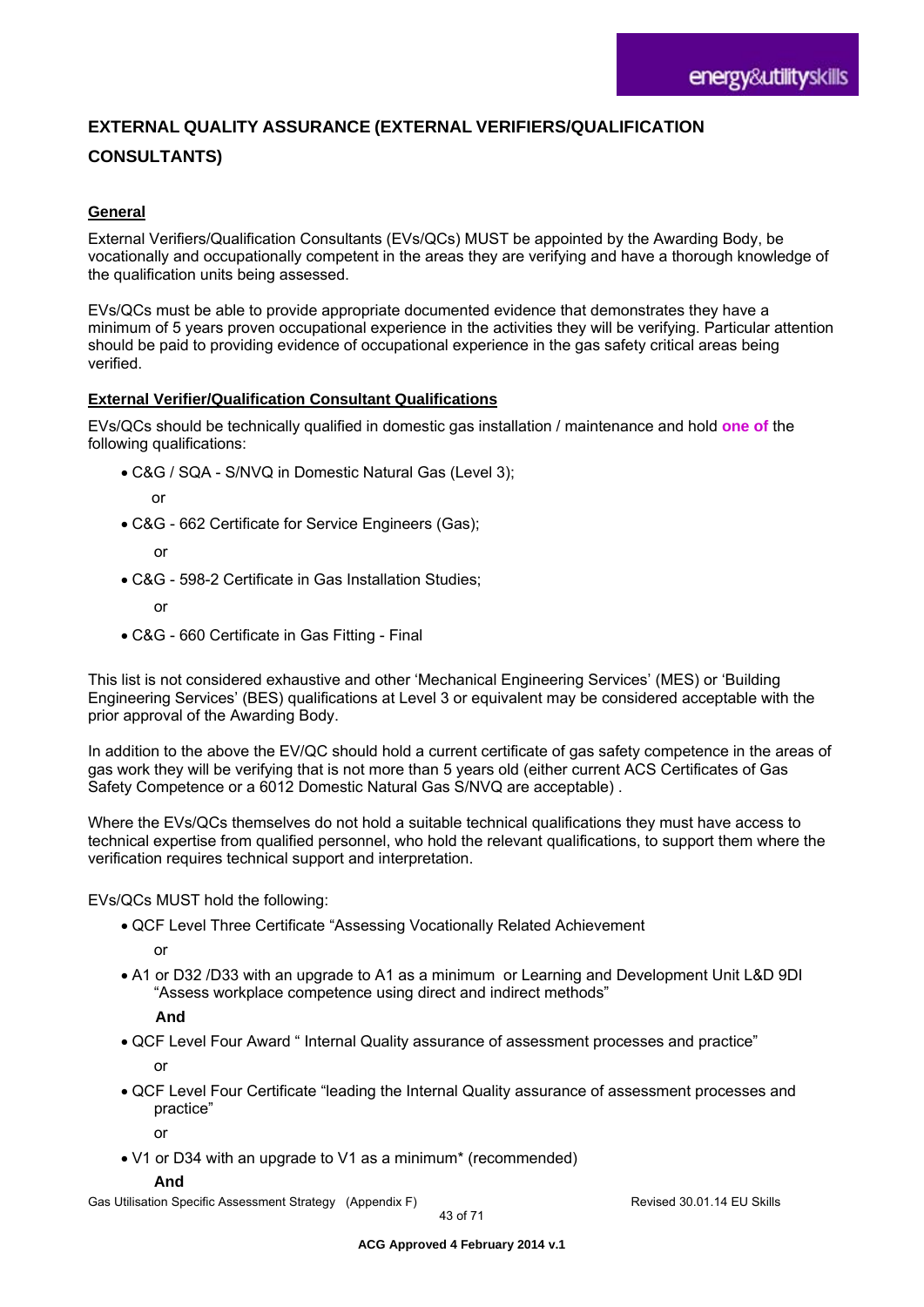QCF Level Four Award "External Quality assurance of assessment processes and practice"

or

 QCF Level Four Certificate "leading the External Quality assurance of assessment processes and practice"

or

V2 or D35 with an upgrade to V2 as a minimum\*

\* EVs/QCs holding D units must have evidence of CPD to demonstrate compliance with the A & V units

or

SQA Accredited Learning and Development Unit L&D 12 Externally monitor and maintain the quality of workplace assessment.

It is recommended that 'Candidate EVs/QCs should have a clear action plan for achieving the EV/QC qualification(s).

EV/QC approval will be withdrawn if the qualification / units have not been attained within 12 months.

### **ELECTRICAL AND PLUMBING ASSESSOR/INTERNAL VERIFIER (INTERNAL QUALITY ASSURER)**

#### **COMPETENCE**

The requirements for staff delivering and assessing the plumbing and electrical activities contained in this qualification are set out in the **Summit Skills Consolidated Assessment Strategy for Units and Qualifications of "Occupational Competence" in the Credit Framework (England, Northern Ireland and Wales) for the Building Services Engineering Sector**.

In general terms Gas Assessors and IVs/IQAs who meet the criteria to assess and internally verify the gas components of these qualifications will be eligible to assess and internally verify plumbing and/or electrical activities, **provided** that they can demonstrate the additional competence and experience required to competently assess electrical and/or plumbing work.

Additional evidence for this competence and experience may be in the form of relevant plumbing/electrical qualifications, minimum technical competence type awards, building regulations competent person's schemes, CPD records and suitable work experience. This is not an exhaustive list and centres must submit requests to confirm the acceptability of other qualifications and experience to their EV/QC for a decision regarding the acceptability of other qualifications.

#### **ELECTRICAL AND PLUMBING UNITS OF COMPETENCE**

The units in scope of these additional Assessor/IV(IQA) requirements are:

- DMES 02 Understand and Apply domestic cold water system installation and maintenance techniques
- DMES 03 Understand and Apply domestic hot water system installation and maintenance techniques
- DMES 04 Understand and Apply domestic central heating system installation and maintenance techniques
- DMES 05 Understand and Apply domestic cold water system installation, commissioning, service and maintenance techniques
- DMES 06 Understand and Apply domestic hot water system installation, commissioning, service and maintenance techniques
- DMES 07 Understand and Apply domestic central heating system installation, commissioning, service and maintenance techniques
- DHTG 02 Install and maintain domestic heating systems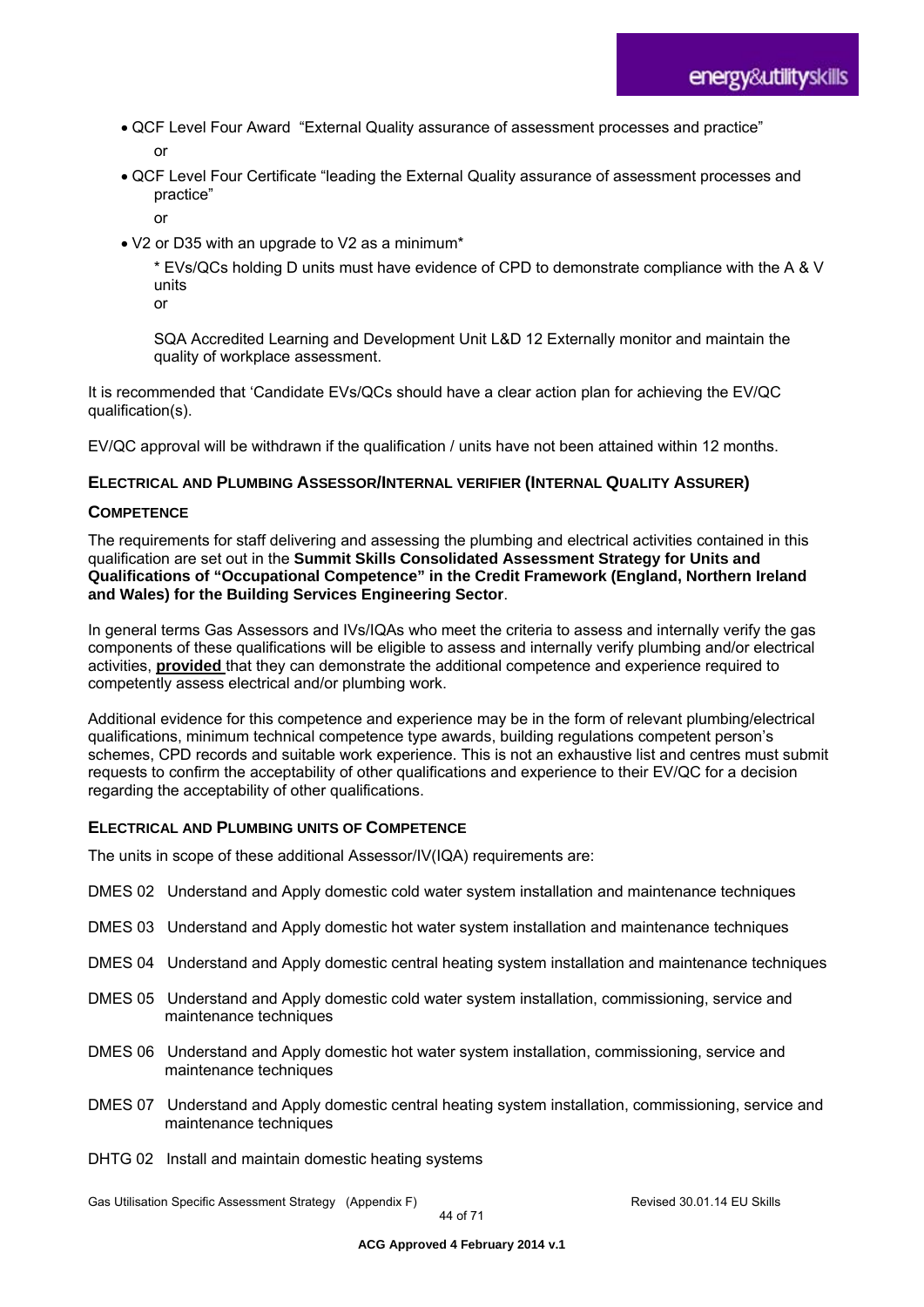- DHTG 04 Install, commission, service and maintain domestic heating systems
- MES 02 Understand and carry out electrical work on domestic plumbing and heating systems and components

#### **REQUIREMENTS FOR ASSESSMENT**

The Domestic Natural Gas qualifications are assessed through a combination of workplace assessment, simulation assessment and knowledge assessment.

The Diploma in Gas Utilisation: Core Skills and Knowledge (EUSGU001) (QCF Level 3; SCQF Level 6) is now an integral part, and a prerequisite of, all the Gas Utilisation qualifications. As such the following options are available to Learners:

EUSGU001 may be completed as a stand-alone qualification\* (see note 3 below)

EUSGU001 may be completed as an introductory part of a larger qualification

\* Important Notes

1. The assessment requirements set out in this document must be met in full.

2. In accordance with good practice and Ofqual requirements regarding Conflict of Interest in Assessment (Condition A4 in General Conditions of Regulation – Ofqual 2011) Assessors involved in providing direct training to a Learner, either as part of a group or on a 'one to one' basis should not carry out assessments for any of those trained aspects. Alternatively Awarding Organisations may put in place effective quality control measures to ensure that any potential conflicts of interest do not have an adverse effect on assessment outcomes.

3. The EUSGU001 Diploma, taken as a stand-alone qualification is not sufficient for eligibility for entry to the Gas Safe Register, via any assessment only route (eg. ACS). Candidates must complete a minimum of one of the range of Diplomas (EUSGU002-EUSGU024) to meet the requirements for Gas Safe Registration.

4. Gas Safe Register competence criteria are incorporated in all assessments. It is essential that the Awarding Organisations/Awarding Bodies update their Assessors and Assessment Materials to ensure that any changes to these criteria are reflected in the performance of the candidate from the date they become effective. (for example: if the IGE/UP/1B Testing procedure changed six months prior to the candidate completing the qualification, all assessments including testing from the change date, must be completed against the changed procedure standard).

#### **PRACTICAL EVIDENCE**

Learners must be able to practice on all specified unit components within the tables below.

RWE assessments must be included in the portfolio of evidence leading to completion of a qualification unit in line with the requirements set out for each unit. This must be supplemented by evidence gathered directly from the workplace as required for each unit and a work experience portfolio, signed off as accurate and authentic by a suitably qualified and Gas Safe Registered engineer.

Learners MUST demonstrate competence in the workplace during the performance of genuine work activities, by carrying out the tasks and duties that would be reasonably expected of them as a competent operative. Learners will be expected to have demonstrated competence in the assessed tasks over a period of time under normal working conditions to generate a sufficiency of evidence.

Learners who are undertaking one of the following listed Diplomas, all of which include a comprehensive range of appliances, may substitute the required workplace assessment shown in the tables below, with RWE assessment, subject to the following criteria:

- The Diploma is listed in this section of Appendix F
- The RWE substitution of workplace assessment may apply to one appliance only

Gas Utilisation Specific Assessment Strategy (Appendix F) Revised 30.01.14 EU Skills

45 of 71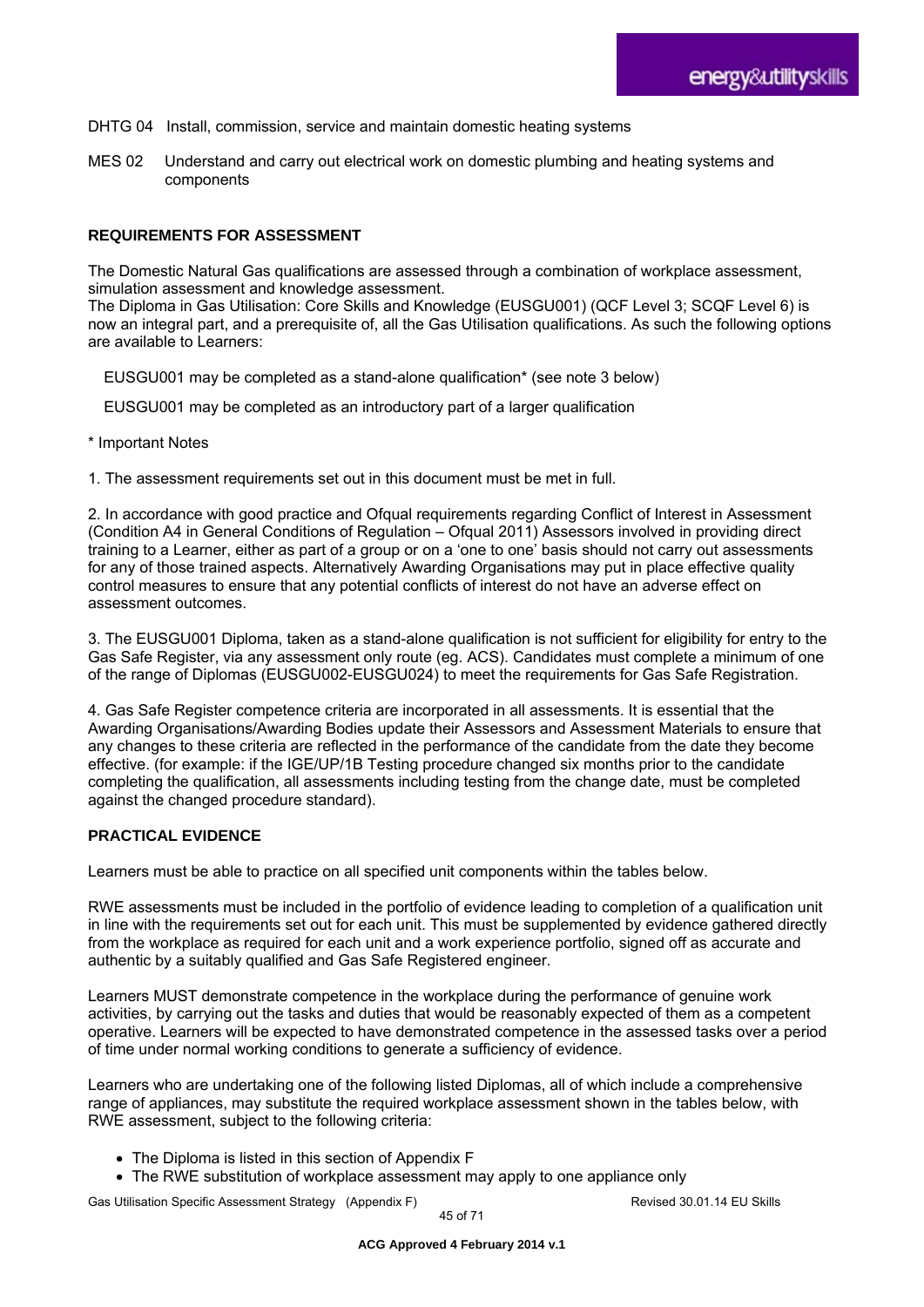- The remainder of workplace assessment requirements across the qualification range MUST remain as shown in the Unit tables included in this document
- Use of the RWE assessment substitution in place of workplace assessments shall only occur where the workplace assessment activity is not naturally occurring.
- The overall assessment volume MUST not be reduced below the volume specified in the tables included in this document.

The list of Diplomas in scope to the above approach:

- EUSGU017 Diploma in Gas Utilisation Installation: Cookers, Tumble Dryers, Leisure, Domestic Space Heating, Water heating, Wet Central Heating and Domestic Warm Air (QCF Level 3 and SCQF Level 6)
- EUSGU018 Diploma in Gas Utilisation Maintenance: Cookers, Tumble Dryers, Leisure, Domestic Space Heating, Water heating, Wet Central Heating and Domestic Warm Air (QCF Level 3; SCQF Level 6)
- EUSGU019 Diploma in Gas Utilisation Installation & Maintenance: Cookers, Tumble Dryers, Leisure, Domestic Space Heating, Water heating, Wet Central Heating and Domestic Warm Air (QCF Level 3; SCQF Level 6)
- EUSGU024 Diploma in Gas Utilisation Maintenance: Cookers, Tumble Dryers, Leisure, Domestic Space Heating, Water heating, Limited Wet Central Heating and Domestic Warm Air (QCF Level 3; SCQF Level 6)
- EUSGU025(b) Diploma in Gas Utilisation: Technical Maintenance Engineer (QCF Level 3; SCQF Level 6)
- EUSGU025(c) Diploma in Gas Utilisation: Technical Installation and Maintenance Engineer (QCF Level 3; SCQF Level 6)

 The gas industry is highly regulated regarding safety requirements and this is reflected in these qualifications. Certain Gas Safety related assessments must only be carried out under simulated conditions. Gas Safety critical activities within the Units will normally be assessed in a simulated RWE and where necessary these requirements are incorporated in the tables.

Subject to the Practical Evidence requirements section above, Learners must demonstrate competence in each Unit through assessments in line with the evidence and assessment requirement tables that follow: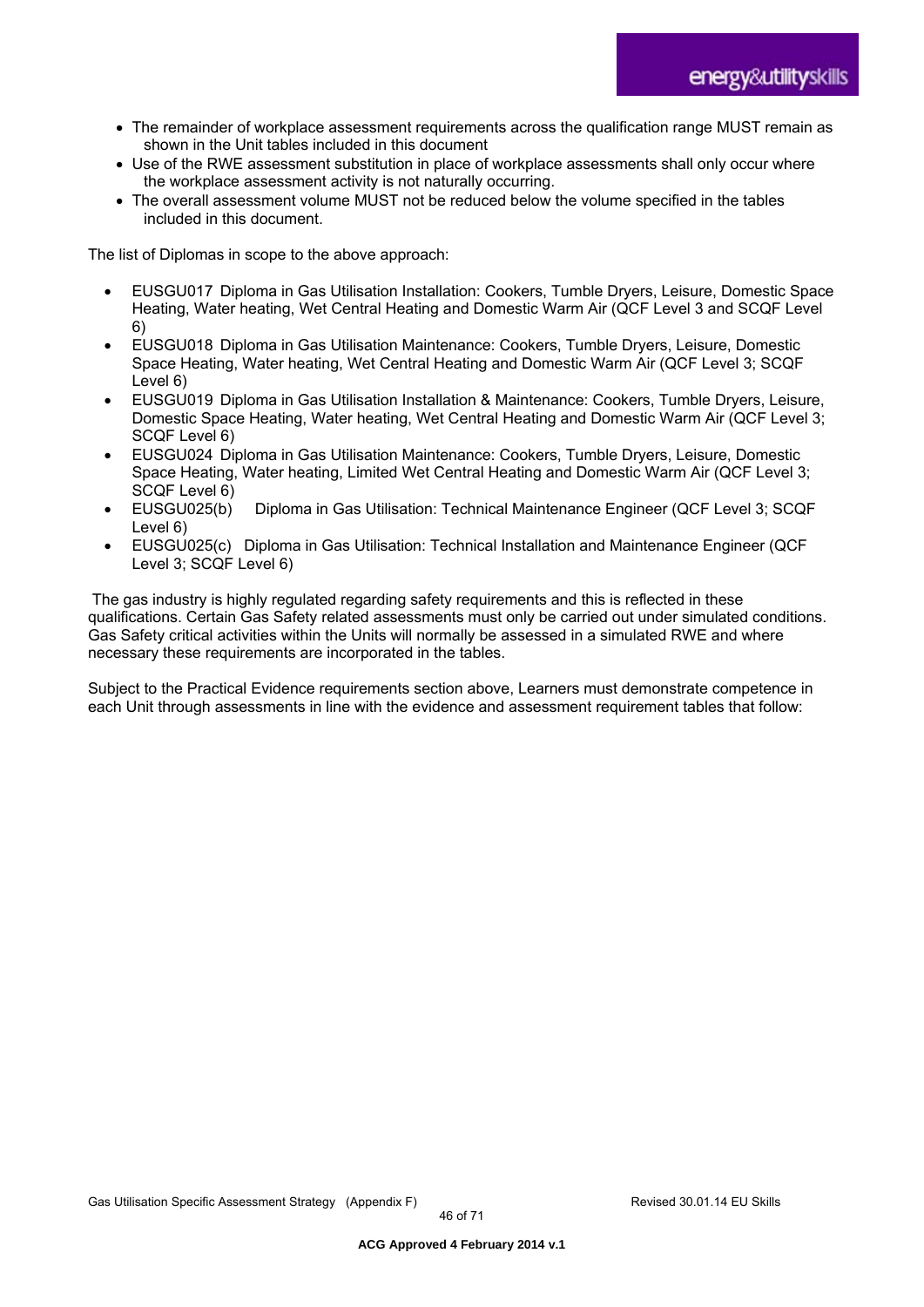#### *Evidence and Assessment Requirement Tables:*

| <b>Unit 3.1</b>                                                                                                                                                                                                                                                                                                                                                                                    | Install domestic gas cookers, tumble dryers and leisure appliances |                              |                                                                                                                                                                                                                                                                                                                                                                                                                       |                              |
|----------------------------------------------------------------------------------------------------------------------------------------------------------------------------------------------------------------------------------------------------------------------------------------------------------------------------------------------------------------------------------------------------|--------------------------------------------------------------------|------------------------------|-----------------------------------------------------------------------------------------------------------------------------------------------------------------------------------------------------------------------------------------------------------------------------------------------------------------------------------------------------------------------------------------------------------------------|------------------------------|
| <b>UNIT ASSESSMENT REQUIREMENTS:</b><br>Assessments must be carried out as documented in this table<br>Learners must demonstrate sufficient evidence of competence through experience of satisfactorily undertaking the<br>work activities documented across the full range. This shall be evidenced via the Learners Portfolio and be<br>assessed as meeting the minimum documented requirements. |                                                                    |                              |                                                                                                                                                                                                                                                                                                                                                                                                                       |                              |
| 3.1.1<br>Installation of a gas fired cooker                                                                                                                                                                                                                                                                                                                                                        |                                                                    |                              |                                                                                                                                                                                                                                                                                                                                                                                                                       |                              |
| <b>RANGE</b>                                                                                                                                                                                                                                                                                                                                                                                       |                                                                    | <b>RWE ASSESSMENT</b>        | <b>ASSESSMENT OF EXPERIENCE</b>                                                                                                                                                                                                                                                                                                                                                                                       | <b>WORKPLACE ASSESSMENT</b>  |
| <b>Primary Range:</b><br>Free Standing Cooker <sup>1</sup><br>Hob $2$<br><b>Secondary Range:</b><br><b>Flueless</b><br>(Appliance Type $A_1$ )<br>Flexible Connection <sup>3</sup><br>Rigid Connection <sup>4</sup>                                                                                                                                                                                |                                                                    | One Successful<br>Assessment | Evidence of experience<br>undertaking the<br>satisfactory installation of<br>gas fired cookers is<br>required across the<br>documented ranges.<br>At least 5 <sup>5</sup> separate<br>installation occasions<br>must occur with the<br>Learner demonstrating<br>experience across the<br>Assessment Criteria on<br>each occasion.<br>At least $35$ of the<br>installation occasions<br>must be from the<br>workplace. | One Successful<br>Assessment |

Table Notes:

<sup>1</sup> A 'Free Standing Cooker' for the purpose of this document is deemed to be a cooking appliance resting directly on the floor and comprising a gas fired hotplate, gas fired oven and possibly a grill and / or griddle.

<sup>2</sup> A 'Hob' for the purpose of this document is deemed to be a independent gas fired hotplate designed to be installed into the kitchen work top.<br><sup>3</sup> A 'Florible Connection' for the purpose of this desument is deemed to be

3 A 'Flexible Connection' for the purpose of this document is deemed to be a connection of the appliance between the termination point on the installation pipework and the appliance itself by means of a flexible connector and self-sealing plug in device.

4 A 'Rigid Connection' for the purpose of this document is deemed to be a connection of the appliance between the termination point on the installation pipework and the appliance itself by means of rigid pipework incorporating an appliance isolation valve.

<sup>5</sup> The documented numbers required to be evidenced do include the assessment occasions.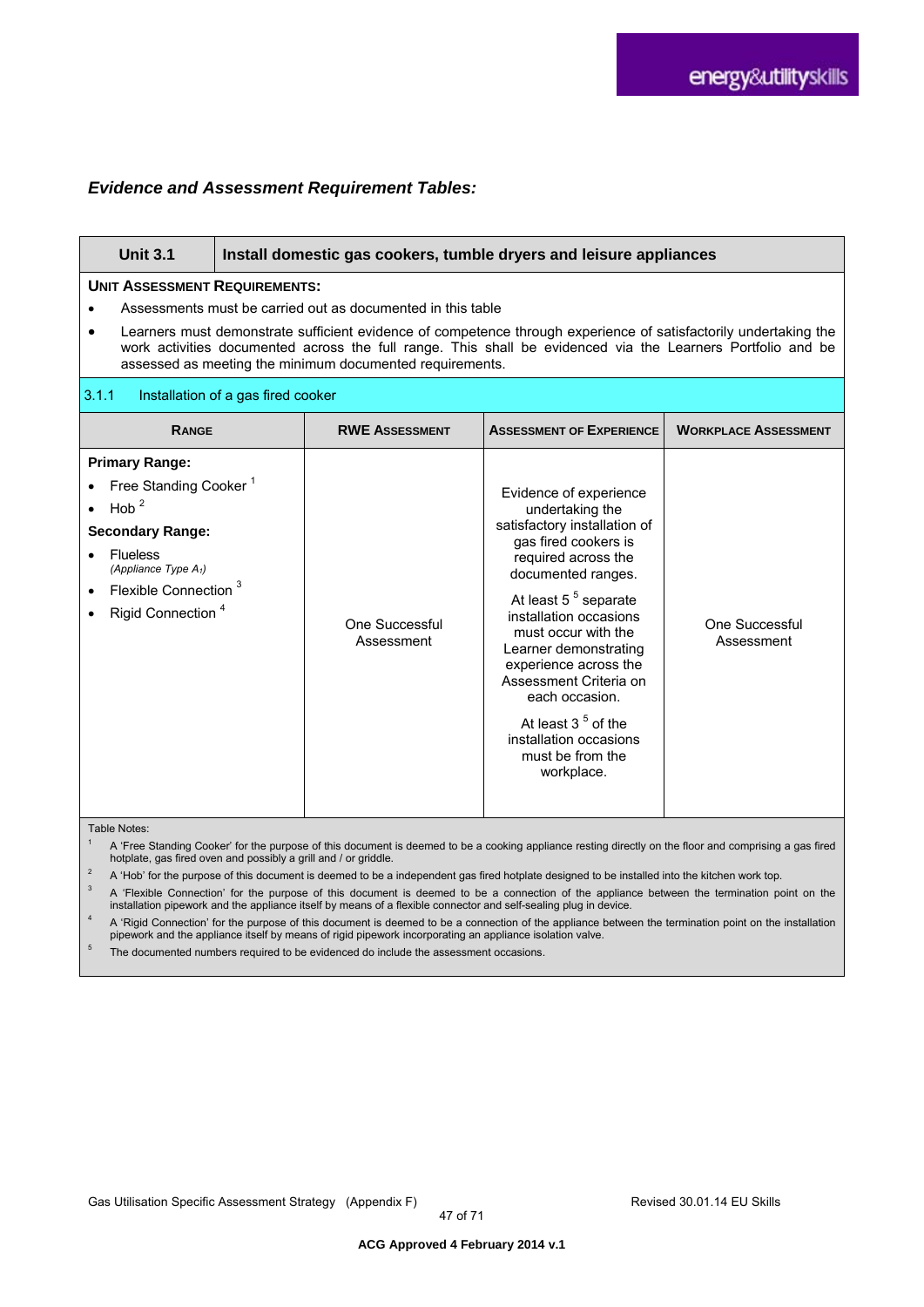| <b>Unit 3.2</b>                                                                                                                                                           |                                                             |                                                                                                                                                                                                                                 |                             |  |  |  |
|---------------------------------------------------------------------------------------------------------------------------------------------------------------------------|-------------------------------------------------------------|---------------------------------------------------------------------------------------------------------------------------------------------------------------------------------------------------------------------------------|-----------------------------|--|--|--|
| Maintain domestic gas cookers, tumble dryers and leisure appliances                                                                                                       |                                                             |                                                                                                                                                                                                                                 |                             |  |  |  |
|                                                                                                                                                                           | <b>UNIT ASSESSMENT REQUIREMENTS:</b>                        |                                                                                                                                                                                                                                 |                             |  |  |  |
|                                                                                                                                                                           | Assessments must be carried out as documented in this table |                                                                                                                                                                                                                                 |                             |  |  |  |
| $\bullet$                                                                                                                                                                 | assessed as meeting the minimum documented requirements.    | Learners must demonstrate sufficient evidence of competence through experience of satisfactorily undertaking the<br>work activities documented across the full range. This shall be evidenced via the Learners Portfolio and be |                             |  |  |  |
| 3.2.1                                                                                                                                                                     | Routine full service of a gas fired cooker                  |                                                                                                                                                                                                                                 |                             |  |  |  |
| RANGE                                                                                                                                                                     | <b>RWE ASSESSMENT</b>                                       | <b>ASSESSMENT OF EXPERIENCE</b>                                                                                                                                                                                                 |                             |  |  |  |
| <b>Primary Range:</b>                                                                                                                                                     |                                                             |                                                                                                                                                                                                                                 |                             |  |  |  |
| Free Standing Cooker                                                                                                                                                      |                                                             |                                                                                                                                                                                                                                 |                             |  |  |  |
| <b>Secondary Range:</b>                                                                                                                                                   |                                                             | Evidence of experience<br>undertaking the satisfactory full                                                                                                                                                                     |                             |  |  |  |
| <b>Flueless</b>                                                                                                                                                           |                                                             | servicing of gas fired cookers                                                                                                                                                                                                  |                             |  |  |  |
| (Appliance Type $A_1$ )                                                                                                                                                   |                                                             | is required across the<br>documented ranges.                                                                                                                                                                                    |                             |  |  |  |
|                                                                                                                                                                           |                                                             | At least $5^2$ separate servicing                                                                                                                                                                                               |                             |  |  |  |
|                                                                                                                                                                           | One Successful Assessment                                   | occasions must occur with the                                                                                                                                                                                                   | One Successful              |  |  |  |
|                                                                                                                                                                           |                                                             | Learner demonstrating<br>experience across the                                                                                                                                                                                  | Assessment                  |  |  |  |
|                                                                                                                                                                           |                                                             | Assessment Criteria on each                                                                                                                                                                                                     |                             |  |  |  |
|                                                                                                                                                                           |                                                             | occasion                                                                                                                                                                                                                        |                             |  |  |  |
|                                                                                                                                                                           |                                                             | At least $32$ of the servicing<br>occasions must be from the                                                                                                                                                                    |                             |  |  |  |
|                                                                                                                                                                           |                                                             | workplace.                                                                                                                                                                                                                      |                             |  |  |  |
|                                                                                                                                                                           |                                                             |                                                                                                                                                                                                                                 |                             |  |  |  |
|                                                                                                                                                                           |                                                             |                                                                                                                                                                                                                                 |                             |  |  |  |
| 3.2.2                                                                                                                                                                     | Identify and repair faults on gas fired cookers             |                                                                                                                                                                                                                                 |                             |  |  |  |
| <b>RANGE</b>                                                                                                                                                              | <b>RWE ASSESSMENT</b>                                       | <b>ASSESSMENT OF EXPERIENCE</b>                                                                                                                                                                                                 | <b>WORKPLACE ASSESSMENT</b> |  |  |  |
| <b>Primary Range:</b>                                                                                                                                                     |                                                             |                                                                                                                                                                                                                                 |                             |  |  |  |
| Free Standing Cooker                                                                                                                                                      |                                                             |                                                                                                                                                                                                                                 |                             |  |  |  |
| <b>Secondary Range:</b>                                                                                                                                                   |                                                             | Evidence of experience<br>undertaking the identification                                                                                                                                                                        |                             |  |  |  |
| Flueless                                                                                                                                                                  |                                                             | and repairing of faults on gas                                                                                                                                                                                                  |                             |  |  |  |
| (Appliance Type $A_1$ )                                                                                                                                                   |                                                             | fired cookers is required across<br>the documented ranges.                                                                                                                                                                      |                             |  |  |  |
| Gas Safety Control<br>Defect                                                                                                                                              |                                                             | At least $5^2$ separate fault                                                                                                                                                                                                   |                             |  |  |  |
| Electrical<br>Control                                                                                                                                                     | One Successful Assessment                                   | rectification occasions must                                                                                                                                                                                                    | N/A                         |  |  |  |
| Defect                                                                                                                                                                    |                                                             | occur with the Learner<br>demonstrating experience the                                                                                                                                                                          |                             |  |  |  |
|                                                                                                                                                                           |                                                             | Assessment Criteria on each                                                                                                                                                                                                     |                             |  |  |  |
|                                                                                                                                                                           |                                                             | occasion.<br>At least $22$ of the fault                                                                                                                                                                                         |                             |  |  |  |
|                                                                                                                                                                           |                                                             | rectification occasions must be                                                                                                                                                                                                 |                             |  |  |  |
|                                                                                                                                                                           |                                                             | from the workplace.                                                                                                                                                                                                             |                             |  |  |  |
|                                                                                                                                                                           |                                                             |                                                                                                                                                                                                                                 |                             |  |  |  |
|                                                                                                                                                                           |                                                             |                                                                                                                                                                                                                                 |                             |  |  |  |
| Table Notes:<br>$\mathbf{1}$                                                                                                                                              |                                                             | A 'Free Standing Cooker' for the purpose of this document is deemed to be a cooking appliance resting directly on the floor and comprising a gas fired                                                                          |                             |  |  |  |
| hotplate, gas fired oven and possibly a grill and / or griddle.<br>$\overline{2}$<br>The documented numbers required to be evidenced do include the assessment occasions. |                                                             |                                                                                                                                                                                                                                 |                             |  |  |  |
|                                                                                                                                                                           | Gas Utilisation Specific Assessment Strategy (Appendix F)   |                                                                                                                                                                                                                                 | Revised 30.01.14 EU Skills  |  |  |  |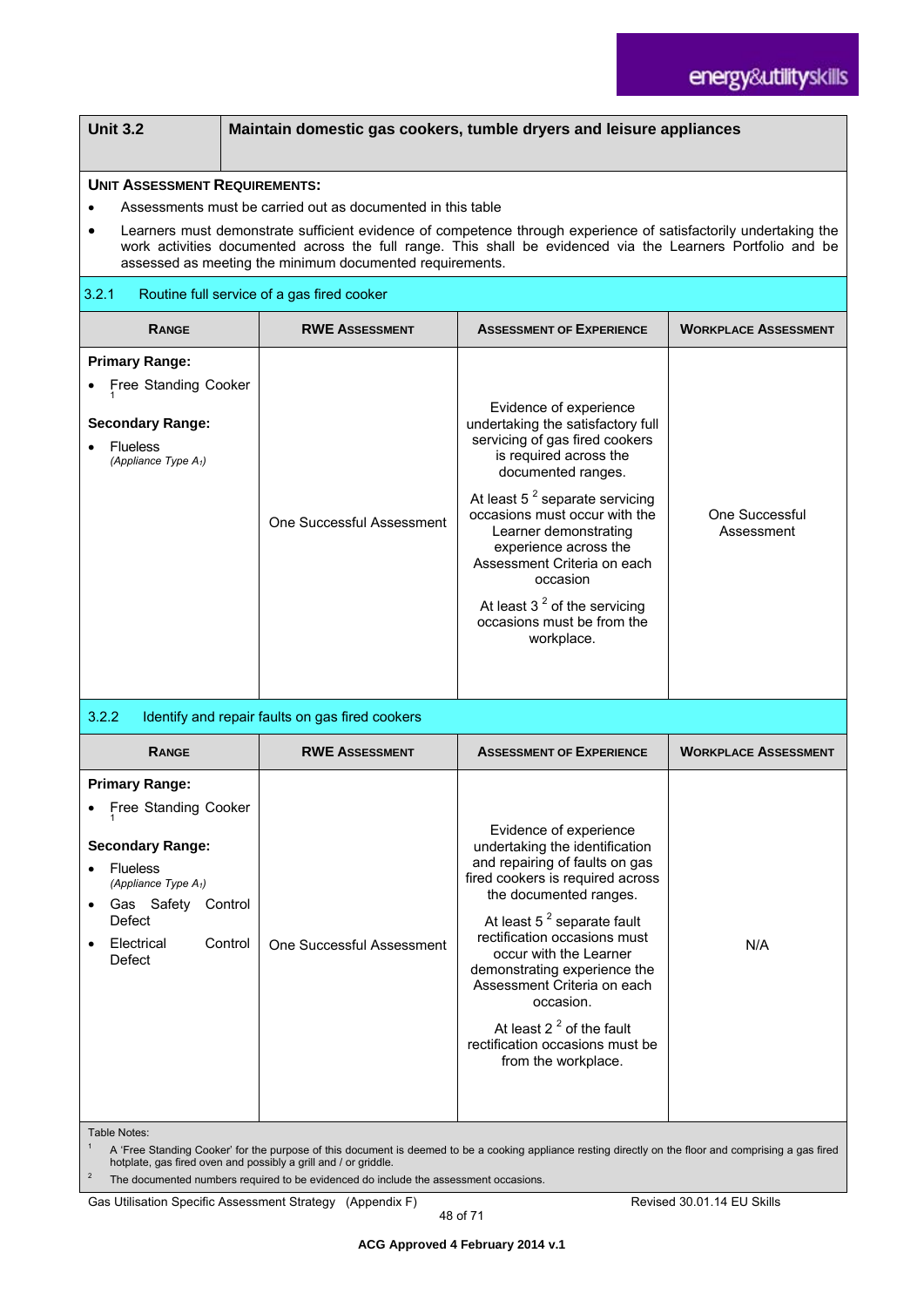#### **Unit 3.3 Install gas water heating and wet central heating appliances**

#### **UNIT ASSESSMENT REQUIREMENTS:**

- Assessments must be carried out as documented in this table
- Learners must demonstrate sufficient evidence of competence through experience of satisfactorily undertaking the work activities documented across the full range. This shall be evidenced via the Learners Portfolio and be assessed as meeting the minimum documented requirements.

#### 3.3.1 Installation of a gas fired boiler

| <b>RANGE</b>                                                             | <b>RWE ASSESSMENT</b>        | <b>ASSESSMENT OF EXPERIENCE</b>                                                  | <b>WORKPLACE ASSESSMENT</b>                      |
|--------------------------------------------------------------------------|------------------------------|----------------------------------------------------------------------------------|--------------------------------------------------|
|                                                                          |                              |                                                                                  |                                                  |
| <b>Primary Range:</b>                                                    |                              |                                                                                  |                                                  |
| Traditional Boiler <sup>1</sup>                                          |                              | Evidence of experience                                                           |                                                  |
| System Boiler <sup>2</sup>                                               |                              | undertaking the                                                                  |                                                  |
| Combination Boiler <sup>3</sup>                                          |                              | satisfactory installation of                                                     |                                                  |
| <b>Secondary Range:</b>                                                  |                              | gas fired boilers is<br>required across the                                      |                                                  |
| Room Sealed Fanned Draught                                               |                              | documented ranges.                                                               |                                                  |
| Appliance (Horizontal Chimney)<br>(Appliance Type $C_{12}$ or $C_{13}$ ) |                              | At least $54$ separate<br>installation occasions                                 |                                                  |
| Room Sealed Fanned Draught<br>Appliance (Vertical Chimney)               | One Successful<br>Assessment | must occur with the<br>Learner demonstrating                                     | <b>One Successful</b><br>Assessment <sup>5</sup> |
| (Appliance Type $C_{32}$ or $C_{33}$ )                                   |                              | experience across the                                                            |                                                  |
| <b>Condensing Appliance</b>                                              |                              | Assessment Criteria on                                                           |                                                  |
| New Installation                                                         |                              | each occasion.                                                                   |                                                  |
| Installation Exchange                                                    |                              | At least $34$ of the<br>installation occasions<br>must be from the<br>workplace. |                                                  |
|                                                                          |                              |                                                                                  |                                                  |

Table Notes:

1 A 'Traditional Boiler' for the purpose of this document is deemed to be a boiler where the central heating system controls such as the pump, zone valves and other auxiliary controls are external to the appliance casing as supplied by the manufacturer.

2 A 'System Boiler' for the purpose of this document is deemed to be a boiler where one or more of the central heating system controls such as the pump, zone valves and other auxiliary controls are internal to the appliance casing as supplied by the manufacturer.

3 A 'Combination Boiler' for the purpose of this document is deemed to be a boiler that provides instantaneous hot water to single or multiple hot water outlets, such as taps, with no water storage capacity (other than small quantities that may, by manufacturers design, be stored internally to prevent any delay in hot water delivery).

The documented numbers required to be evidenced do include the assessment occasions.

The appliance must be of a different 'Primary Range' type than that the one utilised as part of the RWE Assessment.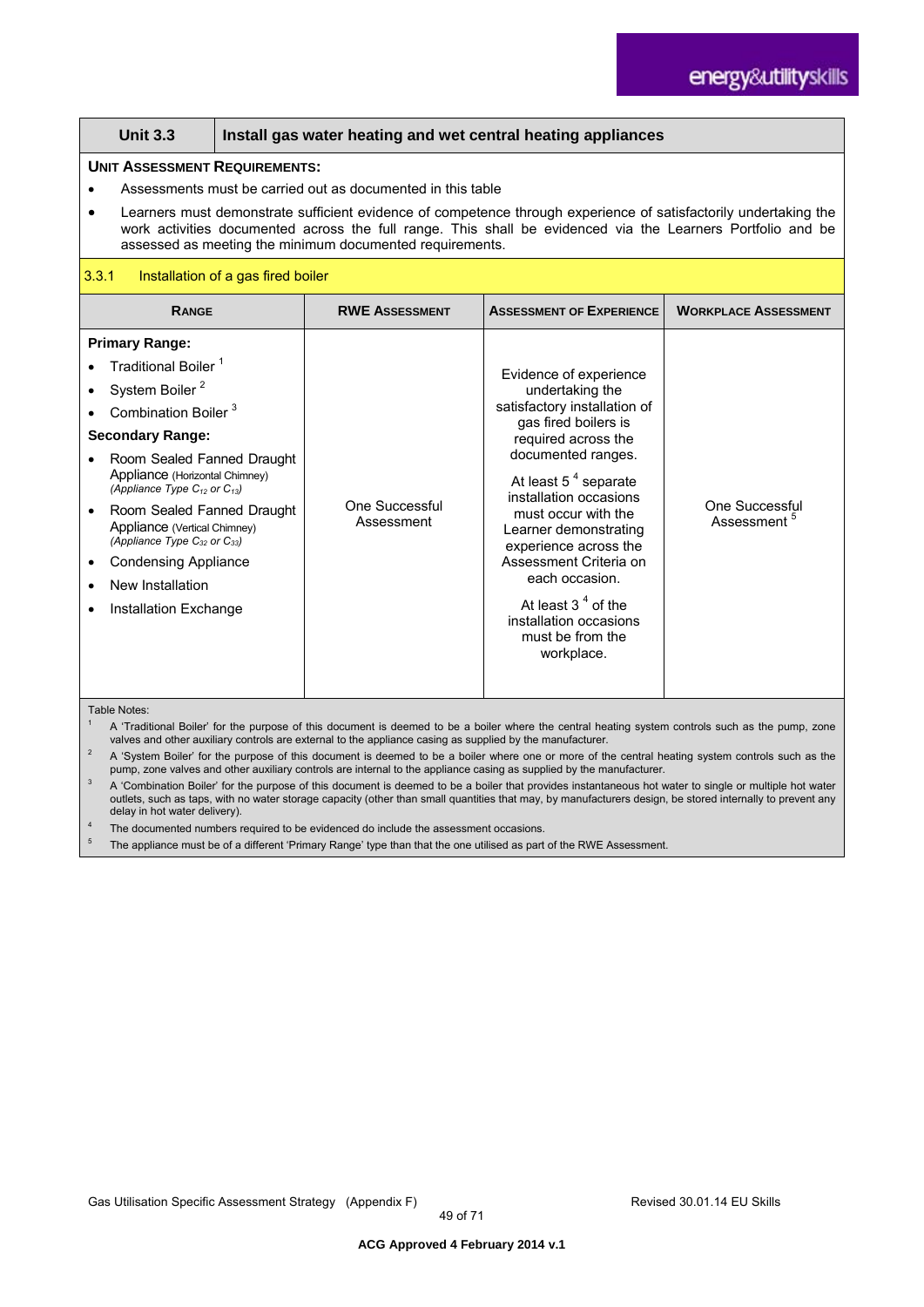|                                                                                                                                                                                                                                                                                                                                                                                                                                                                                                                                                             | <b>Unit 3.4</b>                                                                                                                                                                                                                                                                             | Maintain gas water heating and wet central heating appliances |                                                                |                                                                                                                                                                                                                                                                                                                                                                                                            |                                           |  |
|-------------------------------------------------------------------------------------------------------------------------------------------------------------------------------------------------------------------------------------------------------------------------------------------------------------------------------------------------------------------------------------------------------------------------------------------------------------------------------------------------------------------------------------------------------------|---------------------------------------------------------------------------------------------------------------------------------------------------------------------------------------------------------------------------------------------------------------------------------------------|---------------------------------------------------------------|----------------------------------------------------------------|------------------------------------------------------------------------------------------------------------------------------------------------------------------------------------------------------------------------------------------------------------------------------------------------------------------------------------------------------------------------------------------------------------|-------------------------------------------|--|
|                                                                                                                                                                                                                                                                                                                                                                                                                                                                                                                                                             | <b>UNIT ASSESSMENT REQUIREMENTS:</b>                                                                                                                                                                                                                                                        |                                                               |                                                                |                                                                                                                                                                                                                                                                                                                                                                                                            |                                           |  |
|                                                                                                                                                                                                                                                                                                                                                                                                                                                                                                                                                             | Assessments must be carried out as documented in this table                                                                                                                                                                                                                                 |                                                               |                                                                |                                                                                                                                                                                                                                                                                                                                                                                                            |                                           |  |
|                                                                                                                                                                                                                                                                                                                                                                                                                                                                                                                                                             | Learners must demonstrate sufficient evidence of competence through experience of satisfactorily undertaking the<br>work activities documented across the full range. This shall be evidenced via the Learners Portfolio and be<br>assessed as meeting the minimum documented requirements. |                                                               |                                                                |                                                                                                                                                                                                                                                                                                                                                                                                            |                                           |  |
| 3.4.1                                                                                                                                                                                                                                                                                                                                                                                                                                                                                                                                                       |                                                                                                                                                                                                                                                                                             | Routine full service of a gas fired boiler                    |                                                                |                                                                                                                                                                                                                                                                                                                                                                                                            |                                           |  |
|                                                                                                                                                                                                                                                                                                                                                                                                                                                                                                                                                             | <b>RANGE</b>                                                                                                                                                                                                                                                                                |                                                               | <b>RWE ASSESSMENT</b>                                          | <b>ASSESSMENT OF EXPERIENCE</b>                                                                                                                                                                                                                                                                                                                                                                            | <b>WORKPLACE ASSESSMENT</b>               |  |
| <b>Primary Range:</b><br>Traditional Boiler <sup>1</sup><br>System Boiler <sup>2</sup><br>Combination Boiler <sup>3</sup><br>Gas Fire & Back Boiler <sup>4</sup><br><b>Secondary Range:</b><br>Open-Flued Natural Draught<br>Appliance (incl. Draught Diverter)<br>(Appliance Type $B_{11}$ )<br>Room Sealed Natural Draught<br>$\bullet$<br>Appliance<br>(Appliance Type $C_{11}$ )<br>Room Sealed Fanned Draught<br>Appliance<br>(Appliance Type $C_{12}$ or $C_{13}$ or $C_{32}$ or<br>$C_{33}$ or $C_{52}$ or $C_{53}$ )<br><b>Condensing Appliance</b> |                                                                                                                                                                                                                                                                                             |                                                               | One Successful<br>Assessment                                   | Evidence of experience<br>undertaking the<br>satisfactory full servicing<br>of gas fired boilers is<br>required across the<br>documented ranges.<br>At least 5 <sup>5</sup> separate<br>servicing occasions must<br>occur with the Learner<br>demonstrating experience<br>across the Assessment<br>Criteria on each occasion<br>At least $35$ of the<br>servicing occasions must<br>be from the workplace. | One Successful<br>Assessment <sup>6</sup> |  |
| ٠                                                                                                                                                                                                                                                                                                                                                                                                                                                                                                                                                           | Non Condensing Appliance<br>3.4.2                                                                                                                                                                                                                                                           |                                                               |                                                                |                                                                                                                                                                                                                                                                                                                                                                                                            |                                           |  |
|                                                                                                                                                                                                                                                                                                                                                                                                                                                                                                                                                             |                                                                                                                                                                                                                                                                                             |                                                               | Routine full service of a gas fired instantaneous water heater |                                                                                                                                                                                                                                                                                                                                                                                                            |                                           |  |
|                                                                                                                                                                                                                                                                                                                                                                                                                                                                                                                                                             | <b>RANGE</b>                                                                                                                                                                                                                                                                                |                                                               | <b>RWE ASSESSMENT</b>                                          | <b>ASSESSMENT OF EXPERIENCE</b>                                                                                                                                                                                                                                                                                                                                                                            | <b>WORKPLACE ASSESSMENT</b>               |  |
|                                                                                                                                                                                                                                                                                                                                                                                                                                                                                                                                                             | <b>Primary Range:</b><br><b>Multipoint Water Heater</b>                                                                                                                                                                                                                                     |                                                               | <b>One Successful</b><br>Assessment                            | N/A                                                                                                                                                                                                                                                                                                                                                                                                        | N/A                                       |  |

**TABLE CONTINUED OVER THE PAGE**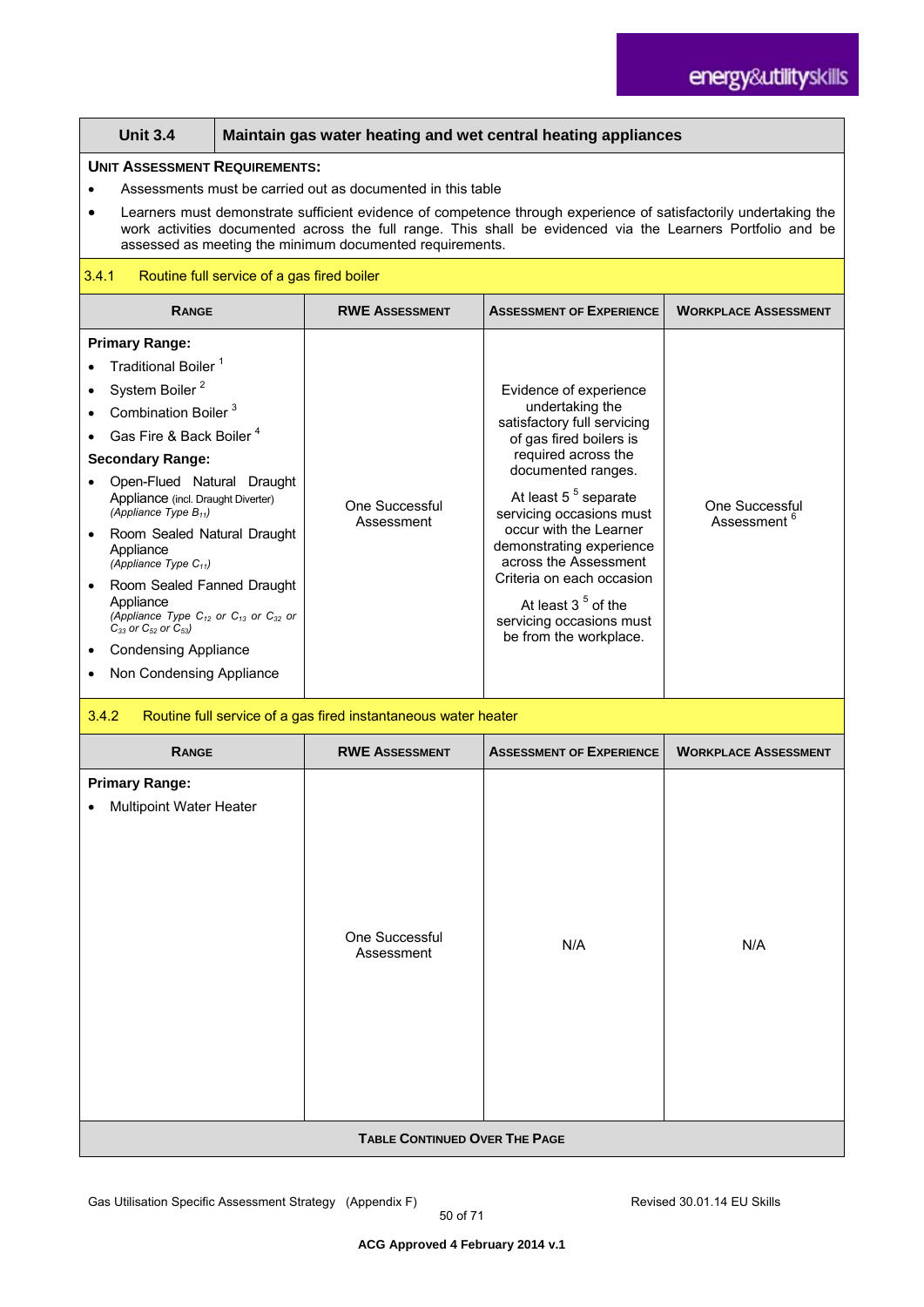# energy&utilityskills

| <b>Unit 3.4</b>                                                                                                                                                                                                                                                                                                                                                                                                                                                                                                                                                                              |                                                                                 |                              | Maintain gas water heating and wet central heating appliances (continued)                                                                                                                                                                                                                                                                                                                                                                                                       |                             |  |  |
|----------------------------------------------------------------------------------------------------------------------------------------------------------------------------------------------------------------------------------------------------------------------------------------------------------------------------------------------------------------------------------------------------------------------------------------------------------------------------------------------------------------------------------------------------------------------------------------------|---------------------------------------------------------------------------------|------------------------------|---------------------------------------------------------------------------------------------------------------------------------------------------------------------------------------------------------------------------------------------------------------------------------------------------------------------------------------------------------------------------------------------------------------------------------------------------------------------------------|-----------------------------|--|--|
| 3.4.3                                                                                                                                                                                                                                                                                                                                                                                                                                                                                                                                                                                        | Identify and repair faults on gas fired boilers and instantaneous water heaters |                              |                                                                                                                                                                                                                                                                                                                                                                                                                                                                                 |                             |  |  |
| <b>RANGE</b>                                                                                                                                                                                                                                                                                                                                                                                                                                                                                                                                                                                 |                                                                                 | <b>RWE ASSESSMENT</b>        | <b>ASSESSMENT OF EXPERIENCE</b>                                                                                                                                                                                                                                                                                                                                                                                                                                                 | <b>WORKPLACE ASSESSMENT</b> |  |  |
| <b>Primary Range:</b><br>Traditional Boiler <sup>1</sup><br>System Boiler <sup>2</sup><br>Combination Boiler <sup>3</sup><br><b>Multipoint Water Heater</b><br><b>Secondary Range:</b><br>Open-Flued or Room Sealed<br>Natural Draught Appliance<br>(Appliance Type $B_{11}$ or $C_{11}$ )<br>Open-Flued or Room Sealed<br><b>Fanned Draught Appliance</b><br>(Appliance Type $B_{12}$ or $B_{13}$ or $B_{14}$ or<br>$C_{12}$ or $C_{13}$ or $C_{32}$ or $C_{33}$ )<br>Gas Safety Control Defect <sup>7</sup><br>Electrical Control Defect <sup>7</sup><br>Water Control Defect <sup>7</sup> |                                                                                 | One Successful<br>Assessment | Evidence of experience<br>undertaking the<br>identification and repairing<br>of faults on gas fired<br>boilers and instantaneous<br>water heaters is required<br>across the documented<br>ranges.<br>At least 4 <sup>5</sup> separate fault<br>rectification occasions<br>must occur with the<br>Learner demonstrating<br>experience the<br>Assessment Criteria on<br>each occasion.<br>At least $25$ of the fault<br>rectification occasions<br>must be from the<br>workplace. | N/A                         |  |  |
| Table Notes:<br>A 'Traditional Boiler' for the purpose of this document is deemed to be a boiler where the central heating system controls such as the pump, zone                                                                                                                                                                                                                                                                                                                                                                                                                            |                                                                                 |                              |                                                                                                                                                                                                                                                                                                                                                                                                                                                                                 |                             |  |  |

valves and other auxiliary controls are external to the appliance casing as supplied by the manufacturer.

 $2^2$  A 'System Boiler' for the purpose of this document is deemed to be a boiler where one or more of the central heating system controls such as the pump, zone valves and other auxiliary controls are internal to the appliance casing as supplied by the manufacturer.

<sup>3</sup> A 'Combination Boiler' for the purpose of this document is deemed to be a boiler that provides instantaneous hot water to single or multiple hot water outlets, such as taps, with no water storage capacity (other than small quantities that may, by manufacturers design, be stored internally to prevent any delay in hot water delivery).

A 'Gas Fire & Boiler' for the purpose of this document is deemed to be a boiler, not a back circulator, that is connected to a flexible flue liner and has a gas fire connected to the front of the appliance.

<sup>5</sup> The documented numbers required to be evidenced do include the assessment occasions.

The appliance must be of a different 'Primary Range' type than that the one utilised as part of the RWE Assessment.

7 The defects listed are 'Appliance Defects' and relate to controls within the appliance casing and do not refer to defects on controls on the heating or hot water systems.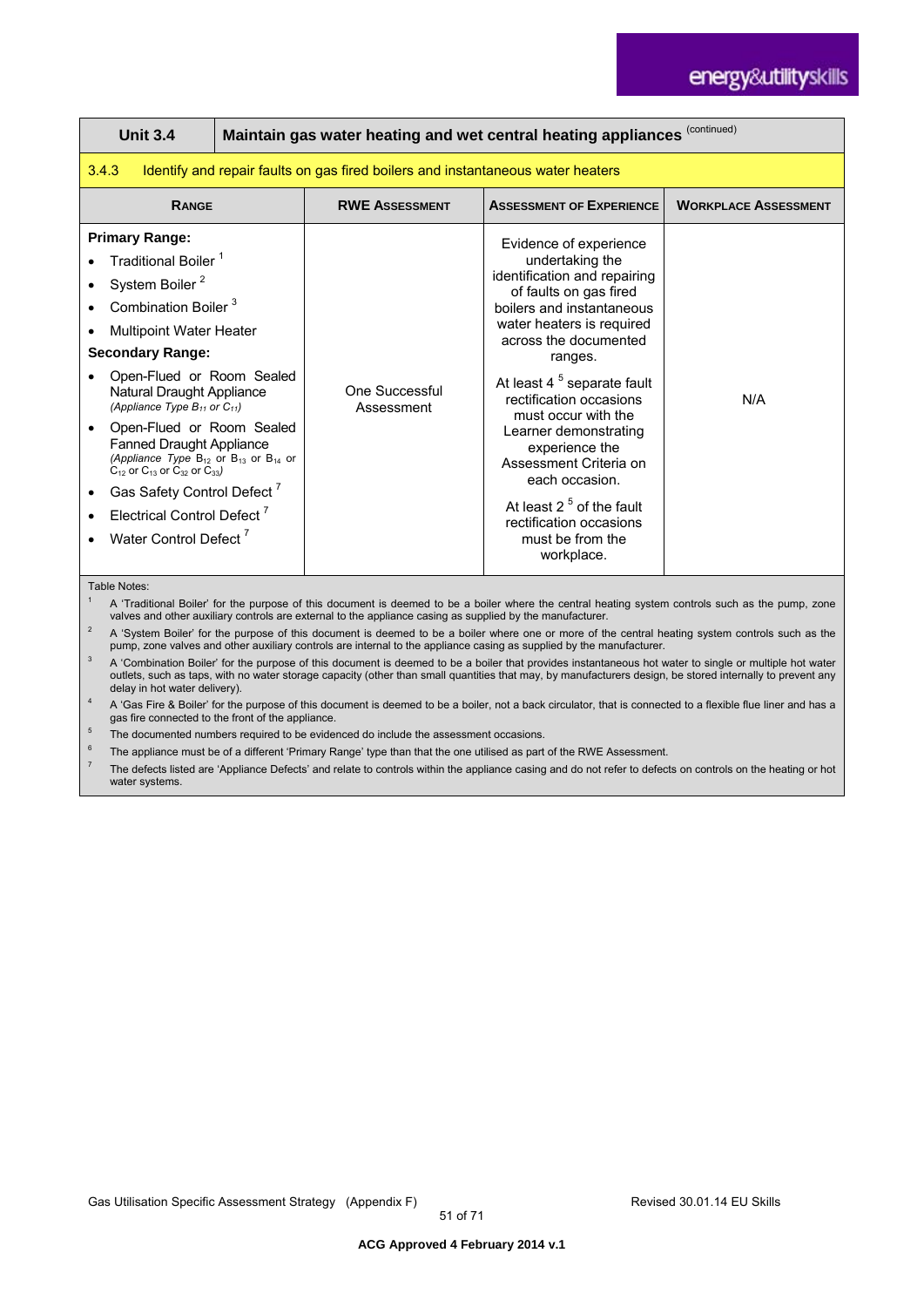| <b>Unit 3.5</b>                                                                                                                                                                                                                                                                                                                                                                                    | Install gas pipework ( $\leq$ 35 mm)                                                 |                              |                                                                                                                                                                                                                                                                                                                                                                                                          |                              |  |
|----------------------------------------------------------------------------------------------------------------------------------------------------------------------------------------------------------------------------------------------------------------------------------------------------------------------------------------------------------------------------------------------------|--------------------------------------------------------------------------------------|------------------------------|----------------------------------------------------------------------------------------------------------------------------------------------------------------------------------------------------------------------------------------------------------------------------------------------------------------------------------------------------------------------------------------------------------|------------------------------|--|
| <b>UNIT ASSESSMENT REQUIREMENTS:</b><br>Assessments must be carried out as documented in this table<br>Learners must demonstrate sufficient evidence of competence through experience of satisfactorily undertaking the<br>work activities documented across the full range. This shall be evidenced via the Learners Portfolio and be<br>assessed as meeting the minimum documented requirements. |                                                                                      |                              |                                                                                                                                                                                                                                                                                                                                                                                                          |                              |  |
| 3.5.1<br>Install gas pipework                                                                                                                                                                                                                                                                                                                                                                      |                                                                                      |                              |                                                                                                                                                                                                                                                                                                                                                                                                          |                              |  |
| <b>RANGE</b>                                                                                                                                                                                                                                                                                                                                                                                       |                                                                                      | <b>RWE ASSESSMENT</b>        | <b>ASSESSMENT OF EXPERIENCE</b>                                                                                                                                                                                                                                                                                                                                                                          | <b>WORKPLACE ASSESSMENT</b>  |  |
| <b>Primary Range:</b><br>Copper Tube<br>Steel Tube<br>Corrugated Stainless Steel<br>Tube (CSST)<br>Polyethylene Tube (pe)<br>$\bullet$<br><b>Secondary Range:</b><br><b>Through Walls</b><br>Under Wooden Floors<br>Surface Mounted<br>Capillary Joints<br>$\bullet$<br><b>Compression Joints</b><br><b>CSST Joints</b><br>$\bullet$<br>Screwed Joints<br><b>Formed Bends</b>                      |                                                                                      | One Successful<br>Assessment | Evidence of experience<br>undertaking the<br>satisfactory tightness<br>testing and purging is<br>required across the<br>documented ranges.<br>At least $5^1$ separate<br>installation occasions<br>must occur with the<br>Learner demonstrating<br>experience across the<br>Assessment Criteria on<br>each occasion.<br>At least $31$ of the<br>installation occasions<br>must be from the<br>workplace. | One Successful<br>Assessment |  |
| Table Notes:                                                                                                                                                                                                                                                                                                                                                                                       | The documented numbers required to be evidenced do include the assessment occasions. |                              |                                                                                                                                                                                                                                                                                                                                                                                                          |                              |  |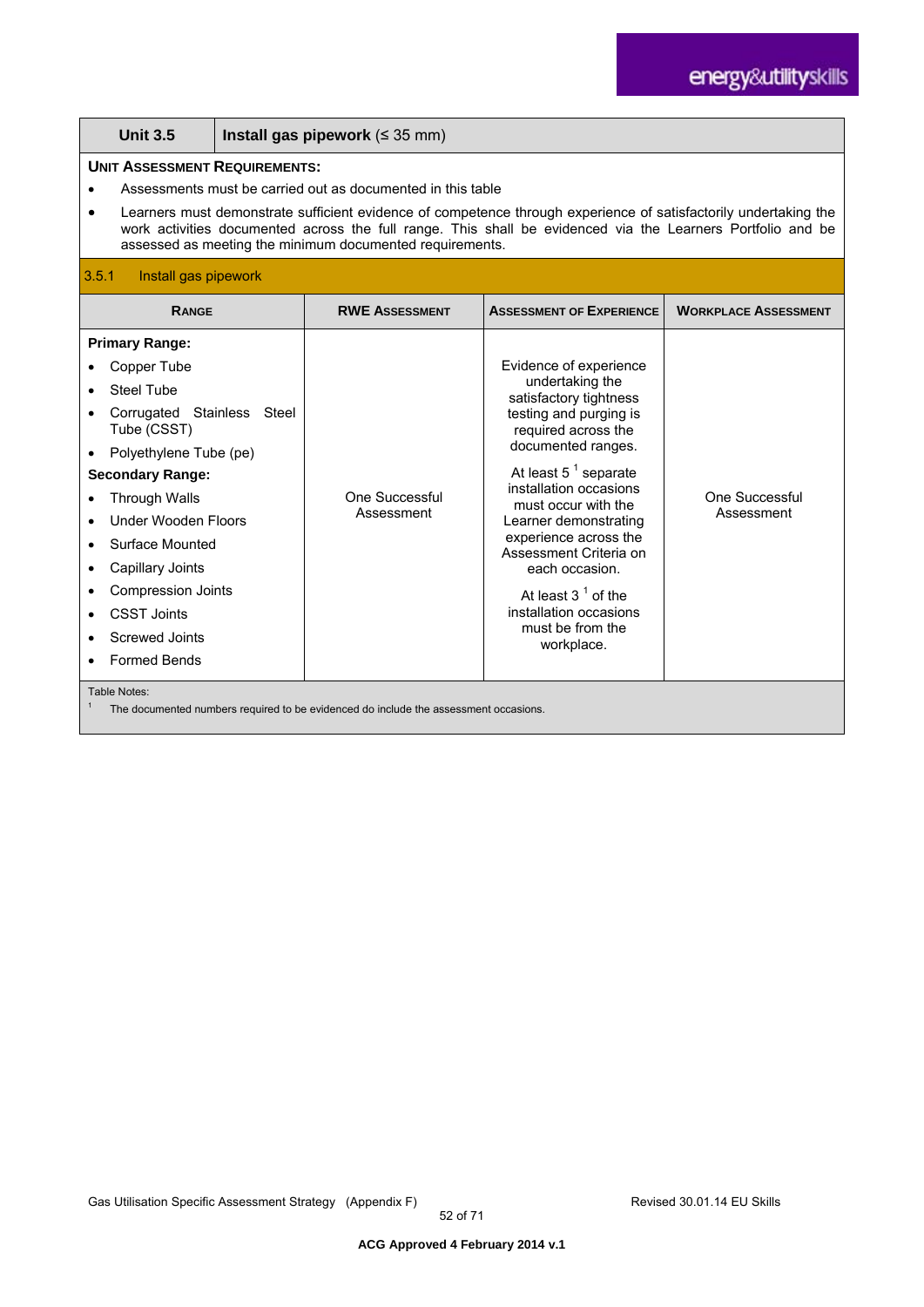|                                                                                                                                                                                                                                                                                                                                                                                                      | <b>UNIT ASSESSMENT REQUIREMENTS:</b><br>Assessments must be carried out as documented in this table<br>Learners must demonstrate sufficient evidence of competence through experience of satisfactorily undertaking the<br>work activities documented across the full range. This shall be evidenced via the Learners Portfolio and be<br>assessed as meeting the minimum documented requirements. |                              |                                                                                                                                                                                                                                                                                                                                                                                                          |                                                  |  |
|------------------------------------------------------------------------------------------------------------------------------------------------------------------------------------------------------------------------------------------------------------------------------------------------------------------------------------------------------------------------------------------------------|----------------------------------------------------------------------------------------------------------------------------------------------------------------------------------------------------------------------------------------------------------------------------------------------------------------------------------------------------------------------------------------------------|------------------------------|----------------------------------------------------------------------------------------------------------------------------------------------------------------------------------------------------------------------------------------------------------------------------------------------------------------------------------------------------------------------------------------------------------|--------------------------------------------------|--|
| 3.6.1<br>Tightness testing and purging gas installations                                                                                                                                                                                                                                                                                                                                             |                                                                                                                                                                                                                                                                                                                                                                                                    |                              |                                                                                                                                                                                                                                                                                                                                                                                                          |                                                  |  |
| <b>RANGE</b>                                                                                                                                                                                                                                                                                                                                                                                         |                                                                                                                                                                                                                                                                                                                                                                                                    | <b>RWE ASSESSMENT</b>        | <b>ASSESSMENT OF EXPERIENCE</b>                                                                                                                                                                                                                                                                                                                                                                          | <b>WORKPLACE ASSESSMENT</b>                      |  |
| <b>Primary Range:</b><br><b>Natural Gas Installations</b><br><b>LPG Installations</b><br><b>Secondary Range:</b><br><b>Purge Natural Gas</b><br>Installation with Volume<br>$\leq$ 0.02 m <sup>3</sup><br><b>Purge Natural Gas</b><br>$\bullet$<br>Installation with Volume<br>> 0.02 m <sup>3</sup> ≤ 0.035 m <sup>3</sup><br>Including a Meter<br>New Installation<br><b>Existing Installation</b> |                                                                                                                                                                                                                                                                                                                                                                                                    | One Successful<br>Assessment | Evidence of experience<br>undertaking the<br>satisfactory tightness<br>testing and purging is<br>required across the<br>documented ranges.<br>At least $5^1$ separate<br>installation occasions<br>must occur with the<br>Learner demonstrating<br>experience across the<br>Assessment Criteria on<br>each occasion.<br>At least $31$ of the<br>installation occasions<br>must be from the<br>workplace. | <b>One Successful</b><br>Assessment <sup>2</sup> |  |

<sup>1</sup> The documented numbers required to be evidenced do include the assessment occasions.<br><sup>2</sup> The assessment must be of a different iDrivers. Depend the the that the age utilized as as

2 The assessment must be of a different 'Primary Range' type than that the one utilised as part of the RWE Assessment.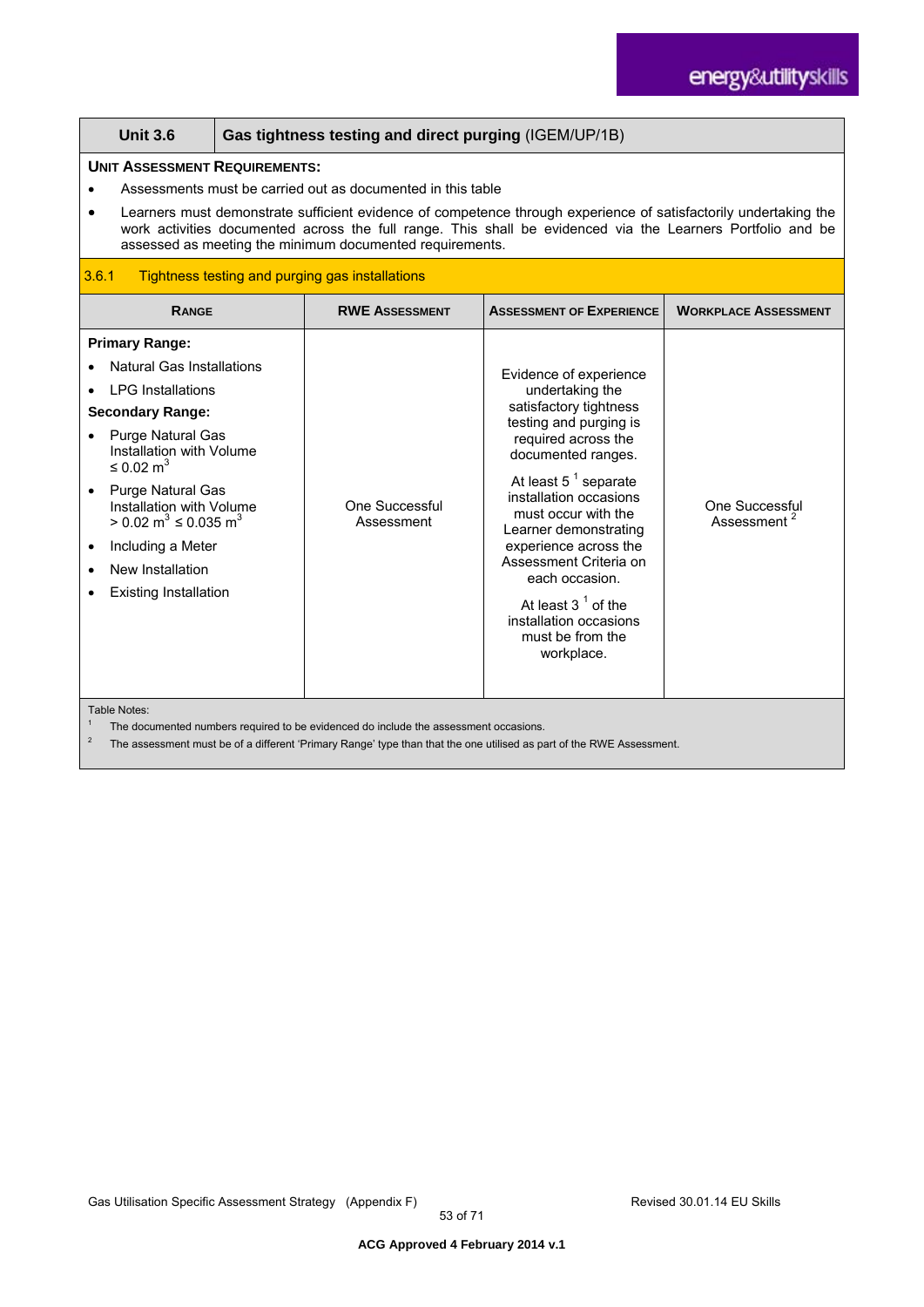| <b>Unit 3.7</b>                                                                                                                                                                                                                                                                                                                                                                                                                                                                                                                                                                                                                                              | Install domestic gas space heating appliances |                                                     |                                                                                                                                                                                                                                                                                                                                                                                                                                  |                                           |  |
|--------------------------------------------------------------------------------------------------------------------------------------------------------------------------------------------------------------------------------------------------------------------------------------------------------------------------------------------------------------------------------------------------------------------------------------------------------------------------------------------------------------------------------------------------------------------------------------------------------------------------------------------------------------|-----------------------------------------------|-----------------------------------------------------|----------------------------------------------------------------------------------------------------------------------------------------------------------------------------------------------------------------------------------------------------------------------------------------------------------------------------------------------------------------------------------------------------------------------------------|-------------------------------------------|--|
| <b>UNIT ASSESSMENT REQUIREMENTS:</b><br>Assessments must be carried out as documented in this table<br>Learners must demonstrate sufficient evidence of competence through experience of satisfactorily undertaking the<br>$\bullet$<br>work activities documented across the full range. This shall be evidenced via the Learners Portfolio and be<br>assessed as meeting the minimum documented requirements.                                                                                                                                                                                                                                              |                                               |                                                     |                                                                                                                                                                                                                                                                                                                                                                                                                                  |                                           |  |
| 3.7.1                                                                                                                                                                                                                                                                                                                                                                                                                                                                                                                                                                                                                                                        |                                               | Installation of a gas fired space heating appliance |                                                                                                                                                                                                                                                                                                                                                                                                                                  |                                           |  |
| <b>RANGE</b>                                                                                                                                                                                                                                                                                                                                                                                                                                                                                                                                                                                                                                                 |                                               | <b>RWE ASSESSMENT</b>                               | <b>ASSESSMENT OF EXPERIENCE</b>                                                                                                                                                                                                                                                                                                                                                                                                  | <b>WORKPLACE ASSESSMENT</b>               |  |
| <b>Primary Range:</b><br>Outset Gas Fire <sup>1</sup><br>$\bullet$<br>Inset Live Fuel Effect Gas Fire<br>$\bullet$<br>Decorative Fuel Effect Appliance<br>$\bullet$<br>Convector Heater <sup>2</sup><br><b>Secondary Range:</b><br><b>Flueless</b><br>(Appliance Type $A_1$ )<br>Open-Flued Natural Draught<br>$\bullet$<br>Appliance<br>(Appliance Type $B_{11}$ or $B_{21}$ )<br>Room Sealed Natural Draught<br>$\bullet$<br>Appliance<br>(Appliance Type $C_{11}$ )<br>Open-Flued or Room Sealed<br>$\bullet$<br><b>Fanned Draught Appliance</b><br>(Appliance Type $B_{12}$ or $B_{13}$ or $B_{14}$ or $B_{22}$<br>or $B_{23}$ or $C_{12}$ or $C_{13}$ ) |                                               | One Successful<br>Assessment                        | Evidence of experience<br>undertaking the<br>satisfactory installation of<br>gas fired space heating<br>appliances is required<br>across the documented<br>ranges.<br>At least $5^3$ separate<br>installation occasions<br>must occur with the<br>Learner demonstrating<br>experience across the<br>Assessment Criteria on<br>each occasion.<br>At least $33$ of the<br>installation occasions<br>must be from the<br>workplace. | One Successful<br>Assessment <sup>4</sup> |  |

Table Notes:

1 An 'Outset Gas Fire' for the purpose of this document is deemed to be a gas fire incorporating a radiating surface, either in the form of a radiant or imitation fuel, that is either hearth or wall mounted in front of a closure plate which is fitted to a fireplace opening.

<sup>2</sup> A 'Convector Heater' for the purpose of this document is deemed to be an appliance that is designed to heat a room mainly by the emission of air heated by convection.

The documented numbers required to be evidenced do include the assessment occasions.

The appliance must be of a different 'Primary Range' type than that the one utilised as part of the RWE Assessment.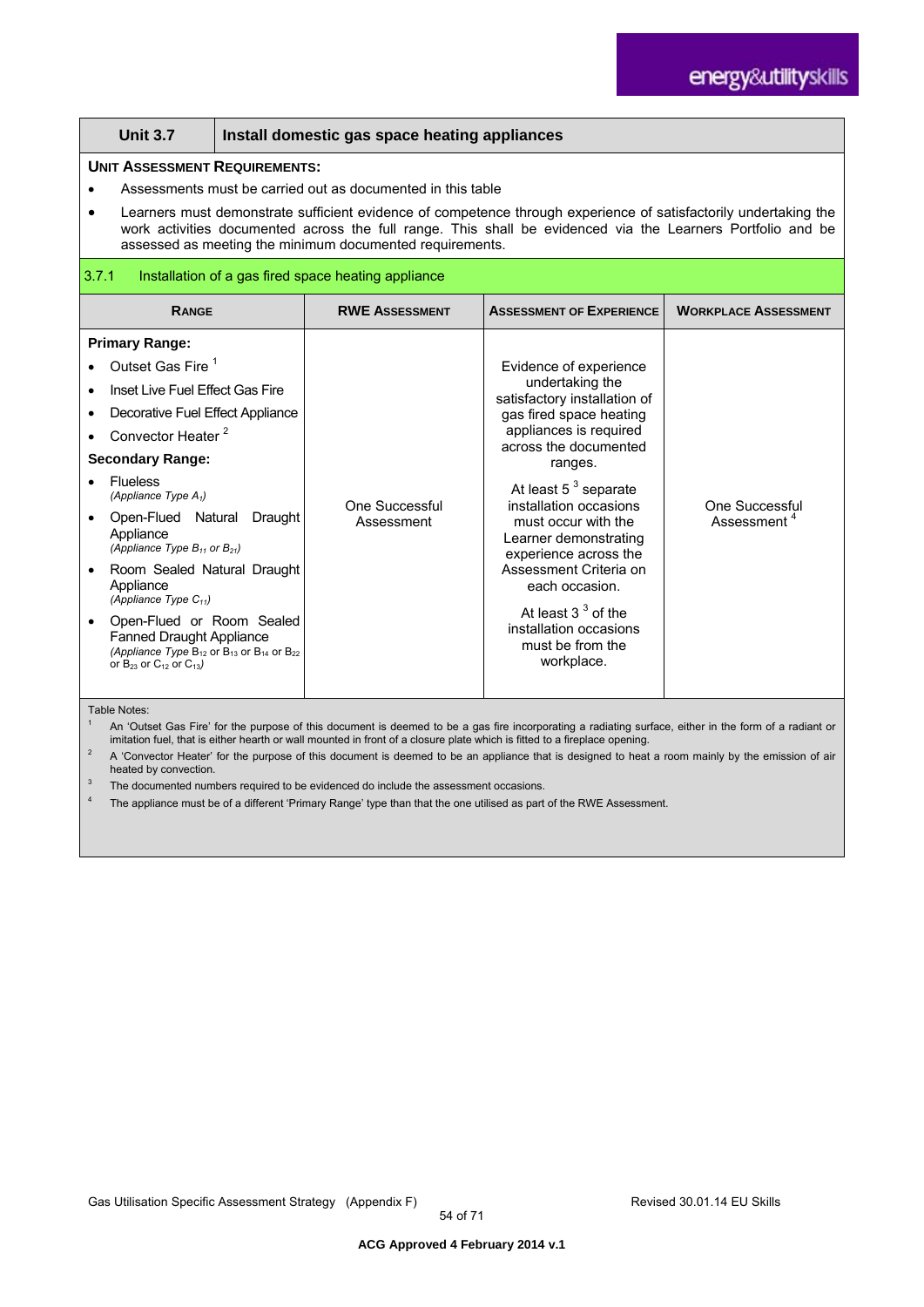|                                                                                                                                                                                                                                                                                                                                                                                                                                                                                                                                                                                | <b>Unit 3.8</b>                                                                                                                                                                                                                                                                                                                                                                                                                                                                                                                                                                           |                                                                                                                                                                                                                                                                                                                                                                                                    | Maintain domestic gas space heating appliances                                                                                                                                                                                                                                                                                                                                                                                 |                                                                                                                                                                                                                                                                                                                                                                                                                                                                         |                             |
|--------------------------------------------------------------------------------------------------------------------------------------------------------------------------------------------------------------------------------------------------------------------------------------------------------------------------------------------------------------------------------------------------------------------------------------------------------------------------------------------------------------------------------------------------------------------------------|-------------------------------------------------------------------------------------------------------------------------------------------------------------------------------------------------------------------------------------------------------------------------------------------------------------------------------------------------------------------------------------------------------------------------------------------------------------------------------------------------------------------------------------------------------------------------------------------|----------------------------------------------------------------------------------------------------------------------------------------------------------------------------------------------------------------------------------------------------------------------------------------------------------------------------------------------------------------------------------------------------|--------------------------------------------------------------------------------------------------------------------------------------------------------------------------------------------------------------------------------------------------------------------------------------------------------------------------------------------------------------------------------------------------------------------------------|-------------------------------------------------------------------------------------------------------------------------------------------------------------------------------------------------------------------------------------------------------------------------------------------------------------------------------------------------------------------------------------------------------------------------------------------------------------------------|-----------------------------|
|                                                                                                                                                                                                                                                                                                                                                                                                                                                                                                                                                                                |                                                                                                                                                                                                                                                                                                                                                                                                                                                                                                                                                                                           | <b>UNIT ASSESSMENT REQUIREMENTS:</b><br>Assessments must be carried out as documented in this table<br>Learners must demonstrate sufficient evidence of competence through experience of satisfactorily undertaking the<br>work activities documented across the full range. This shall be evidenced via the Learners Portfolio and be<br>assessed as meeting the minimum documented requirements. |                                                                                                                                                                                                                                                                                                                                                                                                                                |                                                                                                                                                                                                                                                                                                                                                                                                                                                                         |                             |
|                                                                                                                                                                                                                                                                                                                                                                                                                                                                                                                                                                                | 3.8.1<br>Routine full service of a gas fired space heating appliance                                                                                                                                                                                                                                                                                                                                                                                                                                                                                                                      |                                                                                                                                                                                                                                                                                                                                                                                                    |                                                                                                                                                                                                                                                                                                                                                                                                                                |                                                                                                                                                                                                                                                                                                                                                                                                                                                                         |                             |
|                                                                                                                                                                                                                                                                                                                                                                                                                                                                                                                                                                                | <b>RANGE</b>                                                                                                                                                                                                                                                                                                                                                                                                                                                                                                                                                                              |                                                                                                                                                                                                                                                                                                                                                                                                    | <b>RWE ASSESSMENT</b>                                                                                                                                                                                                                                                                                                                                                                                                          | <b>ASSESSMENT OF EXPERIENCE</b>                                                                                                                                                                                                                                                                                                                                                                                                                                         | <b>WORKPLACE ASSESSMENT</b> |
| <b>Primary Range:</b><br>Outset Gas Fire <sup>1</sup><br>Inset Live Fuel Effect Gas Fire<br>Decorative Fuel Effect Appliance<br>Convector Heater <sup>2</sup><br><b>Secondary Range:</b><br><b>Flueless</b><br>(Appliance Type $A_1$ )<br>Open-Flued Natural Draught<br>Appliance<br>(Appliance Type $B_{11}$ or $B_{21}$ )<br>Room Sealed Natural Draught<br>Appliance<br>(Appliance Type $C_{11}$ )<br>Open-Flued or Room Sealed<br><b>Fanned Draught Appliance</b><br>(Appliance Type $B_{12}$ or $B_{13}$ or $B_{14}$ or $B_{22}$<br>or $B_{23}$ or $C_{12}$ or $C_{13}$ ) |                                                                                                                                                                                                                                                                                                                                                                                                                                                                                                                                                                                           | One Successful<br>Assessment                                                                                                                                                                                                                                                                                                                                                                       | Evidence of experience<br>undertaking the<br>satisfactory full servicing<br>of gas fired space heating<br>appliances is required<br>across the documented<br>ranges.<br>At least 5 <sup>3</sup> separate<br>servicing occasions must<br>occur with the Learner<br>demonstrating experience<br>across the Assessment<br>Criteria on each occasion<br>At least $33$ of the<br>servicing occasions must<br>be from the workplace. | One Successful<br>Assessment <sup>4</sup>                                                                                                                                                                                                                                                                                                                                                                                                                               |                             |
| 3.8.2                                                                                                                                                                                                                                                                                                                                                                                                                                                                                                                                                                          |                                                                                                                                                                                                                                                                                                                                                                                                                                                                                                                                                                                           |                                                                                                                                                                                                                                                                                                                                                                                                    | Identify and repair faults on gas fired space heating appliances                                                                                                                                                                                                                                                                                                                                                               |                                                                                                                                                                                                                                                                                                                                                                                                                                                                         |                             |
|                                                                                                                                                                                                                                                                                                                                                                                                                                                                                                                                                                                | <b>RANGE</b>                                                                                                                                                                                                                                                                                                                                                                                                                                                                                                                                                                              |                                                                                                                                                                                                                                                                                                                                                                                                    | <b>RWE ASSESSMENT</b>                                                                                                                                                                                                                                                                                                                                                                                                          | <b>ASSESSMENT OF EXPERIENCE</b>                                                                                                                                                                                                                                                                                                                                                                                                                                         | <b>WORKPLACE ASSESSMENT</b> |
| $\bullet$                                                                                                                                                                                                                                                                                                                                                                                                                                                                                                                                                                      | <b>Primary Range:</b><br>Outset Gas Fire <sup>1</sup><br>Inset Live Fuel Effect Gas Fire<br>Decorative Fuel Effect Appliance<br>Convector Heater <sup>2</sup><br><b>Secondary Range:</b><br><b>Flueless</b><br>(Appliance Type $A_1$ )<br>Open-Flued or Room Sealed<br>Natural<br>Draught<br>(Appliance Type $B_{11}$ or $B_{21}$ or $C_{11}$ )<br>Open-Flued or Room Sealed<br><b>Fanned Draught Appliance</b><br>(Appliance Type $B_{12}$ or $B_{13}$ or $B_{14}$ or $B_{22}$<br>or $B_{23}$ or $C_{12}$ or $C_{13}$ )<br>Gas Safety Control Defect<br><b>Electrical Control Defect</b> | Appliance                                                                                                                                                                                                                                                                                                                                                                                          | One Successful<br>Assessment                                                                                                                                                                                                                                                                                                                                                                                                   | Evidence of experience<br>undertaking the<br>identification and repairing<br>of faults on gas fired<br>space heating appliances<br>is required across the<br>documented ranges.<br>At least 5 <sup>3</sup> separate fault<br>rectification occasions<br>must occur with the<br>Learner demonstrating<br>experience across of the<br>Assessment Criteria on<br>each occasion.<br>At least $23$ of the fault<br>rectification occasions<br>must be from the<br>workplace. | N/A                         |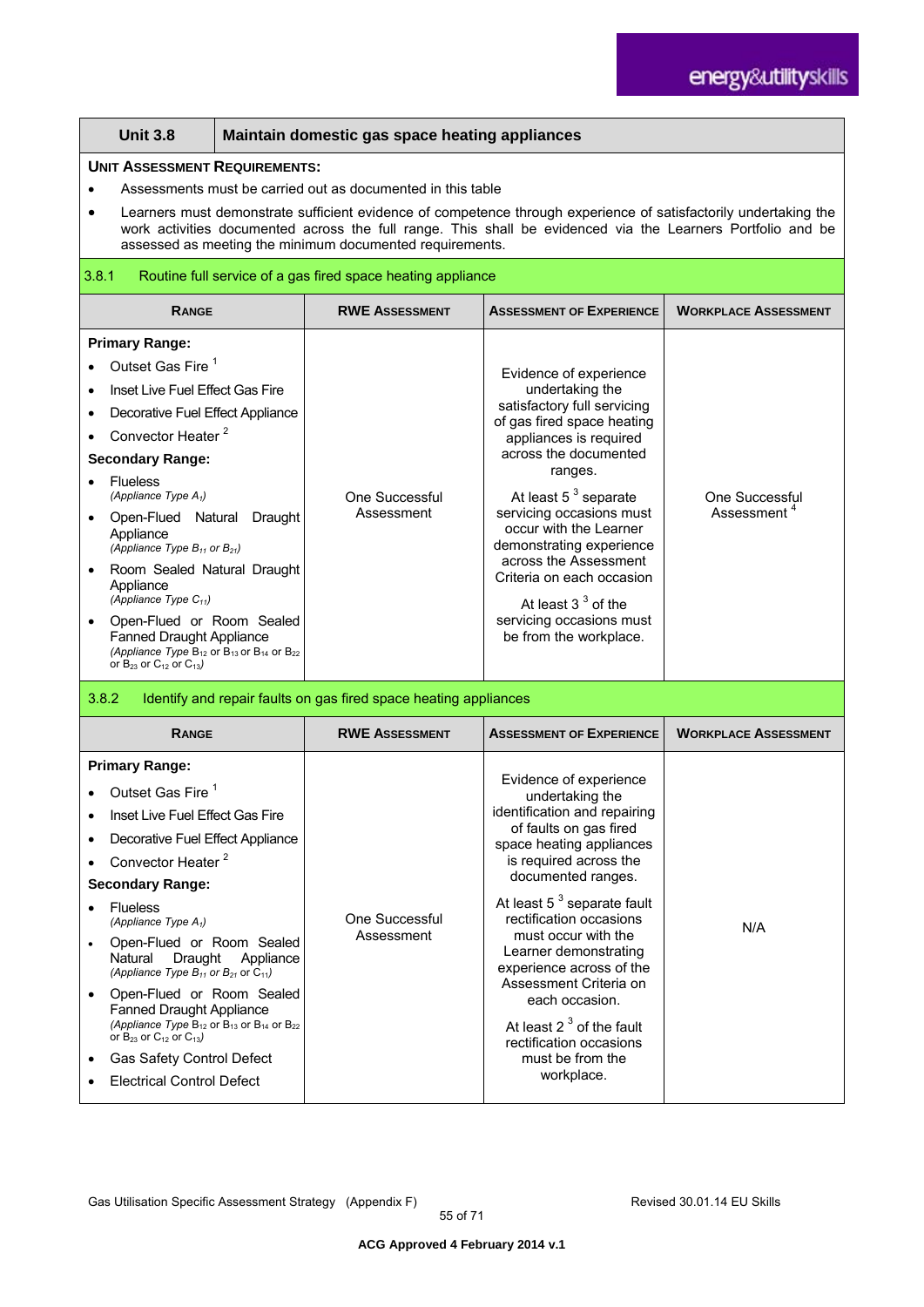Continued from previous page: Table Notes for Unit 3.8:

- An 'Outset Gas Fire' for the purpose of this document is deemed to be a gas fire incorporating a radiating surface, either in the form of a radiant or imitation fuel, that is either hearth or wall mounted in front of a closure plate which is fitted to a fireplace opening.
- $2^2$  A 'Convector Heater' for the purpose of this document is deemed to be an appliance that is designed to heat a room mainly by the emission of air heated by convection.
- <sup>3</sup> The documented numbers required to be evidenced do include the assessment occasions.
- 4 The appliance must be of a different 'Primary Range' type than that the one utilised as part of the RWE Assessment.

#### **Table 3.9 is no longer part of this suite and has been deleted**

| <b>Unit 3.10</b>                                                                                                                                                                                                                                                                                                                                                                                   | Install gas warm air central heating systems and appliances                                                                                               |                              |                                                                                                                                                                                                                                                                                                                                                                                                                                       |                              |  |
|----------------------------------------------------------------------------------------------------------------------------------------------------------------------------------------------------------------------------------------------------------------------------------------------------------------------------------------------------------------------------------------------------|-----------------------------------------------------------------------------------------------------------------------------------------------------------|------------------------------|---------------------------------------------------------------------------------------------------------------------------------------------------------------------------------------------------------------------------------------------------------------------------------------------------------------------------------------------------------------------------------------------------------------------------------------|------------------------------|--|
| <b>UNIT ASSESSMENT REQUIREMENTS:</b><br>Assessments must be carried out as documented in this table<br>Learners must demonstrate sufficient evidence of competence through experience of satisfactorily undertaking the<br>work activities documented across the full range. This shall be evidenced via the Learners Portfolio and be<br>assessed as meeting the minimum documented requirements. |                                                                                                                                                           |                              |                                                                                                                                                                                                                                                                                                                                                                                                                                       |                              |  |
| 3.10.1                                                                                                                                                                                                                                                                                                                                                                                             | Installation of a gas fired ducted air heater                                                                                                             |                              |                                                                                                                                                                                                                                                                                                                                                                                                                                       |                              |  |
| <b>RANGE</b>                                                                                                                                                                                                                                                                                                                                                                                       |                                                                                                                                                           | <b>RWE ASSESSMENT</b>        | <b>ASSESSMENT OF EXPERIENCE</b>                                                                                                                                                                                                                                                                                                                                                                                                       | <b>WORKPLACE ASSESSMENT</b>  |  |
| <b>Primary Range:</b><br>Ducted Air Heater <sup>1</sup><br><b>Secondary Range:</b><br>Open-Flued Natural<br>Draught<br>Appliance<br>(Appliance Type $B_{11}$ or $B_{21}$ )<br>Room Sealed Fanned Draught<br>Appliance<br>(Appliance Type $C_{12}$ or $C_{13}$ or $C_{32}$ or $C_{33}$ )<br>Compartment Installation<br>$\bullet$<br>Positive Return Air Duct<br>Installation Exchange              |                                                                                                                                                           | One Successful<br>Assessment | Evidence of experience<br>undertaking the<br>satisfactory installation of<br>gas fired ducted air<br>heating appliances is<br>required across the<br>documented ranges.<br>At least $5^2$ separate<br>installation occasions<br>must occur with the<br>Learner demonstrating<br>experience across the<br>Assessment Criteria on<br>each occasion.<br>At least $32$ of the<br>installation occasions<br>must be from the<br>workplace. | One Successful<br>Assessment |  |
| Table Notes:<br>around a premise.                                                                                                                                                                                                                                                                                                                                                                  | A 'Ducted Air Heater' for the purpose of this document is deemed to be a flued warm air heating appliance that uses ducting to distribute the heating air |                              |                                                                                                                                                                                                                                                                                                                                                                                                                                       |                              |  |

The documented numbers required to be evidenced do include the assessment occasions.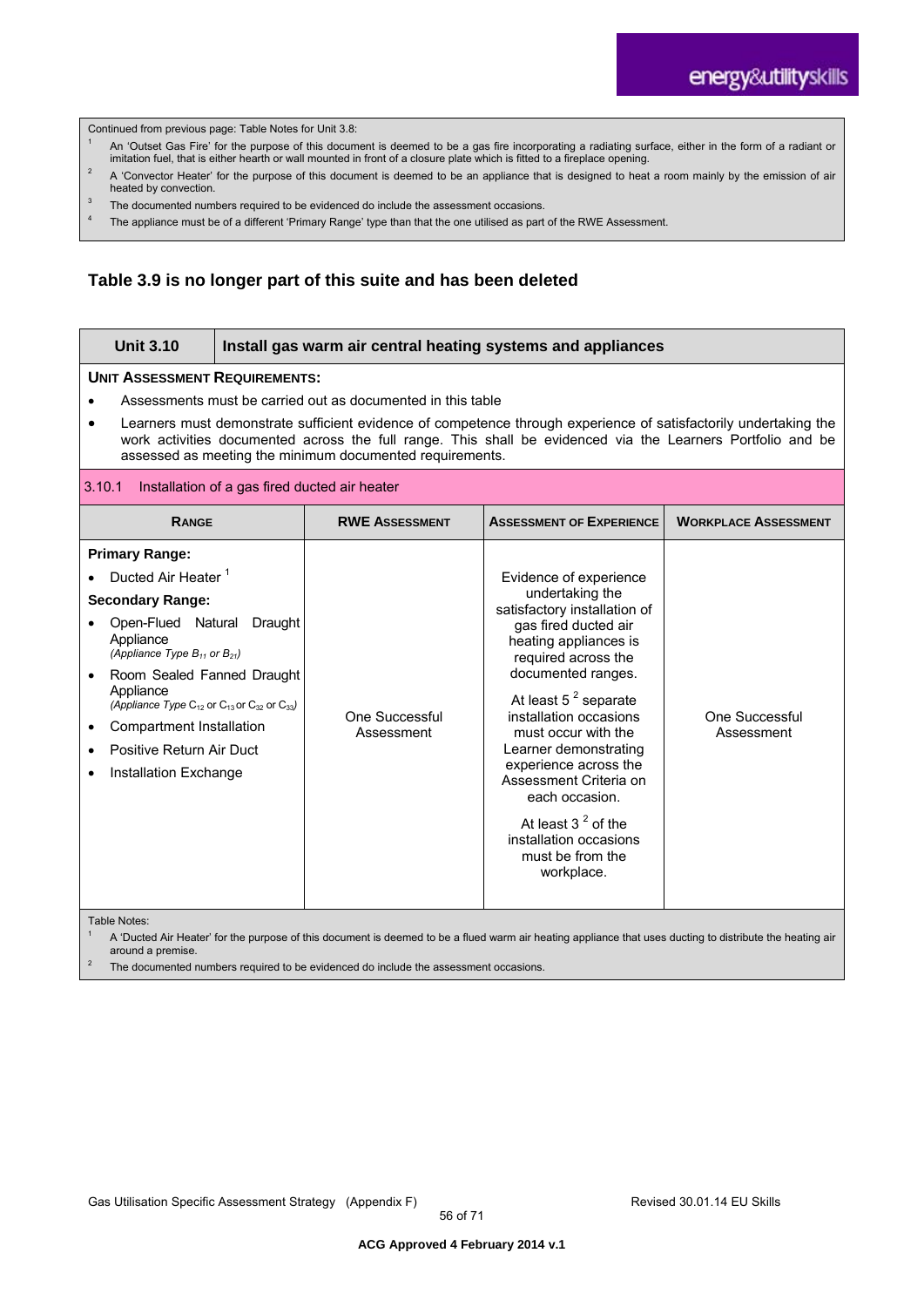#### **Unit 3.11 Maintain gas warm air central heating systems and appliances**

#### **UNIT ASSESSMENT REQUIREMENTS:**

- Assessments must be carried out as documented in this table
- Learners must demonstrate sufficient evidence of competence through experience of satisfactorily undertaking the work activities documented across the full range. This shall be evidenced via the Learners Portfolio and be assessed as meeting the minimum documented requirements.

#### 3.11.1 Routine full service of a gas fired ducted air heater

| <b>RANGE</b>                                                                                                                                                                                                                                                                                                                                       | <b>RWE ASSESSMENT</b>        | <b>ASSESSMENT OF EXPERIENCE</b>                                                                                                                                                                                                                                                                                                                                                                                            | <b>WORKPLACE ASSESSMENT</b>                      |
|----------------------------------------------------------------------------------------------------------------------------------------------------------------------------------------------------------------------------------------------------------------------------------------------------------------------------------------------------|------------------------------|----------------------------------------------------------------------------------------------------------------------------------------------------------------------------------------------------------------------------------------------------------------------------------------------------------------------------------------------------------------------------------------------------------------------------|--------------------------------------------------|
| <b>Primary Range:</b><br>Ducted Air Heater <sup>1</sup><br><b>Secondary Range:</b><br>Open-Flued<br>Natural<br>Draught<br>Appliance<br>(Appliance Type $B_{11}$ or $B_{21}$ )<br>Room Sealed Fanned Draught<br>Appliance<br>(Appliance Type $C_{12}$ or $C_{13}$ or $C_{32}$ or $C_{33}$ )<br>Compartment Installation<br>Positive Return Air Duct | One Successful<br>Assessment | Evidence of experience<br>undertaking the<br>satisfactory full servicing<br>of gas fired ducted air<br>heating appliances is<br>required across the<br>documented ranges.<br>At least $5^2$ separate<br>servicing occasions must<br>occur with the Learner<br>demonstrating experience<br>across the Assessment<br>Criteria on each occasion<br>At least $32$ of the<br>servicing occasions must<br>be from the workplace. | <b>One Successful</b><br>Assessment <sup>4</sup> |

#### 3.11.2 Identify and repair faults on gas fired ducted air heaters

| <b>RANGE</b>                                                                                                                                                                                                                                                                                                                                             | <b>RWE ASSESSMENT</b>        | <b>ASSESSMENT OF EXPERIENCE</b>                                                                                                                                                                                                                                                                                                                                                                                                                                        | <b>WORKPLACE ASSESSMENT</b> |
|----------------------------------------------------------------------------------------------------------------------------------------------------------------------------------------------------------------------------------------------------------------------------------------------------------------------------------------------------------|------------------------------|------------------------------------------------------------------------------------------------------------------------------------------------------------------------------------------------------------------------------------------------------------------------------------------------------------------------------------------------------------------------------------------------------------------------------------------------------------------------|-----------------------------|
|                                                                                                                                                                                                                                                                                                                                                          |                              |                                                                                                                                                                                                                                                                                                                                                                                                                                                                        |                             |
| <b>Primary Range:</b><br>Ducted Air Heater <sup>1</sup><br><b>Secondary Range:</b><br>Open-Flued Natural<br>Draught<br>Appliance<br>(Appliance Type $B_{11}$ or $B_{21}$ )<br>Room Sealed Fanned Draught<br>Appliance<br>(Appliance Type $C_{12}$ or $C_{13}$ or $C_{32}$ or $C_{33}$ )<br>Gas Safety Control Defect<br><b>Electrical Control Defect</b> | One Successful<br>Assessment | Evidence of experience<br>undertaking the<br>identification and repairing<br>of faults on gas fired<br>ducted air heating<br>appliances is required<br>across the documented<br>ranges.<br>At least $5^2$ separate fault<br>rectification occasions<br>must occur with the<br>Learner demonstrating<br>experience across of the<br>Assessment Criteria on<br>each occasion.<br>At least $22$ of the fault<br>rectification occasions<br>must be from the<br>workplace. | N/A                         |

Table Notes:

A 'Ducted Air Heater' for the purpose of this document is deemed to be a flued warm air heating appliance that uses ducting to distribute the heating air around a premise.

The documented numbers required to be evidenced do include the assessment occasions.

Gas Utilisation Specific Assessment Strategy (Appendix F) **Revised 30.01.14 EU Skills** Revised 30.01.14 EU Skills

57 of 71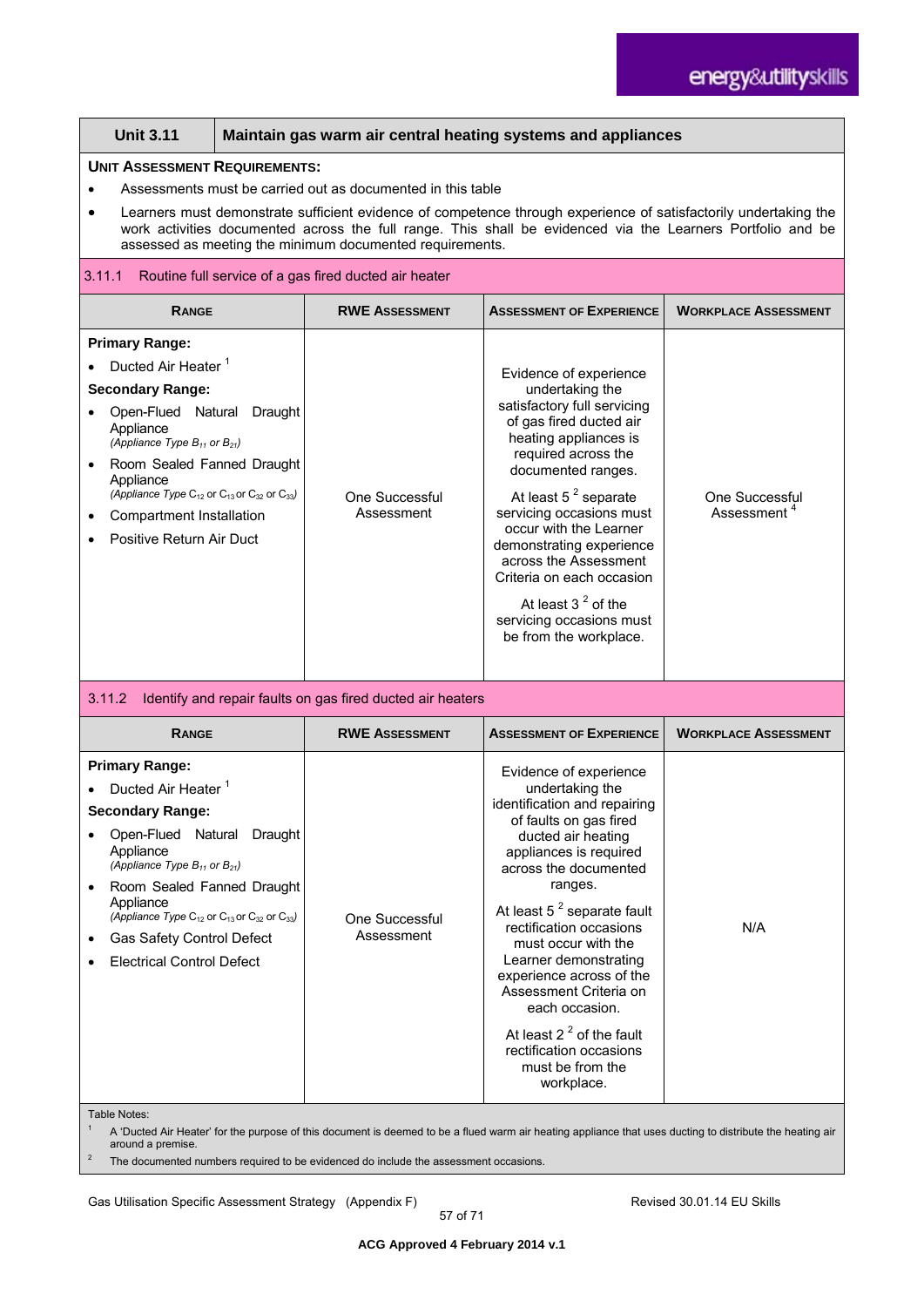| <b>Unit 3.12</b>                                                                                                                                                                                                                                                                                                                                                                                                                          | Install gas meters and regulators ( $\geq 2.5$ m <sup>3</sup> /h $\leq 16$ m <sup>3</sup> /h) |                              |                                                                                                                                                                                                                                                                                                                                                                                                                 |                              |  |
|-------------------------------------------------------------------------------------------------------------------------------------------------------------------------------------------------------------------------------------------------------------------------------------------------------------------------------------------------------------------------------------------------------------------------------------------|-----------------------------------------------------------------------------------------------|------------------------------|-----------------------------------------------------------------------------------------------------------------------------------------------------------------------------------------------------------------------------------------------------------------------------------------------------------------------------------------------------------------------------------------------------------------|------------------------------|--|
| <b>UNIT ASSESSMENT REQUIREMENTS:</b><br>Assessments must be carried out as documented in this table<br>Learners must demonstrate sufficient evidence of competence through experience of satisfactorily undertaking the<br>work activities documented across the full range. This shall be evidenced via the Learners Portfolio and be<br>assessed as meeting the minimum documented requirements.                                        |                                                                                               |                              |                                                                                                                                                                                                                                                                                                                                                                                                                 |                              |  |
| 3.12.1<br>Installation of a gas meter                                                                                                                                                                                                                                                                                                                                                                                                     |                                                                                               |                              |                                                                                                                                                                                                                                                                                                                                                                                                                 |                              |  |
| <b>RANGE</b>                                                                                                                                                                                                                                                                                                                                                                                                                              |                                                                                               | <b>RWE ASSESSMENT</b>        | <b>ASSESSMENT OF EXPERIENCE</b>                                                                                                                                                                                                                                                                                                                                                                                 | <b>WORKPLACE ASSESSMENT</b>  |  |
| <b>Primary Range:</b><br>Meter $\leq 6$ m <sup>3</sup> /h<br>Meter > 6 m <sup>3</sup> /h $\leq$ 16 m <sup>3</sup> /h<br><b>Secondary Range:</b><br><b>Credit Meter</b><br><b>Prepayment Meter</b><br>$\bullet$<br>Low Pressure Fed Supply<br>$\bullet$<br>Medium Pressure Fed Supply<br>Internal Installation<br>Surface or Built In Meter Box<br>Semi Concealed Meter Box<br>$\bullet$<br>New Installation<br>Installation Exchange<br>٠ |                                                                                               | One Successful<br>Assessment | Evidence of experience<br>undertaking the<br>satisfactory installation of<br>gas meters is required<br>across the documented<br>ranges.<br>At least 10 <sup>1</sup> separate<br>installation occasions<br>must occur with the<br>Learner demonstrating<br>experience across the<br>Assessment Criteria on<br>each occasion.<br>At least $61$ of the<br>installation occasions<br>must be from the<br>workplace. | One Successful<br>Assessment |  |
| Table Notes:<br>$-1$                                                                                                                                                                                                                                                                                                                                                                                                                      |                                                                                               |                              |                                                                                                                                                                                                                                                                                                                                                                                                                 |                              |  |

The documented numbers required to be evidenced do include the assessment occasions.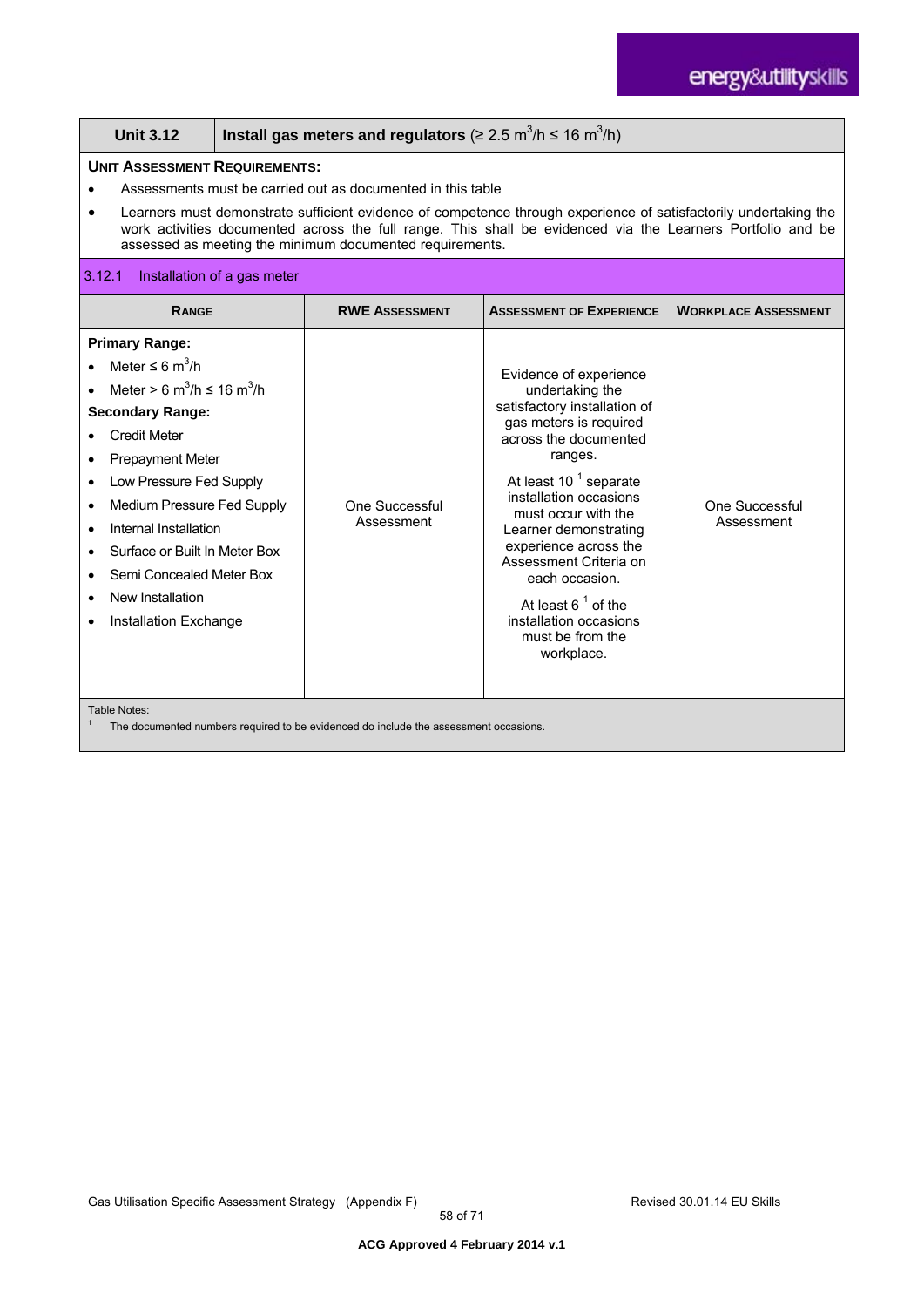|                                                                                                                                                                                                                                                                                                                                                                                                                                                                                                                                                                                                                                                                                                                                                                                                                                             | Install gas meters and regulators ( $\geq 2.5$ m <sup>3</sup> /h $\leq 1076$ m <sup>3</sup> /h)<br><b>Unit 3.13</b>                                                                                                                                                                                                                                                                                                               |  |                                                                                      |                                 |                             |
|---------------------------------------------------------------------------------------------------------------------------------------------------------------------------------------------------------------------------------------------------------------------------------------------------------------------------------------------------------------------------------------------------------------------------------------------------------------------------------------------------------------------------------------------------------------------------------------------------------------------------------------------------------------------------------------------------------------------------------------------------------------------------------------------------------------------------------------------|-----------------------------------------------------------------------------------------------------------------------------------------------------------------------------------------------------------------------------------------------------------------------------------------------------------------------------------------------------------------------------------------------------------------------------------|--|--------------------------------------------------------------------------------------|---------------------------------|-----------------------------|
| 3.13.1                                                                                                                                                                                                                                                                                                                                                                                                                                                                                                                                                                                                                                                                                                                                                                                                                                      | <b>UNIT ASSESSMENT REQUIREMENTS:</b><br>Assessments must be carried out as documented in this table<br>Learners must demonstrate sufficient evidence of competence through experience of satisfactorily undertaking the<br>work activities documented across the full range. This shall be evidenced via the Learners Portfolio and be<br>assessed as meeting the minimum documented requirements.<br>Installation of a gas meter |  |                                                                                      |                                 |                             |
|                                                                                                                                                                                                                                                                                                                                                                                                                                                                                                                                                                                                                                                                                                                                                                                                                                             |                                                                                                                                                                                                                                                                                                                                                                                                                                   |  |                                                                                      |                                 |                             |
|                                                                                                                                                                                                                                                                                                                                                                                                                                                                                                                                                                                                                                                                                                                                                                                                                                             | <b>RANGE</b>                                                                                                                                                                                                                                                                                                                                                                                                                      |  | <b>RWE ASSESSMENT</b>                                                                | <b>ASSESSMENT OF EXPERIENCE</b> | <b>WORKPLACE ASSESSMENT</b> |
| <b>Primary Range:</b><br>Diaphragm Meter >16m <sup>3</sup> /hr<br>Evidence of experience<br>$<$ 160 m <sup>3</sup> /h<br>undertaking the<br>Rotary Displacement Meter<br>satisfactory installation of<br>≤ 1076 m <sup>3</sup> /h<br>gas meters is required<br>across the documented<br><b>Secondary Range:</b><br>ranges.<br>Low Pressure Fed Supply<br>At least $51$ separate<br>Medium Pressure Fed Supply<br>$\bullet$<br>installation occasions<br>One Successful<br>Internal Installation<br>must occur with the<br>Assessment<br>Assessment<br>Learner demonstrating<br><b>Meter Kiosk</b><br>$\bullet$<br>experience across the<br>Meter with a Bypass<br>Assessment Criteria on<br>each occasion.<br>New Installation<br>At least $31$ of the<br>Installation Exchange<br>installation occasions<br>must be from the<br>workplace. |                                                                                                                                                                                                                                                                                                                                                                                                                                   |  |                                                                                      | One Successful                  |                             |
|                                                                                                                                                                                                                                                                                                                                                                                                                                                                                                                                                                                                                                                                                                                                                                                                                                             | Table Notes:                                                                                                                                                                                                                                                                                                                                                                                                                      |  | The documented numbers required to be evidenced do include the assessment occasions. |                                 |                             |

### **Table 3.14 is no longer part of this suite and has been deleted**

 $\mathbf{I}$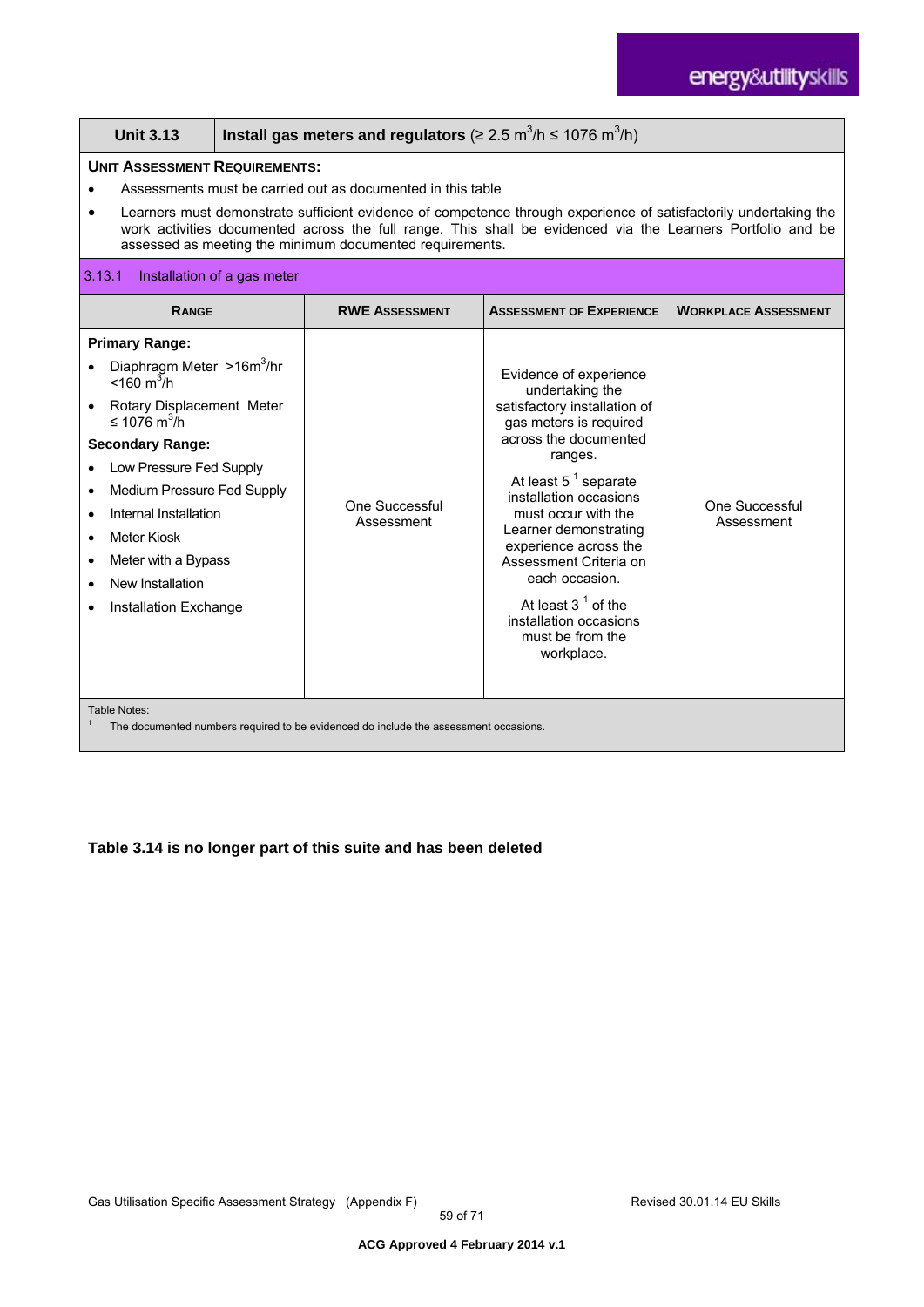|                                                                                                                                             | <b>Unit 3.15</b>                                                                                                                                                                                                                                                                                                                                                                                                                                                                                                                                                                                                        |  | Dealing with reported gas upstream emergencies |                                                                                                                                                                                                                                                                                                                                                                                                                                                                                                                                                          |                                           |  |  |
|---------------------------------------------------------------------------------------------------------------------------------------------|-------------------------------------------------------------------------------------------------------------------------------------------------------------------------------------------------------------------------------------------------------------------------------------------------------------------------------------------------------------------------------------------------------------------------------------------------------------------------------------------------------------------------------------------------------------------------------------------------------------------------|--|------------------------------------------------|----------------------------------------------------------------------------------------------------------------------------------------------------------------------------------------------------------------------------------------------------------------------------------------------------------------------------------------------------------------------------------------------------------------------------------------------------------------------------------------------------------------------------------------------------------|-------------------------------------------|--|--|
|                                                                                                                                             | <b>UNIT ASSESSMENT REQUIREMENTS:</b><br>Assessments must be carried out as documented in this table<br>Learners must demonstrate sufficient evidence of competence through experience of satisfactorily undertaking the<br>work activities documented across the full range. This shall be evidenced via the Learners Portfolio and be<br>assessed as meeting the minimum documented requirements.                                                                                                                                                                                                                      |  |                                                |                                                                                                                                                                                                                                                                                                                                                                                                                                                                                                                                                          |                                           |  |  |
| 3.15.1                                                                                                                                      |                                                                                                                                                                                                                                                                                                                                                                                                                                                                                                                                                                                                                         |  |                                                | Dealing safely with reported gas emergencies on the gas distribution (upstream) side of a main control valve                                                                                                                                                                                                                                                                                                                                                                                                                                             |                                           |  |  |
|                                                                                                                                             | <b>RANGE</b>                                                                                                                                                                                                                                                                                                                                                                                                                                                                                                                                                                                                            |  | <b>RWE ASSESSMENT</b>                          | <b>ASSESSMENT OF EXPERIENCE</b>                                                                                                                                                                                                                                                                                                                                                                                                                                                                                                                          | <b>WORKPLACE ASSESSMENT</b>               |  |  |
| $\bullet$<br>$\bullet$<br>$\bullet$<br>$\bullet$<br>$\bullet$<br>$\bullet$<br>$\bullet$<br>$\bullet$<br>$\bullet$<br>$\bullet$<br>$\bullet$ | <b>Primary Range:</b><br>Gas Distribution Assets <sup>1</sup><br>Low Pressure leakage<br>Medium Pressure leakage<br><b>LPG</b> Installations<br>Non Domestic Premises <sup>2</sup><br>Domestic Premises<br><b>Confined Spaces</b><br><b>Secondary Range:</b><br>Site Survey<br><b>Risk Assessment</b><br>Evacuation and Reoccupation<br>No Access<br><b>Forced Entry</b><br><b>Reported Poor Pressure</b><br><b>Detection Methods</b><br><b>Concentration Readings</b><br>Water Ingress to assets<br>No Trace<br>Third Party Liaison <sup>5</sup><br>Teamworking<br>Verbal Communication<br><b>Documented Reporting</b> |  | One Successful<br>Assessment                   | Evidence of experience<br>undertaking the<br>satisfactory response and<br>action is required across<br>both primary and<br>secondary ranges.<br>Sourced from a minimum<br>of 10 <sup>3</sup> separate reported<br>emergency occasions the<br>Learner must satisfy<br>some (but not necessarily<br>all) of the Assessment<br>Criteria on each occasion.<br>The sum total of collected<br>evidence must cover all<br>the Primary and<br><b>Secondary Ranges</b><br>At least $63$ of the<br>occasions generating<br>evidence must be from<br>the workplace. | One Successful<br>Assessment <sup>4</sup> |  |  |

Table Notes:

Gas Distribution Assets include: Mains, Services, Meters, Regulators and all other Valves and Mechanical Controls that form part of the gas infrastructure outside premises.

<sup>2</sup> Non Domestic Premises include: Commercial Premises such as Shops, Factories, Hotels and Restaurants etc.

<sup>3</sup> The documented numbers required to be evidenced do include the assessment occasions.

4 The assessment must involve a different 'Primary Range' category than that the one utilised as part of the RWE Assessment.

5 To include: Emergency Services and other external Agencies such as the HSE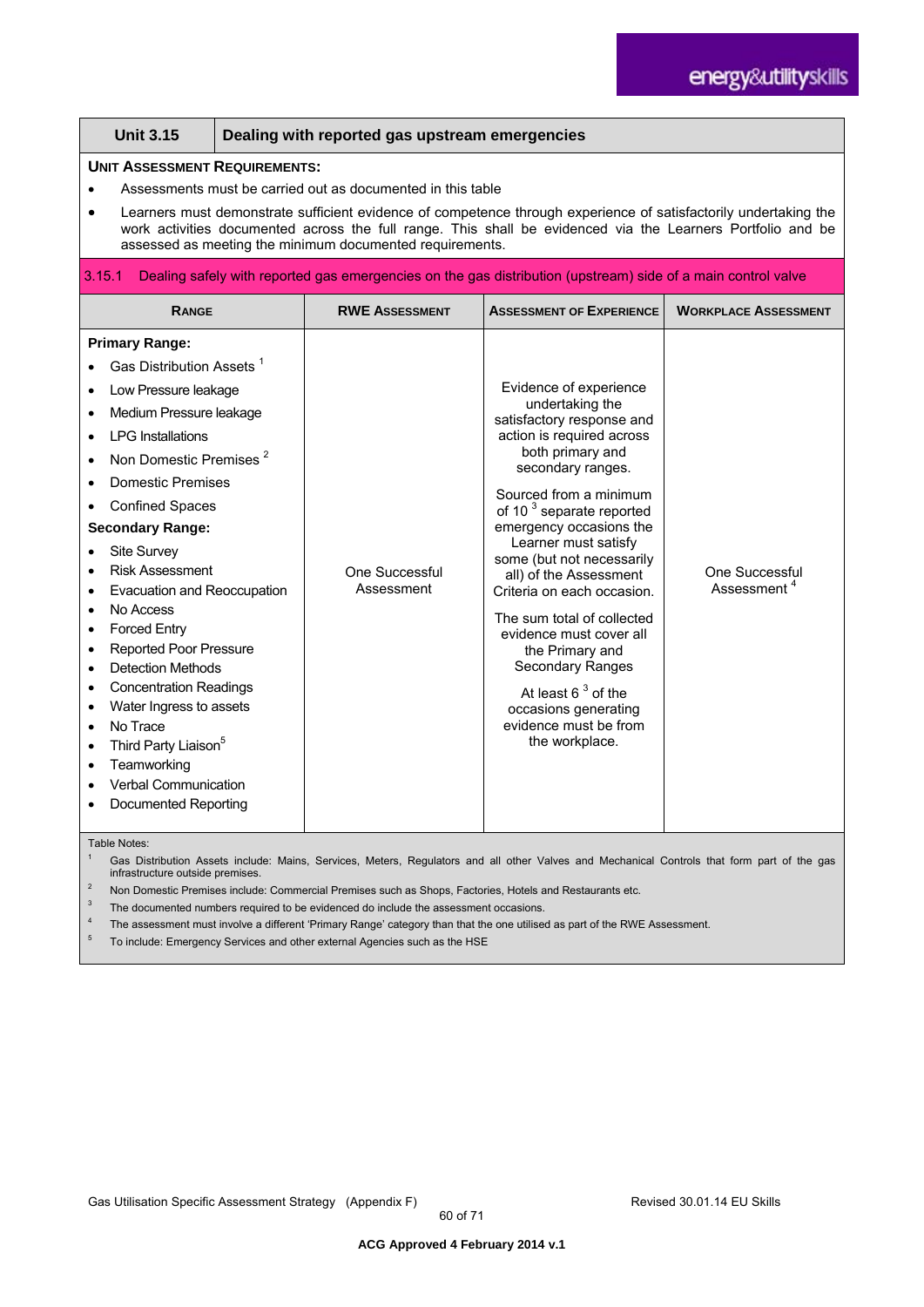| <b>Unit 3.16</b><br>Dealing with reported gas downstream emergencies                                                                                                                                                                                                                                                                                                                                                                                                                                                                                                                                                                                                                                                                                                                                                                                                    |                              |                                                                                                                                                                                                                                                                                                                                                                                                                                                                                                                                                   |                                           |
|-------------------------------------------------------------------------------------------------------------------------------------------------------------------------------------------------------------------------------------------------------------------------------------------------------------------------------------------------------------------------------------------------------------------------------------------------------------------------------------------------------------------------------------------------------------------------------------------------------------------------------------------------------------------------------------------------------------------------------------------------------------------------------------------------------------------------------------------------------------------------|------------------------------|---------------------------------------------------------------------------------------------------------------------------------------------------------------------------------------------------------------------------------------------------------------------------------------------------------------------------------------------------------------------------------------------------------------------------------------------------------------------------------------------------------------------------------------------------|-------------------------------------------|
| <b>UNIT ASSESSMENT REQUIREMENTS:</b><br>Assessments must be carried out as documented in this table<br>Learners must demonstrate sufficient evidence of competence through experience of satisfactorily undertaking the<br>work activities documented across the full range. This shall be evidenced via the Learners Portfolio and be<br>assessed as meeting the minimum documented requirements.                                                                                                                                                                                                                                                                                                                                                                                                                                                                      |                              |                                                                                                                                                                                                                                                                                                                                                                                                                                                                                                                                                   |                                           |
| 3.16.1                                                                                                                                                                                                                                                                                                                                                                                                                                                                                                                                                                                                                                                                                                                                                                                                                                                                  |                              | Dealing safely with reported gas emergencies on the gas utilisation (downstream) side of a main control valve                                                                                                                                                                                                                                                                                                                                                                                                                                     |                                           |
| <b>RANGE</b>                                                                                                                                                                                                                                                                                                                                                                                                                                                                                                                                                                                                                                                                                                                                                                                                                                                            | <b>RWE ASSESSMENT</b>        | <b>ASSESSMENT OF EXPERIENCE</b>                                                                                                                                                                                                                                                                                                                                                                                                                                                                                                                   | <b>WORKPLACE ASSESSMENT</b>               |
| <b>Primary Range:</b><br>Meter and Regulator <sup>1</sup><br>Internal Appliances<br>$\bullet$<br><b>Domestic Premises</b><br>Non Domestic Premises <sup>2</sup><br>$\bullet$<br>Low Pressure Installation<br>Medium Pressure Installation<br><b>Secondary Range:</b><br>Controlled <sup>3</sup><br>Uncontrolled<br>LPG escapes<br>No Gas<br>No Trace<br>$\bullet$<br>Reports of Fumes <sup>4</sup><br>$\bullet$<br><b>Blocked Chimneys</b><br>$\bullet$<br>Gas Ingress to Premises<br>$\bullet$<br>Evacuation and Reoccupation<br>Third Party Liaison <sup>5</sup><br>$\bullet$<br>Teamworking<br>$\bullet$<br>Leaving site in safe condition <sup>6</sup><br>$\bullet$<br><b>Verbal Communication</b><br><b>Documented Reporting</b>                                                                                                                                   | One Successful<br>Assessment | Evidence of experience<br>undertaking the<br>satisfactory response and<br>action is required across<br>both primary and<br>secondary ranges.<br>Sourced from a minimum<br>of 10 <sup>3</sup> separate reported<br>emergency occasions the<br>Learner must satisfy<br>some (but not necessarily<br>all) of the Assessment<br>Criteria on each occasion.<br>The sum total of collected<br>evidence must cover all<br>the Primary and<br>Secondary Ranges<br>At least $63$ of the<br>occasions generating<br>evidence must be from<br>the workplace. | One Successful<br>Assessment <sup>8</sup> |
| Table Notes:<br>$\mathbf{1}$<br>All types of meter with associated Control Valve(s) and Regulator(s)<br>$\sqrt{2}$<br>Non Domestic Premises include: Commercial Premises such as Shops, Factories, Hotels and Restaurants etc.<br>$\ensuremath{\mathsf{3}}$<br>Where the gas supply has been turned off prior to the arrival of the emergency response engineer<br>$\overline{4}$<br>To include: active Carbon Monoxide Alarms, customer reports, visual checks on appliances<br>5<br>To include: Emergency Services and other external Agencies such as the HSE<br>$\,6$<br>To protect Life, Property and the Environment<br>$\overline{7}$<br>The documented numbers required to be evidenced do include the assessment occasions.<br>8<br>The assessment must involve a different 'Primary Range' category than that the one utilised as part of the RWE Assessment. |                              |                                                                                                                                                                                                                                                                                                                                                                                                                                                                                                                                                   |                                           |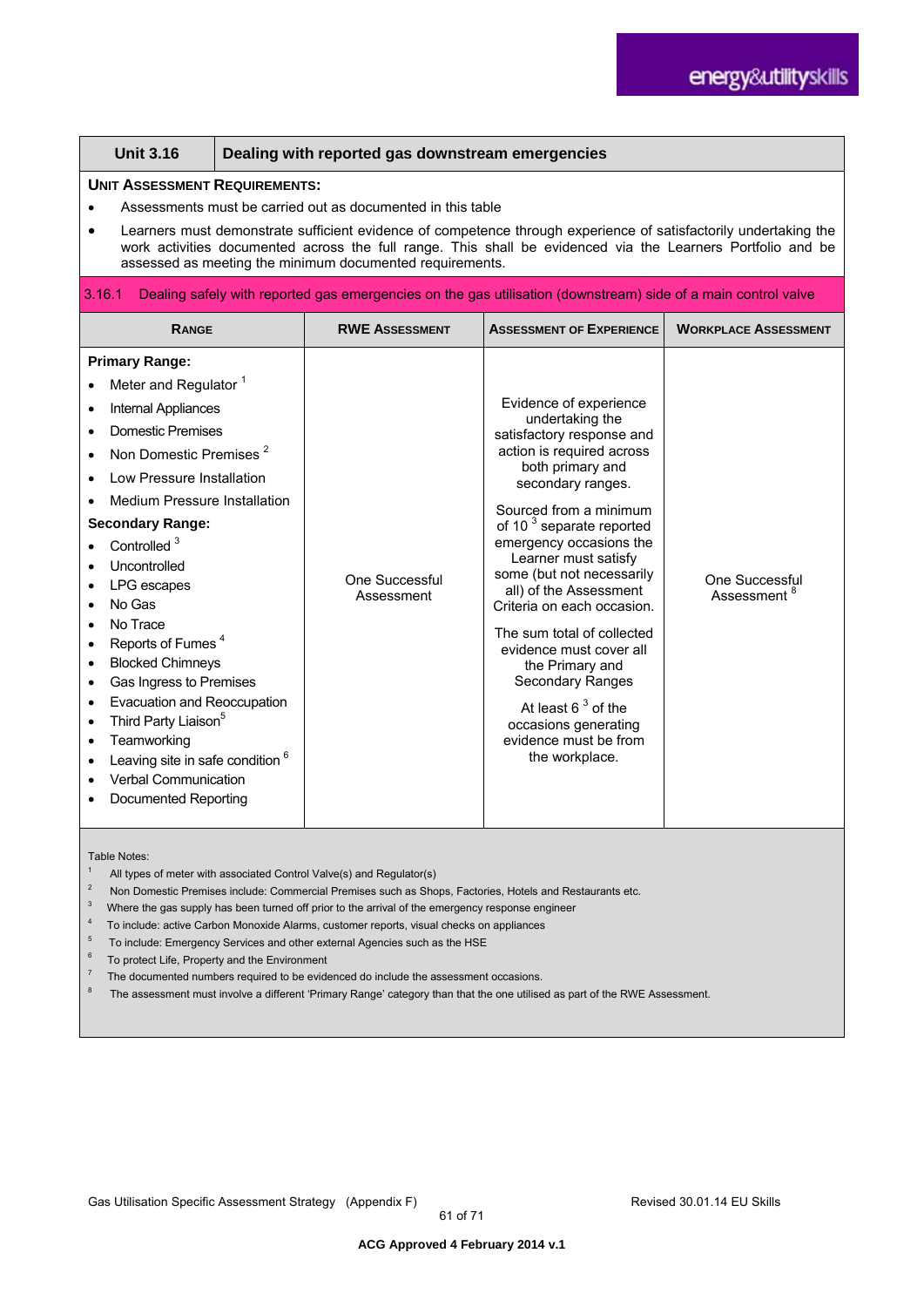| <b>Unit 3.17</b>                                                                                                                                                                                                                                                                                                                                                                                   | Strength testing, tightness testing and direct purging (IGEM/UP/1A) |                                                                                                                                                                                                                                                                                                                                                                                                                                      |                             |
|----------------------------------------------------------------------------------------------------------------------------------------------------------------------------------------------------------------------------------------------------------------------------------------------------------------------------------------------------------------------------------------------------|---------------------------------------------------------------------|--------------------------------------------------------------------------------------------------------------------------------------------------------------------------------------------------------------------------------------------------------------------------------------------------------------------------------------------------------------------------------------------------------------------------------------|-----------------------------|
| <b>UNIT ASSESSMENT REQUIREMENTS:</b><br>Assessments must be carried out as documented in this table<br>Learners must demonstrate sufficient evidence of competence through experience of satisfactorily undertaking the<br>work activities documented across the full range. This shall be evidenced via the Learners Portfolio and be<br>assessed as meeting the minimum documented requirements. |                                                                     |                                                                                                                                                                                                                                                                                                                                                                                                                                      |                             |
| 3.17.1                                                                                                                                                                                                                                                                                                                                                                                             | Strength testing, tightness testing and direct purging (IGE/UP/1A)  |                                                                                                                                                                                                                                                                                                                                                                                                                                      |                             |
| <b>RANGE</b>                                                                                                                                                                                                                                                                                                                                                                                       | <b>RWE ASSESSMENT</b>                                               | <b>ASSESSMENT OF EXPERIENCE</b>                                                                                                                                                                                                                                                                                                                                                                                                      | <b>WORKPLACE ASSESSMENT</b> |
| <b>Primary Range:</b><br><b>Strength Test</b><br><b>Tightness Test</b><br><b>Commissioning Purge</b><br>Decommissioning Purge<br><b>Secondary Range:</b><br>New Installation<br><b>Existing Installation</b><br>$\bullet$<br>Pipework Only<br>Metered Installation<br><b>Appliance Connection Test</b>                                                                                             | One Successful<br>Assessment <sup>1</sup>                           | Evidence of experience<br>undertaking the<br>satisfactory strength<br>testing, tightness testing<br>and direct purging is<br>required across the<br>documented ranges.<br>At least $5^2$ separate<br>installation occasions<br>must occur with the<br>Learner demonstrating<br>experience across the<br>Assessment Criteria on<br>each occasion.<br>At least $32$ of the<br>installation occasions<br>must be from the<br>workplace. | N/A                         |
| Table Notes:<br>The RWE Assessment shall cover all the 'Primary Range'<br>$\overline{\mathbf{c}}$<br>The documented numbers required to be evidenced do include the assessment occasions.                                                                                                                                                                                                          |                                                                     |                                                                                                                                                                                                                                                                                                                                                                                                                                      |                             |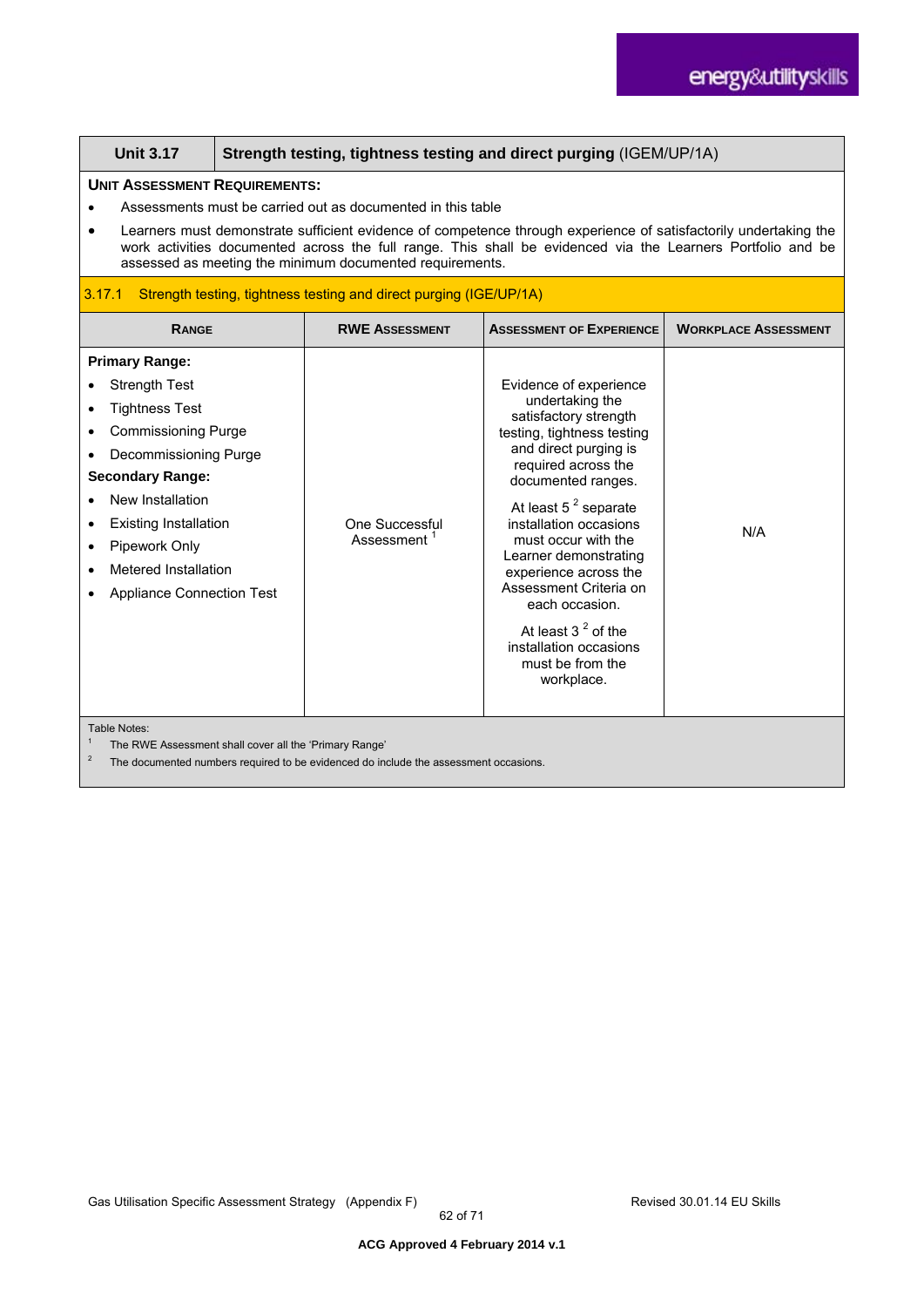| Unit GSM 2.0                                                                                                                                                                                                                                                                                                                                                                                                    | Prepare, install and commission natural gas smart meter and regulator ( $\leq 6$ m <sup>3</sup> /h) |                                     |                                                                                                                                                                                                                                                                                                                                                                                                                       |                                           |
|-----------------------------------------------------------------------------------------------------------------------------------------------------------------------------------------------------------------------------------------------------------------------------------------------------------------------------------------------------------------------------------------------------------------|-----------------------------------------------------------------------------------------------------|-------------------------------------|-----------------------------------------------------------------------------------------------------------------------------------------------------------------------------------------------------------------------------------------------------------------------------------------------------------------------------------------------------------------------------------------------------------------------|-------------------------------------------|
| <b>UNIT ASSESSMENT REQUIREMENTS:</b><br>Assessments must be carried out as documented in this table<br>Learners must demonstrate sufficient evidence of competence through experience of satisfactorily undertaking the<br>$\bullet$<br>work activities documented across the full range. This shall be evidenced via the Learners Portfolio and be<br>assessed as meeting the minimum documented requirements. |                                                                                                     |                                     |                                                                                                                                                                                                                                                                                                                                                                                                                       |                                           |
| GSM 2.0.1                                                                                                                                                                                                                                                                                                                                                                                                       | Installation of a gas smart meter                                                                   |                                     |                                                                                                                                                                                                                                                                                                                                                                                                                       |                                           |
| <b>RANGE</b>                                                                                                                                                                                                                                                                                                                                                                                                    |                                                                                                     | <b>RWE ASSESSMENT</b>               | <b>ASSESSMENT OF EXPERIENCE</b>                                                                                                                                                                                                                                                                                                                                                                                       | <b>WORKPLACE ASSESSMENT</b>               |
| <b>Primary Range:</b><br>Smart Meter $\leq 6$ m <sup>3</sup> /h<br><b>Secondary Range:</b><br>Low Pressure Fed Supply<br>Internal Installation<br>$\bullet$<br>Surface or Built In Meter Box<br>Semi Concealed Meter Box<br>New Installation<br>Installation Exchange                                                                                                                                           |                                                                                                     | <b>One Successful</b><br>Assessment | Evidence of experience<br>undertaking the<br>satisfactory installation of<br>gas smart meters is<br>required across the<br>documented ranges.<br>At least 10 <sup>1</sup> separate<br>installation occasions<br>must occur with the<br>Learner demonstrating<br>experience across the<br>Assessment Criteria on<br>each occasion.<br>At least $61$ of the<br>installation occasions<br>must be from the<br>workplace. | One Successful<br>Assessment <sup>2</sup> |

Table Notes

1 The documented numbers required to be evidenced do include the assessment occasions.

2 This assessment may be undertaken by gas utilisation qualified personnel without an assessor qualification (see Important Note on Page 34)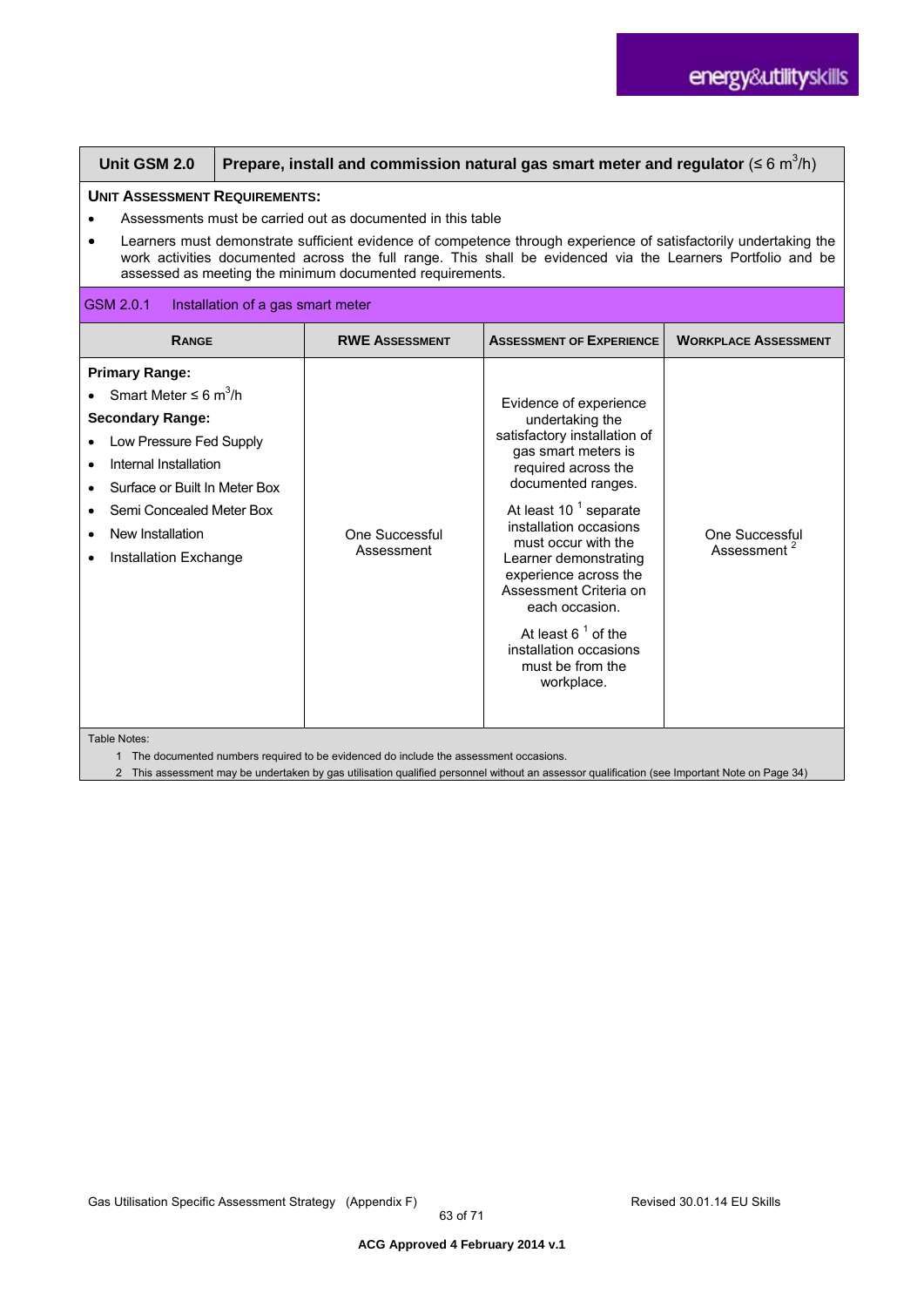| Unit GSM 3.0                                                                                                                                                                                                                                                                                                                                                                                       | Low pressure smart meter tightness testing and direct purging (IGEM/UP/1B) |                                                 |                                                                                                                                                                                                                                                                                                                                                                                                          |                                           |
|----------------------------------------------------------------------------------------------------------------------------------------------------------------------------------------------------------------------------------------------------------------------------------------------------------------------------------------------------------------------------------------------------|----------------------------------------------------------------------------|-------------------------------------------------|----------------------------------------------------------------------------------------------------------------------------------------------------------------------------------------------------------------------------------------------------------------------------------------------------------------------------------------------------------------------------------------------------------|-------------------------------------------|
| <b>UNIT ASSESSMENT REQUIREMENTS:</b><br>Assessments must be carried out as documented in this table<br>Learners must demonstrate sufficient evidence of competence through experience of satisfactorily undertaking the<br>work activities documented across the full range. This shall be evidenced via the Learners Portfolio and be<br>assessed as meeting the minimum documented requirements. |                                                                            |                                                 |                                                                                                                                                                                                                                                                                                                                                                                                          |                                           |
| 3.0.1                                                                                                                                                                                                                                                                                                                                                                                              |                                                                            | Tightness testing and purging gas installations |                                                                                                                                                                                                                                                                                                                                                                                                          |                                           |
| <b>RANGE</b>                                                                                                                                                                                                                                                                                                                                                                                       |                                                                            | <b>RWE ASSESSMENT</b>                           | <b>ASSESSMENT OF EXPERIENCE</b>                                                                                                                                                                                                                                                                                                                                                                          | <b>WORKPLACE ASSESSMENT</b>               |
| <b>Primary Range:</b><br><b>Natural Gas Installations</b><br><b>Secondary Range:</b><br><b>Purge Natural Gas</b><br>Installation with Volume<br>$\leq$ 0.02 m <sup>3</sup><br><b>Purge Natural Gas</b><br>Installation with Volume<br>> 0.02 m <sup>3</sup> ≤ 0.035 m <sup>3</sup><br>New Installation<br><b>Existing Installation</b>                                                             |                                                                            | One Successful<br>Assessment                    | Evidence of experience<br>undertaking the<br>satisfactory tightness<br>testing and purging is<br>required across the<br>documented ranges.<br>At least $5^1$ separate<br>installation occasions<br>must occur with the<br>Learner demonstrating<br>experience across the<br>Assessment Criteria on<br>each occasion.<br>At least $31$ of the<br>installation occasions<br>must be from the<br>workplace. | One Successful<br>Assessment <sup>2</sup> |

Table Notes:

1 The documented numbers required to be evidenced do include the assessment occasions

2 This assessment may be undertaken by gas utilisation qualified personnel without an assessor qualification (see Important Note on Page 34)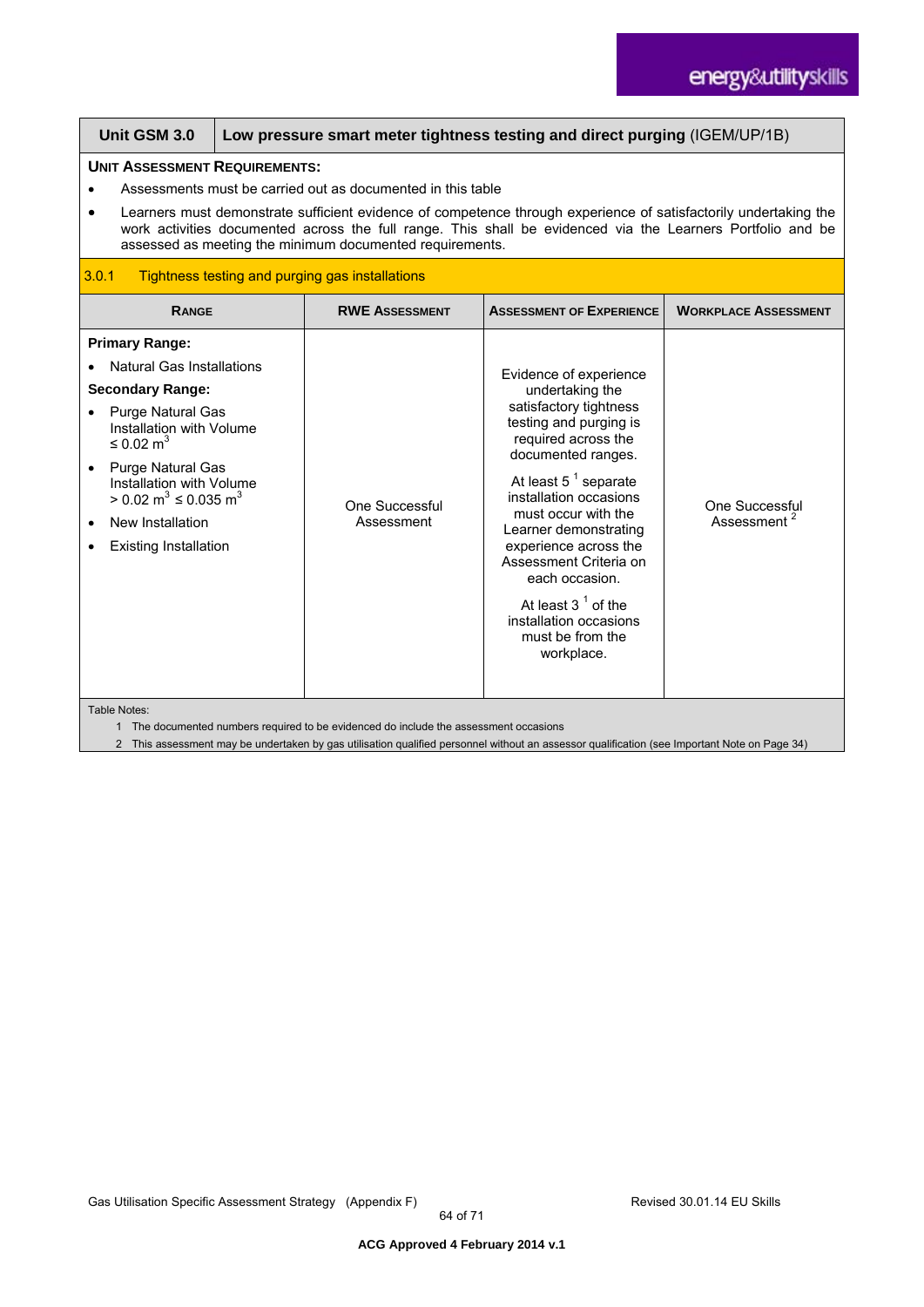| Prepare, install and commission smart gas meter and regulator<br>Unit GSM 4.0<br>(Natural Gas Meter $\leq 6$ m <sup>3</sup> /h with MOPu > 75 mbar $\leq 2$ bar)                                                                                                                                                                                                                                                                                                               |        |                              |                                                                                                                                                                                                                                                                                                                                                                                                             |                              |
|--------------------------------------------------------------------------------------------------------------------------------------------------------------------------------------------------------------------------------------------------------------------------------------------------------------------------------------------------------------------------------------------------------------------------------------------------------------------------------|--------|------------------------------|-------------------------------------------------------------------------------------------------------------------------------------------------------------------------------------------------------------------------------------------------------------------------------------------------------------------------------------------------------------------------------------------------------------|------------------------------|
| <b>UNIT ASSESSMENT REQUIREMENTS:</b><br>Assessments must be carried out as documented in this table<br>Learners must demonstrate sufficient evidence of competence through experience of satisfactorily undertaking the<br>work activities documented across the full range. This shall be evidenced via the Learners Portfolio and be<br>assessed as meeting the minimum documented requirements.                                                                             |        |                              |                                                                                                                                                                                                                                                                                                                                                                                                             |                              |
| GSM 4.0.1                                                                                                                                                                                                                                                                                                                                                                                                                                                                      |        |                              | Installation of a gas smart meter fed by a medium pressure supply (MOPu > 75 mbar $\leq$ 2 bar)                                                                                                                                                                                                                                                                                                             |                              |
| <b>RANGE</b>                                                                                                                                                                                                                                                                                                                                                                                                                                                                   |        | <b>RWE ASSESSMENT</b>        | <b>ASSESSMENT OF EXPERIENCE</b>                                                                                                                                                                                                                                                                                                                                                                             | <b>WORKPLACE ASSESSMENT</b>  |
| <b>Primary Range:</b><br>Smart Meter $\leq 6$ m <sup>3</sup> /h<br><b>Secondary Range:</b><br><b>Medium Pressure Fed Supply</b><br>Incorporating<br>Regulator<br>Slam Shut Valve (SSV)<br>(PRS 28/E)<br>Regulator<br>Incorporating<br>Metering Installation Excess<br>Flow Valve (MIEFV)<br>(PRS 29/E)<br>Surface or Built In Meter Box<br>Semi Concealed Meter Box<br>New Installation<br>Installation Exchange<br>(Existing Installation with NO Meter<br>Inlet Valve (MIV)) | a<br>a | One Successful<br>Assessment | Evidence of experience<br>undertaking the<br>satisfactory installation of<br>gas smart meters is<br>required across the<br>documented ranges.<br>At least $5^1$ separate<br>installation occasions<br>must occur with the<br>Learner demonstrating<br>experience across the<br>Assessment Criteria on<br>each occasion.<br>At least $31$ of the<br>installation occasions<br>must be from the<br>workplace. | One Successful<br>Assessment |
| Table Notes:<br>The documented numbers required to be evidenced do include the assessment occasions.                                                                                                                                                                                                                                                                                                                                                                           |        |                              |                                                                                                                                                                                                                                                                                                                                                                                                             |                              |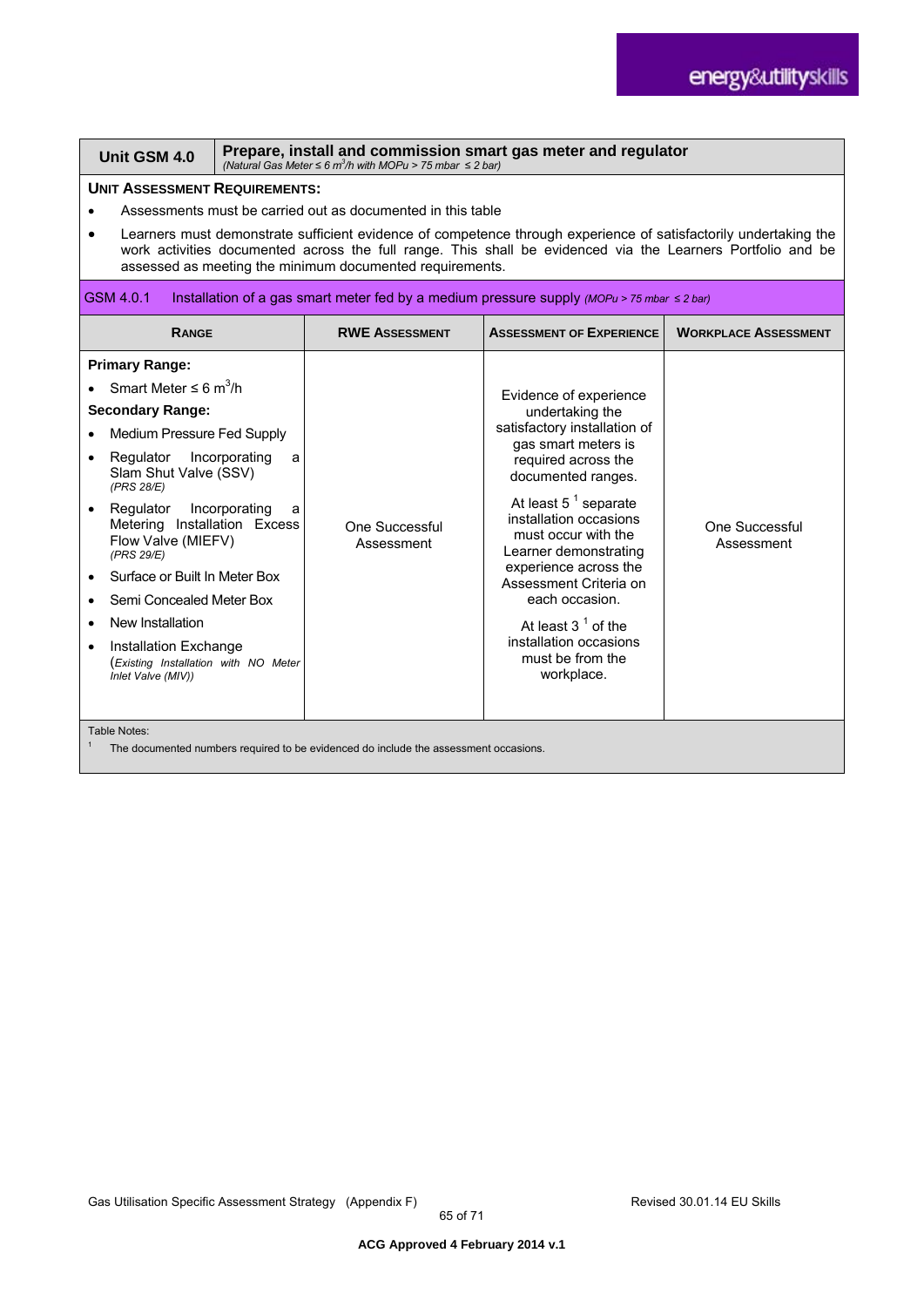| <b>COMBINED SMART GAS METER INSTALLATION UNITS GSM 2.0 &amp; GSM 4.0</b>                                                                                                                                                                                                                                                                                       |                                                                                                                                                  |                                                                            |                                                                                                                                                                                                                                                                                                                                                                                                                       |                                      |
|----------------------------------------------------------------------------------------------------------------------------------------------------------------------------------------------------------------------------------------------------------------------------------------------------------------------------------------------------------------|--------------------------------------------------------------------------------------------------------------------------------------------------|----------------------------------------------------------------------------|-----------------------------------------------------------------------------------------------------------------------------------------------------------------------------------------------------------------------------------------------------------------------------------------------------------------------------------------------------------------------------------------------------------------------|--------------------------------------|
| Unit GSM 2.0                                                                                                                                                                                                                                                                                                                                                   | Prepare, install and commission smart gas meter and regulator<br>(Natural Gas Meter $\leq 6$ m <sup>3</sup> /h with MOPu $\leq 75$ mbar)         |                                                                            |                                                                                                                                                                                                                                                                                                                                                                                                                       |                                      |
| Unit GSM 4.0                                                                                                                                                                                                                                                                                                                                                   | Prepare, install and commission smart gas meter and regulator<br>(Natural Gas Meter $\leq 6$ m <sup>3</sup> /h with MOPu > 75 mbar $\leq 2$ bar) |                                                                            |                                                                                                                                                                                                                                                                                                                                                                                                                       |                                      |
| <b>UNIT ASSESSMENT REQUIREMENTS:</b>                                                                                                                                                                                                                                                                                                                           |                                                                                                                                                  |                                                                            |                                                                                                                                                                                                                                                                                                                                                                                                                       |                                      |
|                                                                                                                                                                                                                                                                                                                                                                |                                                                                                                                                  | Assessments must be carried out as documented in this table                |                                                                                                                                                                                                                                                                                                                                                                                                                       |                                      |
| $\bullet$                                                                                                                                                                                                                                                                                                                                                      |                                                                                                                                                  | assessed as meeting the minimum documented requirements.                   | Learners must demonstrate sufficient evidence of competence through experience of satisfactorily undertaking the<br>work activities documented across the full range. This shall be evidenced via the Learners Portfolio and be                                                                                                                                                                                       |                                      |
| GSM 2.0.1 & GSM 4.0.1                                                                                                                                                                                                                                                                                                                                          |                                                                                                                                                  | (Low Pressure - MOPu ≤ 75 mbar / Medium Pressure - MOPu > 75 mbar ≤ 2 bar) | Installation of a gas smart meter fed by a low pressure supply or a medium pressure supply                                                                                                                                                                                                                                                                                                                            |                                      |
| <b>RANGE</b>                                                                                                                                                                                                                                                                                                                                                   |                                                                                                                                                  | <b>RWE ASSESSMENT</b>                                                      | <b>ASSESSMENT OF EXPERIENCE</b>                                                                                                                                                                                                                                                                                                                                                                                       | <b>WORKPLACE ASSESSMENT</b>          |
| <b>Primary Range:</b>                                                                                                                                                                                                                                                                                                                                          |                                                                                                                                                  |                                                                            |                                                                                                                                                                                                                                                                                                                                                                                                                       |                                      |
| Smart Meter $\leq 6$ m <sup>3</sup> /h                                                                                                                                                                                                                                                                                                                         |                                                                                                                                                  |                                                                            | Evidence of experience<br>undertaking the<br>satisfactory installation of<br>gas smart meters is<br>required across the<br>documented ranges.<br>At least 10 <sup>2</sup> separate<br>installation occasions<br>must occur with the<br>Learner demonstrating<br>experience across the<br>Assessment Criteria on<br>each occasion.<br>At least $83$ of the<br>installation occasions<br>must be from the<br>workplace. |                                      |
| <b>Secondary Range:</b>                                                                                                                                                                                                                                                                                                                                        |                                                                                                                                                  |                                                                            |                                                                                                                                                                                                                                                                                                                                                                                                                       |                                      |
| Low Pressure                                                                                                                                                                                                                                                                                                                                                   |                                                                                                                                                  |                                                                            |                                                                                                                                                                                                                                                                                                                                                                                                                       | <b>Two Successful</b><br>Assessments |
| Medium Pressure Fed Supply<br>$\bullet$                                                                                                                                                                                                                                                                                                                        |                                                                                                                                                  |                                                                            |                                                                                                                                                                                                                                                                                                                                                                                                                       |                                      |
| Regulator<br>$\bullet$<br>Slam Shut Valve (SSV)<br>(PRS 28/E)                                                                                                                                                                                                                                                                                                  | Incorporating<br>a                                                                                                                               | Two Successful<br>Assessments <sup>1</sup>                                 |                                                                                                                                                                                                                                                                                                                                                                                                                       |                                      |
| Regulator Incorporating<br>$\bullet$<br>Metering Installation Excess<br>Flow Valve (MIEFV)<br>(PRS 29/E)                                                                                                                                                                                                                                                       | a                                                                                                                                                |                                                                            |                                                                                                                                                                                                                                                                                                                                                                                                                       |                                      |
| Surface or Built In Meter Box<br>$\bullet$                                                                                                                                                                                                                                                                                                                     |                                                                                                                                                  |                                                                            |                                                                                                                                                                                                                                                                                                                                                                                                                       |                                      |
| Semi Concealed Meter Box<br>$\bullet$                                                                                                                                                                                                                                                                                                                          |                                                                                                                                                  |                                                                            |                                                                                                                                                                                                                                                                                                                                                                                                                       |                                      |
| New Installation<br>$\bullet$                                                                                                                                                                                                                                                                                                                                  |                                                                                                                                                  |                                                                            |                                                                                                                                                                                                                                                                                                                                                                                                                       |                                      |
| Installation Exchange<br>$\bullet$<br>(Existing Installation with NO Meter<br>Inlet Valve (MIV))                                                                                                                                                                                                                                                               |                                                                                                                                                  |                                                                            |                                                                                                                                                                                                                                                                                                                                                                                                                       |                                      |
| Table Notes:<br>$\mathbf{1}$<br>One assessment to be on a low pressure fed meter, one assessment to be on a medium pressure fed meter.<br>$\overline{c}$<br>The documented numbers required to be evidenced do include the assessment occasions<br>3 Four assessments to be on a low pressure fed meter, four assessments to be on a medium pressure fed meter |                                                                                                                                                  |                                                                            |                                                                                                                                                                                                                                                                                                                                                                                                                       |                                      |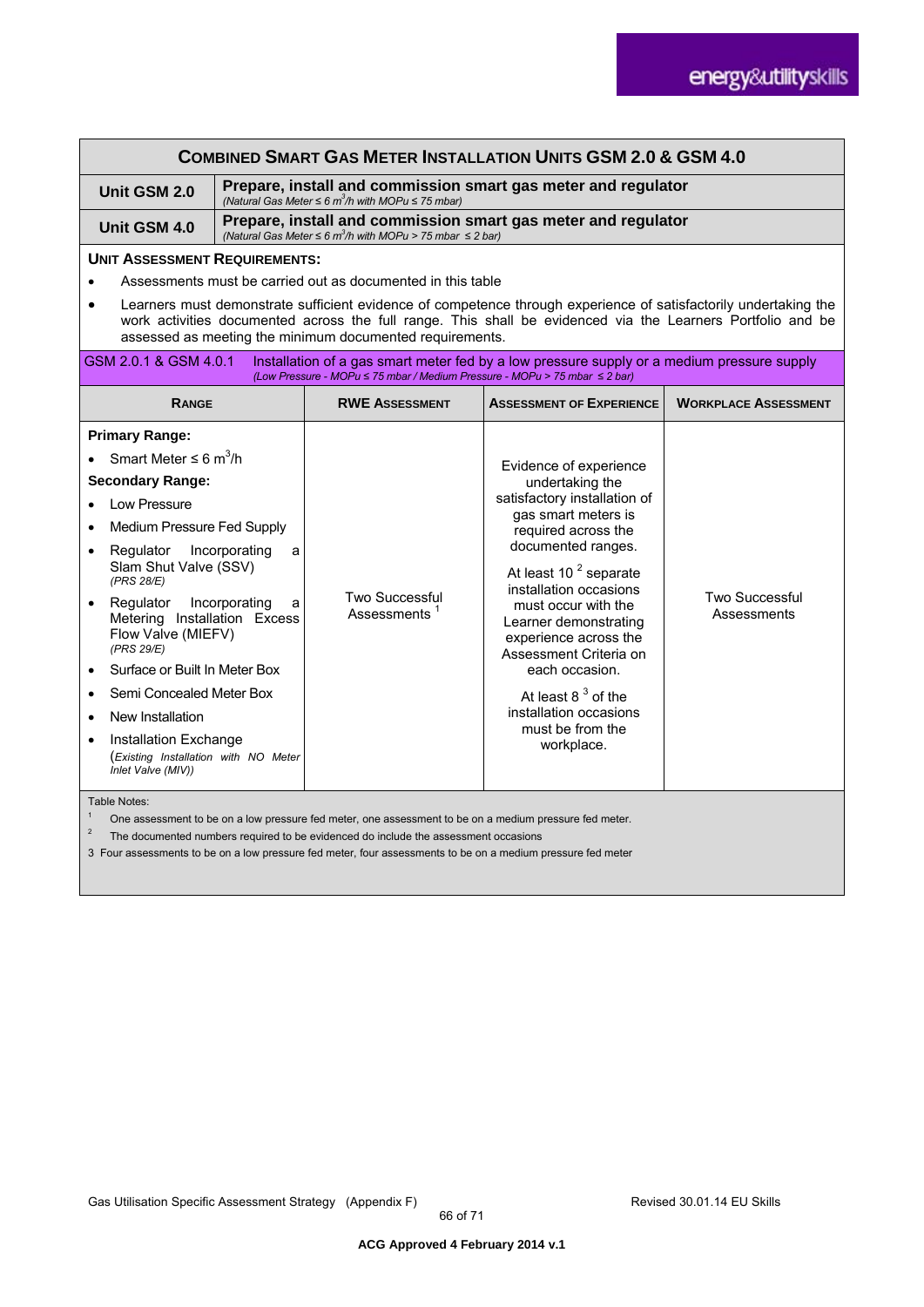#### **Additional Scheme Requirements**

#### **Generic Core Knowledge Units**

All knowledge criteria must be evidenced by learners. Awarding Organisations/Awarding Bodies can use a variety of assessment methods which will demonstrate that learners have successfully met the unit criteria. These can include Closed Book Written Questions, Open Book Written Questions, Recorded Oral Questions, Projects and Assignments.

#### **Specific Core Knowledge and Performance Units**

All knowledge and performance criteria must be evidenced by learners. Awarding Organisations/Awarding Bodies can use a variety of assessment methods which will demonstrate that learners have successfully met the unit criteria. These can include Closed Book Written Questions, Open Book Written Questions, and Recorded Oral Questions, Projects and/or Assignments, Evidence from Practical Assessments conducted in a RWE and evidence from Practical Assessments conducted in the workplace.

#### **Optional Knowledge and Performance Units**

All knowledge and performance criteria must be evidenced by learners. Awarding Organisations/Awarding Bodies must ensure that the "Assessment Strategy Evidence and Assessment Requirement Tables" produced for each unit are followed. A variety of assessment methods can be used to demonstrate that learners have successfully met the unit criteria. These can include Closed Book Written Questions, Open Book Written Questions, Recorded Oral Questions, Projects, Assignments, Evidence from Practical Assessments conducted in a RWE and evidence from Practical Assessments conducted in the workplace.

#### **Matters of Gas Safety**

Awarding Organisations must ensure that all units and the associated "matters of gas safety criteria" are referenced to those issued by Energy & Utility Skills. The "Matters of Gas Safety" criteria are updated on a six monthly cycle and any changes must be implemented in line with the industry requirements agreed with Gas Safe Register.

#### **Realistic Working Environment (RWE) Assessments**

RWE simulated assessment may only be used as specified and, if necessary, with the prior approval of the External Verifier/Qualification Consultant (see previous section). Any approval given by the EV/QC MUST be recorded and filed in the centre's Quality Manual and in the 'Learner's Portfolio' for audit purposes.

These assessments will normally be installation and maintenance activities conducted in a workshop area. These areas are considered to be a 'managed' environment because there is a degree of control over the conditions under which the activity is undertaken. The simulation activities and areas will normally include:

real time pressures;

Gas Utilisation Specific Assessment Strategy (Appendix F) **Revised 30.01.14 EU Skills**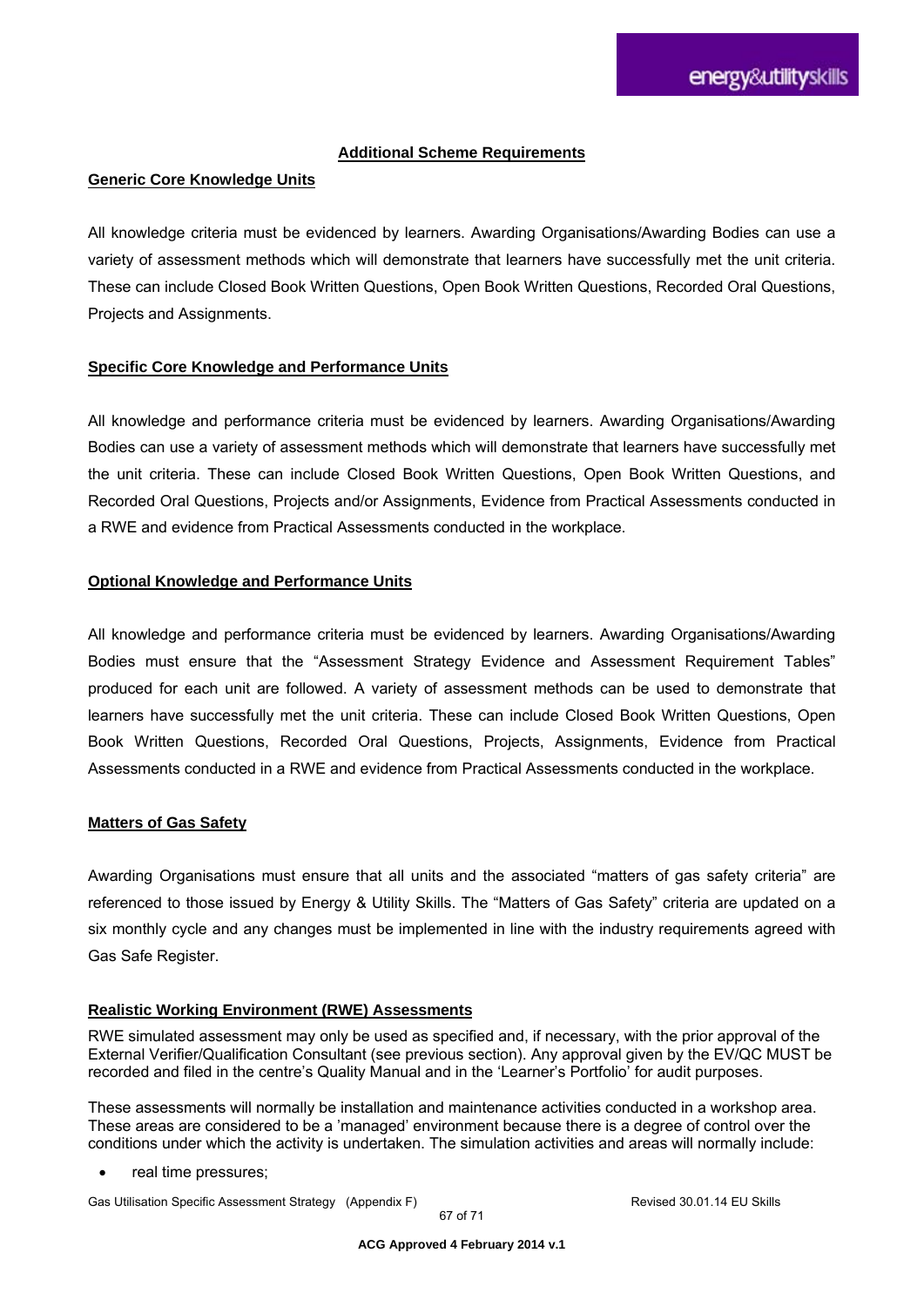- a range of appliances, applicable to the assessment types;
- a variety of flue types, e.g. Type 'B', Type 'C', natural & fanned draught with a range of construction methods;
- a range of potential hazards that could realistically be found in a domestic dwelling, e.g. combustible surfaces, opening windows, doors, fans, curtains etc. *(Note: these hazards may be simulated)*;
- a range of installation conditions, e.g. surface installation, under floor installation, through wall installation etc.
- a range of building material types, e.g. brick walls, block walls, plaster board and timber walls.

The RWE must take account of health and safety requirements for risk assessments, gas safety related issues and against other activities where generating evidence is limited.

#### **RECOGNITION OF PRIOR LEARNING (RPL)**

Recognition of Prior Learning (RPL) evidence is an acceptable source of evidence for these qualifications. All evidence shall be sufficient, valid, reliable, authentic and current (within the last three years).

For evidence of gas safety competence the following constraints shall apply:

 Certificates covering the competence criteria for Gas Safe Registration are acceptable as RPL evidence. However, as these do not attest to competence in the other essential aspects of gas installation and maintenance, all unit requirements must be satisfied in full to achieve the qualification. All evidence of current gas safety competence MUST be demonstrated throughout the qualification being undertaken.

All RPL evidence must be approved by the centre's RPL Advisor. The RPL Advisor shall hold D36 or equivalent.

#### **GATHERING EVIDENCE**

In order to achieve a qualification, Learners MUST produce sufficient evidence of competence.

Documentation must be provided to ensure that evidence of competence is gathered, organised and recorded in a uniform manner across all centres.

Where appropriate, learners may provide evidence of prior learning (see RPL Section of this Guide).

Witness testimony may be used as supporting evidence to cover the range of activities not covered naturally by workplace assessment. This evidence will normally be via a completed document signed by a 'Technically and Occupationally Competent Witness' (the centre's EV/QC will be able to give further advice on the use of witness testimony). **Note:** Witness testimony is not acceptable as evidence to meet the "Matters of Gas Safety" criteria, incorporated into each qualification.

#### **THE LEARNER'S PORTFOLIO**

The learner portfolio documents the evidence which will demonstrate learner progress. It records their assessment achievement, development and work experience leading to the attainment of their chosen qualification.

The 'Learner's Portfolio' could be made up of a combination of the following:

- Summary of the results from Knowledge & Understanding Question Papers
- Summary of the results from Assessments (RWE/Workplace)
- Assessment sheets
- Copies of all Learner specific questions together with a record of the answers given (oral or written)
- Feedback sheets

Gas Utilisation Specific Assessment Strategy (Appendix F) **Revised 30.01.14 EU Skills** Revised 30.01.14 EU Skills

68 of 71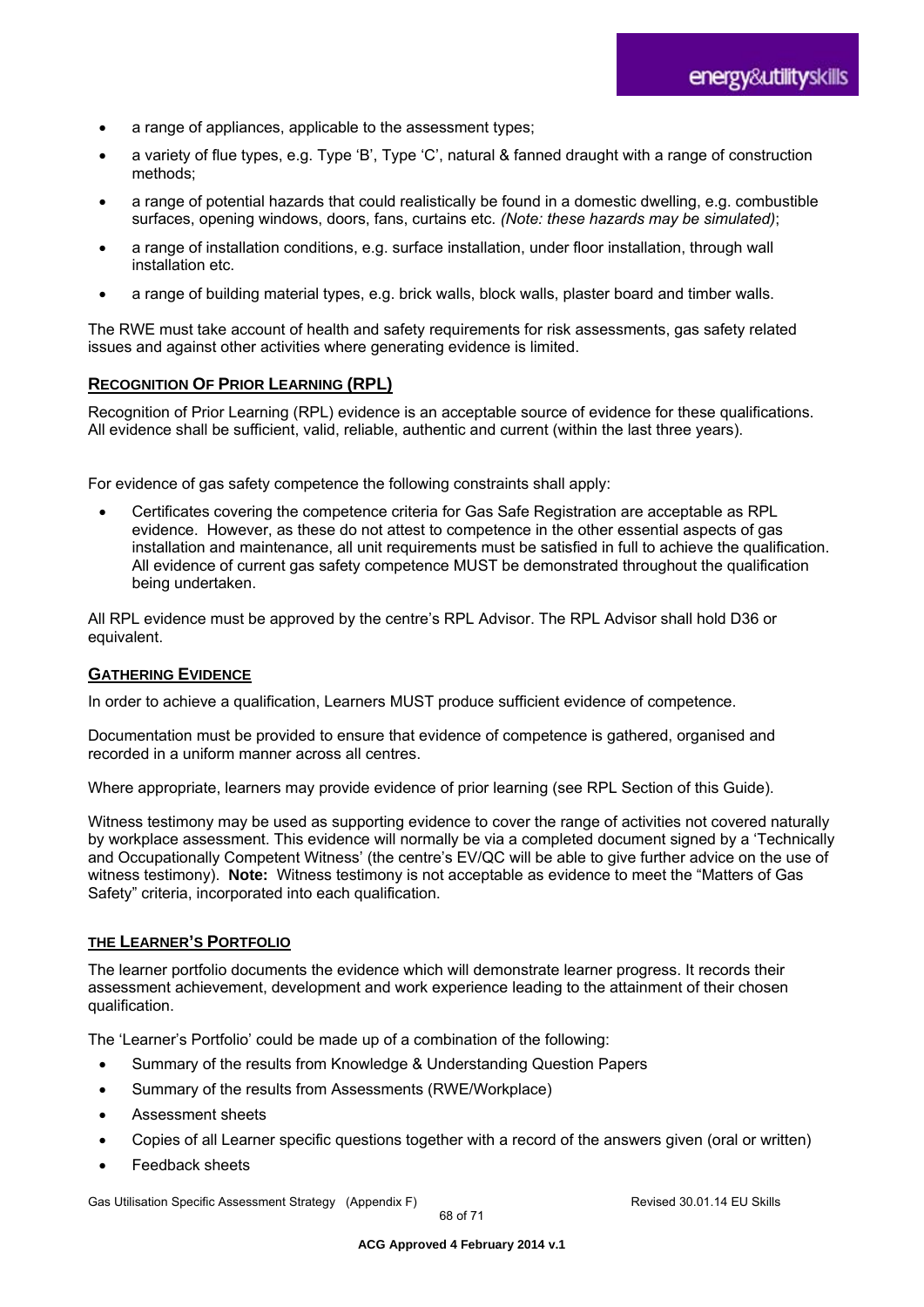- Workplace Experience Evidence
- Witness Statements
- Work Method Statements
- Evidence of Prior Learning (RPL Evidence)
- Assessor Assessment Plans feedback to Learners
- Company or employer job sheets and specifications
- Curriculum Vitae
- Photographic Evidence

#### **WITNESS TESTIMONY**

'Witness Testimony' can NOT be accepted as a primary source of evidence for all work activities. 'Witness Testimony' may be used as supporting evidence to cover the range of activities not covered by 'Workplace Assessment' or RWE Assessment.

'Witness Testimony' evidence can only be accepted if the testimony is completed by a 'Technically and Occupationally Competent Witness' and will normally be in the form of a completed and signed source of evidence with other supporting evidence (e.g. company or employer job sheets, photographic evidence). The centre's External Verifier will be able to give further advice on the use of witness testimony.

The evidence provided by 'Witness Testimony' and other non-observed sources must be substantiated by an Assessor (e.g. by confirming the suitability of the witness and by professional discussion). Once the evidence has been substantiated and suitably documented, then it can be referenced to the appropriate record of achievement by the Assessor.

#### **WRITTEN & ORAL QUESTIONING**

Assessors should use questioning where they consider it is appropriate to fully cover the subject area being assessed and to allow the Learner to evidence their full understanding.

When using oral questions, Assessors should be mindful of the effect their behaviour can have on the Learner's performance. Questions should be asked in the spirit of gaining information rather than pressurising a Learner by creating the atmosphere of a test.

ALL oral questions must be relevant to the assessment criteria and the Assessor MUST NOT coach or lead the Learner towards providing correct answers. The Assessor MUST NOT ask the Learner any 'leading' or 'closed' questions. Assessors should take care to ask clear questions.

Questions and the Learner's responses should be recorded on the appropriate assessment documentation, for example on the 'Feedback Sheet' provided.

#### **FEEDBACK**

Learners shall be given feedback at appropriate times during the completion of their qualification, as determined suitable by the Assessor, employer, mentor, etc. This would normally be associated with an assessment activity with Assessor involvement and should be given as soon as practical after the completion of the activity.

It is important that a copy of all feedback and oral questioning sessions with Learners are kept for inclusion in the Learner Portfolio.

Notes from feedback and oral questioning sessions might not include a precise record of the feedback, questions and answers to every question, but a summary of the feedback, questions and answers must be recorded with reference to specific criteria as necessary.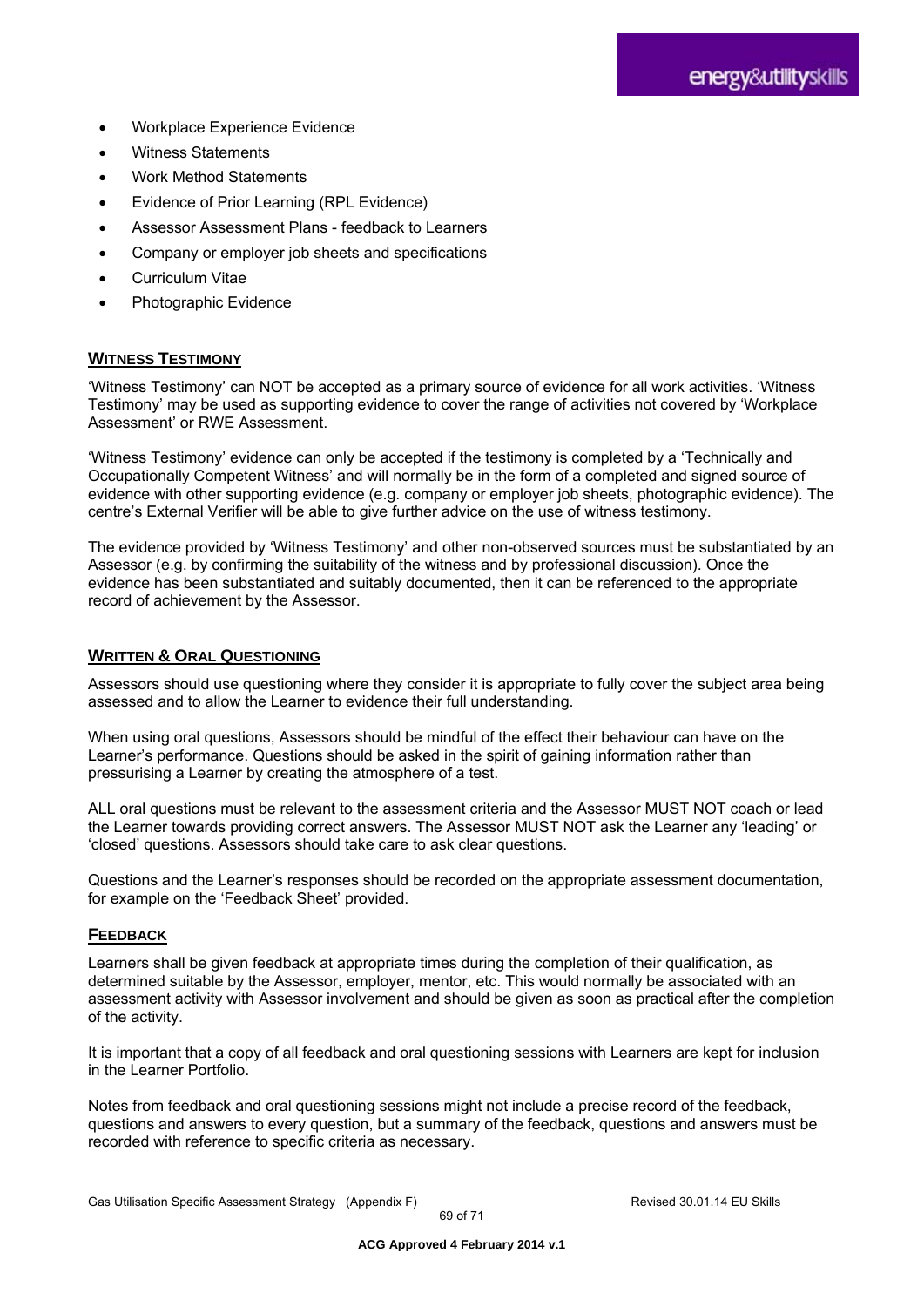### **EXTERNAL QUALITY CONTROL REQUIREMENTS**

All Awarding Organisations/Awarding Bodies offering these qualifications must operate and maintain a robust quality assurance process to ensure that the assessment requirements set out in this document are delivered to the specification provided.

#### **GLOSSARY OF TERMS**

*Approved Centre:* an organisation inspected by the Awarding Organisation/Awarding Body and deemed to have the trained staff and resources to make assessment arrangements for particular qualifications

*Assessor:* person accountable to the external verifier (through the internal verifier) who is both experienced and qualified/or working towards qualifications in assessing Learners. Assessor skills include observation, evaluation, making judgements about individual performance.

Assessors may be based in the workplace, in an approved centre such as a college, or be peripatetic, visiting Learners in a variety of situations.

*Assessment Plan:* Between Assessor and Learner a structured approach is used to specify how, where and when evidence will be generated and what method of assessment will be used. This information is recorded, dated and signed by assessor and Learner and is used as the basis for review meetings between Learner and assessor.

*Awarding Organisation/Awarding Body:* an organisation recognised by Qualification Regulatory Authorities for the purpose of awarding qualifications

*Learner:* employee or student / trainee who wishes to be assessed in order to gain a qualification (formerly referred to as a candidate).

*Competence:* an assessment based on the Learner's ability to perform a task to a defined standard specified in the National Occupational Standards.

*Evidence:* the means by which an External Verifier/Qualification Consultant can be satisfied that an individual has been properly assessed, usually a combination of completed/endorsed witness statements, and assessments by a qualified assessor with additional documentation collected in a portfolio of evidence.

*External Verifier (EV):* person accountable to the Awarding Body/Awarding Organisation who by monitoring and advising internal verifiers/Internal Quality Assurers and assessors effects quality assurance

*Internal Verifier (IV):* person accountable to the external verifier/qualification consultant and the Awarding Body who is based in the approved centre and who co-ordinates assessment arrangements and monitors assessor standards.

*Internal Quality Assurer (IQA):* person accountable to the external verifier/qualification consultant and the Awarding Body who is based in the approved centre and who co-ordinates assessment arrangements and monitors assessor standards. Alternative title to 'Internal Verifier'

*National Standard of Work (Performance Criteria):* required from learners to demonstrate their capability.

*National/Scottish Vocational Qualification:* a qualification recognised by Qualification Regulatory Authorities as being relevant to the need of industry.

**Portfolio:** a structured collection of evidence from several sources, gathered together and referenced to the National Occupational Standards, in which a learner's achievements are recorded.

**Qualification Consultant (QC)**: person accountable to the Awarding Body/Awarding Organisation who by monitoring and advising internal verifiers/Internal Quality Assurers and assessors effects quality assurance. Alternative title to 'External Verifier'

*Real Work:* where the provision of the product or service by the Learner, if not carried out, would require an organisation to employ someone else to do it.

*Realistic Working Environment (RWE):* an environment within which Learners are producing performance evidence subject to the following conditions:

- real work pressures (e.g. working hours, timescales, accountability, establishing priorities)
- real work problems

Gas Utilisation Specific Assessment Strategy (Appendix F) **Revised 30.01.14 EU Skills** Revised 30.01.14 EU Skills

70 of 71